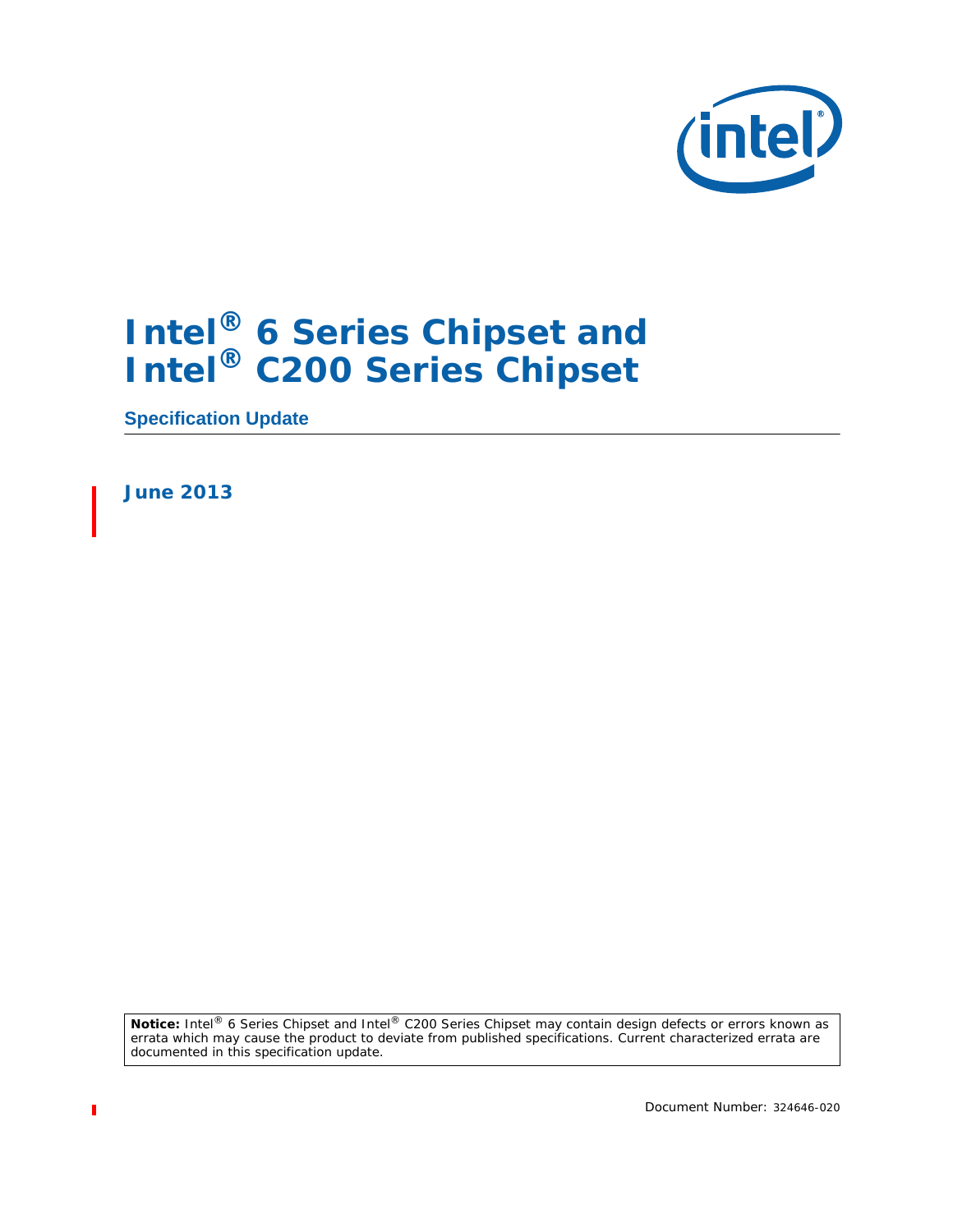

INFORMATION IN THIS DOCUMENT IS PROVIDED IN CONNECTION WITH INTEL PRODUCTS. NO LICENSE, EXPRESS OR IMPLIED, BY ESTOPPEL OR OTHERWISE, TO ANY INTELLECTUAL PROPERTY RIGHTS IS GRANTED BY THIS DOCUMENT. EXCEPT AS PROVIDED IN INTEL'S TERMS AND CONDITIONS OF SALE FOR SUCH PRODUCTS, INTEL ASSUMES NO LIABILITY WHATSOEVER AND INTEL DISCLAIMS ANY EXPRESS OR IMPLIED WARRANTY, RELATING TO SALE AND/OR USE OF INTEL PRODUCTS INCLUDING LIABILITY OR WARRANTIES RELATING TO FITNESS FOR A PARTICULAR PURPOSE, MERCHANTABILITY, OR INFRINGEMENT OF ANY PATENT, COPYRIGHT OR OTHER INTELLECTUAL PROPERTY RIGHT.

A "Mission Critical Application" is any application in which failure of the Intel Product could result, directly or indirectly, in personal injury or death. SHOULD YOU PURCHASE OR USE INTEL'S PRODUCTS FOR ANY SUCH MISSION CRITICAL APPLICATION, YOU SHALL INDEMNIFY AND HOLD INTEL AND ITS SUBSIDIARIES, SUBCONTRACTORS AND AFFILIATES, AND THE DIRECTORS, OFFICERS, AND EMPLOYEES OF EACH, HARMLESS AGAINST ALL CLAIMS COSTS, DAMAGES, AND EXPENSES AND REASONABLE ATTORNEYS' FEES ARISING OUT OF, DIRECTLY OR INDIRECTLY, ANY CLAIM OF PRODUCT LIABILITY, PERSONAL INJURY, OR DEATH ARISING IN ANY WAY OUT OF SUCH MISSION CRITICAL APPLICATION, WHETHER OR NOT INTEL OR ITS SUBCONTRACTOR WAS NEGLIGENT IN THE DESIGN, MANUFACTURE, OR WARNING OF THE INTEL PRODUCT OR ANY OF ITS PARTS.

Intel may make changes to specifications and product descriptions at any time, without notice. Designers must not rely on the absence or characteristics of any features or instructions marked "reserved" or "undefined". Intel reserves these for future definition and shall have no responsibility whatsoever for conflicts or incompatibilities arising from future changes to them. The information here is subject to change without notice. Do not finalize a design with this information.

The products described in this document may contain design defects or errors known as errata which may cause the product to deviate from published specifications. Current characterized errata are available on request.

Intel<sup>®</sup> High Definition Audio (Intel<sup>®</sup> HD Audio): Requires an Intel<sup>®</sup> HD Audio enabled system. Consult your PC manufacturer for more information. Sound quality will depend on equipment and actual implementation. For more information about Intel® HD Audio, refer to http://www.intel.com/design/chipsets/hdaudio.htm

Intel<sup>®</sup> Active Management Technology (Intel® AMT) requires activation and a system with a corporate network connection, an Intel® AMT-enabled chipset, network hardware and software. For notebooks, Intel AMT may be unavailable or limited over a host OS-based VPN, when connecting wirelessly, on battery power, sleeping, hibernating or powered off. Results dependent upon hardware, setup & configuration. For more information, visit http://www.intel.com/technology/platform-technology/intel-amt

Intel<sup>®</sup> Virtualization Technology (Intel<sup>®</sup> VT) for Directed I/O (Intel<sup>®</sup> VT-d) requires a computer system with an enabled Intel® processor, BIOS, virtual machine monitor (VMM). Functionality, performance or other benefits will vary depending on hardware and software configurations. Software applications may not be compatible with all operating systems. Consult your PC manufacturer. For more information, visit http://www.intel.com/go/ virtualization

 $I^2C$  is a two-wire communications bus/protocol developed by NXP. SMBus is a subset of the  $I^2C$  bus/protocol and was developed by Intel. Implementations of the  $1<sup>2</sup>C$  bus/protocol may require licenses from various entities, including NXP Semiconductors N.V.

Contact your local Intel sales office or your distributor to obtain the latest specifications and before placing your product order.

Copies of documents which have an order number and are referenced in this document, or other Intel literature, may be obtained by calling 1-800-548-4725, or go to: http://www.intel.com/design/literature.htm.

Intel, Intel Core, Intel AMT, Intel RST, and the Intel logo are trademarks of Intel Corporation in the U.S. and other countries.

\*Other names and brands may be claimed as the property of others.

Copyright © 2011-2013, Intel Corporation. All rights reserved.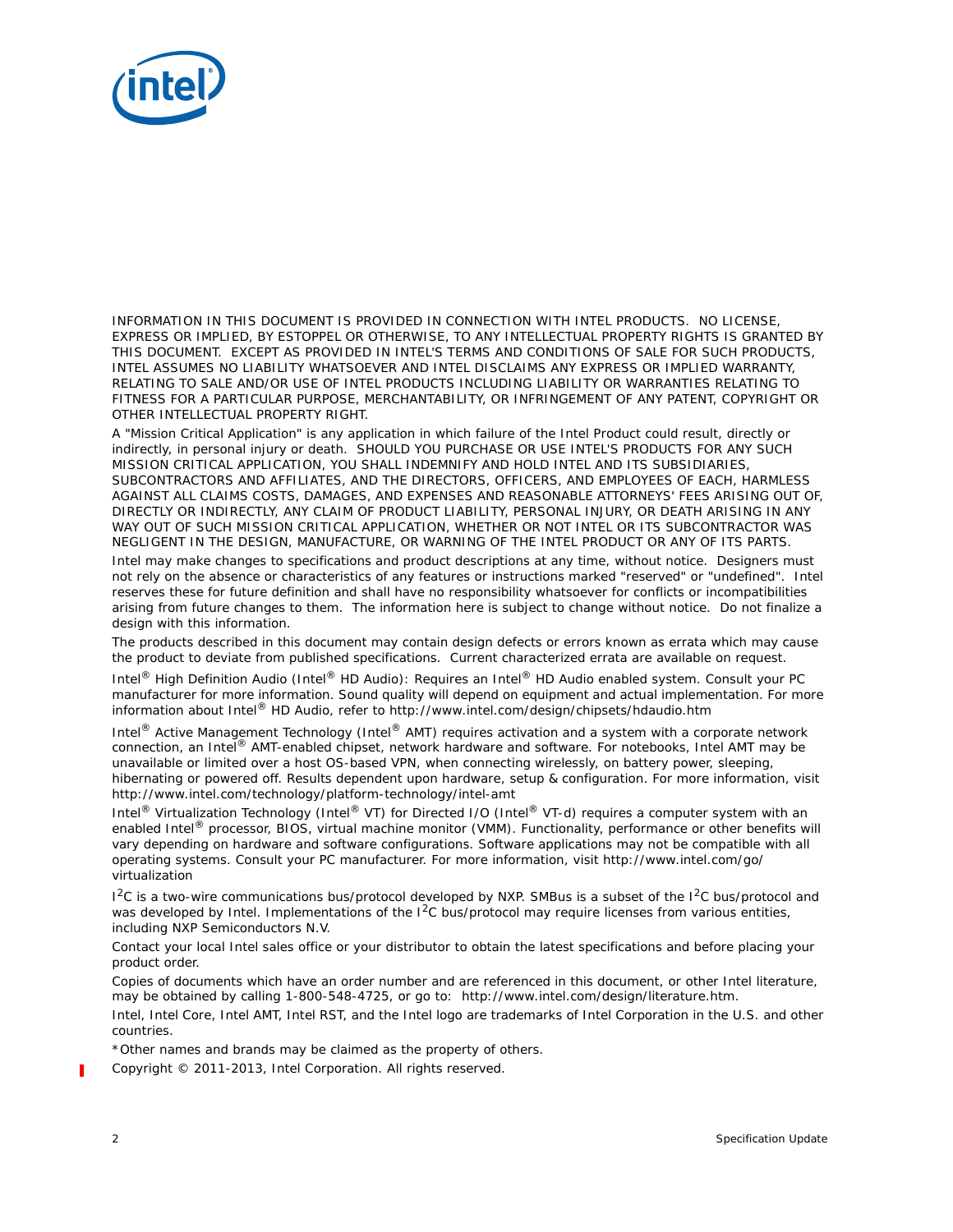

# **Contents**

### $S S$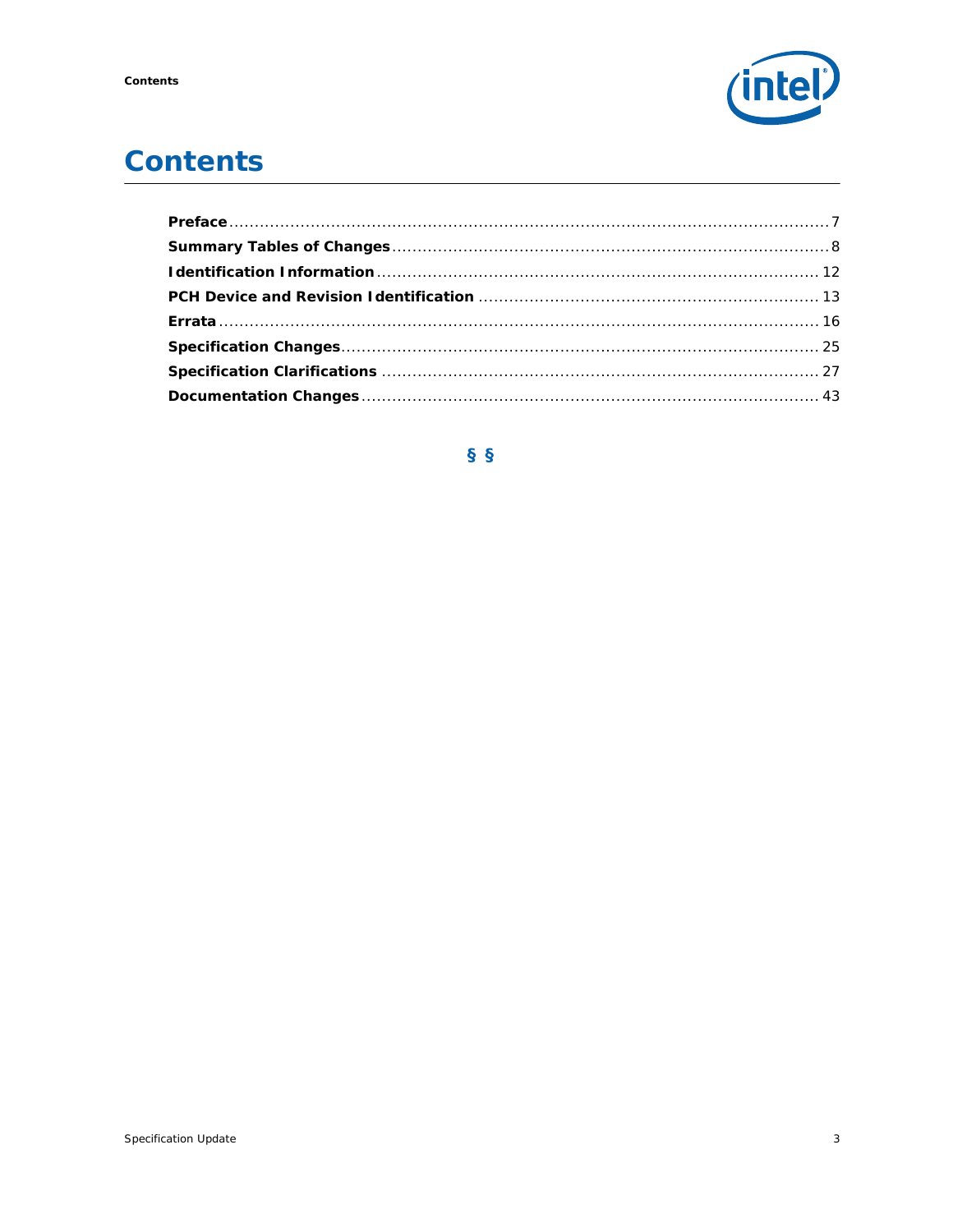



# **Revision History**

| <b>Revision</b> | <b>Description</b>                                                                                                                                                                                                                                                                                                                                                                                                                                                                                                                                                                                                                                                                                                                                                                                                                                                                                                                                                                                                                                                                                                                                                                                                                             | Date             |
|-----------------|------------------------------------------------------------------------------------------------------------------------------------------------------------------------------------------------------------------------------------------------------------------------------------------------------------------------------------------------------------------------------------------------------------------------------------------------------------------------------------------------------------------------------------------------------------------------------------------------------------------------------------------------------------------------------------------------------------------------------------------------------------------------------------------------------------------------------------------------------------------------------------------------------------------------------------------------------------------------------------------------------------------------------------------------------------------------------------------------------------------------------------------------------------------------------------------------------------------------------------------------|------------------|
| 001             | <b>Initial Release</b><br>$\bullet$                                                                                                                                                                                                                                                                                                                                                                                                                                                                                                                                                                                                                                                                                                                                                                                                                                                                                                                                                                                                                                                                                                                                                                                                            | January 2011     |
| 002             | • Updated<br>- Top Markings<br>- PCH Device and Revision Identification<br>Added<br>- Erratum 14: SATA Ports 2-5 Issue                                                                                                                                                                                                                                                                                                                                                                                                                                                                                                                                                                                                                                                                                                                                                                                                                                                                                                                                                                                                                                                                                                                         | February 2011    |
| 003             | Updated<br>- Top Markings<br>- PCH Device and Revision Identification                                                                                                                                                                                                                                                                                                                                                                                                                                                                                                                                                                                                                                                                                                                                                                                                                                                                                                                                                                                                                                                                                                                                                                          | February 2011    |
| 004             | Added<br>$-$ Intel <sup>®</sup> Q65 Chipset to Top Markings and PCH Device and Revision Identification<br>- Specification Change 1: Intel Q65 SKU Addition                                                                                                                                                                                                                                                                                                                                                                                                                                                                                                                                                                                                                                                                                                                                                                                                                                                                                                                                                                                                                                                                                     | April 2011       |
| 005             | Removed<br>- Specification Change 1 that went into Datasheet rev 003<br>Added<br>— Intel <sup>®</sup> C200 Series Chipsets to Top Markings, PCH Device and Revision<br>Identification, and Errata                                                                                                                                                                                                                                                                                                                                                                                                                                                                                                                                                                                                                                                                                                                                                                                                                                                                                                                                                                                                                                              | April 2011       |
| 006             | Added<br>$-$ Intel <sup>®</sup> Z68 Chipset to Top Markings and PCH Device and Revision Identification                                                                                                                                                                                                                                                                                                                                                                                                                                                                                                                                                                                                                                                                                                                                                                                                                                                                                                                                                                                                                                                                                                                                         | May 2011         |
| 007             | Updated<br>$\bullet$<br>- Erratum 12: High-speed USB 2.0 Transmit Signal Amplitude<br>Added<br>- Erratum 15: Intel <sup>®</sup> ME Clock Throttling Failure Causes Hang                                                                                                                                                                                                                                                                                                                                                                                                                                                                                                                                                                                                                                                                                                                                                                                                                                                                                                                                                                                                                                                                        | <b>July 2011</b> |
| 008             | Updated<br>- PCH Device and Revision Identification<br>- Erratum 12 and USB terminology changed for consistency on various errata<br>Added<br>- Errata 16: USB Full-/low-speed Port Reset or Clear TT Buffer Request and 17:<br>Intel <sup>®</sup> 82579 Gigabit Ethernet Controller Transmission Issue<br>- Specification Change 1: LED Locate Intel® Rapid Storage Technology Capability<br>Removal<br>Specification Clarifications: 1: Device 31 Function 6 Disable Bit, 2: LAN Disable<br>Reset, 3: SGPIO Signal Usage, 4: RTCRST# and SRTCRST# Clarification, 5: PPM of<br>25 MHz Option for CLKOUTFLEX2, 6: SATA Alternate ID Enable Definition Update,<br>7: SATA Hot Plug Operation, 8: GPIO13 Voltage Tolerance, and 9: EHCI<br>Configuration Programming<br>Documentation Changes: 1: Addition of LPC Capability List Pointer Register, 2:<br>Intel® Smart Response Technology Functional Description Updates, 3: Addition of<br>Legacy ATA Backwards Compatibility Registers, 4: DMI L1 Exit Latency<br>Documentation Change, 5: Device 30 Function 0 Naming Consistency Change, 6:<br>Gigabit Ethernet Capabilities and Status Registers Additions, 7: Measured ICC<br>Corrections, and 8: Miscellaneous Documentation Corrections | August 2011      |
| 009             | Added<br>- Specification Change: 2: Removal of S1 Support on Intel <sup>®</sup> C200 Series Chipset<br>- Specification Clarifications: 10: PCH Thermal Sensor Temperature Range and 11:<br>Secondary PCI Device Hiding Register Attribute Clarification<br>- Documentation Changes: 9: 25 MHz Flex Clock AC Timings, 10: Fan Speed Control<br>Signals Functional Description Introduction, 11: SMBus/SMLink Timing Naming<br>Corrections, 12: PCI Express* Lane Reversal Bit Change, 13: Auxiliary Trip Point<br>Lock Bit Correction, 14: Top Swap Updates, and 15: Miscellaneous Documentation<br>Corrections II                                                                                                                                                                                                                                                                                                                                                                                                                                                                                                                                                                                                                              | September 2011   |
| 010             | • Updated<br>- PCIe* PCH Device and Revision ID Table<br>- Documentation Change: PCI Express* Lane Reversal Bit Change<br>Added<br>Specification Clarifications: 12: GPIO Lock Clarification and 13: GPIO13 Voltage<br>Well<br>Documentation Change: 16: Ballout Documentation Changes                                                                                                                                                                                                                                                                                                                                                                                                                                                                                                                                                                                                                                                                                                                                                                                                                                                                                                                                                         | October 2011     |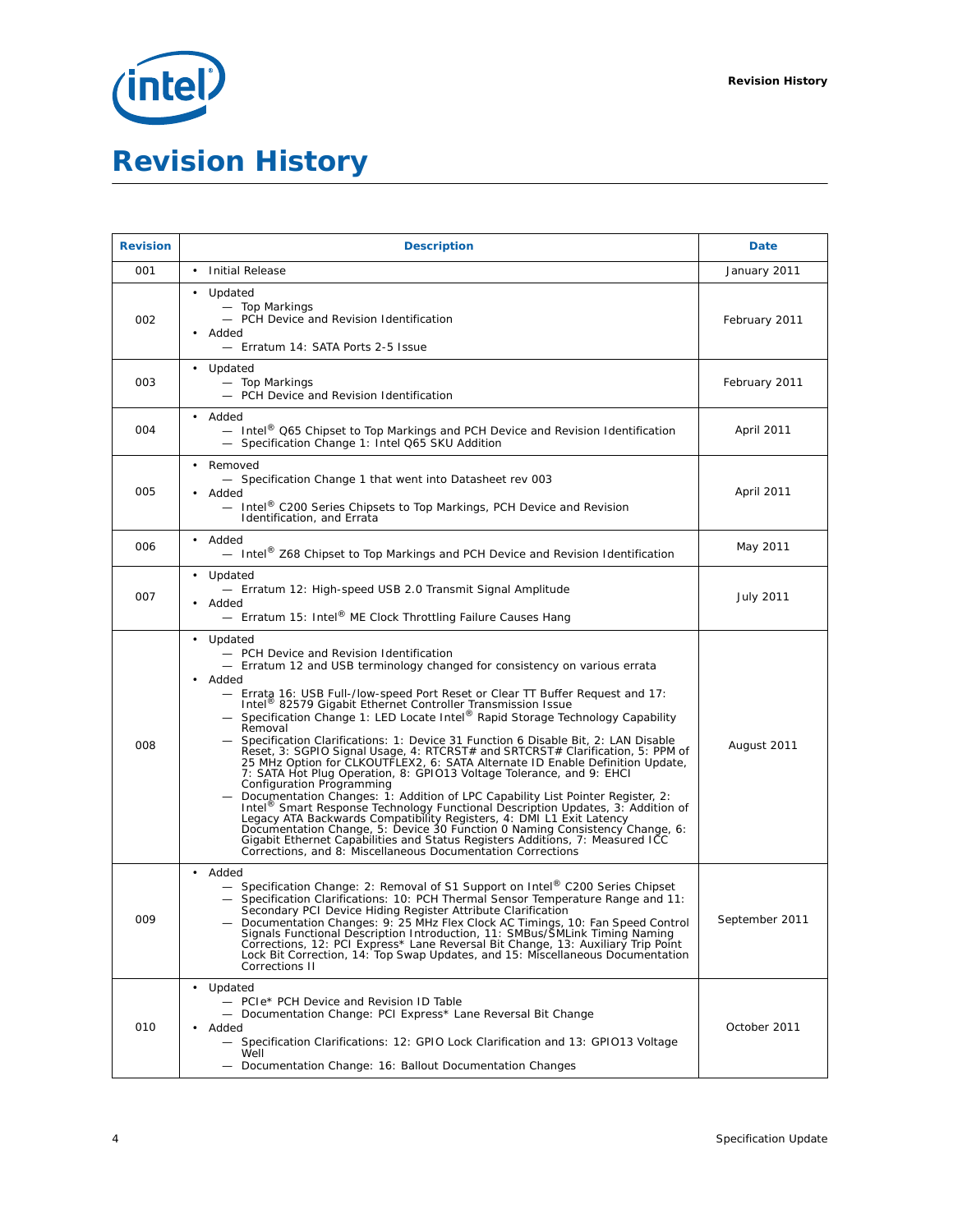

| <b>Revision</b> | <b>Description</b>                                                                                                                                                                                                                                                                                                                                                                                                                                                                                                                               | Date          |  |
|-----------------|--------------------------------------------------------------------------------------------------------------------------------------------------------------------------------------------------------------------------------------------------------------------------------------------------------------------------------------------------------------------------------------------------------------------------------------------------------------------------------------------------------------------------------------------------|---------------|--|
| 011             | • Added<br>- Specification Change: 3: A20GATE and A20M# Functionality Removal<br>- Specification Clarifications: 14: SLP_SUS# Clarifications and 15: PME_Turn_Off<br>TĹP<br>- Documentation Changes: 17: Integrated Digital Display Audio Device and Revision<br>IDs and 18: Miscellaneous Documentation Corrections III                                                                                                                                                                                                                         | November 2011 |  |
| 012             | Updated<br>$\bullet$<br>- Specification Changes: 3: A20GATE and A20M# Functionality Removal<br>- Documentation Changes: 8: Miscellaneous Documentation Corrections and 17:<br>Integrated Digital Display Audio Device and Revision IDs<br>Added<br>- Erratum: 18: USB RMH Think Time Issue<br>- Specification Clarifications: 16: GPIO Clarifications and 17: Power Button Override<br>and Deep S4/S5<br>Documentation Changes: 19: SPI Documentation Changes, 20: Miscellaneous<br>Documentation Corrections IV, and 21: Mobile SFF PCH Ballout | December 2011 |  |
| 013             | • Updated<br>- Revision History content and formatting<br>- PCH Device and Revision ID Table<br>- Specification Clarification: 16: GPIO Clarifications<br>- Documentation Changes: 8: Miscellaneous Documentation Corrections, 10: Fan<br>Speed Control Signals Functional Description Introduction, 11: SMBus/SMLink<br>Timing Naming Corrections, and 16: Ballout Documentation Changes<br>Added<br>$\bullet$<br>- Specification Clarification: 18: Power Management Clarifications                                                            | January 2012  |  |
| 014             | • Added<br>- Erratum: 19: Intel® AMT and Intel® Standard Manageability KT/SOL Interrupt<br>Status Cleared Prematurely<br>Documentation Changes: 22: Thermal Sensor Thermometer Read Register<br>Updates, 23: DC Inputs Characteristics Tables Corrections, 24: CPU_PWR_FLR<br>Removal, and 25: Miscellaneous Documentation Corrections V.                                                                                                                                                                                                        | February 2012 |  |
| 015             | Added<br>- Erratum: 20: Incorrect IRQ(x) Vector Returned for 8259 Interrupts With RAEOI<br>Enabled.<br>- Specification Clarification: 19: t203 Deep S3/S4 Exit Clarification.<br>- Documentation Changes: 26: PCI Express Initialization Registers Corrections, 27:<br>VccSus3_3 Description, 28: Register Default Value Corrections, and 29: Miscellaneous Documentation Corrections VI.                                                                                                                                                        | April 2012    |  |
| 016             | • Updated<br>- Documentation Change: 29: Miscellaneous Documentation Corrections VI.<br>Added<br>- Erratum: 21: USB RMH False Disconnect Issue.<br>- Documentation Change: 30: Miscellaneous Documentation Correction VII.                                                                                                                                                                                                                                                                                                                       | May 2012      |  |
| 017             | • Updated<br>- Specification Clarification: 18: Power Management Clarifications.<br>Added<br>- Erratum: 22: USB RMH Think Time Issue.<br>- Documentation Changes: 31: Function Level Reset Pending Status Register<br>Correction and 32: Miscellaneous Documentation Correction VIII.                                                                                                                                                                                                                                                            | June 2012     |  |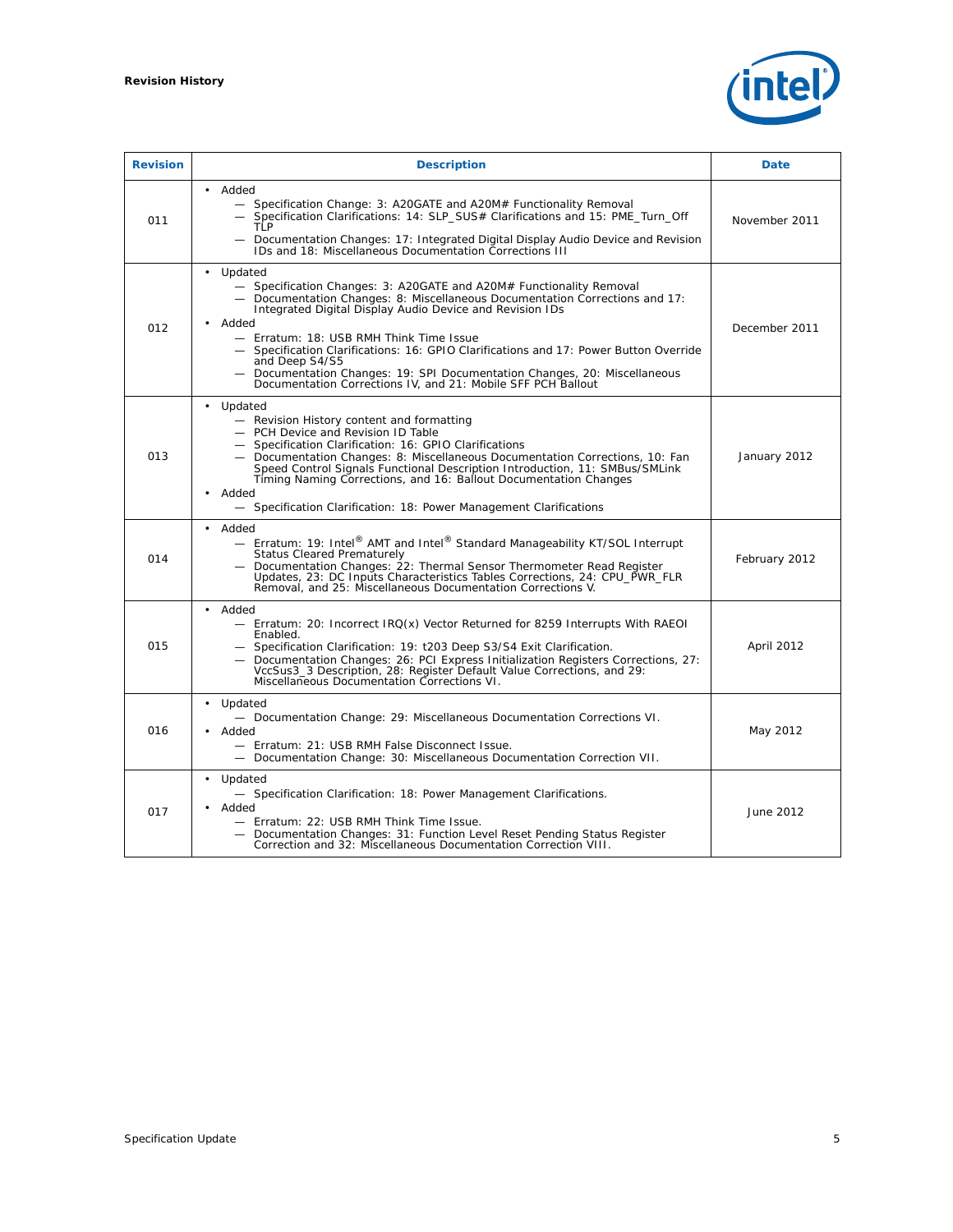

| <b>Revision</b> | <b>Description</b>                                                                                                                                                                                                                                                                                                                                                                                                                                                                                                                            | <b>Date</b>      |
|-----------------|-----------------------------------------------------------------------------------------------------------------------------------------------------------------------------------------------------------------------------------------------------------------------------------------------------------------------------------------------------------------------------------------------------------------------------------------------------------------------------------------------------------------------------------------------|------------------|
| 018             | Updated<br>- Specification Clarification: 16: GPIO Clarifications.<br>• Added<br>- Specification Clarifications: 20: RAID 1 Description, 21: V_PROC_IO Definition,<br>22: Manageability Signals Clarifications, and 23: ACPRESENT Definition.<br>Documentation Change: 33: SPI Required Region Correction.                                                                                                                                                                                                                                    | <b>July 2012</b> |
| 019             | Updated<br>$\bullet$<br>Documentation Changes: 6: Gigabit Ethernet Capabilities and Status Registers Additions, 28: Register Default Value Corrections, 29: Miscellaneous<br>Documentation Corrections VI, and 33: SPI Required Region Correction.<br>• Added<br>- Erratum: 23: Packet Loss on Intel <sup>®</sup> 82579 Gigabit Ethernet Controller.<br>- Specification Clarification: 24: SPI Overview.<br>Documentation Changes: 34: High Precision Event Timers Functional Description and 35: Miscellaneous Documentation Corrections IX. | August 2012      |
| 020             | Added<br>• Erratum: 24- Intel® 6/ C200 Series Chipset Family PCI-Express Root Ports Unsupported<br>Request Complete Issue; 25- Intel® 6/ C200 Series Chipset Family SATA Automatic<br>Partial Slumber Transitions Issue.<br>Specification Change: 4- UM67 Raid Mode Support.                                                                                                                                                                                                                                                                  | June 2013        |

#### **§ §**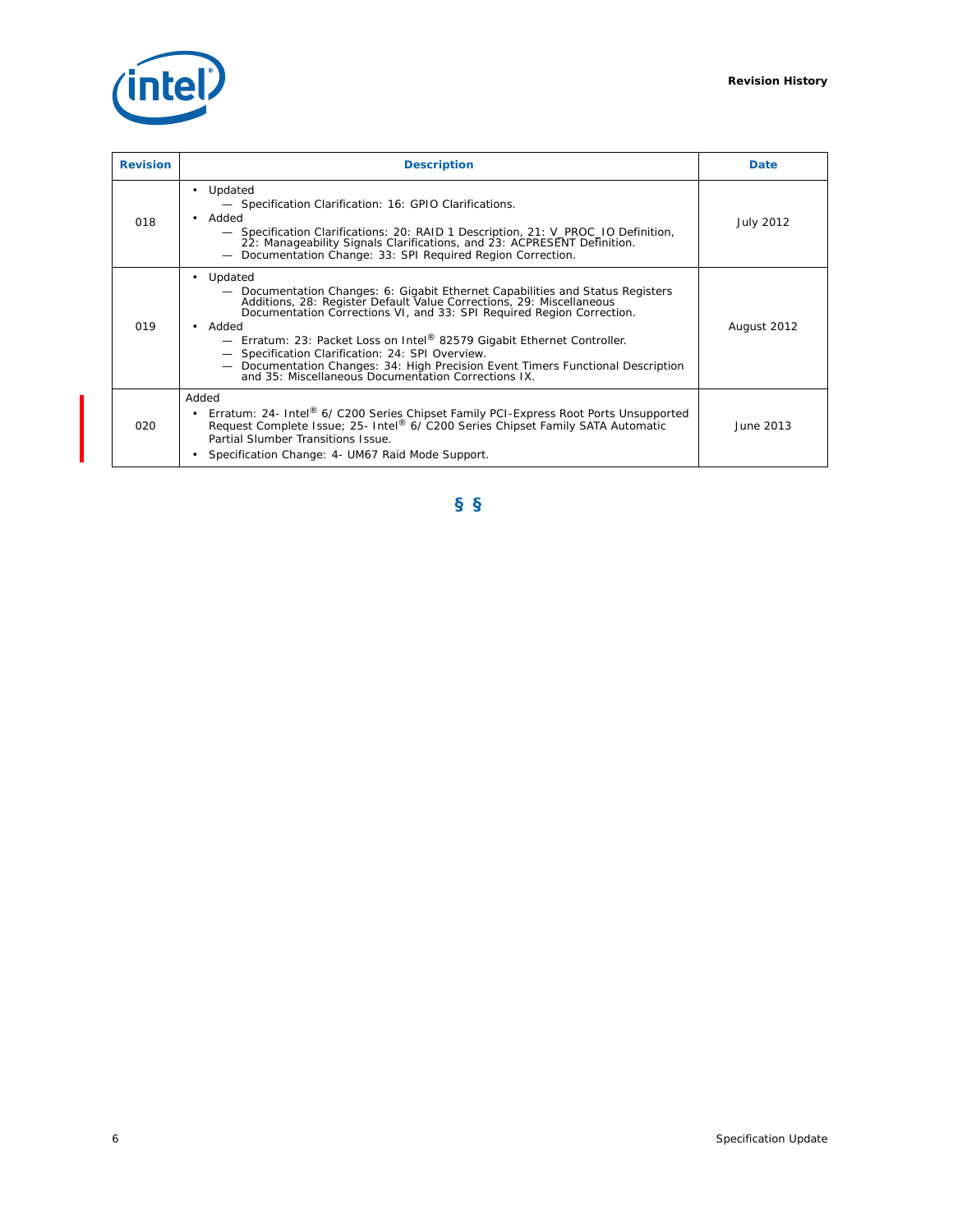

### <span id="page-6-0"></span>**Preface**

This document is an update to the specifications contained in the Affected Documents/Related Documents table below. This document is a compilation of device and documentation errata, specification clarifications and changes. It is intended for hardware system manufacturers and software developers of applications, operating systems, or tools.

Information types defined in Nomenclature are consolidated into the specification update and are no longer published in other documents.

This document may also contain information that was not previously published.

#### **Affected Documents/Related Documents**

| Title                                                                                    | <b>Document</b><br><b>Number</b> |
|------------------------------------------------------------------------------------------|----------------------------------|
| Intel <sup>®</sup> 6 Series Chipset and Intel <sup>®</sup> C200 Series Chipset Datasheet | 324645-006                       |

#### **Nomenclature**

**Errata** are design defects or errors. Errata may cause the behavior of the PCH to deviate from published specifications. Hardware and software designed to be used with any given stepping must assume that all errata documented for that stepping are present in all devices.

**Specification Changes** are modifications to the current published specifications. These changes will be incorporated in any new release of the specification.

**Specification Clarifications** describe a specification in greater detail or further highlight a specification's impact to a complex design situation. These clarifications will be incorporated in any new release of the specification.

**Documentation Changes** include typos, errors, or omissions from the current published specifications. These will be incorporated in any new release of the specification.

**§ §**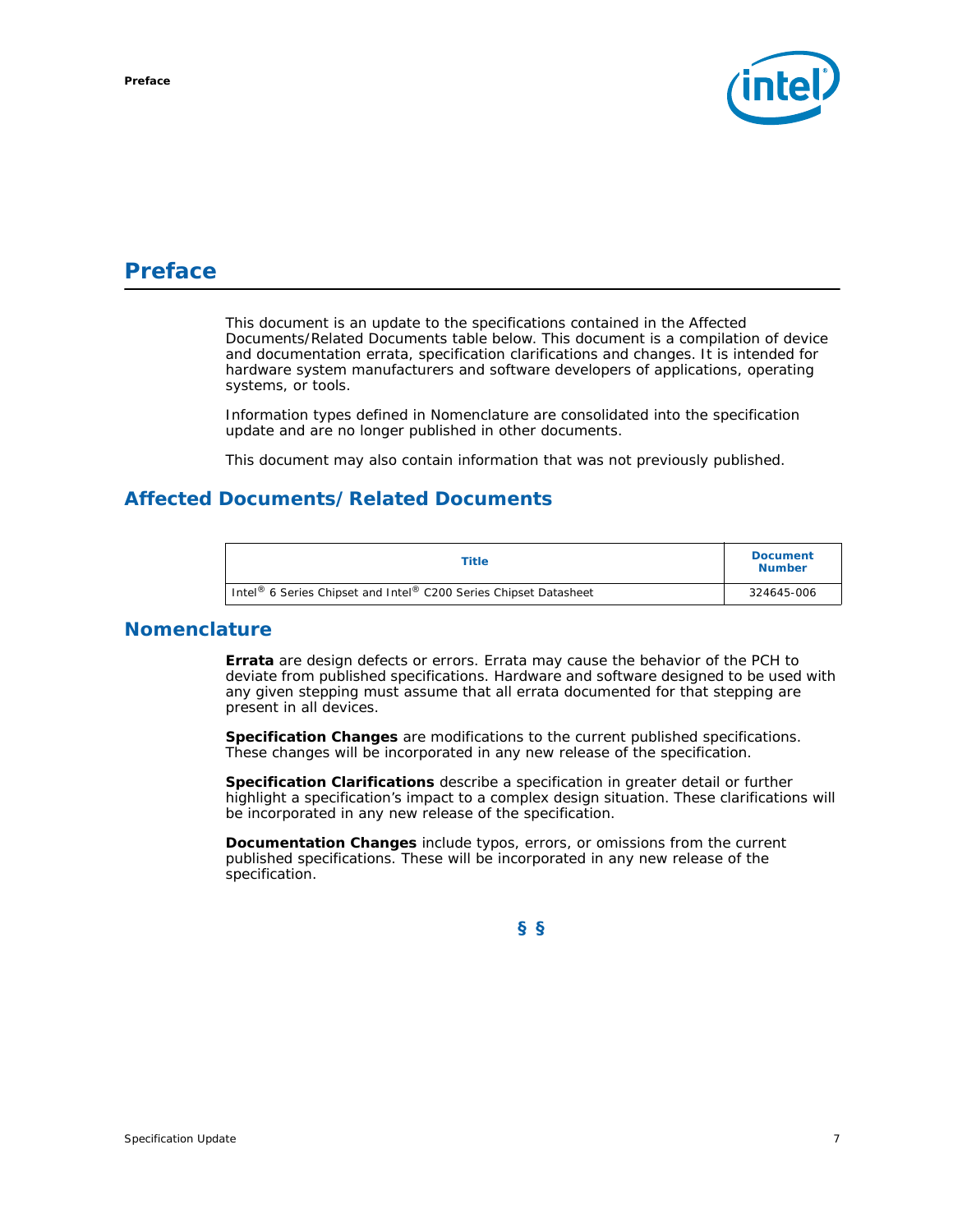

# <span id="page-7-0"></span>**Summary Tables of Changes**

The following tables indicate the errata, specification changes, specification clarifications, or documentation changes which apply to the product. Intel may fix some of the errata in a future stepping of the component and account for the other outstanding issues through documentation or specification changes as noted. These tables use the following notations:

### **Codes Used in Summary Tables**

#### **Stepping**

| X:              | Erratum exists in the stepping indicated. Specification Change<br>that applies to this stepping.                         |
|-----------------|--------------------------------------------------------------------------------------------------------------------------|
| (No mark)       |                                                                                                                          |
| or (Blank box): | This erratum is fixed or not applicable in listed stepping or<br>Specification Change does not apply to listed stepping. |
| Doc:            | Document change or update will be implemented.                                                                           |
| Plan Fix:       | This erratum may be fixed in a future stepping of the product.                                                           |
| Fixed:          | This erratum has been previously fixed.                                                                                  |
| No Fix:         | There are no plans to fix this erratum.                                                                                  |

#### **Row**

**Status**

Change bar to left of table row indicates this erratum is either new or modified from the previous version of the document.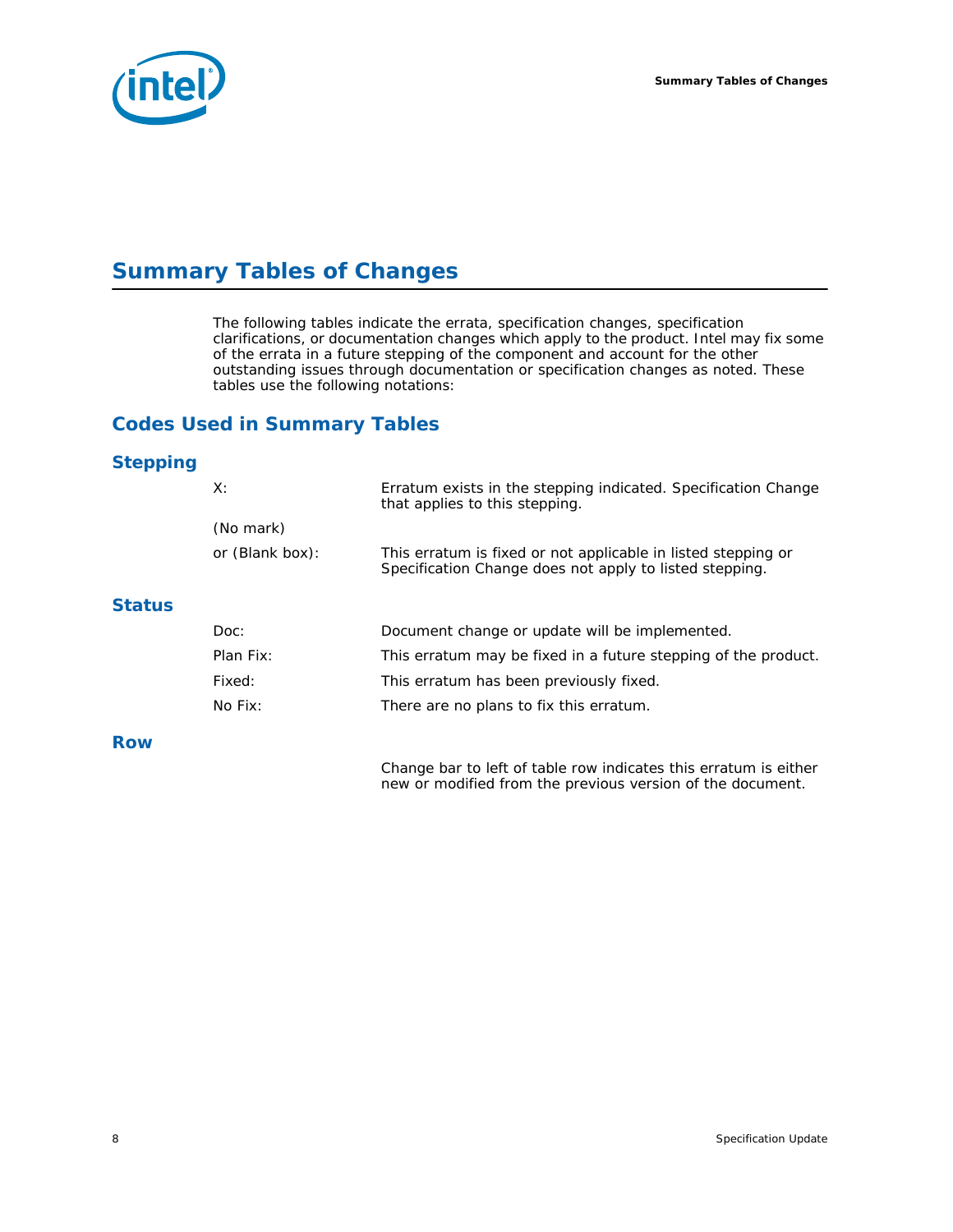

| <b>Erratum</b> | <b>Stepping</b> |              | <b>Status</b> |                                                                                                                     |  |
|----------------|-----------------|--------------|---------------|---------------------------------------------------------------------------------------------------------------------|--|
| <b>Number</b>  | <b>B2</b>       | <b>B3</b>    |               | <b>ERRATA</b>                                                                                                       |  |
| $\mathbf{1}$   | $\times$        | X            | No Fix        | USB Isoch In Transfer Error Issue                                                                                   |  |
| 2              | X               | X            | No Fix        | USB Full-/low-speed Device Removal Issue                                                                            |  |
| 3              | X               | $\mathsf{X}$ | No Fix        | USB Babble Detected with SW Overscheduling                                                                          |  |
| 4              | X               | X            | No Fix        | USB Full-/low-speed EOP Issue                                                                                       |  |
| 5              | X               | X            | No Fix        | USB PLL Control FSM Not Getting Reset on Global Reset                                                               |  |
| 6              | X               | $\times$     | No Fix        | Asynchronous Retries Prioritized Over Periodic Transfers                                                            |  |
| $\overline{7}$ | X               | X            | No Fix        | USB FS/LS Incorrect Number of Retries                                                                               |  |
| 8              | X               | X            | No Fix        | Incorrect Data for FS/LS USB Periodic IN Transaction                                                                |  |
| 9              | X               | X            | No Fix        | HDMI* 222 MHz Electrical Compliance Testing Failures                                                                |  |
| 10             | X               | X            | No Fix        | SATA Signal Voltage Level Violation                                                                                 |  |
| 11             | X               | X            | No Fix        | SATA Differential Return Loss Violations                                                                            |  |
| 12             | X               | X            | No Fix        | High-speed USB 2.0 Transmit Signal Amplitude                                                                        |  |
| 13             | X               | X            | No Fix        | Delayed Periodic Traffic Timeout Issue                                                                              |  |
| 14             | X               |              | Fixed         | SATA Ports 2-5 Issue                                                                                                |  |
| 15             | X               | X            | No Fix        | Intel <sup>®</sup> ME Clock Throttling Failure Causes Hang                                                          |  |
| 16             | X               | $\mathsf{X}$ | No Fix        | USB Full-/Low-speed Port Reset or Clear TT Buffer Request                                                           |  |
| 17             | X               | $\times$     | No Fix        | Intel <sup>®</sup> 82579 Gigabit Ethernet Controller Transmission Issue                                             |  |
| 18             | X               | X            | No Fix        | <b>USB RMH Think Time Issue</b>                                                                                     |  |
| 19             | X               | X            | No Fix        | Intel <sup>®</sup> AMT and Intel <sup>®</sup> Standard Manageability KT/SOL Interrupt Status Cleared<br>Prematurely |  |
| 20             | X               | $\mathsf{X}$ | No Fix        | Incorrect IRQ(x) Vector Returned for 8259 Interrupts With RAEOI Enabled                                             |  |
| 21             | X               | X            | No Fix        | USB RMH False Disconnect Issue                                                                                      |  |
| 22             | X               | X            | No Fix        | USB RMH Think Time Issue                                                                                            |  |
| 23             | X               | X            | No Fix        | Packet Loss on Intel® 82579 Gigabit Ethernet Controller                                                             |  |
| 24             | X               | X            | No Fix        | Intel <sup>®</sup> 6/ C200 Series Chipset Family PCI-Express Root Ports Unsupported Request<br>Complete Issue       |  |
| 25             | Χ               | Χ            | No Fix        | Intel® 6/ C200 Series Chipset Family SATA Automatic Partial Slumber Transitions Issue                               |  |

# **Specification Changes**

| <b>Spec</b><br>Change | <b>Stepping</b> |           | <b>SPECIFICATION CHANGES</b>                                              |  |  |  |
|-----------------------|-----------------|-----------|---------------------------------------------------------------------------|--|--|--|
| <b>Number</b>         | <b>B2</b>       | <b>B3</b> |                                                                           |  |  |  |
|                       | X               | X         | LED Locate Intel <sup>®</sup> Rapid Storage Technology Capability Removal |  |  |  |
|                       | X               | X         | Removal of S1 Support on Intel <sup>®</sup> C200 Series Chipset           |  |  |  |
| 3                     | X               | X         | A20GATE and A20M# Functionality Removal                                   |  |  |  |
| 4                     | X               | X         | UM67 Raid Mode Support                                                    |  |  |  |

 $\blacksquare$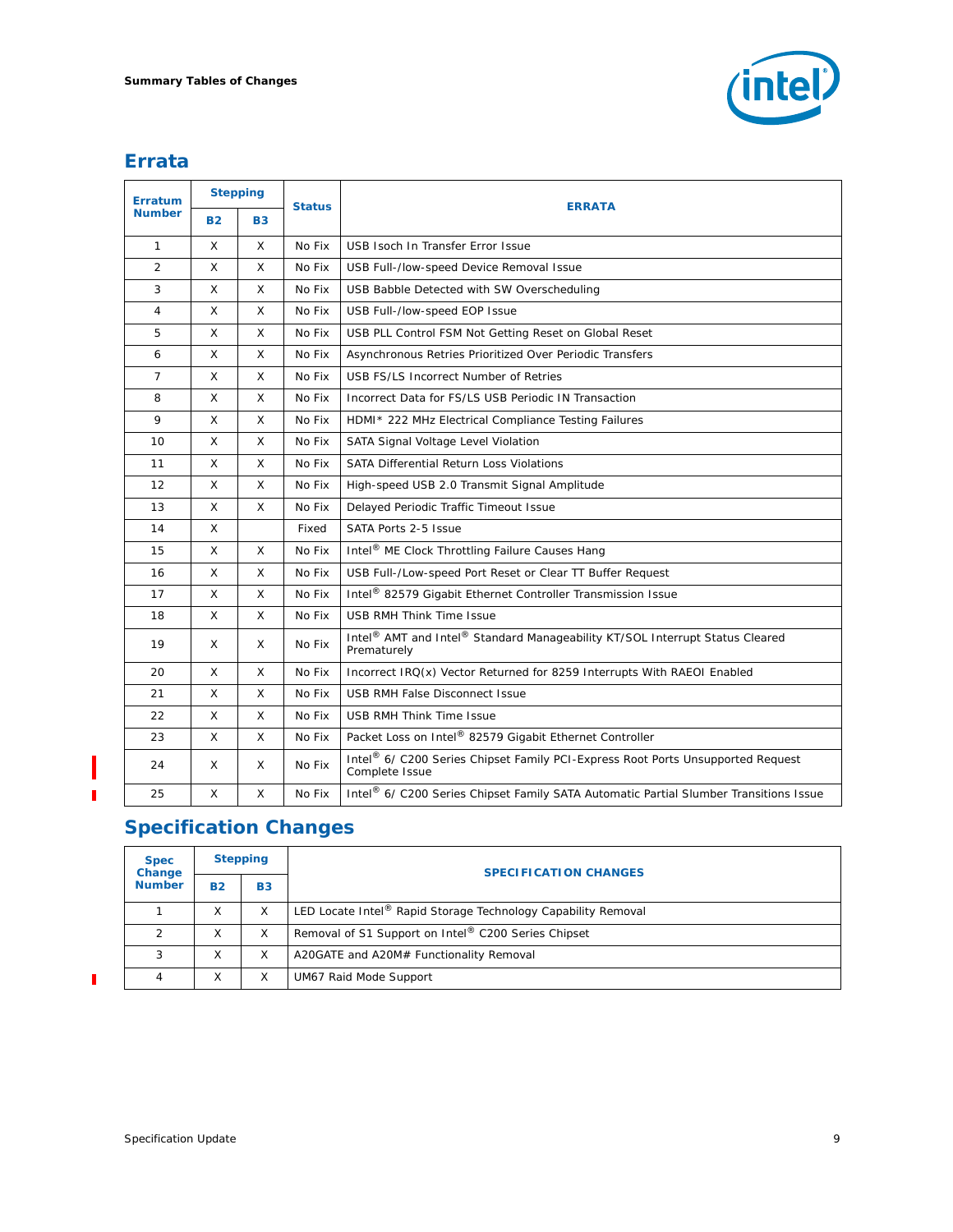

# **Specification Clarifications**

| No.            | <b>Document</b><br><b>Revision</b> | SPECIFICATION CLARIFICATIONS                                 |  |  |
|----------------|------------------------------------|--------------------------------------------------------------|--|--|
| $\mathbf{1}$   | 006                                | Device 31 Function 6 Disable Bit                             |  |  |
| $\overline{2}$ | 006                                | <b>LAN Disable Reset</b>                                     |  |  |
| 3              | 006                                | SGPIO Signal Usage                                           |  |  |
| $\overline{4}$ | 006                                | RTCRST# and SRTCRST# Clarification                           |  |  |
| 5              | 006                                | PPM of 25 MHz Option for CLKOUTFLEX2                         |  |  |
| 6              | 006                                | SATA Alternate ID Enable Definition Update                   |  |  |
| $\overline{7}$ | 006                                | SATA Hot Plug Operation                                      |  |  |
| 8              | 006                                | GPIO13 Voltage Tolerance                                     |  |  |
| 9              | 006                                | <b>EHCI Configuration Programming</b>                        |  |  |
| 10             | 006                                | PCH Thermal Sensor Temperature Range                         |  |  |
| 11             | 006                                | Secondary PCI Device Hiding Register Attribute Clarification |  |  |
| 12             | 006                                | <b>GPIO Lock Clarification</b>                               |  |  |
| 13             | 006                                | GPIO13 Voltage Well                                          |  |  |
| 14             | 006                                | SLP SUS# Clarifications                                      |  |  |
| 15             | 006                                | PME Turn Off TLP                                             |  |  |
| 16             | 006                                | <b>GPIO Clarifications</b>                                   |  |  |
| 17             | 006                                | Power Button Override and Deep S4/S5                         |  |  |
| 18             | 006                                | Power Management Clarifications                              |  |  |
| 19             | 006                                | t203 Deep S3/S4 Exit Clarification                           |  |  |
| 20             | 006                                | RAID 1 Description                                           |  |  |
| 21             | 006                                | V_PROC_IO Definition                                         |  |  |
| 22             | 006                                | Manageability Signals Clarifications                         |  |  |
| 23             | 006                                | <b>ACPRESENT Definition</b>                                  |  |  |
| 24             | 006                                | SPI Overview                                                 |  |  |

# **Documentation Changes (Sheet 1 of 2)**

| No. | <b>Document</b><br><b>Revision</b> | <b>DOCUMENTATION CHANGES</b>                                                |  |  |  |
|-----|------------------------------------|-----------------------------------------------------------------------------|--|--|--|
|     | 006                                | Addition of LPC Capability List Pointer Register                            |  |  |  |
| 2   | 006                                | Intel <sup>®</sup> Smart Response Technology Functional Description Updates |  |  |  |
| 3   | 006                                | Addition of Legacy ATA Backwards Compatibility Registers                    |  |  |  |
| 4   | 006                                | DMI L1 Exit Latency Documentation Change                                    |  |  |  |
| 5   | 006                                | Device 30 Function 0 Naming Consistency Change                              |  |  |  |
| 6   | 006                                | Gigabit Ethernet Capabilities and Status Registers Additions                |  |  |  |
| 7   | 006                                | Measured ICC Corrections                                                    |  |  |  |
| 8   | 006                                | Miscellaneous Documentation Corrections                                     |  |  |  |
| 9   | 006                                | 25 MHz Flex Clock AC Timings                                                |  |  |  |
| 10  | 006                                | Fan Speed Control Signals Functional Description Introduction               |  |  |  |
| 11  | 006                                | <b>SMBus/SMLink Timing Naming Corrections</b>                               |  |  |  |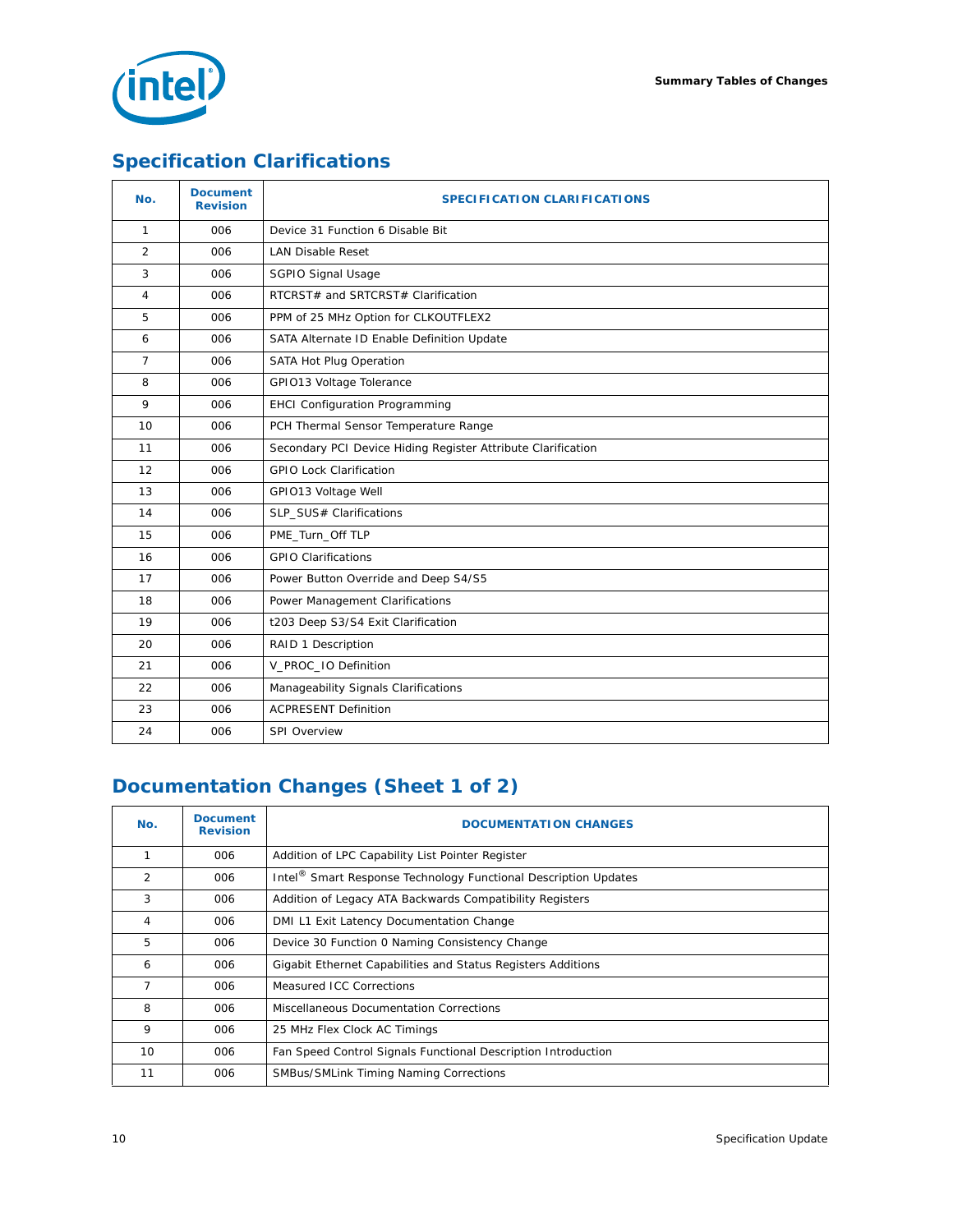

# **Documentation Changes (Sheet 2 of 2)**

| No. | <b>Document</b><br><b>Revision</b> | <b>DOCUMENTATION CHANGES</b>                             |  |  |  |
|-----|------------------------------------|----------------------------------------------------------|--|--|--|
| 12  | 006                                | PCI Express* Lane Reversal Bit Change                    |  |  |  |
| 13  | 006                                | Auxiliary Trip Point Lock Bit Correction                 |  |  |  |
| 14  | 006                                | <b>Top Swap Updates</b>                                  |  |  |  |
| 15  | 006                                | Miscellaneous Documentation Corrections II               |  |  |  |
| 16  | 006                                | <b>Ballout Documentation Changes</b>                     |  |  |  |
| 17  | 006                                | Integrated Digital Display Audio Device and Revision IDs |  |  |  |
| 18  | 006                                | Miscellaneous Documentation Corrections III              |  |  |  |
| 19  | 006                                | SPI Documentation Changes                                |  |  |  |
| 20  | 006                                | Miscellaneous Documentation Corrections IV               |  |  |  |
| 21  | 006                                | Mobile SFF PCH Ballout                                   |  |  |  |
| 22  | 006                                | Thermal Sensor Thermometer Read Register Updates         |  |  |  |
| 23  | 006                                | DC Inputs Characteristics Tables Corrections             |  |  |  |
| 24  | 006                                | CPU_PWR_FLR Removal                                      |  |  |  |
| 25  | 006                                | Miscellaneous Documentation Corrections V                |  |  |  |
| 26  | 006                                | PCI Express* Initialization Registers Corrections        |  |  |  |
| 27  | 006                                | VccSus3_3 Description                                    |  |  |  |
| 28  | 006                                | Register Default Value Corrections                       |  |  |  |
| 29  | 006                                | Miscellaneous Documentation Corrections VI               |  |  |  |
| 30  | 006                                | Miscellaneous Documentation Corrections VII              |  |  |  |
| 31  | 006                                | Function Level Reset Pending Status Register Correction  |  |  |  |
| 32  | 006                                | Miscellaneous Documentation Correction VIII              |  |  |  |
| 33  | 006                                | SPI Required Region Correction                           |  |  |  |
| 34  | 006                                | High Precision Event Timers Functional Description       |  |  |  |
| 35  | 006                                | Miscellaneous Documentation Correction IX                |  |  |  |

### **§ §**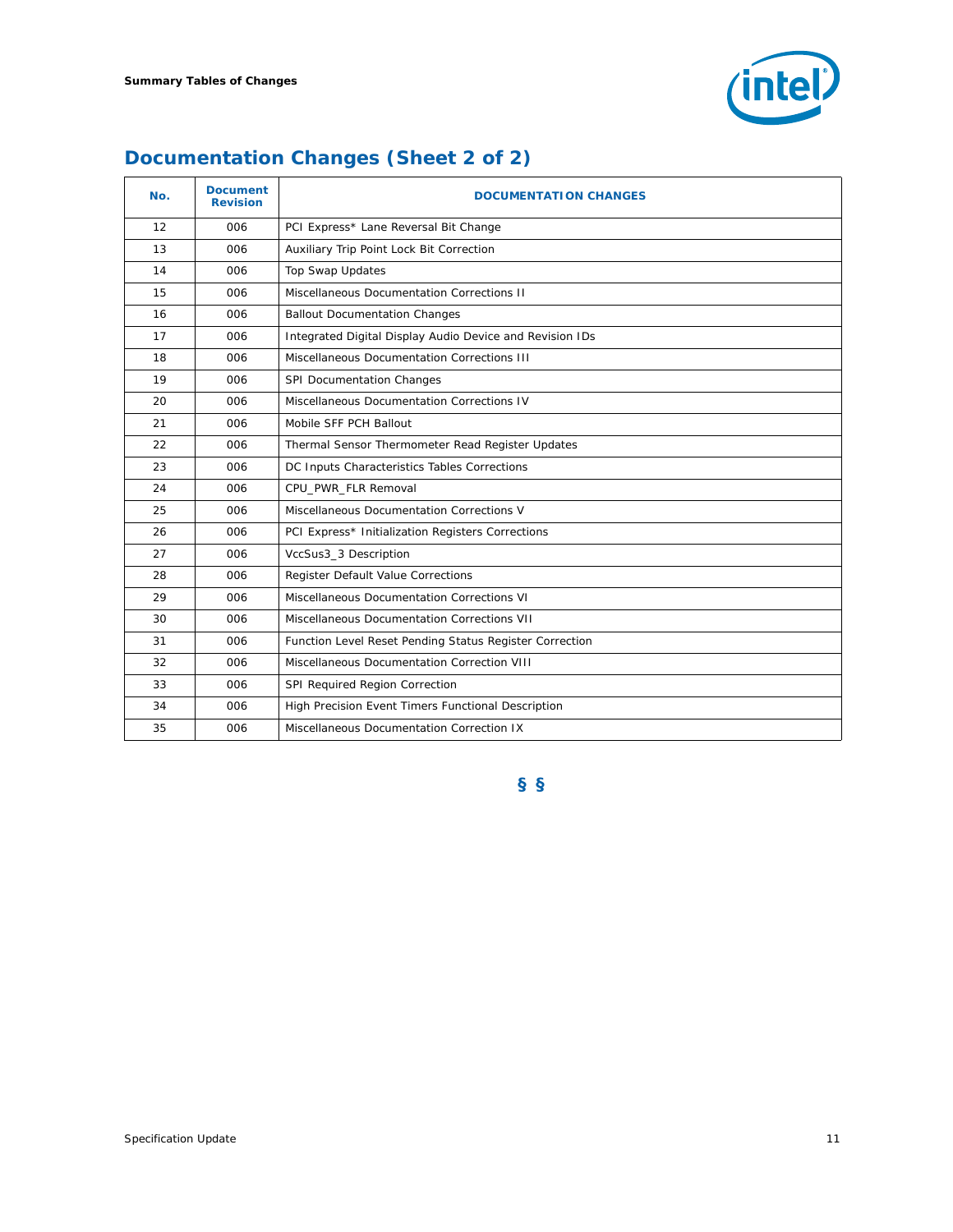

# <span id="page-11-0"></span>**Identification Information**

# **Markings**

| <b>PCH</b><br><b>Stepping</b> | <b>S-Spec</b> | <b>Top Marking</b> | <b>Notes</b>                    |
|-------------------------------|---------------|--------------------|---------------------------------|
| <b>B2</b>                     | SLH82         | BD82H67            | Intel <sup>®</sup> H67 Chipset  |
| <b>B2</b>                     | SLH84         | BD82P67            | Intel <sup>®</sup> P67 Chipset  |
| <b>B2</b>                     | SLH9C         | BD82HM67           | Intel <sup>®</sup> HM67 Chipset |
| <b>B2</b>                     | SLH9D         | <b>BD82HM65</b>    | Intel <sup>®</sup> HM65 Chipset |
| <b>B3</b>                     | SLJ4D         | BD82067            | Intel <sup>®</sup> Q67 Chipset  |
| <b>B3</b>                     | SLJ4E         | BD82065            | Intel <sup>®</sup> Q65 Chipset  |
| <b>B3</b>                     | SLJ4A         | BD82B65            | Intel <sup>®</sup> B65 Chipset  |
| <b>B3</b>                     | SLJ4F         | BD82Z68            | Intel <sup>®</sup> Z68 Chipset  |
| B <sub>3</sub>                | <b>SLJ49</b>  | BD82H67            | Intel <sup>®</sup> H67 Chipset  |
| <b>B3</b>                     | SLJ4C         | BD82P67            | Intel <sup>®</sup> P67 Chipset  |
| B <sub>3</sub>                | SLJ4B         | BD82H61            | Intel <sup>®</sup> H61 Chipset  |
| <b>B3</b>                     | SLJ4J         | BD82C202           | Intel <sup>®</sup> C202 Chipset |
| <b>B3</b>                     | SLJ4H         | BD82C204           | Intel <sup>®</sup> C204 Chipset |
| <b>B3</b>                     | SLJ4G         | BD82C206           | Intel <sup>®</sup> C206 Chipset |
| B <sub>3</sub>                | SLJ4M         | BD820M67           | Intel <sup>®</sup> QM67 Chipset |
| B <sub>3</sub>                | SLJ4L         | BD82UM67           | Intel <sup>®</sup> UM67 Chipset |
| <b>B3</b>                     | SLJ4N         | <b>BD82HM67</b>    | Intel <sup>®</sup> HM67 Chipset |
| <b>B3</b>                     | SLJ4P         | <b>BD82HM65</b>    | Intel <sup>®</sup> HM65 Chipset |
| B <sub>3</sub>                | SLJ4K         | BD82QS67           | Intel <sup>®</sup> QS67 Chipset |

**§ §**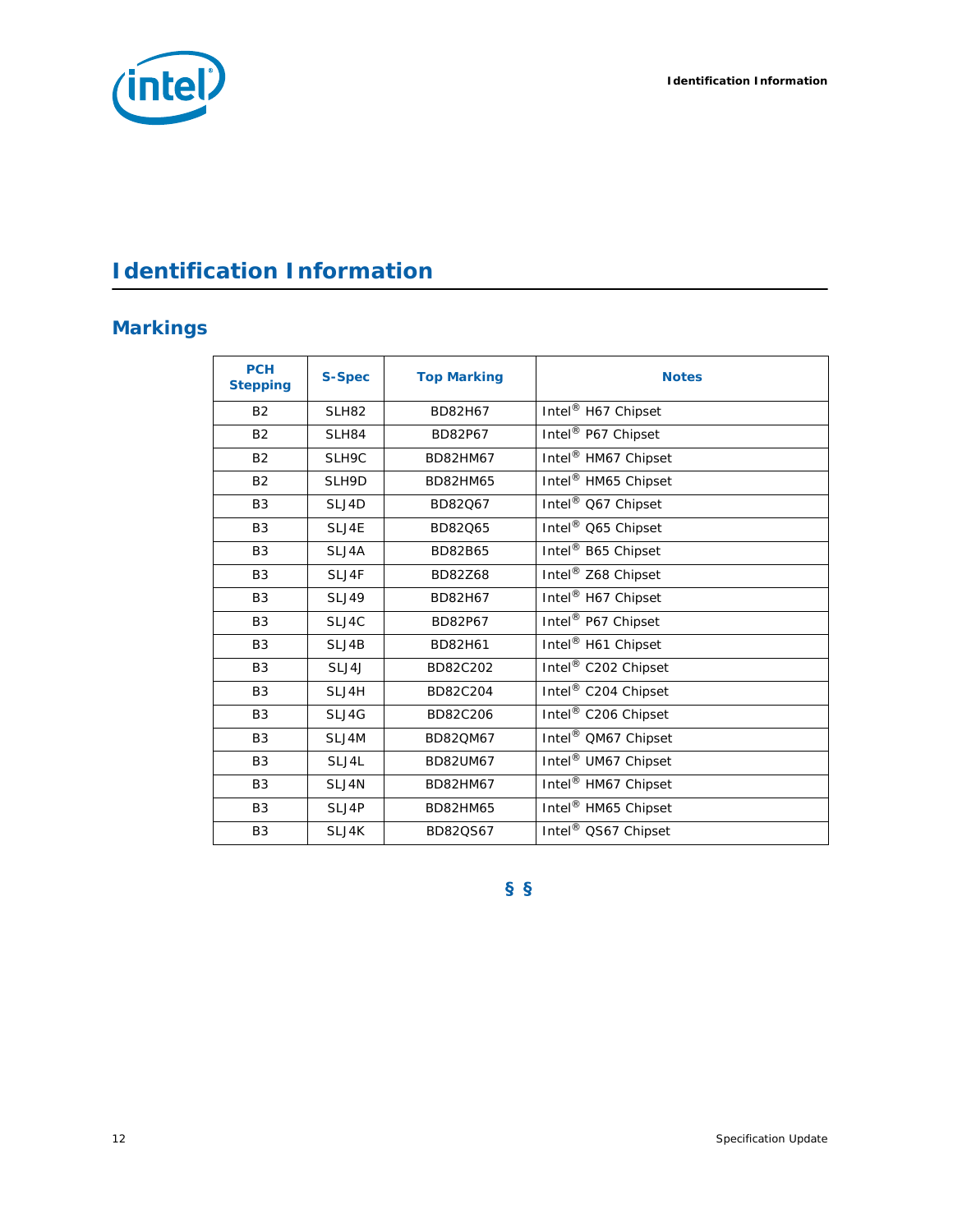

# <span id="page-12-0"></span>**PCH Device and Revision Identification**

The Revision ID (RID) is an 8-bit register located at offset 08h in the PCI header of every PCI device and function. The assigned value is based on the product's stepping.

#### **PCH Device and Revision ID Table (Sheet 1 of 3)**

| <b>Device</b><br><b>Function</b> | <b>Description</b> | Dev ID             | <b>B2</b><br><b>Rev ID</b> | <b>B3</b><br><b>Rev ID</b> | <b>Comments</b>                                                                                                                                        |
|----------------------------------|--------------------|--------------------|----------------------------|----------------------------|--------------------------------------------------------------------------------------------------------------------------------------------------------|
|                                  |                    | 1C4Eh              |                            | 05h                        | Intel <sup>®</sup> Q67 Chipset                                                                                                                         |
|                                  |                    | 1C4Ch              |                            | 05h                        | Intel <sup>®</sup> Q65 Chipset                                                                                                                         |
|                                  |                    | 1C50h              |                            | 05h                        | Intel <sup>®</sup> B65 Chipset                                                                                                                         |
|                                  |                    | 1C4Ah              | 04h                        | 05h                        | Intel <sup>®</sup> H67 Chipset                                                                                                                         |
|                                  |                    | 1C44h              |                            | 05h                        | Intel <sup>®</sup> Z68 Chipset                                                                                                                         |
|                                  |                    | 1C46h              | 04h                        | 05h                        | Intel <sup>®</sup> P67 Chipset                                                                                                                         |
|                                  |                    | 1C5Ch              |                            | 05h                        | Intel <sup>®</sup> H61 Chipset                                                                                                                         |
| D31:F0                           | <b>LPC</b>         | 1C52h              |                            | 05h                        | Intel <sup>®</sup> C202 Chipset                                                                                                                        |
|                                  |                    | 1C54h              |                            | 05h                        | Intel <sup>®</sup> C204 Chipset                                                                                                                        |
|                                  |                    | 1C56h              |                            | 05h                        | Intel <sup>®</sup> C206 Chipset                                                                                                                        |
|                                  |                    | 1C4Fh              |                            | 05h                        | Intel <sup>®</sup> QM67 Chipset                                                                                                                        |
|                                  |                    | 1C47h              |                            | 05h                        | Intel <sup>®</sup> UM67 Chipset                                                                                                                        |
|                                  |                    | 1C4Bh              | 04h                        | 05h                        | Intel <sup>®</sup> HM67 Chipset                                                                                                                        |
|                                  |                    | 1C49h              | 04h                        | 05h                        | Intel <sup>®</sup> HM65 Chipset                                                                                                                        |
|                                  |                    | 1C4Dh              |                            | 05h                        | Intel <sup>®</sup> QS67 Chipset                                                                                                                        |
|                                  |                    | 1C00h              | 04h                        | 05h                        | Desktop: Non-AHCI and Non-RAID Mode (Ports<br>$0-3)$                                                                                                   |
|                                  |                    | 1C02h              | 04h                        | 05h                        | Desktop: AHCI (Ports 0-5)                                                                                                                              |
|                                  |                    | 2822h <sup>2</sup> | 04h                        | 05h                        | Desktop: Intel <sup>®</sup> Rapid Storage Technology RAID<br>with or without Intel <sup>®</sup> Smart Response<br>Technology (Ports 0-5) (AIE bit = 0) |
| D31:F2                           | SATA <sup>1</sup>  | 1C04h <sup>2</sup> | 04h                        | 05h                        | Desktop (all RAID-capable SKUs except Intel Z68<br>Chipset): RAID Capable3 (Ports 0-5) (AIE bit = 1)                                                   |
|                                  |                    | 1C06h <sup>2</sup> | 04h                        | 05h                        | Desktop (Intel Z68 Chipset only): RAID Capable <sup>3</sup><br>(Ports $0-5$ ) (AIE bit = 1)                                                            |
|                                  |                    | 1C01h              | 04h                        | 05h                        | Mobile: Non-AHCI and Non-RAID Mode (Ports 0-3)                                                                                                         |
|                                  |                    | 1C <sub>03h</sub>  | 04h                        | 05h                        | Mobile: AHCI (Ports 0-5)                                                                                                                               |
|                                  |                    | 282Ah <sup>2</sup> | 04h                        | 05h                        | Mobile: Intel Rapid Storage Technology RAID<br>(Ports $0-5$ ) (AIE bit = 0)                                                                            |
|                                  |                    | 1C05h <sup>2</sup> | 04h                        | 05h                        | Mobile: RAID Capable <sup>3</sup> (Ports 0-5) (AIE bit = 1)                                                                                            |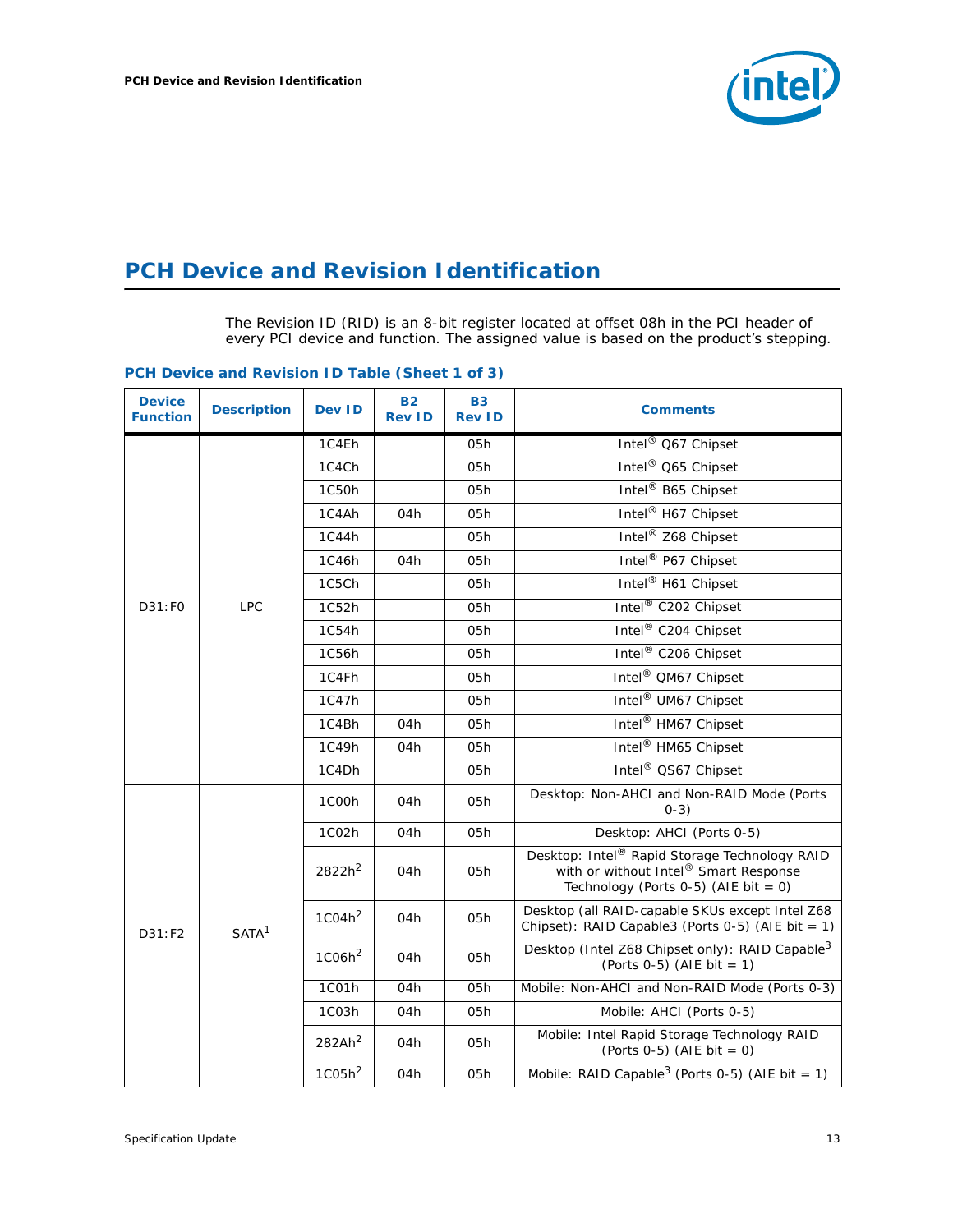

#### **PCH Device and Revision ID Table (Sheet 2 of 3)**

| <b>Device</b><br><b>Function</b> | <b>Description</b>             | Dev ID | <b>B2</b><br><b>Rev ID</b> | <b>B3</b><br><b>Rev ID</b> | <b>Comments</b>                                          |
|----------------------------------|--------------------------------|--------|----------------------------|----------------------------|----------------------------------------------------------|
| D31:F5                           | SATA <sup>1,4</sup>            | 1C08h  | 04h                        | 05h                        | Desktop: Non-AHCI and Non-RAID Mode (Ports 4<br>and $5)$ |
|                                  |                                | 1C09h  | 04h                        | 05h                        | Mobile: Non-AHCI and Non-RAID Mode (Ports 4<br>and $5)$  |
| D31:F3                           | <b>SMBus</b>                   | 1C22h  | 04h                        | 05h                        |                                                          |
| D31:F6                           | Thermal                        | 1C24h  | 04h                        | 05h                        |                                                          |
|                                  |                                | 1C25h  | 04h                        | 05h                        | Desktop (When D30: F0: 4Ch: bit $29 = 1$ )               |
| D30:F0                           | PCI to PCI                     | 244Eh  | A4h                        | A5h                        | Desktop (When D30: F0: 4Ch: bit $29 = 0$ )               |
|                                  | <b>Bridge</b>                  | 1C25h  | 04h                        | 05h                        | Mobile (When D30: F0: 4Ch: bit $29 = 1$ )                |
|                                  |                                | 2448h  | A4h                        | A <sub>5</sub> h           | Mobile (When D30: F0: 4Ch: bit $29 = 0$ )                |
| D29:F0                           | USB EHCI #1                    | 1C26h  | 04h                        | 05h                        |                                                          |
| D26:F0                           | USB EHCI #2                    | 1C2Dh  | 04h                        | 05h                        |                                                          |
| D27:FO                           | Intel <sup>®</sup> HD<br>Audio | 1C20h  | 04h                        | 05h                        |                                                          |
|                                  |                                | 1C10h  | B4h                        | B <sub>5</sub> h           | Desktop and Mobile (When $D28:FO:ECh:bit 1 = 0$ )        |
| D28:F0                           | PCI Express*<br>Port 1         | 244Eh  | B4h                        | B <sub>5</sub> h           | Desktop (When D28: F0: ECh: bit $1 = 1$ )                |
|                                  |                                | 2448h  | B4h                        | B5h                        | Mobile (When D28: F0: ECh: bit $1 = 1$ )                 |
| D28:F1                           | <b>PCI Express</b><br>Port 2   | 1C12h  | B4h                        | B <sub>5</sub> h           | Desktop and Mobile (When D28:F1:ECh:bit $1 = 0$ )        |
|                                  |                                | 244Eh  | B4h                        | B <sub>5</sub> h           | Desktop (When D28: F1: ECh: bit $1 = 1$ )                |
|                                  |                                | 2448h  | B4h                        | B <sub>5</sub> h           | Mobile (When $D28: F1: ECh: bit 1 = 1$ )                 |
|                                  | PCI Express<br>Port 3          | 1C14h  | B4h                        | B <sub>5</sub> h           | Desktop and Mobile (When D28: F2: ECh: bit $1 = 0$ )     |
| D28:F2                           |                                | 244Eh  | B4h                        | B <sub>5</sub> h           | Desktop (When $D28: F2: ECh: bit 1 = 1$ )                |
|                                  |                                | 2448h  | B4h                        | B <sub>5</sub> h           | Mobile (When D28: F2: ECh: bit $1 = 1$ )                 |
|                                  |                                | 1C16h  | B4h                        | B <sub>5</sub> h           | Desktop and Mobile (When D28:F3:ECh: bit $1 = 0$ )       |
| D28:F3                           | <b>PCI Express</b><br>Port 4   | 244Eh  | B4h                        | B5h                        | Desktop (When $D28: F3: ECh: bit 1 = 1$ )                |
|                                  |                                | 2448h  | B4h                        | B <sub>5</sub> h           | Mobile (When $D28: F3: ECh: bit 1 = 1$ )                 |
|                                  |                                | 1C18h  | B4h                        | B <sub>5</sub> h           | Desktop and Mobile (When D28: F4: ECh: bit $1 = 0$ )     |
| D28:F4                           | PCI Express<br>Port 5          | 244Eh  | B4h                        | B <sub>5</sub> h           | Desktop (When D28: F4: ECh: bit $1 = 1$ )                |
|                                  |                                | 2448h  | B <sub>4</sub> h           | B5h                        | Mobile (When $D28: F4: ECh: bit 1 = 1$ )                 |
|                                  |                                | 1C1Ah  | B4h                        | B5h                        | Desktop and Mobile (When D28:F5:ECh: bit $1 = 0$ )       |
| D28:F5                           | PCI Express<br>Port 6          | 244Eh  | B4h                        | B5h                        | Desktop (When D28: F5: ECh: bit $1 = 1$ )                |
|                                  |                                | 2448h  | B4h                        | B5h                        | Mobile (When D28: F5: ECh: bit $1 = 1$ )                 |
|                                  |                                | 1C1Ch  | B4h                        | B5h                        | Desktop and Mobile (When D28: F6: ECh: bit $1 = 0$ )     |
| D28:F6                           | <b>PCI Express</b><br>Port 7   | 244Eh  | B4h                        | B5h                        | Desktop (When D28: F6: ECh: bit $1 = 1$ )                |
|                                  |                                | 2448h  | B4h                        | B5h                        | Mobile (When D28: F6: ECh: bit $1 = 1$ )                 |
|                                  |                                | 1C1Eh  | B4h                        | B5h                        | Desktop and Mobile (When D28:F7:ECh: bit $1 = 0$ )       |
| D28:F7                           | <b>PCI Express</b><br>Port 8   | 244Eh  | B4h                        | B5h                        | Desktop (When D28:F7:ECh: bit $1 = 1$ )                  |
|                                  |                                | 2448h  | B4h                        | B5h                        | Mobile (When D28: F7: ECh: bit $1 = 1$ )                 |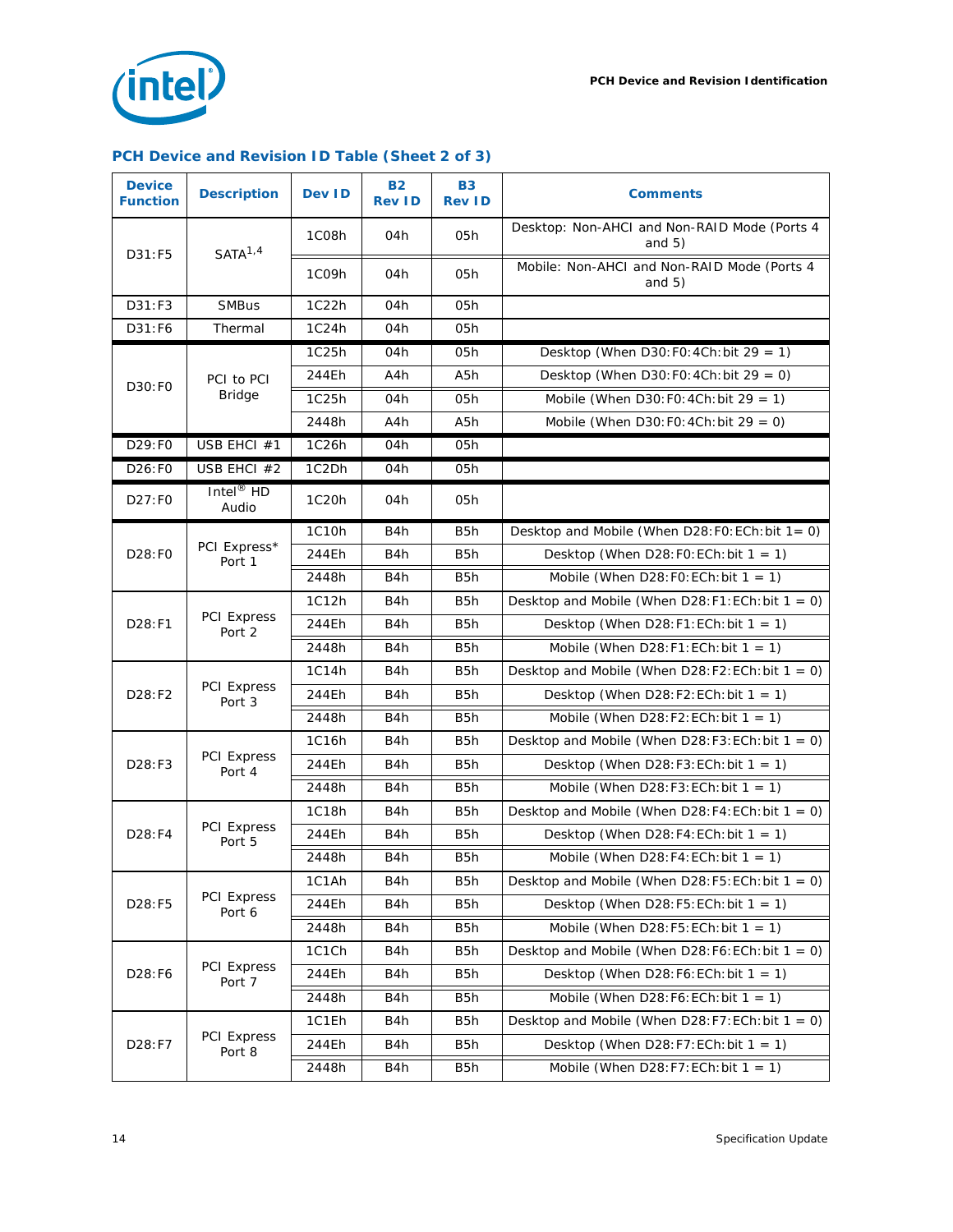| <b>Device</b><br><b>Function</b> | <b>Description</b>                    | Dev ID             | <b>B2</b><br><b>Rev ID</b> | <b>B3</b><br><b>Rev ID</b> | <b>Comments</b> |
|----------------------------------|---------------------------------------|--------------------|----------------------------|----------------------------|-----------------|
| D25:F0                           | LAN                                   | 1C33h <sup>5</sup> | 04h                        | 05h                        |                 |
| D22:F0                           | Intel <sup>®</sup> ME<br>Interface #1 | 1C3Ah              | 04h                        | 05h                        |                 |
| D22:F1                           | Intel ME<br>Interface $#2$            | 1C3Bh              | 04h                        | 05h                        |                 |
| D22:F2                           | IDE-R                                 | 1C3Ch              | 04h                        | 05h                        |                 |
| D22: F3                          | <b>KT</b>                             | 1C3Dh              | 04h                        | 05h                        |                 |

#### **PCH Device and Revision ID Table (Sheet 3 of 3)**

#### **NOTES:**

1. PCH contains two SATA controllers. The SATA Device ID is dependent upon which SATA mode is selected

by BIOS and what RAID capabilities exist in the SKU. 2. The SATA RAID Controller Device ID is dependent upon: 1) the AIE bit setting (bit 7 of D31:F2:Offset 9Ch); and 2) (only when the AIE bit is 1) which desktop PCH SKU is in the system. 3. A third party RAID driver is required to utilize the SATA ports of the PCH for RAID functionality. Intel

Rapid Storage Technology and Intel Smart Response Technology require that the AIE bit is set to 0.

4. SATA Controller 2 (D31:F5) is only visible when D31:F2 CC.SCC =01h.<br>5. LAN Device ID is loaded from EEPROM. If EEPROM contains either 0000h or FFFFh in the Device ID<br>location, then 1C33h is used. Refer to the appropriat datasheet for LAN Device IDs.

6. This table shows the default PCI Express Function Number-to-Root Port mapping. Function numbers for a given root port are assignable through the "Root Port Function Number and Hide for PCI Express Root Ports" register (RCBA+0404h).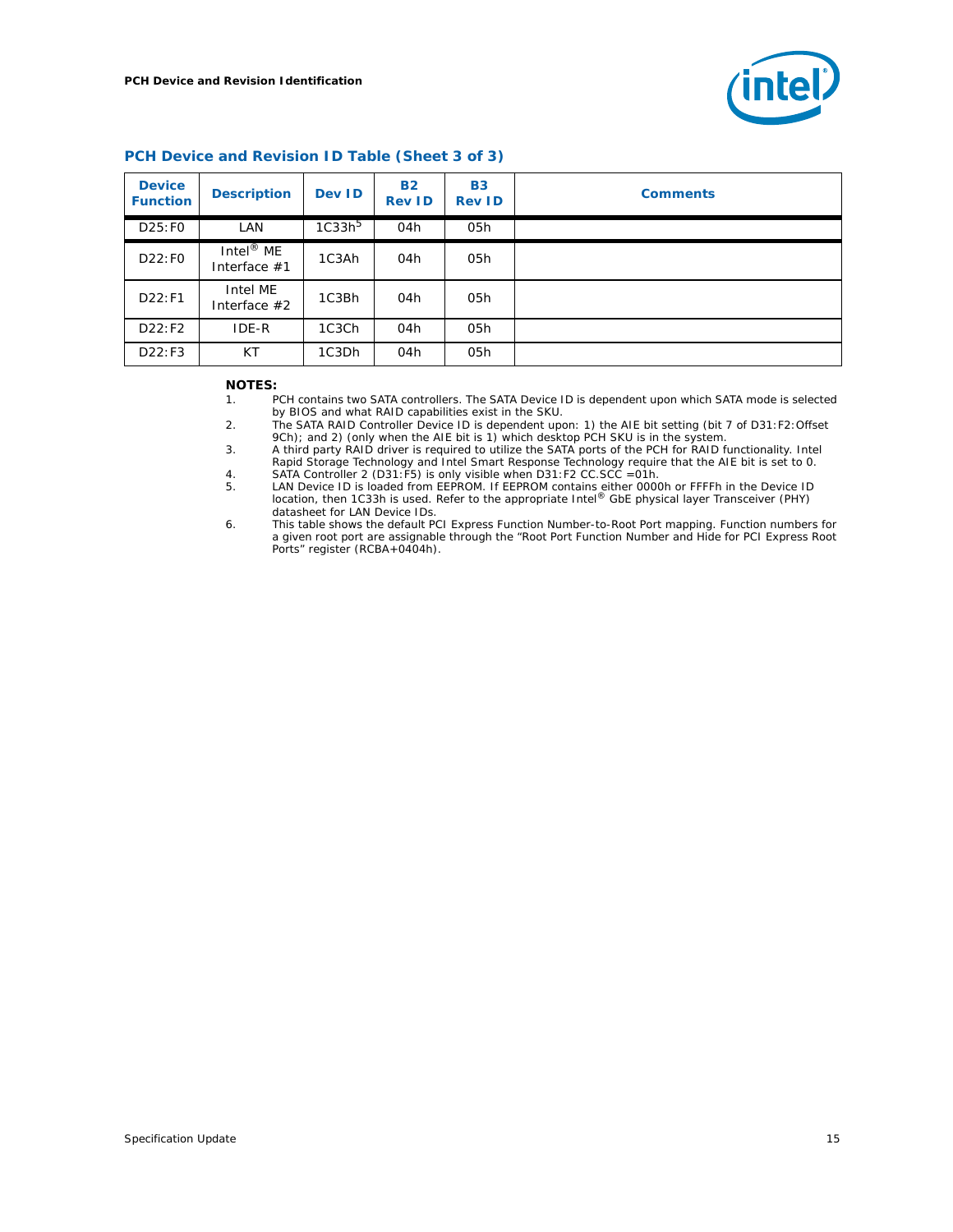

#### <span id="page-15-0"></span>**1. USB Isoch In Transfer Error Issue**

- Problem: If a USB full-speed inbound isochronous transaction with a packet length 190 bytes or greater is started near the end of a microframe the PCH may see more than 189 bytes in the next microframe.
- Implication: If the PCH sees more than 189 bytes for a microframe an error will be sent to software and the isochronous transfer will be lost. If a single data packet is lost no perceptible impact for the end user is expected.
- *Note:* Intel has only observed the issue in a synthetic test environment where precise control of packet scheduling is available, and has not observed this failure in its compatibility validation testing.
	- Isochronous traffic is periodic and cannot be retried thus it is considered good practice for software to schedule isochronous transactions to start at the beginning of a microframe. Known software solutions follow this practice.
	- To sensitize the system to the issue additional traffic such as other isochronous transactions or retries of asynchronous transactions would be required to push the inbound isochronous transaction to the end of the microframe.

Workaround: None.

Status: No Plan to Fix.

#### **2. USB Full-/low-speed Device Removal Issue**

- Problem: If two or more USB full-/low-speed devices are connected to the same USB controller, the devices are not suspended, and one device is removed, one or more of the devices remaining in the system may be affected by the disconnect.
- Implication: The implication is device dependent. A device may experience a delayed transaction, stall and be recovered via software, or stall and require a reset such as a hot plug to resume normal functionality.

Workaround: None.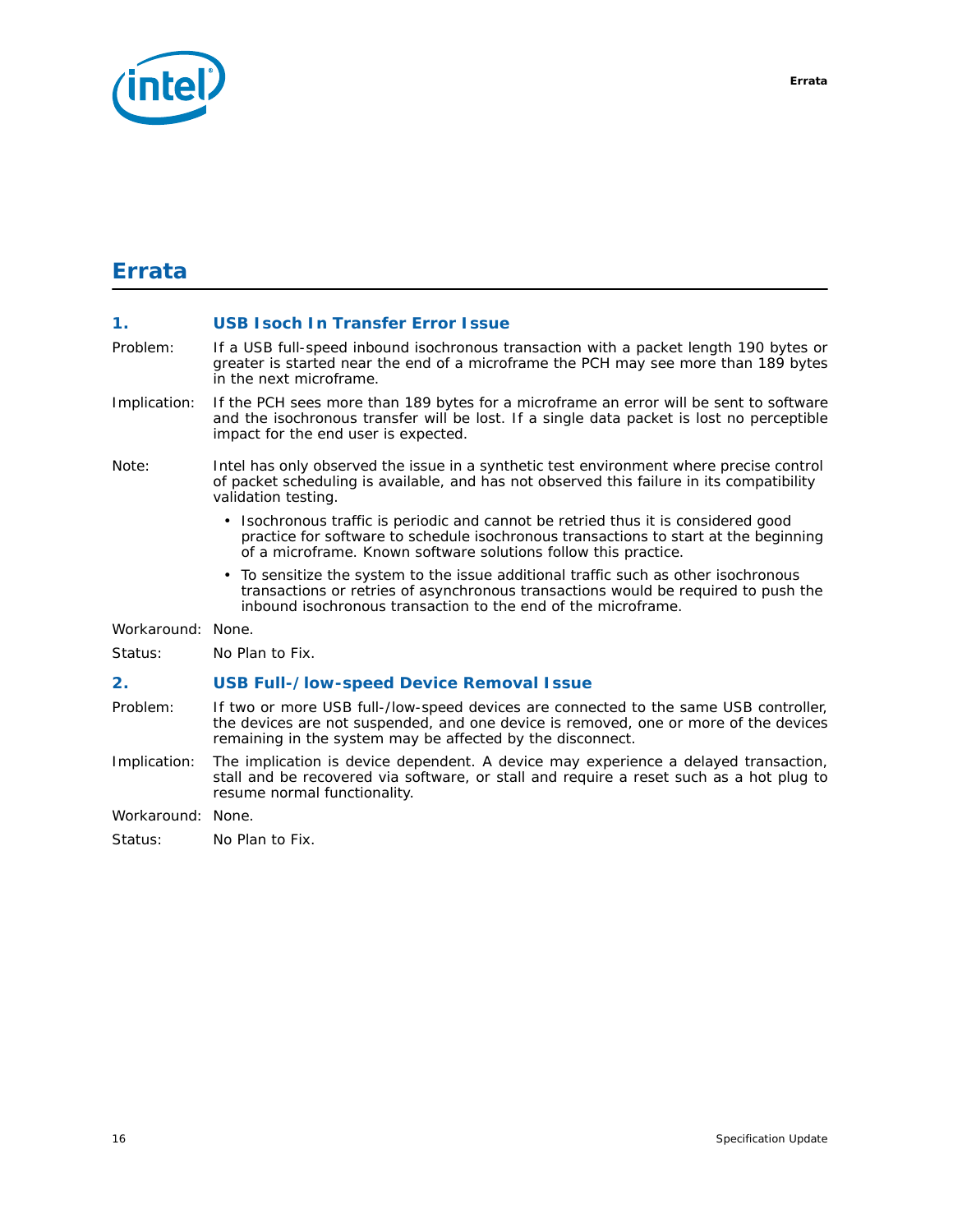

#### **3. USB Babble Detected with SW Overscheduling**

- Problem: If software violates USB periodic scheduling rules for full-speed isochronous traffic by overscheduling, the RMH may not handle the error condition properly and return a completion split with more data than the length expected.
- Implication: If the RMH returns more data than expected, the endpoint will detect packet babble for that transaction and the packet will be dropped. Since overscheduling occurred to create the error condition, the packet would be dropped regardless of RMH behavior. If a single isochronous data packet is lost, no perceptible impact to the end user is expected.
- *Note:* USB software overscheduling occurs when the amount of data scheduled for a microframe exceeds the maximum budget. This is an error condition that violates the USB periodic scheduling rule.
- *Note:* This failure has only been recreated synthetically with USB software intentionally overscheduling traffic to hit the error condition.

Workaround: None.

Status: No Plan to Fix.

#### **4. USB Full-/low-speed EOP Issue**

Problem: If the EOP of the last packet in a USB Isochronous split transaction (Transaction >189 bytes) is dropped or delayed 3 ms or longer the following may occur:

- If there are no other pending low-speed or full-speed transactions the RMH will not send SOF, or Keep-Alive. Devices connected to the RMH will interpret this condition as idle and will enter suspend.
- If there is other pending low-speed or full-speed transactions, the RMH will drop the isochronous transaction and resume normal operation.

Implication:

- If there are no other transactions pending, the RMH is unaware a device entered suspend and may starting sending a transaction without waking the device. The implication is device dependent, but a device may stall and require a reset to resume functionality.
- If there are other transactions present, only the initial isochronous transaction may be lost. The loss of a single isochronous transaction may not result in end user perceptible impact.
- *Note:* Intel has only observed this failure when using software that does not comply with the USB specification and violates the hardware isochronous scheduling threshold by terminating transactions that are already in progress.

Workaround: None.

Status: No Plan to Fix.

#### **5. USB PLL Control FSM not Getting Reset on Global Reset**

Problem: Intel<sup>®</sup> 6 Series Chipset and Intel<sup>®</sup> C200 Series Chipset USB PLL may not lock if a Global Reset occurs early during a cold boot sequence.

Implication: USB interface would not be functional an additional cold boot would be necessary to recover.

Workaround: None.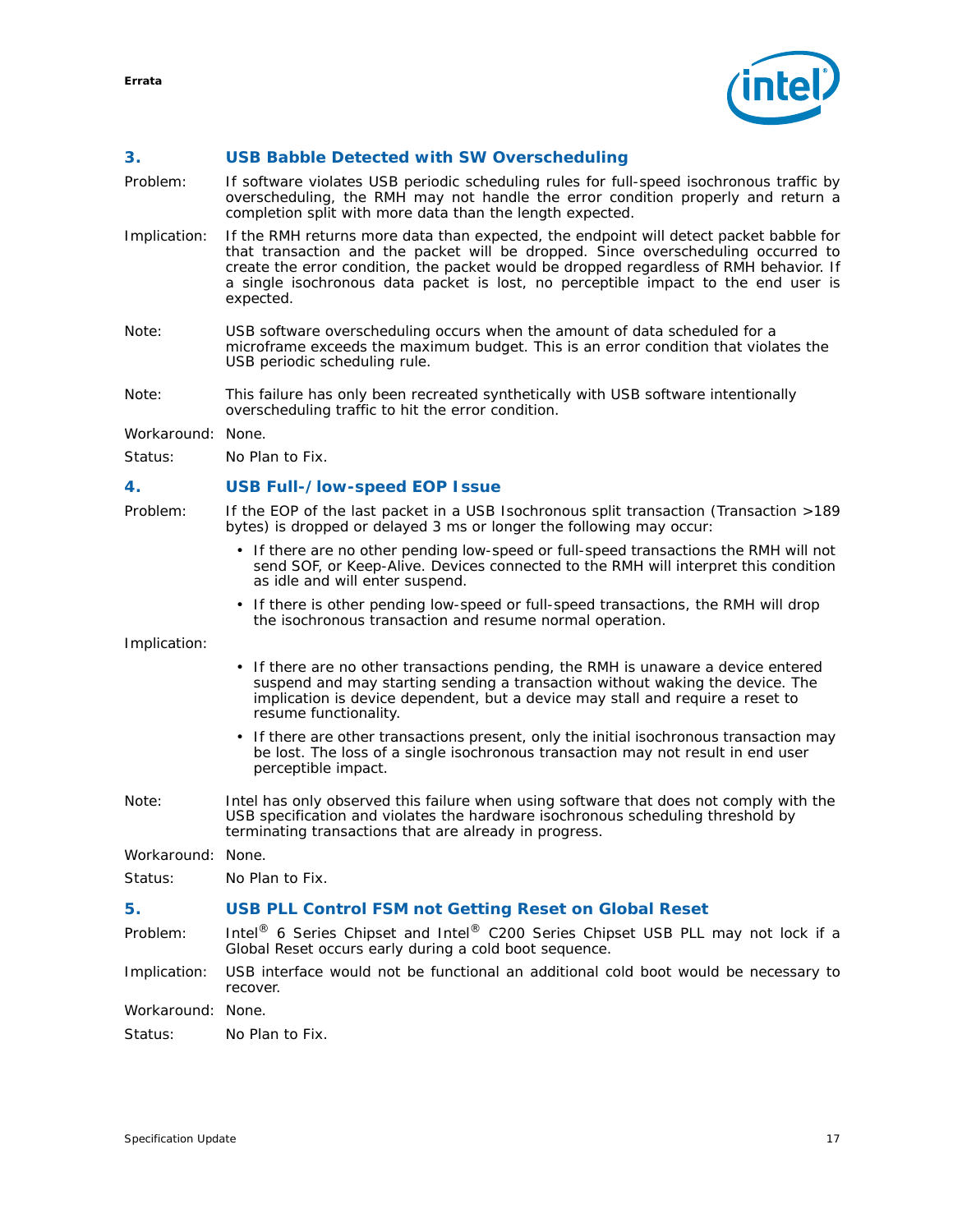

#### **6. Asynchronous Retries Prioritized Over Periodic Transfers**

Problem: The integrated USB RMH incorrectly prioritizes full-speed and low-speed asynchronous retries over dispatchable periodic transfers.

- Implication: Periodic transfers may be delayed or aborted. If the asynchronous retry latency causes the periodic transfer to be aborted, the impact varies depending on the nature of periodic transfer:
	- If a periodic interrupt transfer is aborted, the data may be recovered by the next instance of the interrupt or the data could be dropped.
	- If a periodic isochronous transfer is aborted, the data will be dropped. A single dropped periodic transaction should not be noticeable by end user.
- *Note:* This issue has only been seen in a synthetic environment. The USB spec does not consider the occasional loss of periodic traffic a violation.

Workaround: None.

Status: No Plan to Fix.

#### **7. USB FS/LS Incorrect Number of Retries**

- Problem: A USB low-speed Transaction may be retried more than three times, and a USB full-speed transaction may be retried less than three times if all of the following conditions are met:
	- A USB low-speed transaction with errors, or the first retry of the transaction occurs near the end of a microframe, and there is not enough time to complete another retry of the low-speed transaction in the same microframe.
	- There is pending USB full-speed traffic and there is enough time left in the microframe to complete one or more attempts of the full-speed transaction.
	- Both the low-speed and full-speed transactions must be asynchronous (Bulk/Control) and must have the same direction either in or out.
- *Note:* Note: Per the USB EHCI Specification a transaction with errors should be attempted a maximum of 3 times if it continues to fail.

Implication:

- For low-speed transactions the extra retry(s) allow a transaction additional chance(s) to recover regardless of if the full-speed transaction has errors or not.
- If the full-speed transactions also have errors, the PCH may retry the transaction fewer times than required, stalling the device prematurely. Once stalled, the implication is software dependent, but the device may be reset by software.

Workaround: None.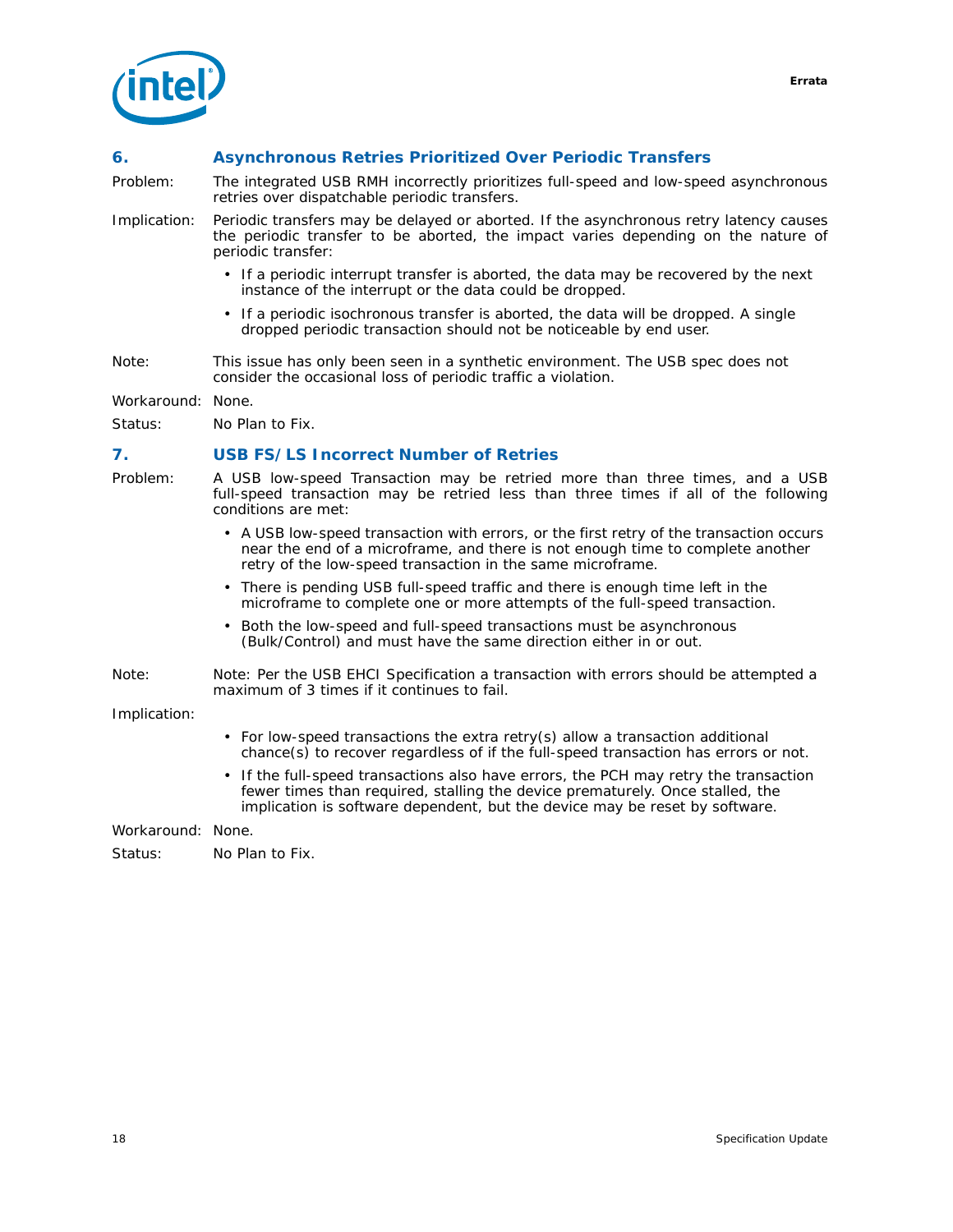

| 8.                | <b>Incorrect Data for FS/LS USB Periodic IN Transaction</b>                                                                                                                                                                                                                                                                                                                                                                |
|-------------------|----------------------------------------------------------------------------------------------------------------------------------------------------------------------------------------------------------------------------------------------------------------------------------------------------------------------------------------------------------------------------------------------------------------------------|
| Problem:          | The Periodic Frame list entry in DRAM for a USB FS or LS Periodic IN transaction may<br>incorrectly get some of its data from a prior Periodic IN transaction which was initiated<br>very late into the preceding microframe.                                                                                                                                                                                              |
|                   | It is considered good practice for software to schedule Periodic Transactions at the start<br>of a microframe. However Periodic transactions may occur late into a microframe due<br>to the following cases outlined below:                                                                                                                                                                                                |
|                   | • Asynchronous transaction starting near the end of the proceeding microframe gets<br>Asynchronously retried.                                                                                                                                                                                                                                                                                                              |
| Note:             | Transactions getting Asynchronous retried would only occur for ill behaved USB device<br>or USB port with a signal integrity issue                                                                                                                                                                                                                                                                                         |
|                   | • Or Two Periodic transactions are scheduled by software to occur in the same<br>microframe and the first needs to push the second Periodic IN transaction to the<br>end of the microframe boundary.                                                                                                                                                                                                                       |
| Implication:      | The implication will be device, driver or operating system specific.                                                                                                                                                                                                                                                                                                                                                       |
| Note:             | This issue has only been observed in a synthetic test environment.                                                                                                                                                                                                                                                                                                                                                         |
| Workaround: None. |                                                                                                                                                                                                                                                                                                                                                                                                                            |
| Status:           | No Plan to Fix.                                                                                                                                                                                                                                                                                                                                                                                                            |
| 9.                | HDMI* 222 MHz Electrical Compliance Testing Failures                                                                                                                                                                                                                                                                                                                                                                       |
| Problem:          | HDMI* 222 MHz electrical compliance testing may show eye diagram and jitter test<br>failures on Intel 6 Series Chipset and Intel C200 Series Chipset.                                                                                                                                                                                                                                                                      |
| Implication:      | No functional or visual failures have been observed by Intel. HDMI electrical compliance<br>failures may be seen at 222 MHz Deep Color Mode. This issue does not prevent HDMI<br>with Deep Color Logo certification as no failures have been seen with 74.25 MHz Deep<br>Color Mode (720P 60 Hz or 1080P 30 Hz) as required HDMI Compliance Test<br>Specification.                                                         |
| Workaround: None. |                                                                                                                                                                                                                                                                                                                                                                                                                            |
| Status:           | No Plan to Fix.                                                                                                                                                                                                                                                                                                                                                                                                            |
| 10.               | <b>SATA Signal Voltage Level Violation</b>                                                                                                                                                                                                                                                                                                                                                                                 |
| Problem:          | SATA transmit buffers have been designed to maximize performance and robustness<br>over a variety of routing scenarios. As a result, the SATA transmit signaling voltage<br>levels may exceed the maximum motherboard TX connector and device RX connector<br>voltage specifications as defined in section 7.2.1 of the Serial ATA specification, rev 3.0.<br>This issue applies to Gen 1 (1.5 Gb/s) and Gen 2 (3.0 Gb/s). |
| Implication:      | None known.                                                                                                                                                                                                                                                                                                                                                                                                                |
| Workaround: None. |                                                                                                                                                                                                                                                                                                                                                                                                                            |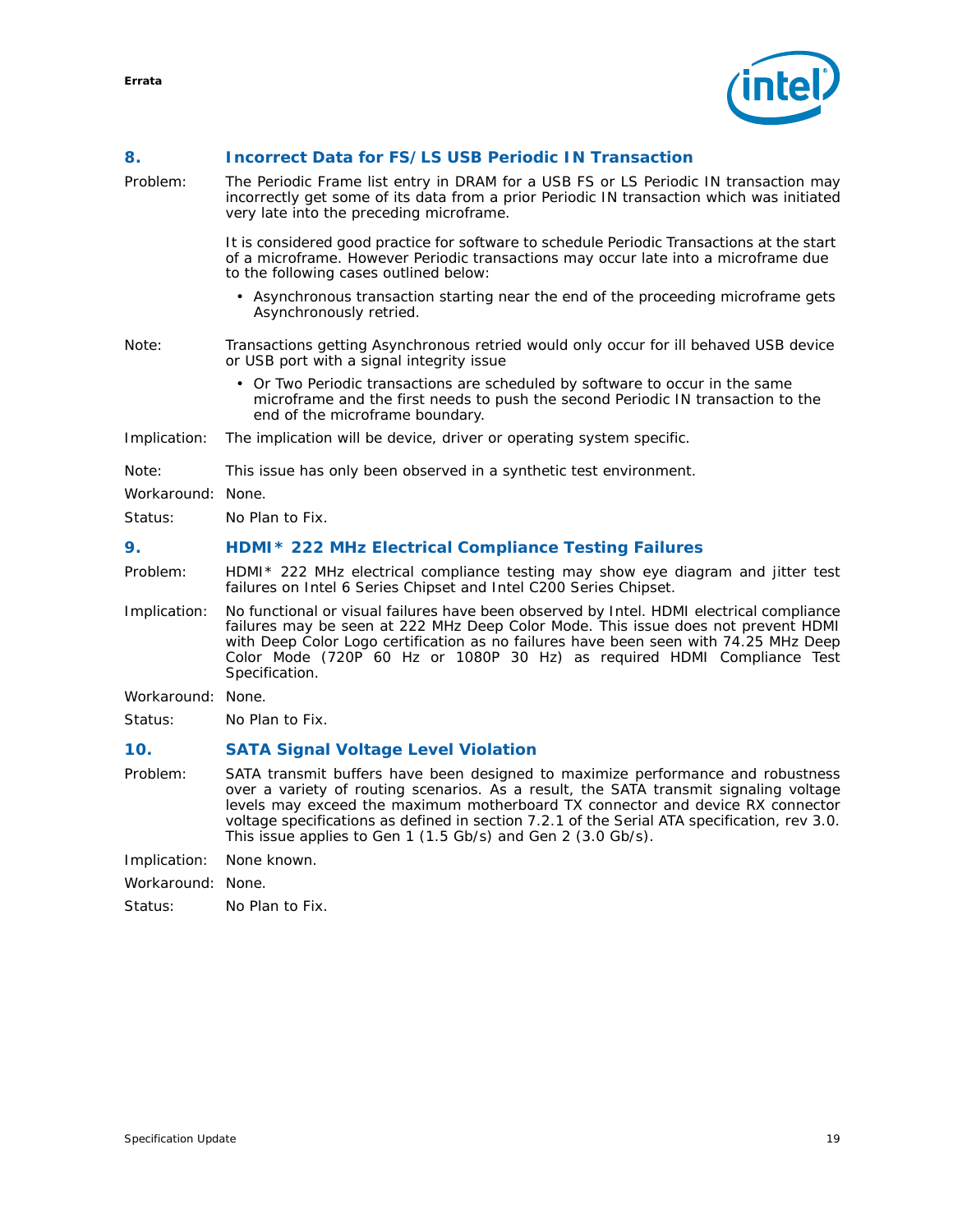

| 11.               | <b>SATA Differential Return Loss Violations</b>                                                                                                                                                                                                                                                 |
|-------------------|-------------------------------------------------------------------------------------------------------------------------------------------------------------------------------------------------------------------------------------------------------------------------------------------------|
| Problem:          | The Intel 6 Series Chipset and Intel C200 Series Chipset SATA buffer capacitance may<br>be higher than expected.                                                                                                                                                                                |
| Implication:      | There are no known functional failures. This may cause a violation of the SATA-IO $*$<br>compliance test for Receiver or Transmitter Differential Return Loss.                                                                                                                                  |
| Workaround: None. |                                                                                                                                                                                                                                                                                                 |
| <i>Note:</i>      | Intel has obtained a waiver for the SATA-IO building block status.                                                                                                                                                                                                                              |
| Status:           | No Plan to Fix.                                                                                                                                                                                                                                                                                 |
| 12.               | <b>High-speed USB 2.0 Transmit Signal Amplitude</b>                                                                                                                                                                                                                                             |
| Problem:          | Intel 6 Series Chipset and Intel C200 Series Chipset High-speed USB 2.0 transmit<br>signal amplitude may exceed the USB 2.0 specification.                                                                                                                                                      |
|                   | • USB 2.0 Specification Transmit Eye template maximum boundary is +/- 525 mV<br>following bit transitions and $+/-$ 475 mV for non-transitional bit patterns.                                                                                                                                   |
|                   | • USB 2.0 Specification $V_{HSOH}$ maximum is 440 mV.                                                                                                                                                                                                                                           |
| Implication:      | There are no known functional failures.                                                                                                                                                                                                                                                         |
| Workaround: None. |                                                                                                                                                                                                                                                                                                 |
| Status:           | No Plan to Fix.                                                                                                                                                                                                                                                                                 |
| 13.               | <b>Delayed Periodic Traffic Timeout Issue</b>                                                                                                                                                                                                                                                   |
| Problem:          | If a periodic interrupt transaction is pushed out to the $x+4$ microframe boundary, the<br>RMH may not wait for the transaction to timeout before starting the next transaction.                                                                                                                |
| Implication:      | If the next full-speed or low-speed transaction is intended for the same device targeted<br>by the periodic interrupt, the successful completion of that transaction is device<br>dependent and cannot be guaranteed. The implication may differ depending on the<br>nature of the transaction: |
|                   | • If the transaction is asynchronous and the device does not respond, it will<br>eventually be retried with no impact.                                                                                                                                                                          |
|                   | • If the transaction is periodic and the device does not respond, the transfer may be<br>dropped. A single dropped periodic transaction should not be noticeable by end<br>user.                                                                                                                |
| <i>Note:</i>      | This issue has only been seen in a synthetic environment.                                                                                                                                                                                                                                       |
| Workaround: None. |                                                                                                                                                                                                                                                                                                 |
| Status:           | No Plan to Fix.                                                                                                                                                                                                                                                                                 |
|                   |                                                                                                                                                                                                                                                                                                 |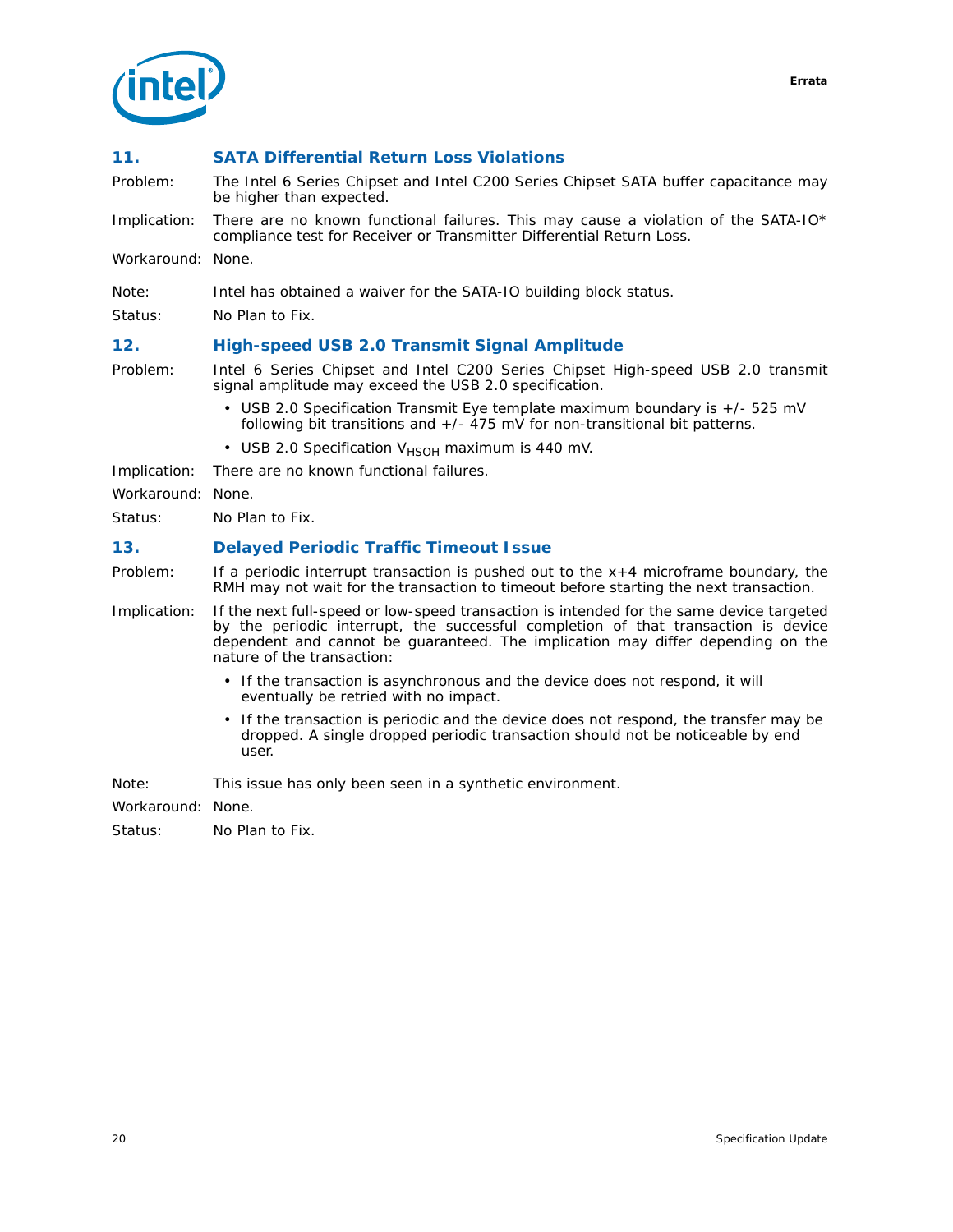#### **14. SATA Ports 2-5 Issue**

Problem: Due to a circuit design issue on Intel 6 Series Chipset and Intel C200 Series Chipset, electrical lifetime wear out may affect clock distribution for SATA ports 2-5. This may manifest itself as a functional issue on SATA ports 2-5 over time.

- The electrical lifetime wear out may result in device oxide degradation which over time can cause drain to gate leakage current.
- This issue has time, temperature and voltage sensitivities.
- Implication: The increased leakage current may result in an unstable clock and potentially functional issues on SATA ports 2-5 in the form of receive errors, transmit errors, and unrecognized drives.
	- Data saved or stored prior to functional issues on a SATA device will be retrievable if connected to a working SATA port.
	- SATA ports 0-1 are not affected by this design issue as they have separate clock generation circuitry.
- Workaround: Intel has worked with board and system manufacturers to identify and implement solutions for affected systems.
	- Use only SATA ports 0-1.
	- Use an add-in PCIe SATA bridge solution.
- Status: Fixed. For steppings affected, see the Summary Table of Changes.
	- This issue has been resolved with a silicon stepping for all Intel 6 Series Chipset and Intel C200 Series Chipset incorporating a minor metal layer change.
	- The fix does not impact the designed functionality and electrical specifications of the Intel 6 Series Chipset and Intel C200 Series Chipset.

#### **15. Intel® ME Clock Throttling Failure Causes Hang**

- Problem: When the Intel<sup>®</sup> Management Engine (Intel<sup>®</sup> ME) firmware sets the internal clock frequency, the Intel ME clock may stop toggling, potentially causing the Intel<sup>®</sup> Management Engine Interface to become unresponsive.
- Implication: Parts that exhibit this issue may hang during POST.
- *Note:* No functional failures have been seen due to this issue.
- Workaround: An Intel<sup>®</sup> ME Firmware code change has been identified and may be implemented as a workaround for this erratum.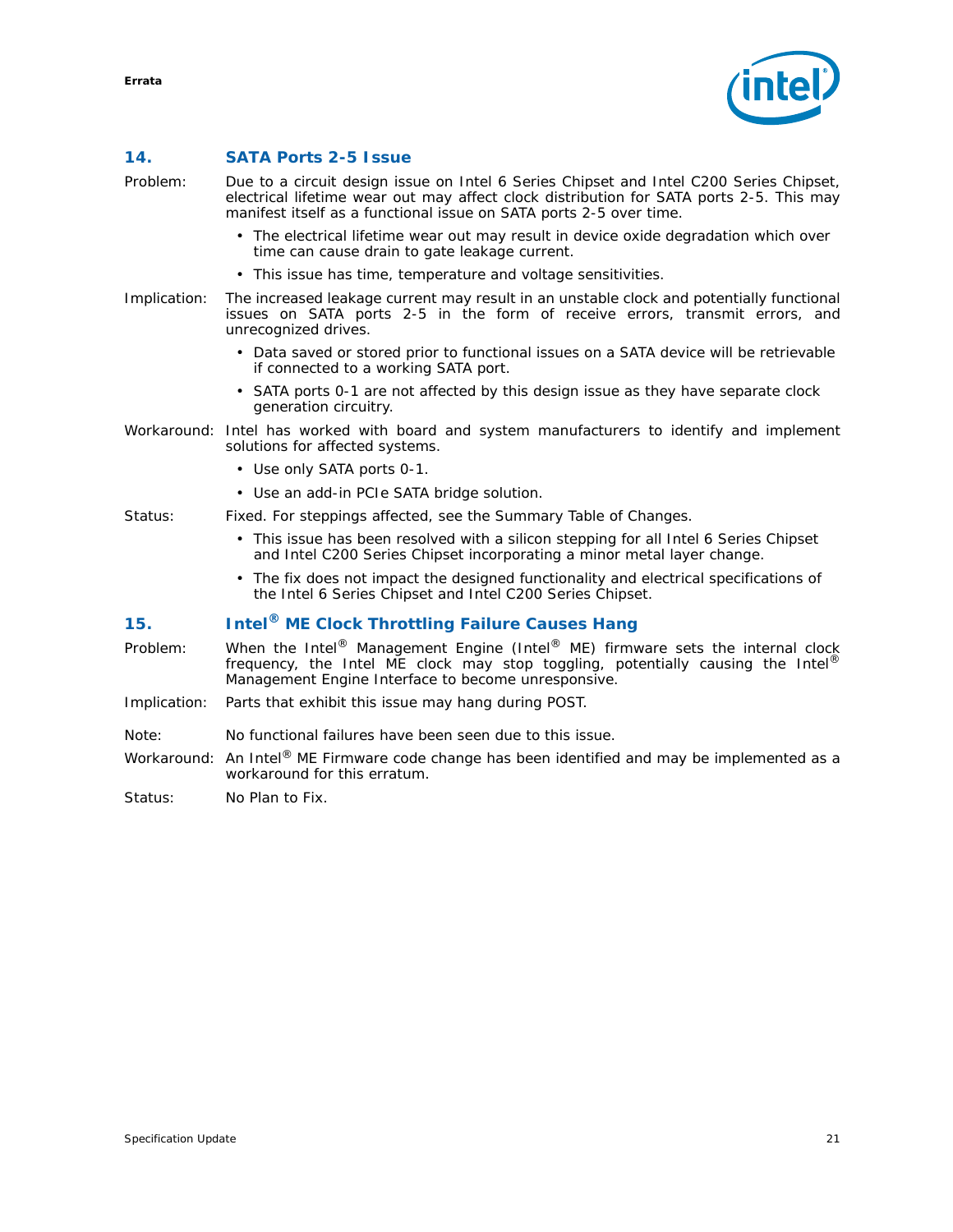

#### **16. USB Full-/Low-speed Port Reset or Clear TT Buffer Request**

- Problem: One or more full-/low-speed USB devices on the same RMH controller may be affected if the devices are not suspended and either (a) software issues a Port Reset OR (b) software issues a Clear TT Buffer request to a port executing a split full-/low-speed Asynchronous Out command.
	- The Small window of exposure for full-speed device is around 1.5 microseconds and around 12 microseconds for a low-speed device.
- Implication: The affected port may stall or receive stale data for a newly arrived split transfer occurring at the time of the Port Reset or Clear TT Buffer request.
- *Note:* This issue has only been observed in a synthetic test environment.

Workaround: None.

Status: No Plan to Fix.

#### **17. Intel® 82579 Gigabit Ethernet Controller Transmission Issue**

- Problem: Intel® 82579 Gigabit Ethernet Controller with the Intel 6 Series Chipset and Intel C200 Series Chipset and Intel ME Firmware 7.x 5 MB may stop transmitting during a data transfer.
- Implication: Intel 82579 Gigabit Ethernet Controller may stop transmitting packets, the link LED will blink, and a power cycle may be required to resume transmission activity.
- *Note:* This issue has only been observed in a focused test environment where data is constantly transferred over an extended period of time (more than approximately 3 hours).
- Workaround: A combination of Intel ME Firmware code change and Intel 82579 Gigabit Ethernet Controller LAN Driver update has been identified and may be implemented as a workaround for this erratum.
- Status: No Plan to Fix.

#### **18. USB RMH Think Time Issue**

- Problem: The Intel 6 Series Chipset and Intel C200 Series Chipset USB RMH Think Time may exceed its declared value in the RMH hub descriptor register of 8 full-speed bit times.
- Implication: If the OS USB driver fully subscribes a USB microframe, full-/low-speed transactions may exceed the microframe boundary.
- *Note:* No functional failures have been observed.

Workaround: None.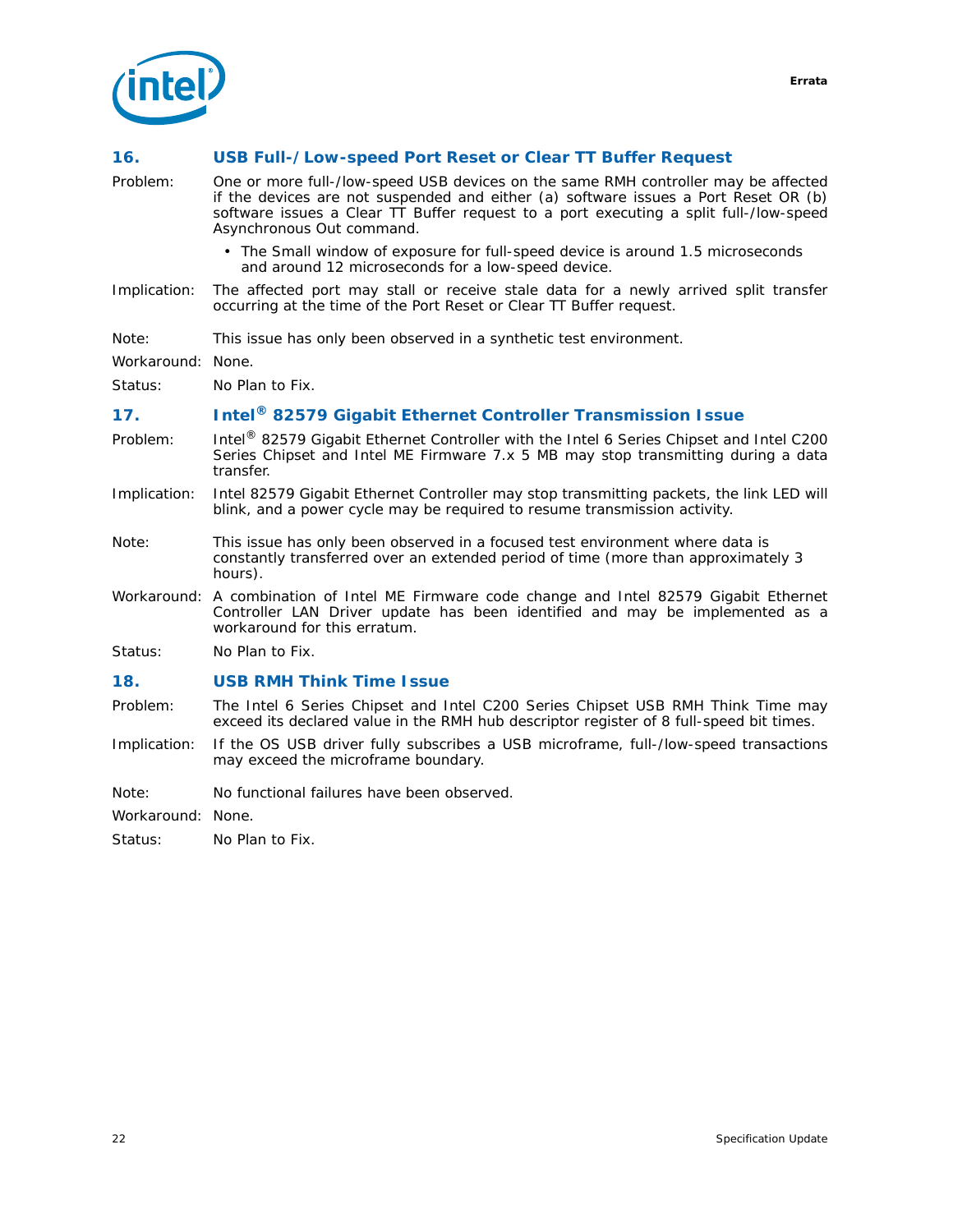

#### **19. Intel® AMT and Intel® Standard Manageability KT/SOL Interrupt Status Cleared Prematurely**

- Problem:  $A$  read of the Intel® AMT and Intel® Standard Manageability enabled SOL KTIIR (KT Interrupt Identification Register) or KTLSR (KT Line Status Register) that occurs simultaneous to the arrival of an SOL Host interrupt event may result in a read of the Interrupt Status (INTSTS) bit 0 returning the status of "No Pending interrupt to Host" despite KTLSR reporting a serviceable event.
- Implication: Implication of a missed SOL Host interrupt is software implementation dependent. Subsequent interrupts not aligned to a KTIIR or KTLSR read will clear "0" bit 0 (INTSTS) to indicate a pending interrupt to the Host.
- Workaround: Software should not rely on reading only bit 0 (INTSTS) of the KTIIR register and should also poll the KTLSR to determine if a SOL Host interrupt is pending.

Status: No Plan to Fix.

- **20. Incorrect IRQ(x) Vector Returned for 8259 Interrupts With RAEOI Enabled**
- Problem: If multiple interrupts are active prior to an interrupt acknowledge cycle with Rotating Automatic End of Interrupt (RAEOI) mode of operation enabled for 8259 interrupts (0-7), an incorrect IRQ(x) vector may be returned to the processor.
- Implication: Implications of an incorrect IRQ(x) vector being returned to the CPU are SW implementation dependent.
- *Note:* This issue has only been observed in a synthetic test environment.
- Workaround: None.

Status: No Plan to Fix.

#### **21. USB RMH False Disconnect Issue**

- Problem: The PCH may falsely detect a USB High-Speed (HS) device disconnect if all of the following conditions are met:
	- The HS Device is connected through the Rate Matching Hub (RMH) of the PCH's EHCI controller.
	- The device is resuming from selective suspend or port reset.
	- The resume occurs within a narrow time window during the EOP (End of Packet) portion of the SOF (Start of Frame) Packet on the USB bus.
- Implication: Following the false disconnect, the HS device will be automatically re-enumerated. The system implication will depend on the resume event cause:
	- If the resume event is a port reset, a second port reset will be automatically generated and the device re-enumerated. No end user impact is expected.
	- If the resume event is a hardware or software initiated resume from selective suspend, the implication will be device and software specific, which may result in anomalous system behavior.
- *Note:* If the HS device is a hub, then all of the devices behind the hub, independent of the device speed, may also be re-enumerated.

Workaround: None.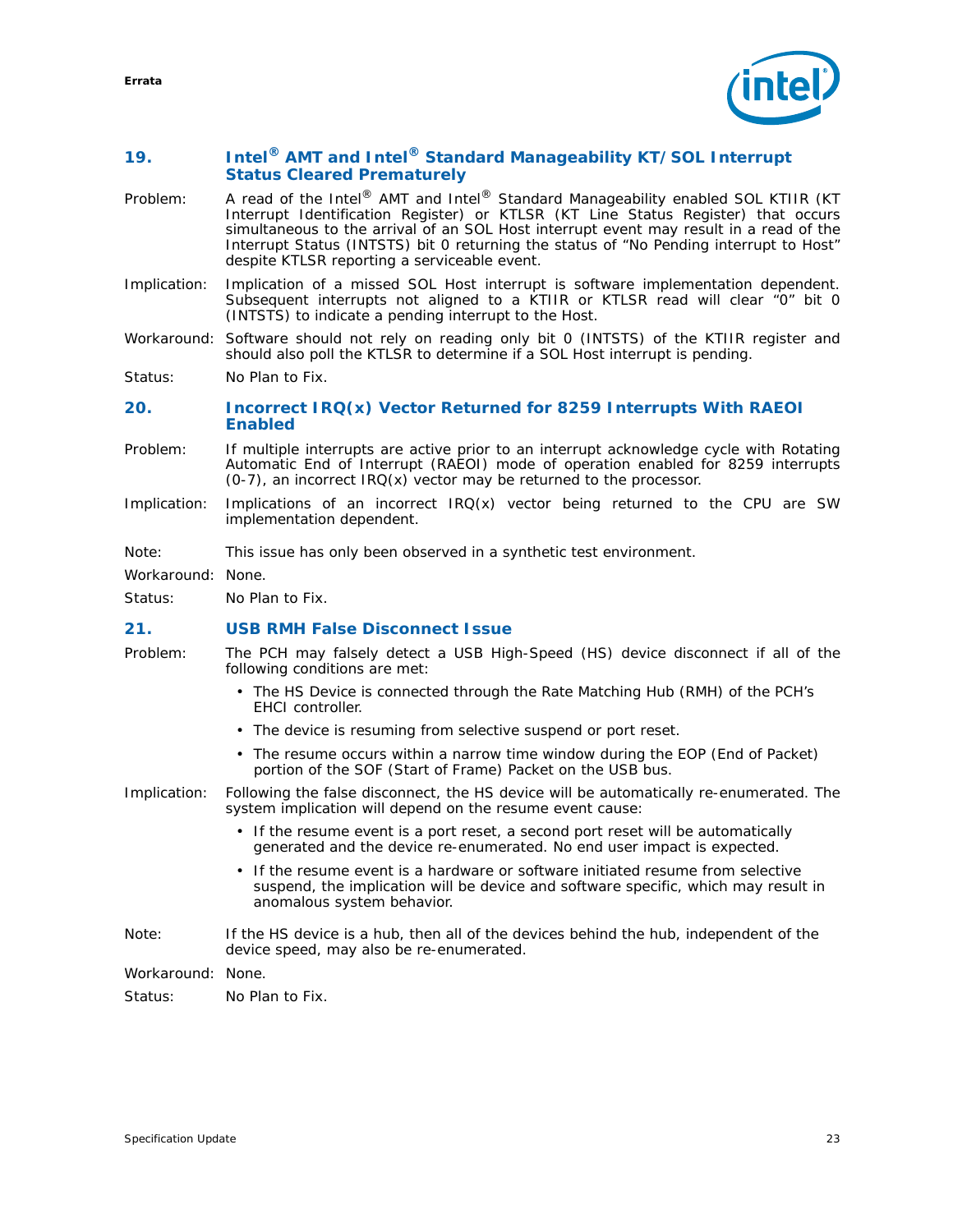

#### **22. USB RMH Think Time Issue**

Problem: The USB RMH Think Time may exceed its declared value in the RMH hub descriptor register of 8 full-speed bit times.

Implication: If the USB driver fully subscribes a USB microframe, LS/FS transactions may exceed the microframe boundary.

*Note:* No functional failures have been observed.

Workaround: None.

Status: No Plan to Fix.

#### **23. Packet Loss on Intel® 82579 Gigabit Ethernet Controller**

- Problem: Systems with Intel 6 Series Chipset and Intel C200 Series Chipset using the Intel 82579 Gigabit Ethernet Controller may experience packet Loss at 100 Mbps and 1 Gbps speeds when the link between the Intel 82579 Gigabit Ethernet Controller and the PCH Integrated LAN Controller is exiting the Low Power Link (K1) State.
- Implication: Implications are application and Internet Protocol dependent.
- Workaround: A BIOS code change has been identified and may be implemented as a workaround for this erratum.
- Status: No Plan to Fix.

#### **24. Intel® 6/ C200 Series Chipset Family PCI-Express Root Ports Unsupported Request Complete Issue**

Problem: Intel<sup>®</sup> 6 / C200 Series Chipset Family PCI-Express Root Ports in receipt of a Memory Read TLP may return a Unsupported Request (UR) Completion with an incorrect lower address field if any of the following are true:

> Bus Master Enable is disabled in the PCI-Express Root Port's Command register  $(PCICMD bit2 = 0)$

- AT field of the TLP header is non-zero.
- The requested upstream address falls within the memory range claimed by the secondary side of the bridge.
- Requester ID with Bus Number of 0.
- Implication: The UR Completion with an incorrect lower address field may be handled as a malformed TLP by the requestor causing an ERR\_NONFATAL or ERR\_FATAL message to be sent upstream to the root port. System level implication is dependent on platform error handling configuration.
- *Note:* The message type sent by the requestor will depend on the requestor's severity setting for a malformed TLP in the Uncorrectable Error Severity Register (UEV).
- Workaround: None.
- Status: No Plan to Fix.

#### **25. Intel® 6 / C200 Series Chipset Family SATA Automatic Partial Slumber Transitions Issue**

Problem: Intel<sup>®</sup> 6 / C200 Series Chipset Family SATA Automatic Partial Slumber Transitions (APST) feature may prevent internal clock gating when SATA Ports transition from Partial to Slumber state.

Implication: For platforms implementing APST, power savings maybe less than expected when SATA port(s) are in the slumber state.

*Errata*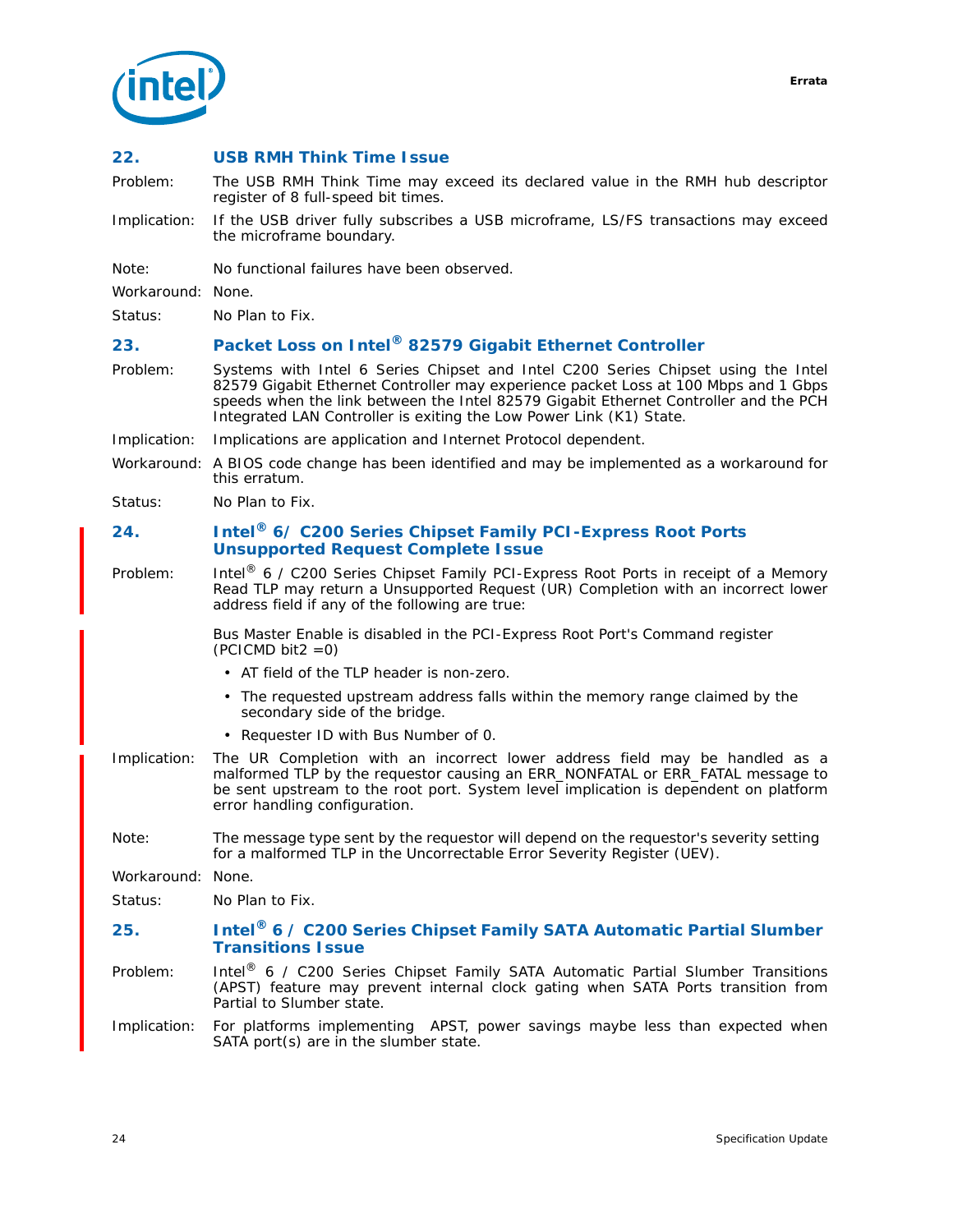

- Workaround: Software should not enable Automatic Partial Slumber Transitions for both the SATA Host controller and SATA Devices supporting APST. Intel® Rapid Storage Technology (Intel® RST) Driver version 11.5 or later does not enable APST.
- *Note:* Active to Slumber transitions are still supported with APST disabled, maintaining power savings due to clock gating when in Slumber.
- Status: No Plan to Fix.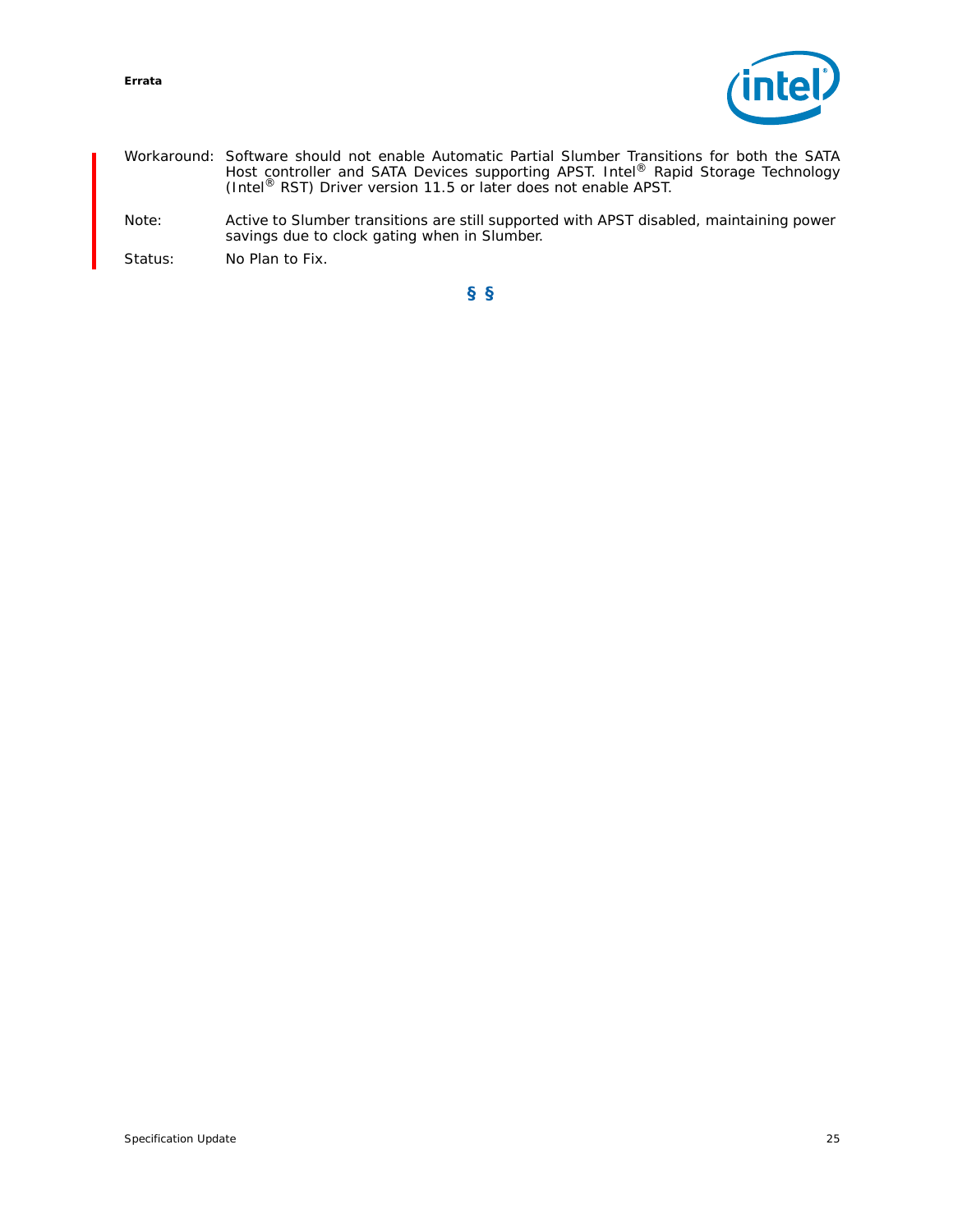

# <span id="page-25-0"></span>**Specification Changes**

#### **1. LED Locate Intel® Rapid Storage Technology (Intel® RST) Capability Removal**

Bit 7 of 14.4.1.10 RSTF—Intel<sup>®</sup> RST Feature Capabilities Register (ABAR + C8h–C9h), previously known as the LED Locate (LEDL) bit, is changed to Reserved.

#### **2. Removal of S1 Support on Intel® C200 Series Chipset**

The S1 power state is no longer supported for the Intel<sup>®</sup> C200 Series Chipset. The change is made accordingly in the Datasheet.

#### **3. A20GATE and A20M# Functionality Removal**

A20M# functionality is not supported on processors on Intel<sup>®</sup> 6 Series Chipset and Intel C200 Series Chipset-based platforms.

|  |  |  |  | a. Table 2-9 is updated as shown: |  |  |
|--|--|--|--|-----------------------------------|--|--|
|--|--|--|--|-----------------------------------|--|--|

| <b>Name</b> | $T$ vpe | <b>Description</b>                                                         |  |  |  |
|-------------|---------|----------------------------------------------------------------------------|--|--|--|
| A20GATE     |         | A20 Gate: Functionality reserved. A20M# functionality is not<br>supported. |  |  |  |

b. Table 3-4 is updated as shown:

| <b>Signal Name</b>         | <b>Power Well</b> | <b>Driver During Reset</b>              | SO/S1         | S3  | S4/S5 |  |  |
|----------------------------|-------------------|-----------------------------------------|---------------|-----|-------|--|--|
| <b>Processor Interface</b> |                   |                                         |               |     |       |  |  |
| A20GATE                    | Core              | External Micro controller or<br>Pull-up | <b>Static</b> | Off | Off   |  |  |

c. Table 3-5 is updated as shown:

| <b>Signal Name</b>         | <b>Power Well</b> | <b>Driver During Reset</b>              | $C - x$<br>states | <b>SO/S1</b>  | S <sub>3</sub> | S4/S5 |  |  |
|----------------------------|-------------------|-----------------------------------------|-------------------|---------------|----------------|-------|--|--|
| <b>Processor Interface</b> |                   |                                         |                   |               |                |       |  |  |
| A20GATE                    | Core              | External Micro controller<br>or Pull-up | <b>Static</b>     | <b>Static</b> | Off            | Off   |  |  |

- d. A20M# is removed as a VLW message from section 5.12.
- e. Section 5.12.1.1 is removed.
- f. A20GATE/A20M# removed from section 5.12.2.1.
- g. A20M# removed from section 5.12.3.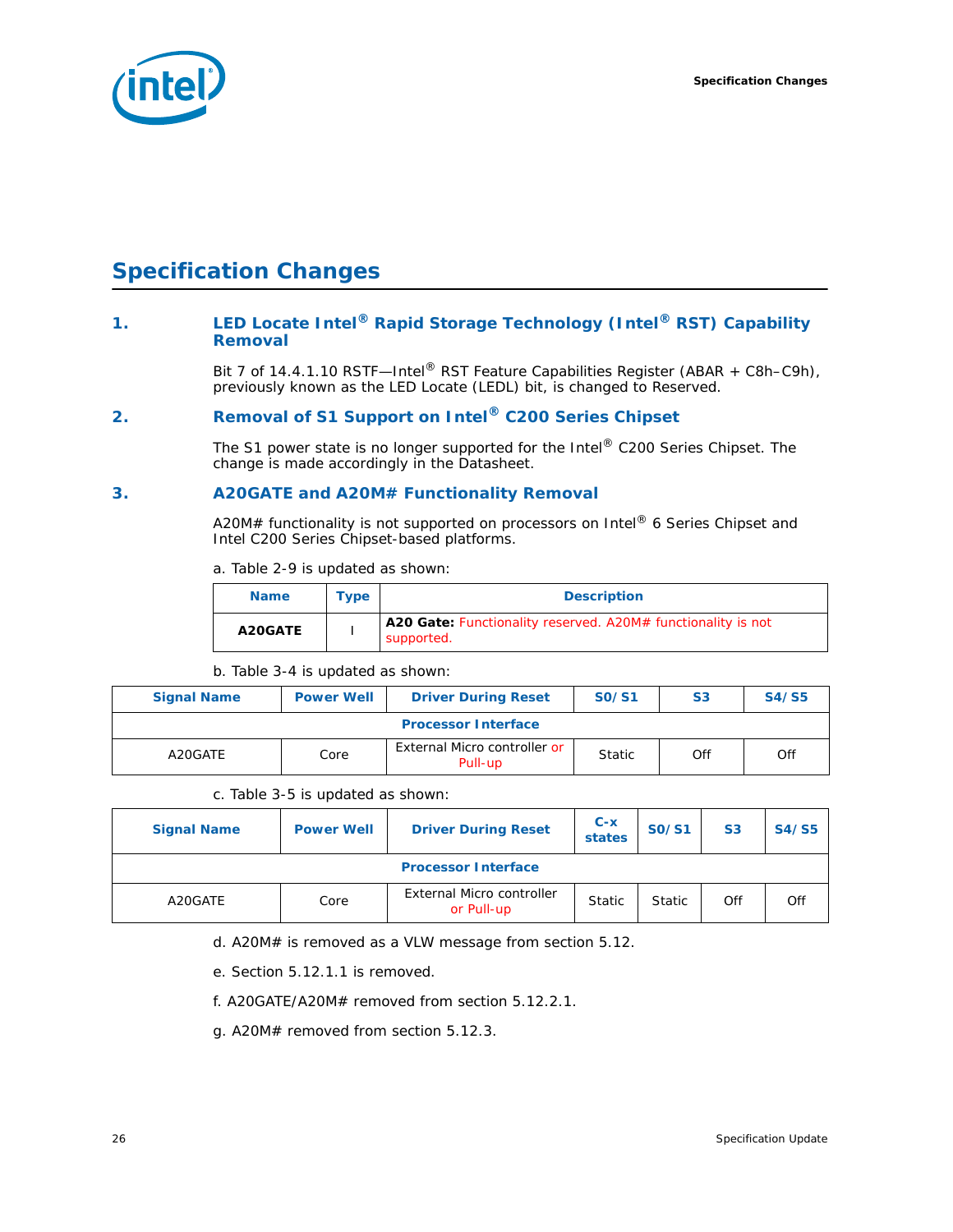

h. 13.1.27 ULKMC — USB Legacy Keyboard / Mouse Control Register bit 5 is modified as shown:

| <b>Bit</b> | <b>Description</b>                                                                                                                                                                                                                                                                                        |
|------------|-----------------------------------------------------------------------------------------------------------------------------------------------------------------------------------------------------------------------------------------------------------------------------------------------------------|
| 5          | A20Gate Pass-Through Enable (A20PASSEN) - R/W.<br>$0 = Disable.$<br>1 = Enable. Allows A20GATE sequence Pass-Through function. A specific cycle<br>sequence involving writes to port 60h and 64h does not result in the setting of the<br>SMI status bits.<br>NOTE: A20M# functionality is not supported. |

i. Section 13.7.3 name changed from PORT92—Fast A20 and Init Register to PORT92—Init Register and bit 1 is modified as shown:

| <b>Bit</b> | <b>Description</b>                                                                                        |
|------------|-----------------------------------------------------------------------------------------------------------|
|            | Alternate A20 Gate (ALT_A20_GATE) - R/W. Functionality reserved. A20M#<br>functionality is not supported. |

#### **4. UM67 Raid Mode Support** П

Update Table 1-3 UM67 Raid Support.

**Table 1-3. Mobile Intel® 6 Series Chipset SKUs**

|                                           | <b>Feature Set</b>                        |                |                | <b>SKU Name</b> |                |             |
|-------------------------------------------|-------------------------------------------|----------------|----------------|-----------------|----------------|-------------|
|                                           |                                           | <b>QM67</b>    | <b>UM67</b>    | <b>HM67</b>     | <b>HM65</b>    | <b>QS67</b> |
| PCI Express* 2.0 Ports                    |                                           | 8              | 8              | 8               | 8              | 8           |
| <b>PCI Interface</b>                      |                                           | No.            | No             | No              | No             | No          |
| $USB* 2.0$ Ports                          |                                           | 14             | 14             | 14              | $12^{5}$       | 14          |
| Total number of SATA ports                | 6                                         | 6              | 6              | 6               | 6              |             |
| SATA Ports (6 Gb/s, 3 Gb/s, and 1.5 Gb/s) | 2 <sup>4</sup>                            | 2 <sup>4</sup> | 2 <sup>4</sup> | 2 <sup>4</sup>  | 2 <sup>4</sup> |             |
|                                           | SATA Ports (3 Gb/s and 1.5 Gb/s only)     | 4              | 4              | 4               | 4              | 4           |
|                                           | HDMI/DVI/VGA/SDVO/DisplayPort*/eDP*/LVDS  | Yes            | Yes            | Yes             | Yes            | Yes         |
|                                           | Integrated Graphics Support with PAVP 2.0 | Yes            | Yes            | Yes             | Yes            | Yes         |
| Intel <sup>®</sup> Rapid                  | AHCI                                      | Yes            | Yes            | Yes             | Yes            | Yes         |
| Storage<br>Technology                     | RAID 0/1/5/10 Support                     | Yes            | <b>Yes</b>     | Yes             | No.            | Yes         |
| Intel <sup>®</sup> Anti-Theft             | Yes                                       | Yes            | Yes            | Yes             | Yes            |             |
| Intel <sup>®</sup> AMT 7.0                | Yes                                       | No             | No             | No.             | Yes            |             |
| <b>ACPI S1 State Support</b>              |                                           | Yes            | Yes            | Yes             | Yes            | Yes         |

**§ §**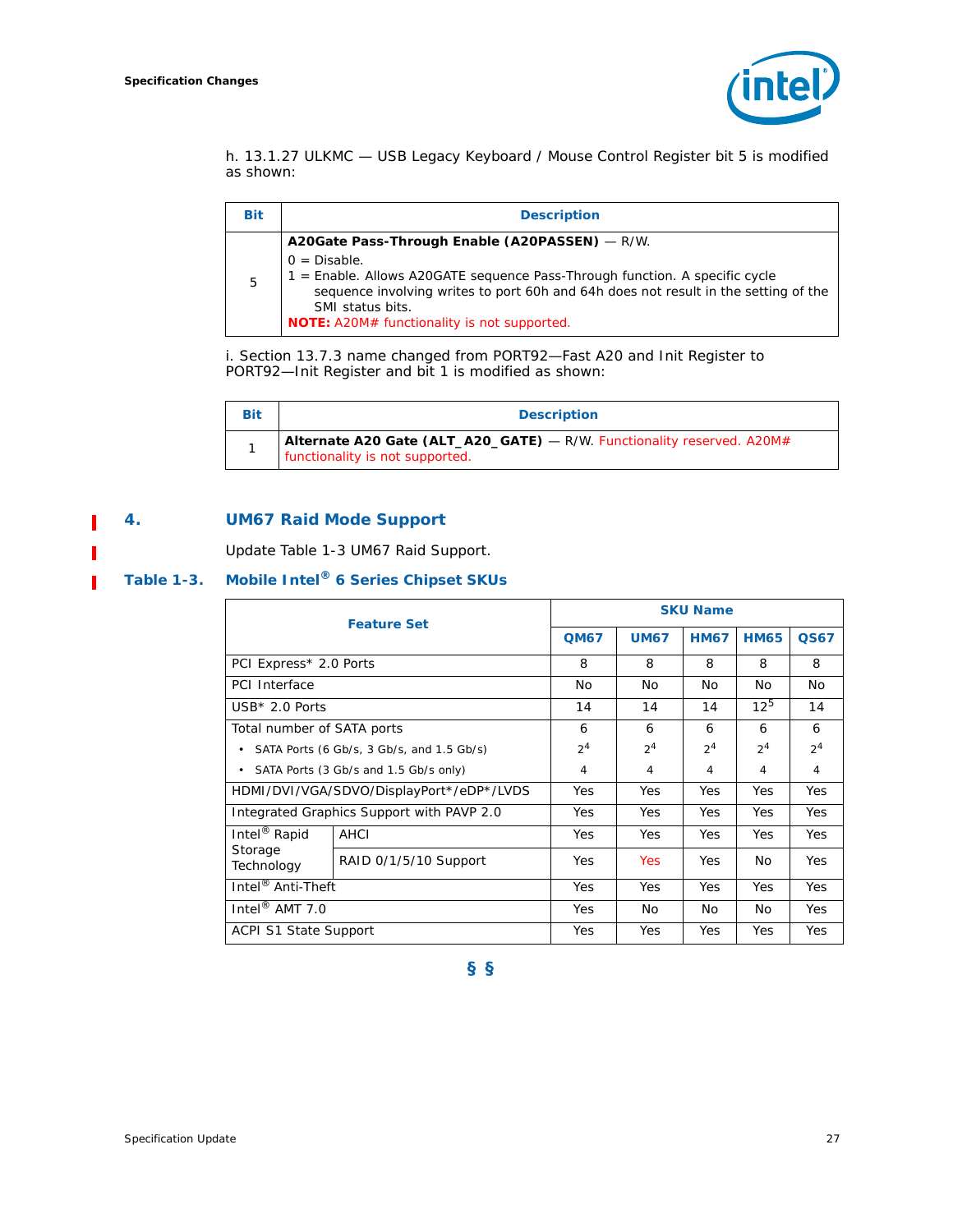# <span id="page-27-0"></span>**Specification Clarifications**

#### **1. Device 31 Function 6 Disable Bit**

Section 10.1.45 FD—Function Disable Register bit 24 is changed as shown:

| <b>Bit</b> | <b>Description</b>                                                                                            |
|------------|---------------------------------------------------------------------------------------------------------------|
|            | <b>Thermal Sensor Registers Disable (TTD)</b> $- R/W$ . Default is 0.                                         |
| 24         | $0 =$ Thermal Sensor Registers (D31:F6) are enabled.<br>$1 =$ Thermal Sensor Registers (D31:F6) are disabled. |

#### **2. LAN Disable Reset**

Section 10.1.44 BUC—Backed Up Control Register bit 5 is changed as shown:

| <b>Bit</b> | <b>Description</b>                                                                                                                                                                                                                                          |
|------------|-------------------------------------------------------------------------------------------------------------------------------------------------------------------------------------------------------------------------------------------------------------|
|            | <b>LAN Disable <math>- R/W</math>.</b>                                                                                                                                                                                                                      |
|            | $0 =$ LAN is Enabled<br>$1 =$ LAN is Disabled.                                                                                                                                                                                                              |
| 5          | Changing the internal GbE controller from disabled to enabled requires a system<br>reset (write of OEh to CF9h (RST_CNT Register)) immediately after clearing the LAN<br>disable bit. A reset is not required if changing the bit from enabled to disabled. |
|            | This bit is locked by the Function Disable SUS Well Lockdown register. Once locked,<br>this bit cannot be changed by software.                                                                                                                              |

#### **3. SGPIO Signal Usage**

The following note is added at the conclusion of the first paragraph of section 5.16.13:

Intel does not validate all possible usage cases of this feature. Customers should validate their specific design implementation on their own platforms.

#### **4. RTCRST# and SRTCRST# Clarification**

The following replaces section 5.13.10.6:

RTCRST# is used to reset PCH registers in the RTC Well to their default value. If a jumper is used on this pin, it should only be pulled low when system is in the G3 state and then replaced to the default jumper position. Upon booting, BIOS should recognize that RTCRST# was asserted and clear internal PCH registers accordingly. It is imperative that this signal not be pulled low in the S0 to S5 states.

SRTCRST# is used to reset portions of the Intel Management Engine and should not be connected to a jumper or button on the platform. The only time this signal gets asserted (driven low in combination with RTCRST#) should be when the coin cell battery is removed or not installed and the platform is in the G3 state. Pulling this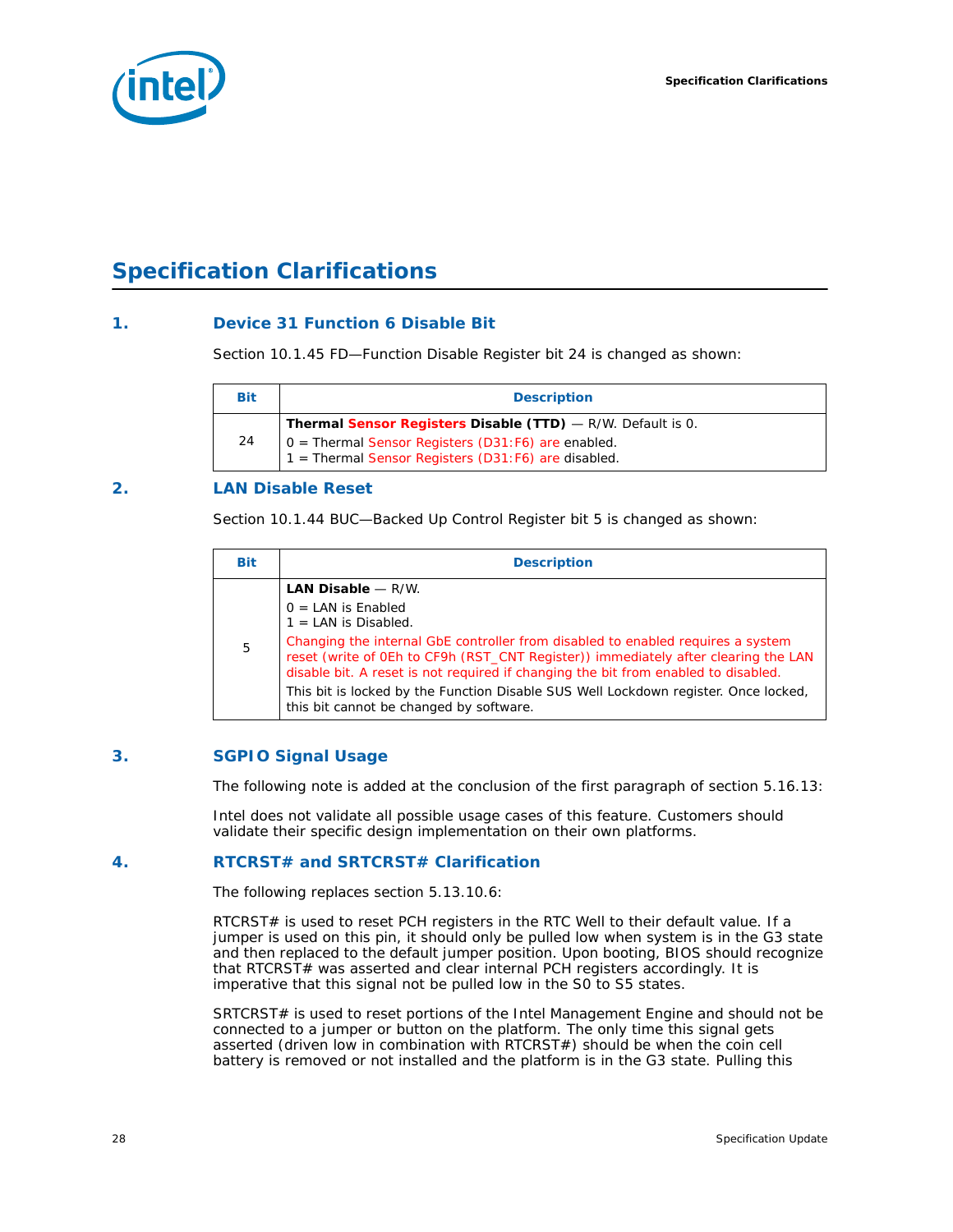

signal low independently (without RTCRST# also being driven low) may cause the platform to enter an indeterminate state. Similar to RTCRST#, it is imperative that SRTCRST# not be pulled low in the S0 to S5 states.

See Figure 2-2 which demonstrates the proper circuit connection of these pins.

#### **5. PPM of 25 MHz Option for CLKOUTFLEX2**

The following note is added to table 4-2 and applies to CLKOUFLEX2:

The 25 MHz output option for CLKOUTFLEX2 is derived from the 25 MHz crystal input to the PCH. The PPM of the 25 MHz output is equivalent to that of the crystal.

#### **6. SATA Alternate ID Enable Definition Update**

Section 14.1.33 D31:F2:Offset 9Ch is changed as follows:

a. Name of register is changed from SCLKGC-SATA Clock General Configuration Register to SGC-SATA General Configuration Register

b. Bit 7 is redefined as shown:

| <b>Bit</b>                                        | <b>Description</b>                                                                                                                                                                                                                                                                                                                                                                                                                                                                                                                                                                                                                                                                                                                                                                                                                                                                                                                                                                                                                                                                                                                                                                                                                         |                              |                   |  |  |  |  |  |  |
|---------------------------------------------------|--------------------------------------------------------------------------------------------------------------------------------------------------------------------------------------------------------------------------------------------------------------------------------------------------------------------------------------------------------------------------------------------------------------------------------------------------------------------------------------------------------------------------------------------------------------------------------------------------------------------------------------------------------------------------------------------------------------------------------------------------------------------------------------------------------------------------------------------------------------------------------------------------------------------------------------------------------------------------------------------------------------------------------------------------------------------------------------------------------------------------------------------------------------------------------------------------------------------------------------------|------------------------------|-------------------|--|--|--|--|--|--|
| 7<br>(non-RAID<br>Capable<br><b>SKUs</b><br>Only) | Reserved                                                                                                                                                                                                                                                                                                                                                                                                                                                                                                                                                                                                                                                                                                                                                                                                                                                                                                                                                                                                                                                                                                                                                                                                                                   |                              |                   |  |  |  |  |  |  |
| $\overline{7}$<br>(RAID<br>Capable<br><b>SKUs</b> | Alternate ID Enable $(AIE) - R/WO$ .<br>$0 =$ Clearing this bit when in RAID mode, the SATA Controller located at Device 31:<br>Function 2 will report its Device ID as 2822h for all Desktop SKUs of the PCH<br>or 282Ah for all Mobile SKUs of the PCH. Clearing this bit is required for the<br>Intel <sup>®</sup> Rapid Storage Technology driver (including the Microsoft* Windows<br>Vista* OS and later in-box version of the driver) to load on the platform. Intel <sup>®</sup><br>Smart Response Technology also requires that the bit be cleared in order to be<br>enabled on the platform.<br>1 = Setting this bit when in RAID mode, the SATA Controller located at Device 31:<br>Function 2 will report its Device ID as called out in the table below for Desktop<br>SKUs or 1C05h for all Mobile SKUs of the chipset. This setting will prevent the<br>Intel Rapid Storage Technology driver (including the Microsoft Windows* OS<br>in-box version of the driver) from loading on the platform. During the Microsoft<br>Windows OS installation, the user will be required to "load' (formerly done by<br>pressing the F6 button on the keyboard) the appropriate RAID storage driver<br>that is enabled by this setting. |                              |                   |  |  |  |  |  |  |
| Only)                                             | D31:F2 Configured in RAID Mode with $AIE = 1$ (Desktop Only)                                                                                                                                                                                                                                                                                                                                                                                                                                                                                                                                                                                                                                                                                                                                                                                                                                                                                                                                                                                                                                                                                                                                                                               |                              |                   |  |  |  |  |  |  |
|                                                   | <b>Feature Vector Register 0 (FVECO)</b>                                                                                                                                                                                                                                                                                                                                                                                                                                                                                                                                                                                                                                                                                                                                                                                                                                                                                                                                                                                                                                                                                                                                                                                                   |                              | D31:F2 Dev ID     |  |  |  |  |  |  |
|                                                   | <b>RAID Capability Bit 1</b>                                                                                                                                                                                                                                                                                                                                                                                                                                                                                                                                                                                                                                                                                                                                                                                                                                                                                                                                                                                                                                                                                                                                                                                                               | <b>RAID Capability Bit 0</b> |                   |  |  |  |  |  |  |
|                                                   | $\Omega$                                                                                                                                                                                                                                                                                                                                                                                                                                                                                                                                                                                                                                                                                                                                                                                                                                                                                                                                                                                                                                                                                                                                                                                                                                   | $\Omega$                     | Not applicable    |  |  |  |  |  |  |
|                                                   | $\mathbf{O}$                                                                                                                                                                                                                                                                                                                                                                                                                                                                                                                                                                                                                                                                                                                                                                                                                                                                                                                                                                                                                                                                                                                                                                                                                               | $\mathbf{1}$                 | Not applicable    |  |  |  |  |  |  |
|                                                   | 1                                                                                                                                                                                                                                                                                                                                                                                                                                                                                                                                                                                                                                                                                                                                                                                                                                                                                                                                                                                                                                                                                                                                                                                                                                          | $\mathbf{O}$                 | 1C <sub>04h</sub> |  |  |  |  |  |  |
|                                                   | 1                                                                                                                                                                                                                                                                                                                                                                                                                                                                                                                                                                                                                                                                                                                                                                                                                                                                                                                                                                                                                                                                                                                                                                                                                                          | $\mathbf{1}$                 | 1C06h             |  |  |  |  |  |  |
|                                                   | This field is reset by PLTRST#. BIOS is required to reprogram the value of this bit<br>after resuming from S3, S4 and S5.                                                                                                                                                                                                                                                                                                                                                                                                                                                                                                                                                                                                                                                                                                                                                                                                                                                                                                                                                                                                                                                                                                                  |                              |                   |  |  |  |  |  |  |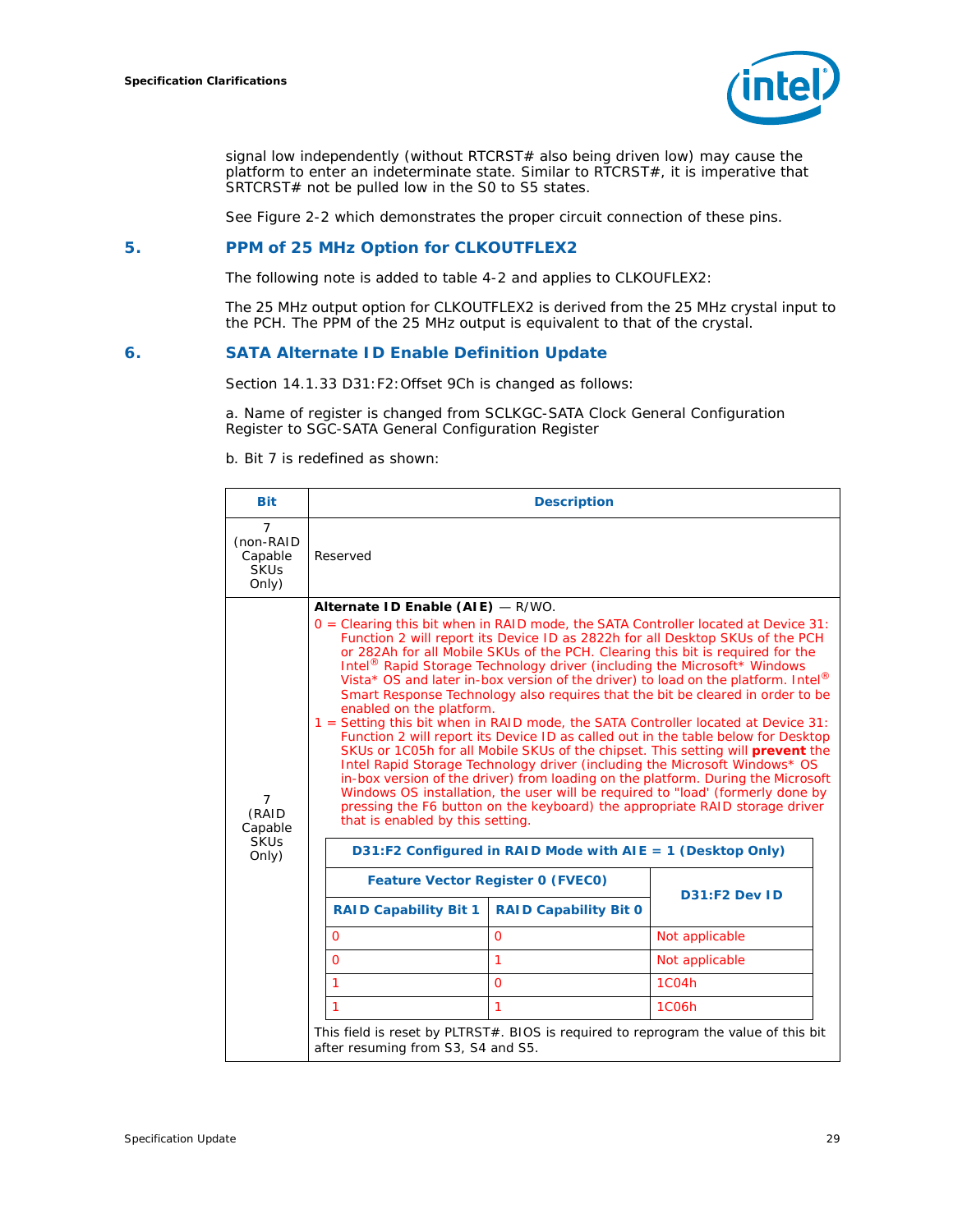

c. the following is added to the list of items describing when Intel Rapid Storage Technology is not available in section 5.16.7:

2. The SATA controller is programmed in RAID mode, but the AIE bit (D31:F2:Offset 9Ch bit 7) is set to 1.

d. The SATA D31:F2 Device ID table is updated; see [PCH Device and Revision](#page-12-0)  [Identification](#page-12-0) section in this document.

#### **7. SATA Hot Plug Operation**

Section 5.16.5 Hot Plug Operation is modified as shown below. Section 5.16.5.1 is removed.

The PCH supports Hot Plug Surprise removal and Insertion Notification. An internal SATA port with a Mechanical Presence Switch can support PARTIAL and SLUMBER with Hot Plug Enabled. Software can take advantage of power savings in the low power states while enabling hot plug operation. Refer to chapter 7 of the AHCI specification for details.

#### **8. GPIO13 Voltage Tolerance**

GPIO13 is powered by VccSusHDA well and therefore, the voltage tolerance value varies according to the voltage connected to VccSusHDA. The following clarifications are made:

a. Table 2-24, GPIO13 Tolerance is change from "3.3 V" to "3.3 V or 1.5 V" and the following note is added to table 2-24: "GPIO13 is powered by VccSusHDA (either 3.3 V or 1.5 V). Voltage tolerance on the signal is the same as VccSusHDA."

b. The following note is added to GPIO13 in table 3-2 as note 16: "GPIO13 is powered by VccSusHDA (either 3.3 V or 1.5 V). Pin tolerance is determined by VccSusHDA voltage."

c. The following note is added to HDA\_DOCK\_RST#/GPIO13 in table 3-3 as note 24: "HDA\_DOCK\_RST#/GPIO13 is powered by VccSusHDA (either 3.3 V or 1.5 V). Pin tolerance is determined by VccSusHDA voltage."

#### **9. EHCI Configuration Programming**

a. Section 16.1.31 EHCIIR1—EHCI Initialization Register 1 bits 18 and 10:9 are changed as shown:

| <b>Bit</b> | <b>Description</b>                                                                                  |  |  |  |
|------------|-----------------------------------------------------------------------------------------------------|--|--|--|
| 18         | <b>EHCI Initialization Register 1 Field <math>2 - R/W</math>.</b> BIOS may write to this bit field. |  |  |  |
| 10:9       | <b>EHCI Initialization Register 1 Field 1</b> — R/W. BIOS may write to this bit field.              |  |  |  |

b. Section 16.1.32 EHCIIR2—EHCI Initialization Register 2 is modified as shown:

| <b>Bit</b> | <b>Description</b>                                                                                  |
|------------|-----------------------------------------------------------------------------------------------------|
| 31:30      | Reserved                                                                                            |
| 29         | <b>EHCI Initialization Register 2 Field 6 – R/W. BIOS may write to this bit field.</b>              |
| 28:20      | Reserved                                                                                            |
| 19         | <b>EHCI Initialization Register 2 Field <math>5 - R/W</math>.</b> BIOS may write to this bit field. |
| 18:12      | Reserved                                                                                            |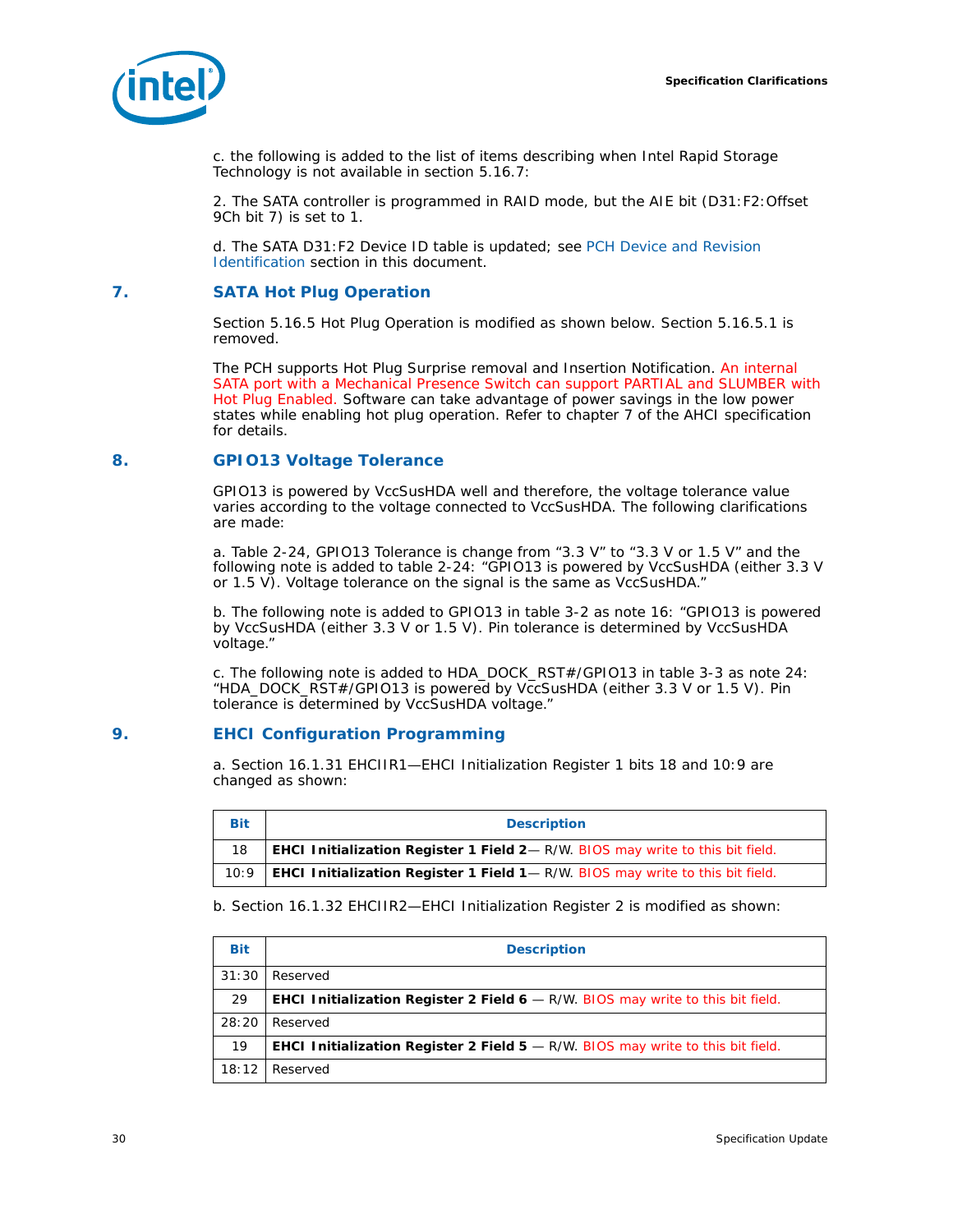

| <b>Bit</b> | <b>Description</b>                                                                                  |
|------------|-----------------------------------------------------------------------------------------------------|
| 11         | <b>EHCI Initialization Register 2 Field 4</b> $-$ R/W. BIOS may write to this bit field.            |
| 10         | <b>EHCI Initialization Register 2 Field <math>3 - R/W</math>.</b> BIOS may write to this bit field. |
| 9          | Reserved                                                                                            |
| 8          | <b>EHCI Initialization Register 2 Field <math>2 - R/W</math>.</b> BIOS may write to this bit field. |
| 7:6        | Reserved                                                                                            |
| 5          | <b>EHCI Initialization Register 2 Field <math>1 - R/W</math>.</b> BIOS may write to this bit field. |
| 4:0        | Reserved                                                                                            |

c. Section 16.1.38 EHCIIR3—EHCI Initialization Register 3 bits 32:22 are changed as shown:

| Bit | <b>Description</b>                                                                             |
|-----|------------------------------------------------------------------------------------------------|
|     | 23:22 <b>EHCI Initialization Register 3 Field 1</b> $-$ R/W. BIOS may write to this bit field. |

d. Section 16.1.39 EHCIIR4—EHCI Initialization Register 4 bits 17 and 15 are changed as shown:

| <b>Bit</b> | <b>Description</b>                                                                                  |  |  |  |
|------------|-----------------------------------------------------------------------------------------------------|--|--|--|
| 17         | <b>EHCI Initialization Register 4 Field <math>2 - R/W</math>. BIOS may write to this bit field.</b> |  |  |  |
| 15         | <b>EHCI Initialization Register 4 Field <math>1 - R/W</math>. BIOS may write to this bit field.</b> |  |  |  |

#### **10. PCH Thermal Sensor Temperature Range**

The following sentence is added at the end of the first paragraph of section 5.21.1:

The normal readable temperature range of the PCH thermal sensor is from 53  $\degree$ C to 134 °C. Note that some parts can read down to 43 °C but this is part to part dependent.

#### **11. Secondary PCI Device Hiding Register Attribute Clarification**

The following is added to the register summary of section 11.1.20 SPDH—Secondary PCI Device Hiding Register:

Bits 3:0 are Read Only on PCI Interface-disabled SKUs; bits 3:0 are Read/Write for PCI Interface-enabled SKUs (see Section 1.3 for full details on SKU definition).

#### **12. GPIO Lock Clarification**

The following note is added to section 5.15.4 GPIO Registers Lockdown:

Note: All other GPIO registers not listed here are not be locked by GLE.

#### **13. GPIO13 Voltage Well**

The power well for GPIO13 in table 2-24 is changed from Suspend to HDA Suspend.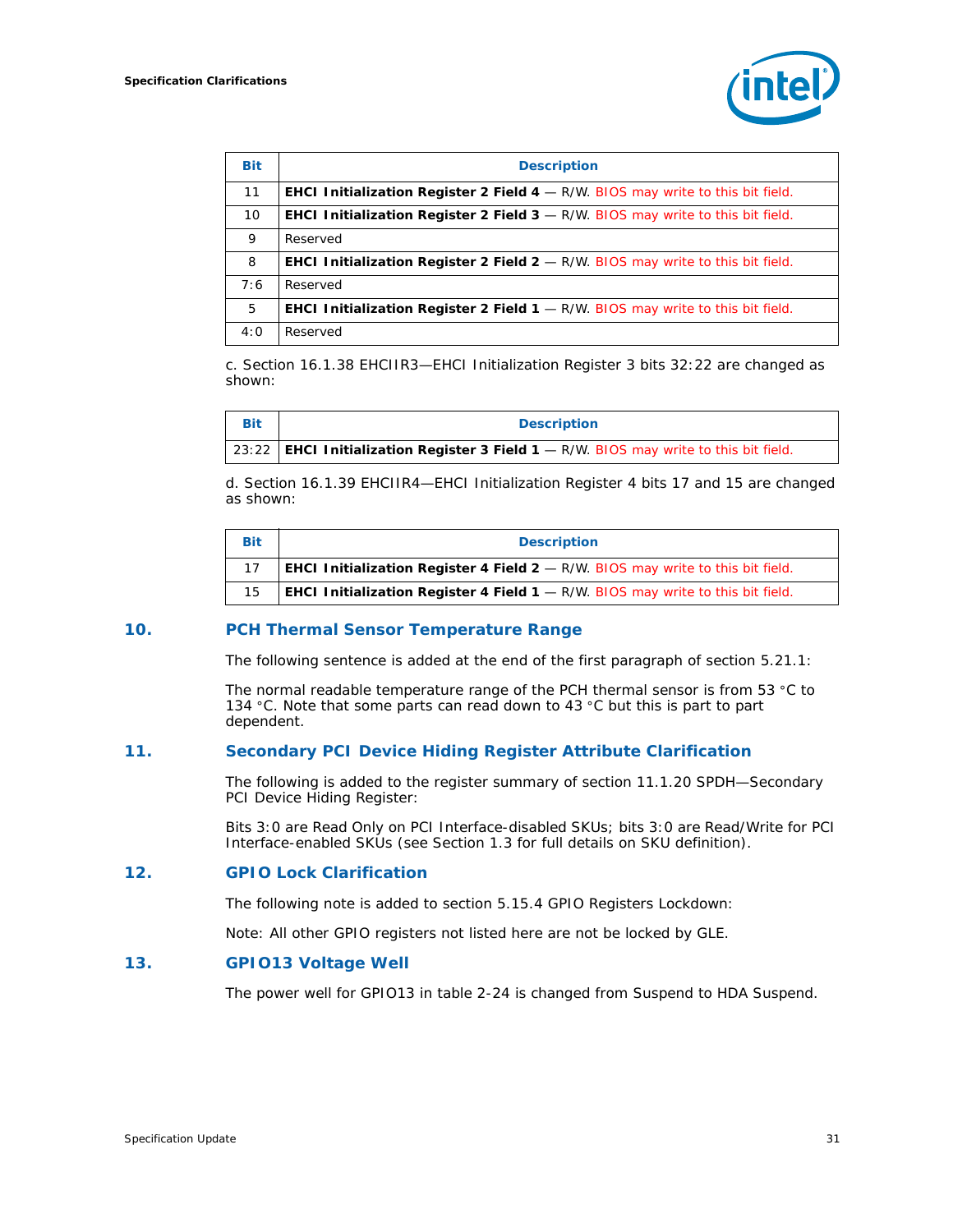

#### **14. SLP\_SUS# Clarifications**

a. The definition for SLP\_SUS# is replaced as follows in table 2-8 Power Management Interface Signals:

| <b>Name</b> | Type     | <b>Description</b>                                                                                                                                                                                                                                                                                                                                                                                         |
|-------------|----------|------------------------------------------------------------------------------------------------------------------------------------------------------------------------------------------------------------------------------------------------------------------------------------------------------------------------------------------------------------------------------------------------------------|
| SLP_SUS#    | $\Omega$ | <b>Deep S4/S5 Indication:</b> When asserted (low), this signal indicates<br>PCH is in Deep S4/S5 state where internal Sus power is shut off for<br>enhanced power saving. When deasserted (high), this signal indicates<br>exit from Deep S4/S5 state and Sus power can be applied to PCH.<br>If Deep S4/S5 is not supported, then this pin can be left unconnected.<br>This pin is in the DSW power well. |

b. SLP\_SUS# is added to Table 3-2 Power Plane and States for Output and I/O Signals for Desktop Configurations.

| <b>Signal Name</b>      | <b>Power</b><br><b>Plane</b> | <b>During</b><br><b>Reset</b> | <b>Immediately</b><br>after Reset | SO/S1 | S <sub>3</sub> | <b>S4/S5</b> |  |  |
|-------------------------|------------------------------|-------------------------------|-----------------------------------|-------|----------------|--------------|--|--|
| <b>Power Management</b> |                              |                               |                                   |       |                |              |  |  |
| SLP SUS#                | Low                          | <b>High</b>                   | High                              | High  | High           |              |  |  |

c. SLP\_SUS# is added to Table 3-3. Power Plane and States for Output and I/O Signals for Mobile Configurations

| <b>Signal Name</b>      | <b>Power</b><br><b>Plane</b> | <b>During</b><br><b>Reset</b> | <b>Immediately</b><br>after Reset | $C - x$<br>states | <b>SO/S1</b> | S <sub>3</sub> | S4/S5 |  |  |
|-------------------------|------------------------------|-------------------------------|-----------------------------------|-------------------|--------------|----------------|-------|--|--|
| <b>Power Management</b> |                              |                               |                                   |                   |              |                |       |  |  |
| SLP SUS#                | <b>DSW</b>                   | Low                           | High                              | High              | High         | High           | High  |  |  |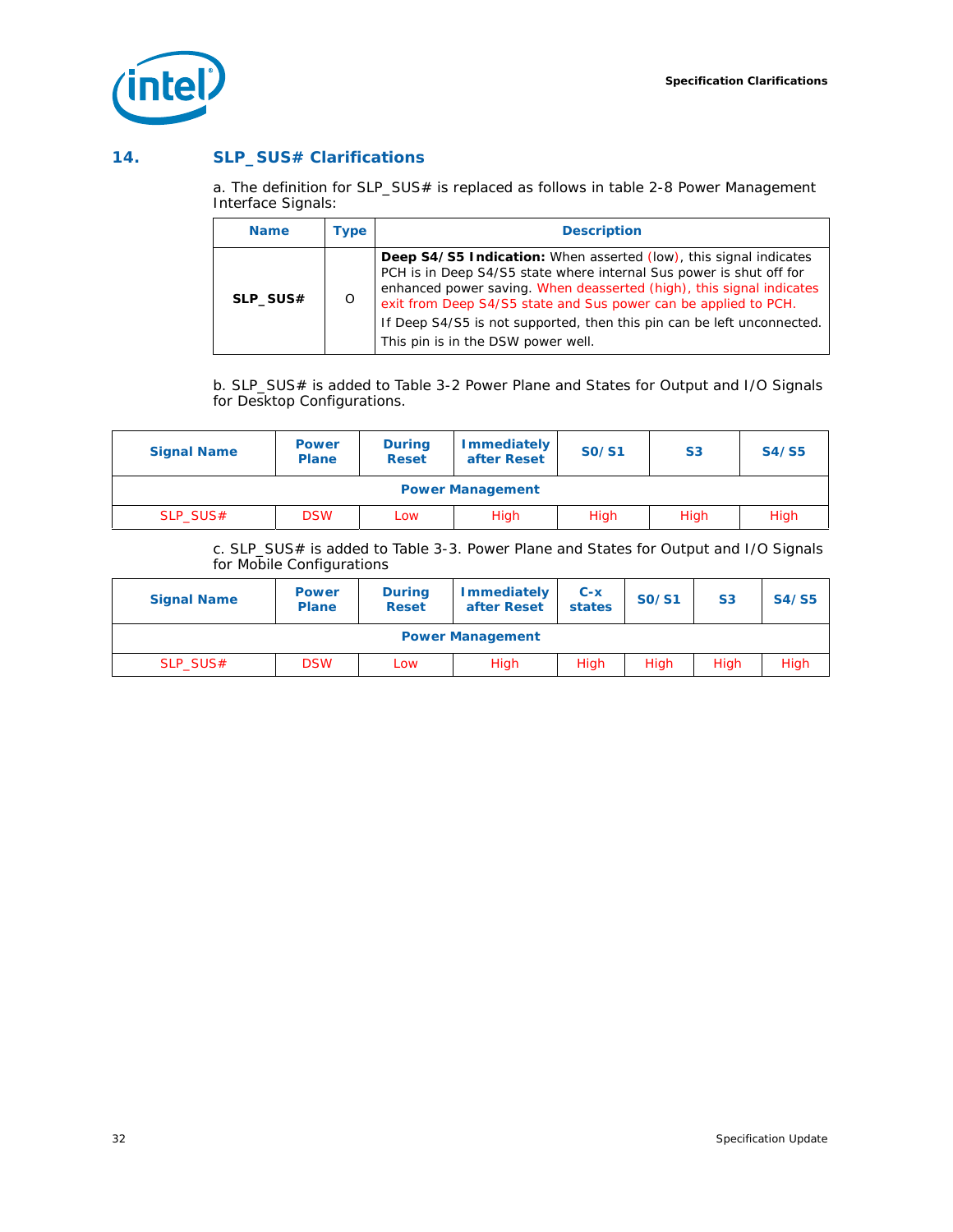

d. The following section is added after section 5.13.10.6.

#### **SUSPWRDNACK/SUSWARN#/GPIO30 Pin Behavior**

The following tables summarize SUSPWRDNACK/SUSWARN#/GPIO30 pin behavior.

#### **SUSPWRDNACK/SUSWARN#/GPIO30 Steady State Pin Behavior**

|                    | <b>Deep</b><br>S4/S5<br>(Supported<br>/Not-Supp<br>orted) | <b>GPI030</b><br>Input/Out<br>put<br>(Determine<br>by<br>GP_IO_SEL<br>bit) | <b>Pin Value in</b><br>SO.                                                              | <b>Pin Value in</b><br>Sx/Moff                                                    | <b>Pin Value</b><br>in $Sx/M3$                      | <b>Pin Value</b><br>in Deep<br><b>S4/S5</b> |
|--------------------|-----------------------------------------------------------|----------------------------------------------------------------------------|-----------------------------------------------------------------------------------------|-----------------------------------------------------------------------------------|-----------------------------------------------------|---------------------------------------------|
| <b>SUSPWRDNACK</b> | <b>Not</b><br>Supported                                   | <b>Native</b>                                                              | Depends on<br>Intel <sup>®</sup> ME<br>power<br>package and<br>power source<br>(Note 1) | Depends on<br><b>Intel ME</b><br>power<br>package and<br>power source<br>(Note 1) | Intel ME<br>drives low                              | Off                                         |
| SUSWARN#           | Supported                                                 | <b>Native</b>                                                              | 1                                                                                       | 1 (Note 2)                                                                        |                                                     | Off                                         |
|                    | Don't Care                                                | IN                                                                         | High-Z                                                                                  | High-Z                                                                            | High-Z                                              | Off                                         |
| <b>GPIO30</b>      | Don't Care                                                | <b>OUT</b>                                                                 | Depends on<br>GPIO <sub>30</sub><br>output data<br>value                                | Depends on<br>GPIO <sub>30</sub><br>output data<br>value                          | <b>Depends</b><br>on GPIO30<br>output<br>data value | Off                                         |

#### **NOTES:**

- 1. Intel ME will drive SPDA pin high if power package 1 or DC. Intel ME will drive SPDA pin low if power package 2.
- 2. If entering Deep S4/S5, pin will assert and become undriven ("Off") when suspend well drops upon Deep S4/S5 entry.

#### **SUSPWRDNACK during reset**

| <b>Reset Type</b>        | <b>Reset Initiated By</b>               | <b>SPDA Value</b>                    |  |  |
|--------------------------|-----------------------------------------|--------------------------------------|--|--|
| <b>Power Cycle Reset</b> | Host or Intel ME<br>(Power Cycle Reset) | Intel ME drives low                  |  |  |
|                          | Host<br>(using CF9GR)                   | Host drives low<br>(using BIOS flow) |  |  |
| Global Reset             | Intel ME                                | Intel ME drives low                  |  |  |
|                          | HW/WDT expiration                       | Steady-state value                   |  |  |

e. The following note is added to Figure 8-1 G3 w/RTC Loss to S4/S5 (With Deep S4/S5 Support) Timing Diagram:

VccSus rail ramps up later in comparison to VccDSW due to assumption that SLP\_SUS# is used to control power to VccSus.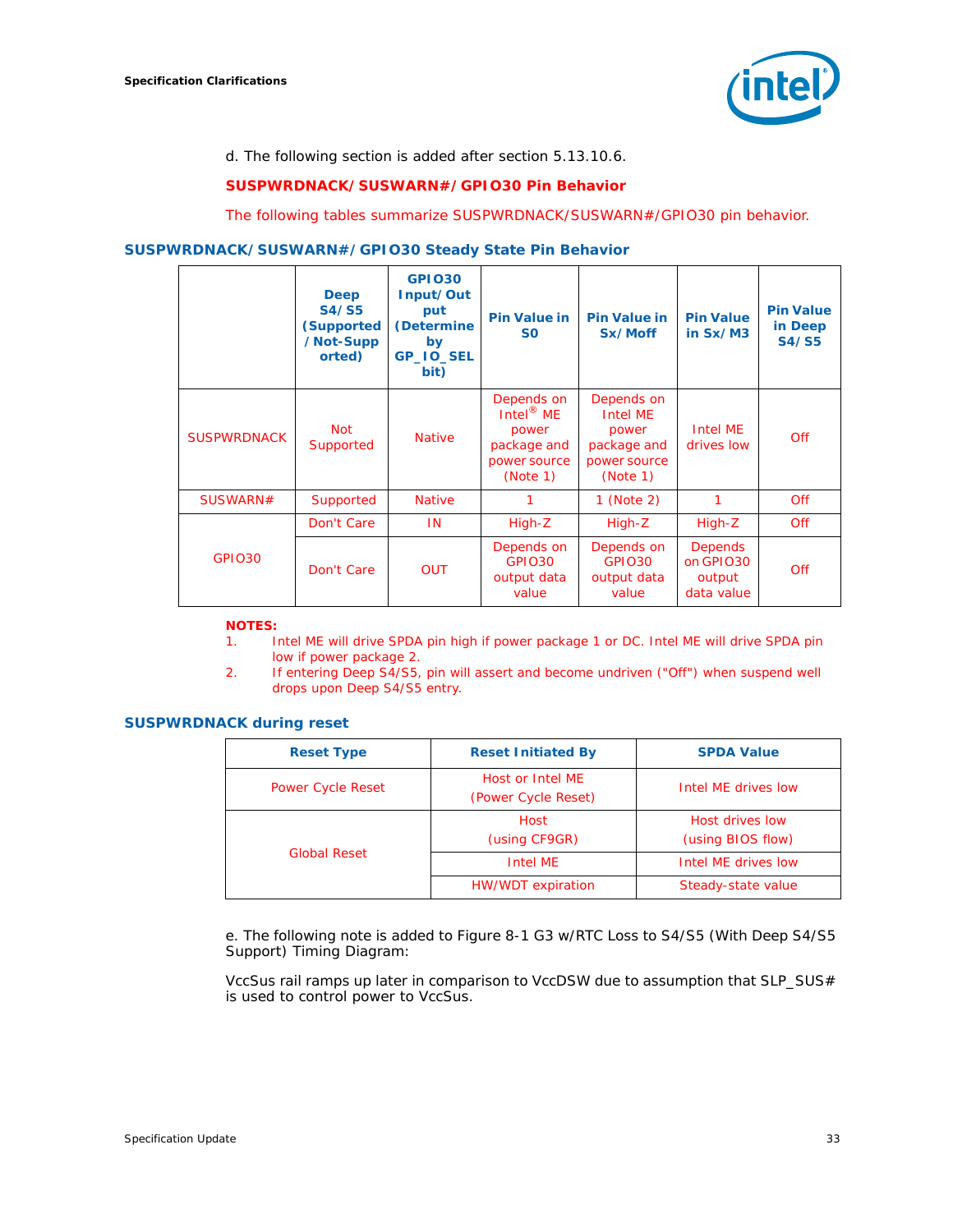

#### **15. PME\_Turn\_Off TLP**

The following note is added to section 5.2.2.1 S3/S4/S5 Support:

Note: The PME\_Turn\_Off TLP messaging flow is also issued during a host reset with and without power cycle. Refer to table 5-38 for a list of host reset sources.

#### **16. GPIO Clarifications**

a. Table 2-24 is replaced as following:

#### **Table 2-24 General Purpose I/O Signals (Sheet 1 of 5)**

| <b>Name</b>                       | <b>Type</b> | <b>Toler-</b><br>ance | <b>Power</b><br>Well | <b>Default</b>                                                | <b>Blink</b><br>Capa-<br>bility | <b>Glitch</b><br><b>Protection</b><br>during<br>Power-On<br><b>Sequence</b> | <b>GPI</b><br>Event<br><b>Support</b> | <b>Description</b>                                                                                          |
|-----------------------------------|-------------|-----------------------|----------------------|---------------------------------------------------------------|---------------------------------|-----------------------------------------------------------------------------|---------------------------------------|-------------------------------------------------------------------------------------------------------------|
| GPIO75                            | 1/O         | 3.3V                  | Suspend              | Native                                                        | <b>No</b>                       | <b>No</b>                                                                   | <b>No</b>                             | Multiplexed with SML1DATA <sup>10</sup>                                                                     |
| GPIO74                            | 1/O         | 3.3V                  | Suspend              | Native                                                        | No                              | <b>No</b>                                                                   | <b>No</b>                             | Multiplexed with<br>SML1ALERT#/PCHHOT#10                                                                    |
| GPIO73<br>(Mobile<br>Only)        | I/O         | 3.3V                  | Suspend              | Native                                                        | No                              | <b>No</b>                                                                   | <b>No</b>                             | Multiplexed with PCIECLKRQ0#                                                                                |
| GPIO72                            | 1/O         | 3.3V                  | Suspend              | Native<br>(Mobile<br>Only)<br><b>GPI</b><br>(Desktop<br>Only) | <b>No</b>                       | <b>No</b>                                                                   | <b>No</b>                             | Mobile: Multiplexed with<br>BATLOW#.<br>Desktop: Unmultiplexed;<br>requires pull-up resistor <sup>4</sup> . |
| GPIO[71:<br>701                   | 1/O         | 3.3V                  | Core                 | Native                                                        | <b>No</b>                       | No                                                                          | <b>No</b>                             | Desktop: Multiplexed with<br>TACH[7:6]<br>Mobile: Used as GPIO only                                         |
| GPIO[69:<br>68]                   | 1/O         | 3.3V                  | Core                 | <b>GPI</b>                                                    | No                              | <b>No</b>                                                                   | <b>No</b>                             | Desktop: Multiplexed with<br>TACH[5:4]<br>Mobile: Used as GPIO only                                         |
| <b>GPIO67</b>                     | 1/O         | 3.3V                  | Core                 | Native                                                        | <b>No</b>                       | <b>No</b>                                                                   | <b>No</b>                             | Multiplexed with CLKOUTFLEX3                                                                                |
| <b>GPIO66</b>                     | 1/O         | 3.3V                  | Core                 | Native                                                        | <b>No</b>                       | <b>No</b>                                                                   | <b>No</b>                             | Multiplexed with CLKOUTFLEX2                                                                                |
| <b>GPIO65</b>                     | I/O         | 3.3V                  | Core                 | Native                                                        | <b>No</b>                       | <b>No</b>                                                                   | <b>No</b>                             | Multiplexed with CLKOUTFLEX1                                                                                |
| GPIO64                            | 1/O         | 3.3V                  | Core                 | Native                                                        | <b>No</b>                       | <b>No</b>                                                                   | <b>No</b>                             | Multiplexed with CLKOUTFLEX0                                                                                |
| GPIO63                            | 1/O         | 3.3V                  | Suspend              | Native                                                        | <b>No</b>                       | Yes                                                                         | <b>No</b>                             | Multiplexed with SLP S5#                                                                                    |
| <b>GPIO62</b>                     | I/O         | 3.3V                  | Suspend              | Native                                                        | <b>No</b>                       | <b>No</b>                                                                   | <b>No</b>                             | Multiplexed with SUSCLK                                                                                     |
| <b>GPIO61</b>                     | I/O         | 3.3V                  | Suspend              | Native                                                        | No                              | Yes                                                                         | <b>No</b>                             | Multiplexed with SUS_STAT#                                                                                  |
| <b>GPIO60</b>                     | 1/O         | 3.3V                  | Suspend              | Native                                                        | <b>No</b>                       | <b>No</b>                                                                   | <b>No</b>                             | Multiplexed with SMLOALERT#                                                                                 |
| <b>GPIO59</b>                     | I/O         | 3.3V                  | Suspend              | Native                                                        | No                              | <b>No</b>                                                                   | <b>No</b>                             | Multiplexed with OC0#10                                                                                     |
| GPIO58                            | 1/O         | 3.3V                  | Suspend              | Native                                                        | <b>No</b>                       | <b>No</b>                                                                   | <b>No</b>                             | Multiplexed with SML1CLK                                                                                    |
| GPIO57                            | 1/O         | 3.3V                  | Suspend              | <b>GPI</b>                                                    | <b>No</b>                       | Yes                                                                         | <b>No</b>                             | Unmultiplexed                                                                                               |
| <b>GPIO56</b><br>(Mobile<br>Only) | 1/O         | 3.3V                  | Suspend              | Native                                                        | No                              | <b>No</b>                                                                   | <b>No</b>                             | Mobile: Multiplexed with<br>PEG_B_CLKRQ#                                                                    |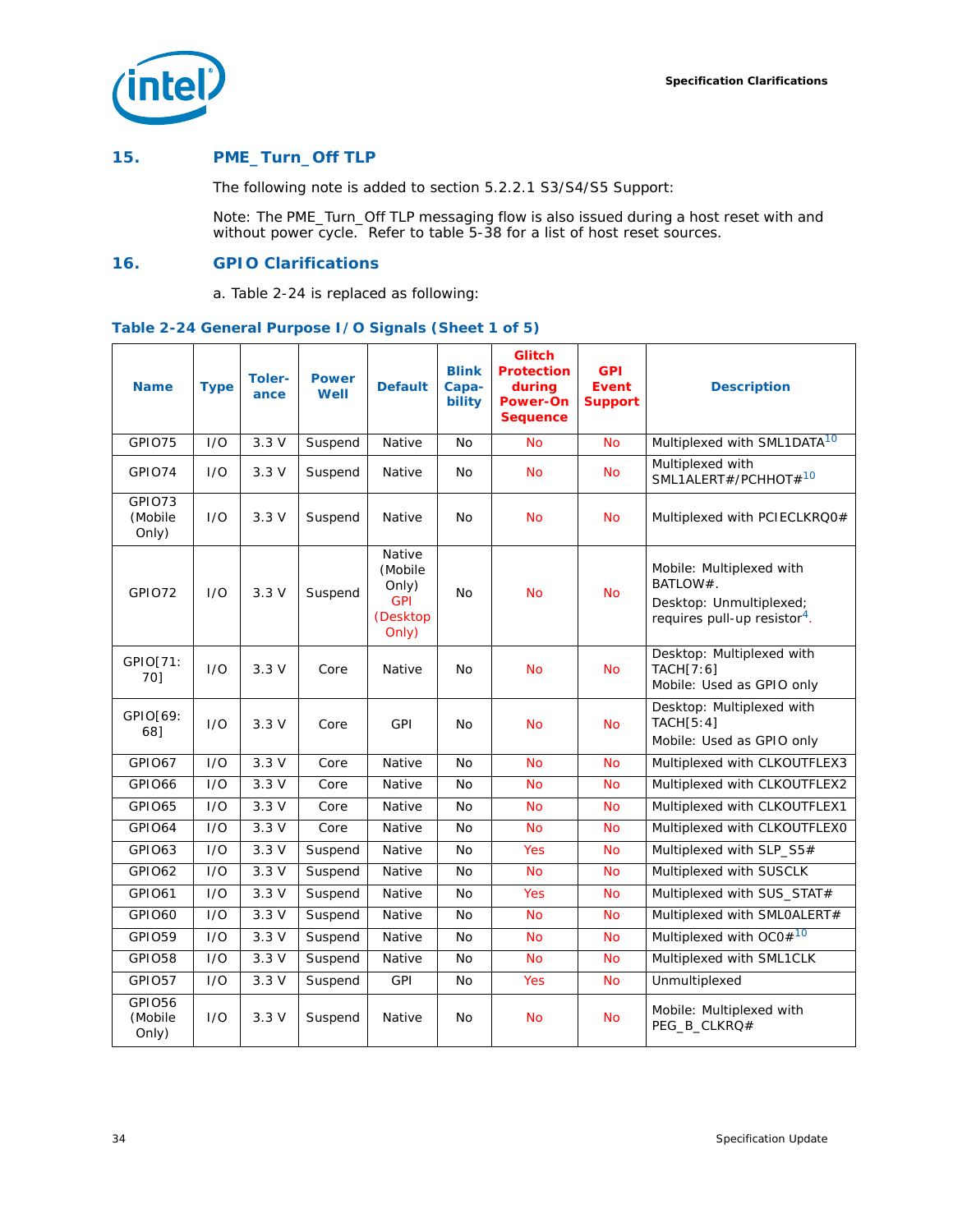

| <b>Name</b>                               | <b>Type</b> | <b>Toler-</b><br>ance | <b>Power</b><br>Well | <b>Default</b>                     | <b>Blink</b><br>Capa-<br>bility | Glitch<br><b>Protection</b><br>during<br>Power-On<br><b>Sequence</b> | <b>GPI</b><br>Event<br><b>Support</b> | <b>Description</b>                                                                             |
|-------------------------------------------|-------------|-----------------------|----------------------|------------------------------------|---------------------------------|----------------------------------------------------------------------|---------------------------------------|------------------------------------------------------------------------------------------------|
| GPIO55 <sup>8</sup>                       | I/O         | 3.3V                  | Core                 | Native                             | No                              | <b>No</b>                                                            | <b>No</b>                             | Desktop: Multiplexed with<br>GNT3#<br>Mobile: Used as GPIO only                                |
| GPIO54                                    | 1/O         | 5.0 V                 | Core                 | Native                             | No                              | <b>No</b>                                                            | <b>No</b>                             | Desktop: Multiplexed with<br>REQ3 $#^{10}$ .<br>Mobile: Used as GPIO only                      |
| GP1O53 <sup>8</sup>                       | I/O         | 3.3V                  | Core                 | Native                             | No                              | <b>No</b>                                                            | <b>No</b>                             | Desktop: Multiplexed with<br>GNT2#<br>Mobile: Used as GPIO only                                |
| GPIO52                                    | 1/O         | 5.0V                  | Core                 | Native                             | No                              | <b>No</b>                                                            | <b>No</b>                             | Desktop: Multiplexed with<br>REQ2 $\#$ <sup>10</sup> .<br>Mobile: Used as GPIO only            |
| GPIO51 $8$                                | I/O         | 3.3V                  | Core                 | Native                             | No                              | <b>No</b>                                                            | <b>No</b>                             | Desktop: Multiplexed with<br>GNT1#<br>Mobile: Used as GPIO only                                |
| GPIO50                                    | 1/O         | 5.0V                  | Core                 | Native                             | No                              | <b>No</b>                                                            | <b>No</b>                             | Desktop: Multiplexed with<br>REQ1 $\#^{10}$ .<br>Mobile: Used as GPIO only                     |
| GPIO49                                    | I/O         | 3.3V                  | Core                 | <b>GPI</b>                         | No                              | <b>No</b>                                                            | <b>No</b>                             | Multiplexed with SATA5GP and<br>TEMP_ALERT#                                                    |
| GPIO48                                    | I/O         | 3.3V                  | Core                 | <b>GPI</b>                         | No                              | <b>No</b>                                                            | <b>No</b>                             | Multiplexed with SDATAOUT1.                                                                    |
| GPIO47<br>(Mobile<br>Only)                | 1/O         | 3.3V                  | Suspend              | Native                             | No                              | <b>No</b>                                                            | <b>No</b>                             | Multiplexed with<br>PEG_A_CLKRQ#                                                               |
| GPIO46                                    | I/O         | 3.3V                  | Suspend              | Native                             | No                              | <b>No</b>                                                            | <b>No</b>                             | Multiplexed with PCIECLKRQ7#                                                                   |
| GPIO45                                    | I/O         | 3.3V                  | Suspend              | Native                             | No                              | No                                                                   | <b>No</b>                             | Multiplexed with PCIECLKRQ6#                                                                   |
| GPIO44                                    | I/O         | 3.3V                  | Suspend              | Native                             | No                              | <b>No</b>                                                            | <b>No</b>                             | Multiplexed with PCIECLKRQ5#                                                                   |
| GPIO[43:<br>40]                           | I/O         | 3.3V                  | Suspend              | Native                             | No                              | No                                                                   | <b>No</b>                             | Multiplexed with OC[4:1] $\#^{10}$ .                                                           |
| GPIO39                                    | I/O         | 3.3V                  | Core                 | <b>GPI</b>                         | No                              | <b>No</b>                                                            | <b>No</b>                             | Multiplexed with SDATAOUTO.                                                                    |
| GPIO38                                    | 1/O         | 3.3V                  | Core                 | <b>GPI</b>                         | No                              | No                                                                   | <b>No</b>                             | Multiplexed with SLOAD.                                                                        |
| GPIO378                                   | I/O         | 3.3V                  | Core                 | <b>GPI</b>                         | No                              | <b>No</b>                                                            | <b>No</b>                             | Multiplexed with SATA3GP.                                                                      |
| GPIO36 <sup>8</sup>                       | 1/O         | 3.3V                  | Core                 | <b>GPI</b>                         | No                              | <b>No</b>                                                            | <b>No</b>                             | Multiplexed with SATA2GP.                                                                      |
| GPIO35                                    | 1/O         | 3.3V                  | Core                 | GPO                                | No                              | <b>No</b>                                                            | <b>No</b>                             | Multiplexed with NMI#.                                                                         |
| GPIO34                                    | 1/O         | 3.3V                  | Core                 | <b>GPI</b>                         | No                              | <b>No</b>                                                            | <b>No</b>                             | Multiplexed with STP_PCI#                                                                      |
| GPIO33                                    | 1/O         | 3.3V                  | Core                 | GPO                                | No                              | <b>No</b>                                                            | <b>No</b>                             | Mobile: Multiplexed with<br>HDA_DOCK_EN# (Mobile<br>Only $)^4$ .<br>Desktop: Used as GPIO only |
| GPIO32<br>(not<br>available<br>in Mobile) | 1/O         | 3.3V                  | Core                 | GPO,<br>Native<br>(Mobile<br>only) | No                              | <b>No</b>                                                            | <b>No</b>                             | Unmultiplexed (Desktop Only)<br>Mobile Only: Used as<br>CLKRUN#, unavailable as<br>$GPIO4$ .   |

#### **Table 2-24 General Purpose I/O Signals (Sheet 2 of 5)**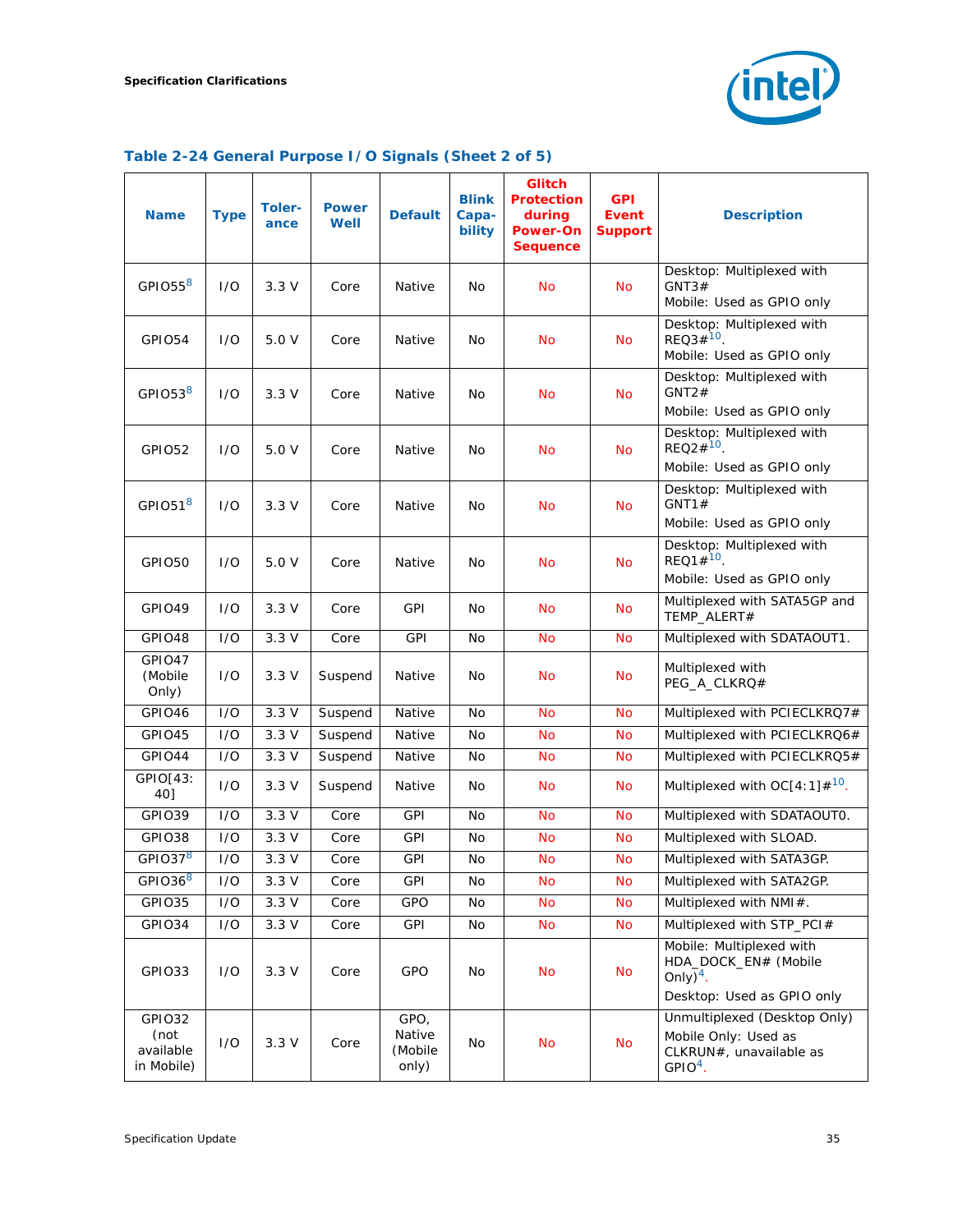

| <b>Name</b>                | <b>Type</b> | <b>Toler-</b><br>ance | <b>Power</b><br>Well | <b>Default</b> | <b>Blink</b><br>Capa-<br>bility | <b>Glitch</b><br><b>Protection</b><br>during<br>Power-On<br><b>Sequence</b> | <b>GPI</b><br><b>Event</b><br><b>Support</b> | <b>Description</b>                                                                                                                                                                                                                                                                                                                                                                                                            |
|----------------------------|-------------|-----------------------|----------------------|----------------|---------------------------------|-----------------------------------------------------------------------------|----------------------------------------------|-------------------------------------------------------------------------------------------------------------------------------------------------------------------------------------------------------------------------------------------------------------------------------------------------------------------------------------------------------------------------------------------------------------------------------|
| GPIO31                     | 1/O         | 3.3V                  | DSW <sup>12</sup>    | <b>GPI</b>     | Yes                             | Yes                                                                         | <b>No</b>                                    | Multiplexed with ACPRESENT.<br>Mobile: This GPIO pin is<br>permanently appropriated by<br>the Intel ME for ACPRESENT<br>function.<br>Desktop: This pin is only<br>GPIO31.<br><b>NOTES:</b><br>1.<br>Toggling this pin at a<br>frequency higher than<br>10 Hz is not supported.<br>2.<br>GPIO_USE_SEL[31] is<br>internally hardwired to<br>a lb, which means GPIO<br>mode is permanently<br>selected and cannot be<br>changed. |
| GPIO30                     | I/O         | 3.3V                  | Suspend              | Native         | Yes                             | Yes                                                                         | <b>No</b>                                    | Multiplexed with<br>SUSPWRDNACK, SUSWARN#<br>Desktop: Can be configured as<br>SUSWARN# or GPIO30 only.<br>Cannot be used as<br>SUSPWRDNACK.<br>Mobile: Used as<br>SUSPWRDNACK, SUSWARN#,<br>or GPIO30                                                                                                                                                                                                                         |
| GPIO29                     | 1/O         | 3.3V                  | Suspend              | <b>Native</b>  | <b>Yes</b>                      | Yes                                                                         | <b>No</b>                                    | Multiplexed with SLP_LAN#<br>Pin usage as GPIO is<br>determined by<br>SLP_LAN#/GPIO Select<br>Soft-strap <sup>9</sup> . Soft-strap value is<br>not preserved for this signal in<br>the Sx/Moff state and the pin<br>will return to its native<br>functionality (SLP_LAN#)                                                                                                                                                     |
| GPIO28 <sup>8</sup>        | I/O         | 3.3V                  | Suspend              | GPO            | <b>Yes</b>                      | <b>No</b>                                                                   | <b>No</b>                                    | Unmultiplexed                                                                                                                                                                                                                                                                                                                                                                                                                 |
| GPIO27                     | I/O         | 3.3V                  | DSW <sup>12</sup>    | <b>GPI</b>     | Yes                             | <b>No</b>                                                                   | <b>No</b>                                    | Unmultiplexed. Can be<br>configured as wake input to<br>allow wakes from Deep S4/S5.<br>This GPIO has no GPIO<br>functionality in the Deep S4/S5<br>states other than wake from<br>Deep S4/S5 if this option has<br>been configured.                                                                                                                                                                                          |
| GPIO26<br>(Mobile<br>Only) | 1/O         | 3.3V                  | Suspend              | Native         | Yes                             | <b>No</b>                                                                   | No                                           | Mobile: Multiplexed with<br>PCIECLKRQ4#                                                                                                                                                                                                                                                                                                                                                                                       |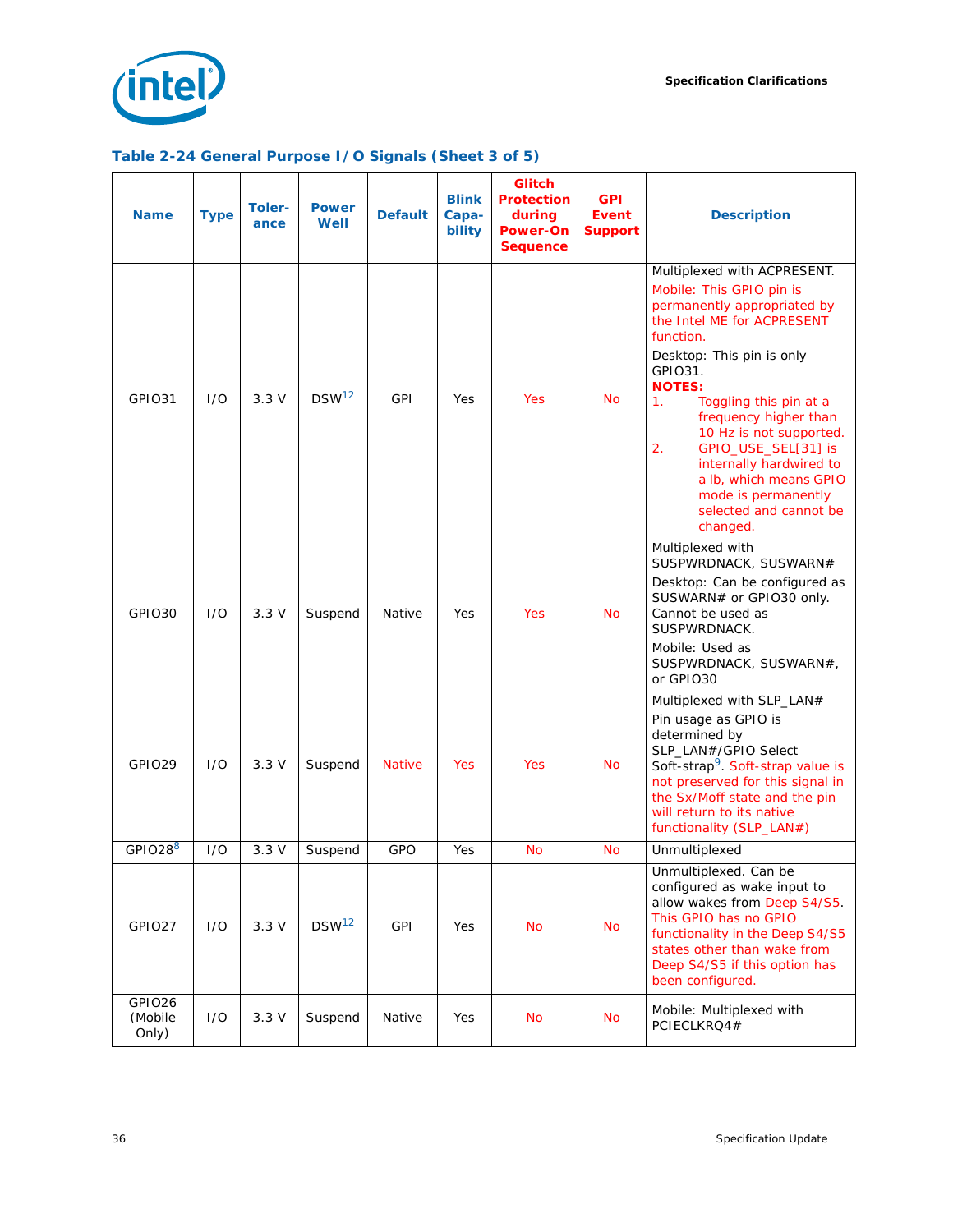

| <b>Name</b>                | <b>Type</b> | <b>Toler-</b><br>ance      | <b>Power</b><br>Well  | <b>Default</b> | <b>Blink</b><br>Capa-<br>bility | Glitch<br><b>Protection</b><br>during<br>Power-On<br><b>Sequence</b> | <b>GPI</b><br>Event<br><b>Support</b> | <b>Description</b>                                                                                                                                                                                                          |
|----------------------------|-------------|----------------------------|-----------------------|----------------|---------------------------------|----------------------------------------------------------------------|---------------------------------------|-----------------------------------------------------------------------------------------------------------------------------------------------------------------------------------------------------------------------------|
| GPIO25<br>(Mobile<br>Only) | I/O         | 3.3V                       | Suspend               | Native         | Yes                             | <b>No</b>                                                            | <b>No</b>                             | Mobile: Multiplexed with<br>PCIECLKRQ3#                                                                                                                                                                                     |
| GPIO24                     | I/O         | 3.3V                       | Suspend               | GPO            | Yes                             | <b>Yes</b>                                                           | <b>No</b>                             | Desktop: Can be used as<br>PROC_MISSING configured<br>using Intel ME firmware.<br>Mobile: Unmultiplexed<br>NOTE: GPIO24 configuration<br>register bits are cleared<br>by RSMRST# and not<br>cleared by CF9h reset<br>event. |
| GPIO23                     | I/O         | 3.3V                       | Core                  | Native         | Yes                             | <b>No</b>                                                            | <b>No</b>                             | Multiplexed with LDRQ1#.                                                                                                                                                                                                    |
| GPIO22                     | I/O         | 3.3V                       | Core                  | <b>GPI</b>     | Yes                             | <b>No</b>                                                            | <b>No</b>                             | Multiplexed with SCLOCK                                                                                                                                                                                                     |
| GPIO21                     | I/O         | 3.3V                       | Core                  | <b>GPI</b>     | Yes                             | No                                                                   | <b>No</b>                             | Multiplexed with SATA0GP                                                                                                                                                                                                    |
| GPIO <sub>20</sub>         | 1/O         | 3.3V                       | Core                  | Native         | Yes                             | No                                                                   | No                                    | Multiplexed with<br>PCIECLKRQ2#, SMI#                                                                                                                                                                                       |
| GPIO198                    | I/O         | 3.3V                       | Core                  | <b>GPI</b>     | Yes                             | <b>No</b>                                                            | <b>No</b>                             | Multiplexed with SATA1GP                                                                                                                                                                                                    |
| GPIO18<br>(Mobile<br>Only) | I/O         | 3.3V                       | Core                  | Native         | Yes <sup>6</sup>                | <b>No</b>                                                            | <b>No</b>                             | Mobile: Multiplexed with<br>PCIECLKRQ1#                                                                                                                                                                                     |
| GPIO17                     | 1/O         | 3.3V                       | Core                  | <b>GPI</b>     | Yes                             | <b>No</b>                                                            | <b>No</b>                             | Desktop: Multiplexed with<br>TACHO.<br>Mobile: Used as GPIO17 only.                                                                                                                                                         |
| GPIO16                     | I/O         | 3.3V                       | Core                  | <b>GPI</b>     | Yes                             | <b>No</b>                                                            | <b>No</b>                             | Multiplexed with SATA4GP                                                                                                                                                                                                    |
| GPIO15 <sup>8</sup>        | I/O         | 3.3V                       | Suspend               | GPO            | Yes                             | <b>No</b>                                                            | Yes <sup>2</sup>                      | Unmultiplexed                                                                                                                                                                                                               |
| GPIO14                     | I/O         | 3.3V                       | Suspend               | Native         | Yes                             | <b>No</b>                                                            | Yes <sup>2</sup>                      | Multiplexed with OC7#                                                                                                                                                                                                       |
| GPIO13                     | 1/O         | 3.3V<br>or<br>$1.5 V^{11}$ | <b>HDA</b><br>Suspend | <b>GPI</b>     | Yes                             | <b>No</b>                                                            | Yes <sup>2</sup>                      | Multiplexed with<br>HDA_DOCK_RST# (Mobile<br>Only $)^4$ .<br>Desktop: Used as GPIO only                                                                                                                                     |
| GPIO12                     | 1/O         | 3.3V                       | Suspend               | Native         | Yes                             | No                                                                   | Yes <sup>2</sup>                      | Multiplexed with<br>LAN_PHY_PWR_CTRL. GPIO /<br>Functionality controlled using<br>soft strap <sup>7</sup> , <sup>13</sup>                                                                                                   |
| GPIO11                     | I/O         | 3.3V                       | Suspend               | Native         | Yes                             | <b>No</b>                                                            | Yes <sup>2</sup>                      | Multiplexed with<br>SMBALERT# <sup>10</sup> .                                                                                                                                                                               |
| GPIO10                     | 1/O         | 3.3V                       | Suspend               | Native         | Yes                             | <b>No</b>                                                            | Yes <sup>2</sup>                      | Multiplexed with OC6# <sup>10</sup> .                                                                                                                                                                                       |
| GPIO9                      | I/O         | 3.3V                       | Suspend               | Native         | Yes                             | <b>No</b>                                                            | Yes <sup>2</sup>                      | Multiplexed with $OCS#^{10}$ .                                                                                                                                                                                              |
| GPIO8                      | 1/O         | 3.3V                       | Suspend               | GPO            | Yes                             | No                                                                   | Yes <sup>2</sup>                      | Unmultiplexed                                                                                                                                                                                                               |
| GPIO[7:6]                  | 1/O         | 3.3V                       | Core                  | <b>GPI</b>     | Yes                             | <b>No</b>                                                            | Yes <sup>2</sup>                      | Multiplexed with TACH[3:2].<br>Mobile: Used as GPIO[7:6]<br>only.                                                                                                                                                           |
| GPIO[5:2]                  | I/OD        | 5V                         | Core                  | GPI            | Yes                             | <b>No</b>                                                            | Yes <sup>2</sup>                      | Multiplexed PIRQ[H: $E$ ] $#^5$ .                                                                                                                                                                                           |

# **Table 2-24 General Purpose I/O Signals (Sheet 4 of 5)**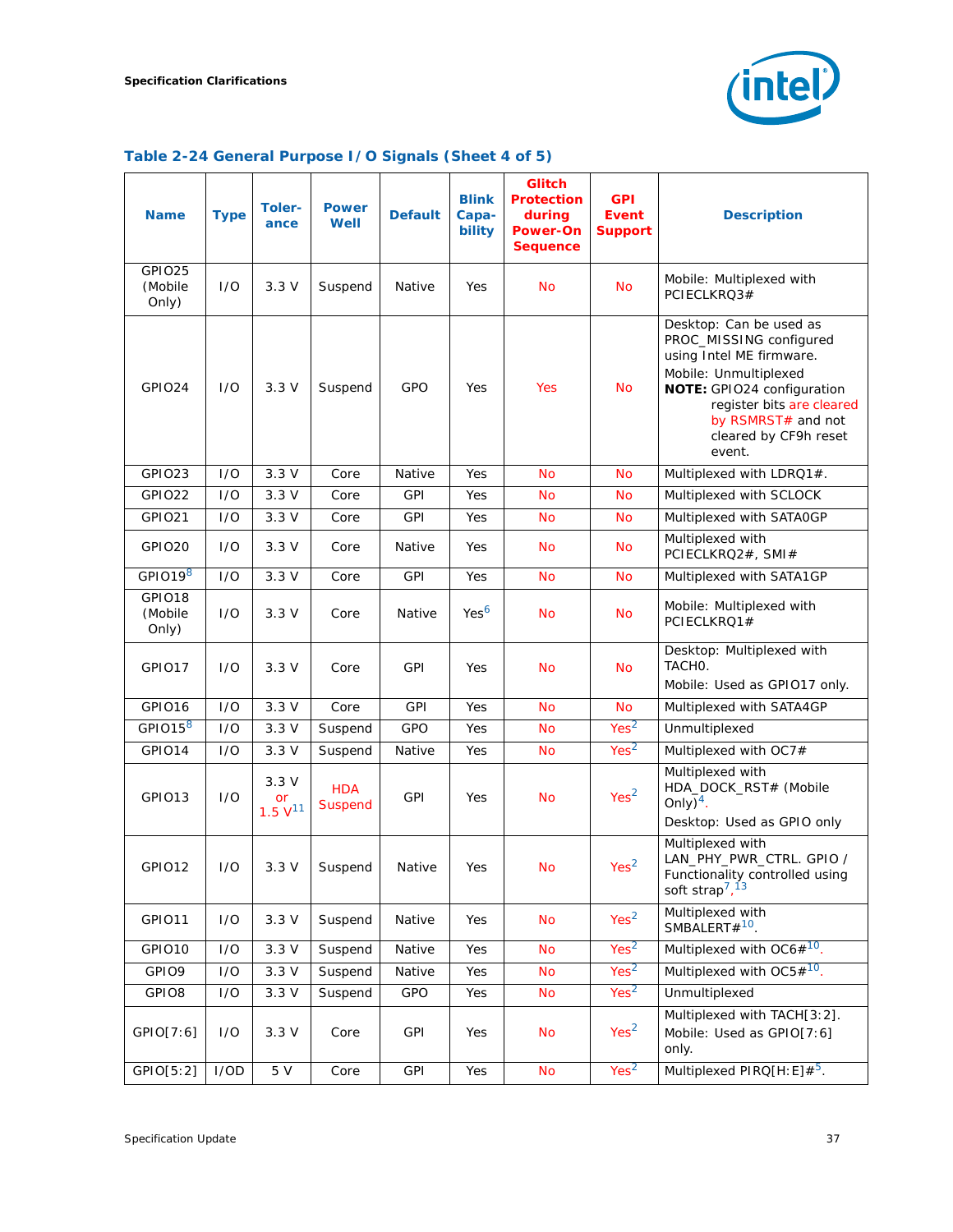

# **Table 2-24 General Purpose I/O Signals (Sheet 5 of 5)**

| <b>Name</b>  | <b>Type</b> | Toler-<br>ance | <b>Power</b><br>Well | <b>Default</b> | <b>Blink</b><br>Capa-<br>bility | <b>Glitch</b><br><b>Protection</b><br>during<br>Power-On<br><b>Sequence</b> | <b>GPI</b><br>Event<br><b>Support</b> | <b>Description</b>                                     |
|--------------|-------------|----------------|----------------------|----------------|---------------------------------|-----------------------------------------------------------------------------|---------------------------------------|--------------------------------------------------------|
| GPIO1        | I/O         | 3.3V           | Core                 | <b>GPI</b>     | Yes                             | <b>No</b>                                                                   | Yes <sup>2</sup>                      | Multiplexed with TACH1.<br>Mobile: Used as GPIO1 only. |
| <b>GPIOO</b> | 1/O         | 3.3V           | Core                 | GPI            | Yes                             | <b>No</b>                                                                   | Yes <sup>2</sup>                      | Multiplexed with BMBUSY#                               |

### **NOTES:**

- 1. All GPIOs can be configured as either input or output.
- 2. GPI[15:0] can be configured to cause a SMI# or SCI. Note that a GPI can be routed to either an SMI# or an SCI, but not both.
- 3. Some GPIOs exist in the VccSus3\_3 power plane. Care must be taken to make sure GPIO signals are not driven high into powered-down planes. Also, external devices should not be driving powered down GPIOs high. Some GPIOs may be connected to pins on devices that exist in the core well. If these GPIOs are outputs, there is a danger that a loss of core power (PWROK low) or a Power Button Override event will result in the PCH driving a pin to a logic 1 to another device that is powered down.
- 4. The functionality that is multiplexed with the GPIO may not be used in desktop configuration.
- 5. When this signal is configured as GPO the output stage is an open drain.
- 6. GPIO18 will toggle at a frequency of approximately 1 Hz when the signal is programmed as a GPIO (when configured as an output) by BIOS.
- 7. For GPIOs where GPIO vs. Native Mode is configured using SPI Soft Strap, the corresponding GPIO\_USE\_SEL bits for these GPIOs have no effect. The GPIO\_USE\_SEL bits for these GPIOs may change to reflect the Soft-Strap configuration even though GPIO Lockdown Enable (GLE) bit is set.
- 8. These pins are used as Functional straps. See Section 2.27 for more details.
- 9. Once Soft-strap is set to GPIO mode, this pin will default to GP Input. When Soft-strap is SLP\_LAN# usage and if Host BIOS does not configure as GP Output for SLP\_LAN# control, SLP\_LAN# behavior will be based on the setting of the RTC backed SLP\_LAN# Default Bit (D31:F0:A4h:Bit 8).
- 10. When the multiplexed GPIO is used as GPIO functionality, care should be taken to ensure the signal is stable in its inactive state of the native functionality, immediately after reset until it is initialized to GPIO functionality.
- 11. GPIO13 is powered by VccSusHDA (either 3.3 V or 1.5 V). Voltage tolerance on the signal is the same as VccSusHDA.
- 12. GPIO functionality is only available when the Suspend well is powered although pin is in DSW.
- 13. GPIO will assume its native functionality until the soft strap is loaded after which time the functionality will be determined by the soft strap setting.

b. Section 13.8.3.6 GPE0\_EN—General Purpose Event 0 Enables Register bit 35 is changed as shown:

| <b>Bit</b> | <b>Description</b>                                                                                                                                                                                                                                                                                                                                                                                        |
|------------|-----------------------------------------------------------------------------------------------------------------------------------------------------------------------------------------------------------------------------------------------------------------------------------------------------------------------------------------------------------------------------------------------------------|
| 35         | $GPIO27$ <sub>-</sub> $EN - R/W$ .<br>$0 = Disable.$<br>1 = Enable the setting of the GPIO27_STS bit to generate a wake event/SCI/SMI#.<br>GPIO27 is a valid host wake event from Deep S4/S5. The wake enable configuration<br>persists after a G3 state.<br>NOTE: In the Deep S4/S5 state, GPIO27 has no GPIO functionality other than wake<br>enable capability, which is enabled when this bit is set. |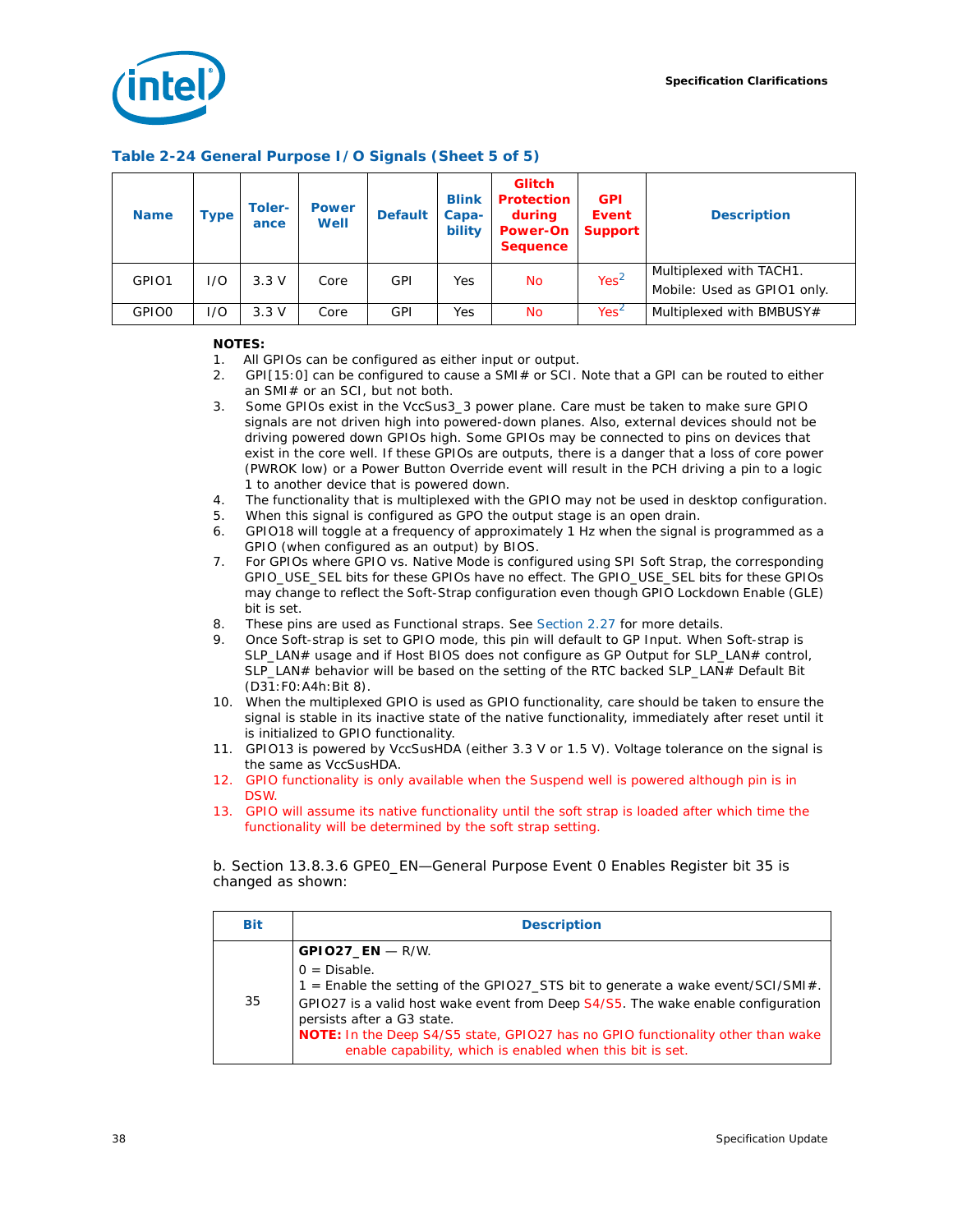

# **17. Power Button Override and Deep S4/S5**

a. The following note is added to the PWRBTN# Description in table 2-8 Power Management Interface Signals:

Note: Upon entry to S5 due to a power button override, if Deep S4/S5 is enabled and conditions are met per section 5.13.7.6, the system will transition to Deep S4/S5.

b. The following is added as note 5 to table 5-23 State Transition Rules for the PCH and applies to all Power Button Override statements in the table:

Note: Upon entry to S5 due to a power button override, if Deep S4/S5 is enabled and conditions are met per section 5.13.7.6, the system will transition to Deep S4/S5.

|  |  |  | c. Table 5-32 Transitions Due to Power Button is modified as shown: |
|--|--|--|---------------------------------------------------------------------|
|  |  |  |                                                                     |

| <b>Present</b><br><b>State</b> | Event                                                       | <b>Transition/Action</b>                                                                                                                                                        | Comment                                                                |
|--------------------------------|-------------------------------------------------------------|---------------------------------------------------------------------------------------------------------------------------------------------------------------------------------|------------------------------------------------------------------------|
| $SO-S4$                        | $PWRETN#$ held low<br>for at least 4<br>consecutive seconds | Unconditional transition to<br>S5 state and if Deep S4/S5<br>is enabled and conditions<br>are met per section<br>5.13.7.6, the system will<br>then transition to Deep<br>S4/S5. | No dependence on processor<br>(DMI Messages) or any other<br>subsystem |

d. The Power Button Override Function sub-section of section 5.13.8.1 PWRBTN# (Power Button) is replaced with the following:

If PWRBTN# is observed active for at least four consecutive seconds, the state machine unconditionally transitions to the G2/S5 state or Deep S4/S5, regardless of present state (S0–S4), even if the PCH PWROK is not active. In this case, the transition to the G2/S5 state or Deep S4/S5 does not depend on any particular response from the processor (such as, a DMI Messages), nor any similar dependency from any other subsystem.

The PWRBTN# status is readable to check if the button is currently being pressed or has been released. The status is taken after the de-bounce, and is readable using the PWRBTN\_LVL bit.

- *Note:* The 4-second PWRBTN# assertion should only be used if a system lock-up has occurred. The 4-second timer starts counting when the PCH is in a S0 state. If the PWRBTN# signal is asserted and held active when the system is in a suspend state (S1–S5), the assertion causes a wake event. Once the system has resumed to the S0 state, the 4-second timer starts.
- *Note:* During the time that the SLP\_S4# signal is stretched for the minimum assertion width (if enabled by D31:F0:A4h Bit 3), the Power Button is not a wake event. As a result, it is conceivable that the user will press and continue to hold the Power Button waiting for the system to awake. Since a 4-second press of the Power Button is already defined as an Unconditional Power down, the power button timer will be forced to inactive while the power-cycle timer is in progress. Once the power-cycle timer has expired, the Power Button awakes the system. Once the minimum SLP\_S4# power cycle expires, the Power Button must be pressed for another 4 to 5 seconds to create the Override condition.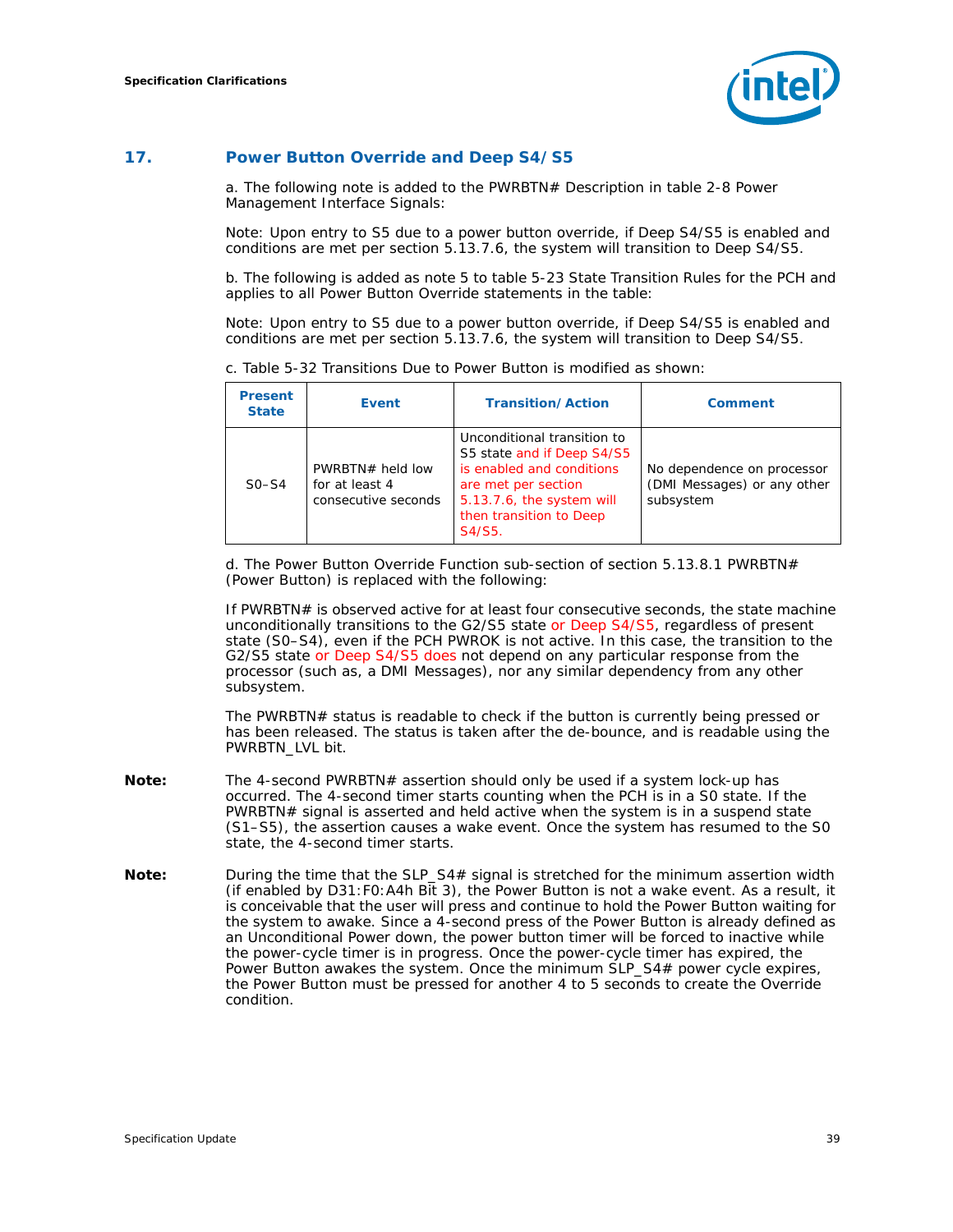

e. Note 6 is added to the "Straight to S5 (Host Stays there) column in Table 5-38 Causes of Host and Global Resets:

6. Upon entry to S5, if Deep S4/S5 is enabled and conditions are met per section 5.13.7.6, the system will transition to Deep S4/S5.

f. Bits 11 and 8 of section 13.8.3.1 PM1\_STS—Power Management 1 Status Register are modified as shown.

| <b>Bit</b> | <b>Description</b>                                                                                                                                                                                                                                                                                                                                                                                                                                                                                                                                                                                                                                                                                                                                                                                                                                                                                                                                                                                                 |
|------------|--------------------------------------------------------------------------------------------------------------------------------------------------------------------------------------------------------------------------------------------------------------------------------------------------------------------------------------------------------------------------------------------------------------------------------------------------------------------------------------------------------------------------------------------------------------------------------------------------------------------------------------------------------------------------------------------------------------------------------------------------------------------------------------------------------------------------------------------------------------------------------------------------------------------------------------------------------------------------------------------------------------------|
|            | Power Button Override Status (PWRBTNOR_STS) - R/WC.                                                                                                                                                                                                                                                                                                                                                                                                                                                                                                                                                                                                                                                                                                                                                                                                                                                                                                                                                                |
| 11         | $0 =$ Software clears this bit by writing a 1 to it.<br>1 = This bit is set any time a Power Button Override occurs (that is, the power button is<br>pressed for at least 4 consecutive seconds), due to the corresponding bit in the<br>SMBus slave message, Intel ME Initiated Power Button Override, Intel ME Initiated<br>Host Reset with Power down or due to an internal thermal sensor catastrophic<br>condition. The power button override causes an unconditional transition to the S5<br>state. The BIOS or SCI handler clears this bit by writing a 1 to it. This bit is not<br>affected by hard resets using CF9h writes, and is not reset by RSMRST#. Thus, this<br>bit is preserved through power failures. Note that if this bit is still asserted when<br>the global SCI EN is set then an SCI will be generated.<br>NOTE: Upon entry to S5 due to an event described above, if Deep S4/S5 is enabled<br>and conditions are met per section 5.13.7.6, the system will transition to Deep<br>S4/S5. |
|            | Power Button Status (PWRBTN_STS) - R/WC. This bit is not affected by hard<br>resets caused by a CF9 write but is reset by DPWROK.                                                                                                                                                                                                                                                                                                                                                                                                                                                                                                                                                                                                                                                                                                                                                                                                                                                                                  |
| 8          | $0 =$ If the PWRBTN# signal is held low for more than 4 seconds, the hardware clears<br>the PWRBTN_STS bit, sets the PWRBTNOR_STS bit, and the system transitions to<br>the S5 state with only PWRBTN# enabled as a wake event.                                                                                                                                                                                                                                                                                                                                                                                                                                                                                                                                                                                                                                                                                                                                                                                    |
|            | This bit can be cleared by software by writing a one to the bit position.                                                                                                                                                                                                                                                                                                                                                                                                                                                                                                                                                                                                                                                                                                                                                                                                                                                                                                                                          |
|            | $1 =$ This bit is set by hardware when the PWRBTN# signal is asserted Low, independent<br>of any other enable bit.                                                                                                                                                                                                                                                                                                                                                                                                                                                                                                                                                                                                                                                                                                                                                                                                                                                                                                 |
|            | In the S0 state, while PWRBTN_EN and PWRBTN_STS are both set, an SCI (or<br>SMI# if SCI_EN is not set) will be generated.                                                                                                                                                                                                                                                                                                                                                                                                                                                                                                                                                                                                                                                                                                                                                                                                                                                                                          |
|            | In any sleeping state S1-S5, while PWRBTN_EN (PMBASE + 02h, bit 8) and<br>PWRBTN_STS are both set, a wake event is generated.                                                                                                                                                                                                                                                                                                                                                                                                                                                                                                                                                                                                                                                                                                                                                                                                                                                                                      |
|            | <b>NOTES:</b>                                                                                                                                                                                                                                                                                                                                                                                                                                                                                                                                                                                                                                                                                                                                                                                                                                                                                                                                                                                                      |
|            | If the PWRBTN_STS bit is cleared by software while the PWRBTN# signal is sell<br>1.                                                                                                                                                                                                                                                                                                                                                                                                                                                                                                                                                                                                                                                                                                                                                                                                                                                                                                                                |
|            | asserted, this will not cause the PWRBN_STS bit to be set. The PWRBTN# signal<br>must go inactive and active again to set the PWRBTN_STS bit.                                                                                                                                                                                                                                                                                                                                                                                                                                                                                                                                                                                                                                                                                                                                                                                                                                                                      |
|            | Upon entry to S5 due to a power button override, if Deep S4/S5 is enabled and<br>2.<br>conditions are met per section 5.13.7.6, the system will transition to Deep<br>S4/S5.                                                                                                                                                                                                                                                                                                                                                                                                                                                                                                                                                                                                                                                                                                                                                                                                                                       |
|            |                                                                                                                                                                                                                                                                                                                                                                                                                                                                                                                                                                                                                                                                                                                                                                                                                                                                                                                                                                                                                    |

# **18. Power Management Clarifications**

a. Clarify t200 timing by adding the following note to table 8-37:

Note: Measured from VccRTC-10% to RTCRST# reaching 55%\*VccRTC. VccRTC is defined as the final settling voltage that the rail ramps.

- b. Delete t226 (in table 8-37, figure 8-1, and figure 8-2) as it is replaced by t200a.
- c. t200a min timing is changed from 0 ms to 1 us.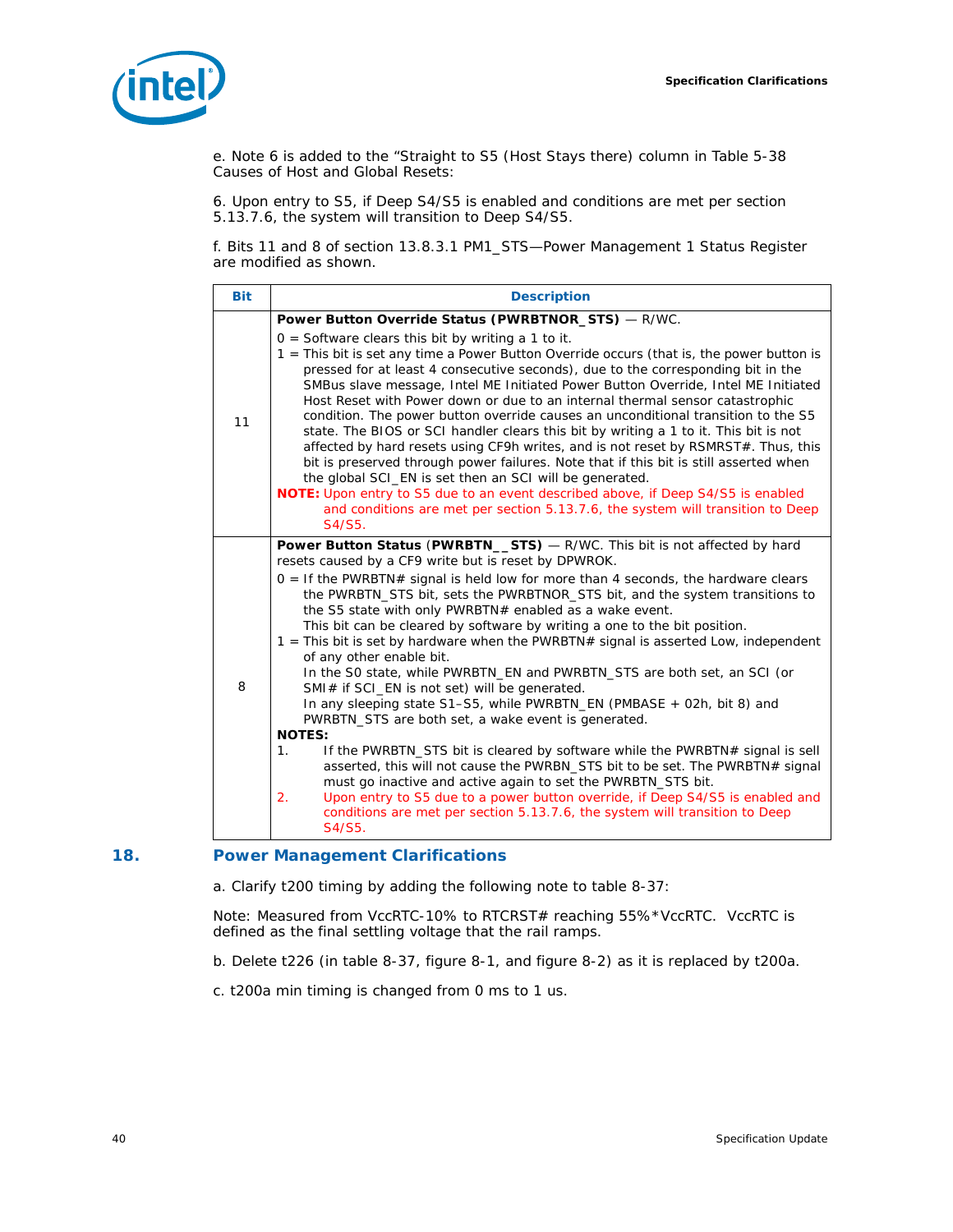

|  |  |  |  |  | d. Table 2-13 is modified as shown: |  |  |
|--|--|--|--|--|-------------------------------------|--|--|
|--|--|--|--|--|-------------------------------------|--|--|

| <b>Name</b> | Type | <b>Description</b>                                                                                                                                                                                                                                                                                                                                                                              |
|-------------|------|-------------------------------------------------------------------------------------------------------------------------------------------------------------------------------------------------------------------------------------------------------------------------------------------------------------------------------------------------------------------------------------------------|
| RTCRST#     |      | RTC Reset: When asserted, this signal resets register bits in the RTC<br>well.<br><b>NOTES:</b><br>Unless CMOS is being cleared (only to be done in the G3 power<br>state), the RTCRST# input must always be high when all other<br>RTC power planes are on.<br>In the case where the RTC battery is dead or missing on the<br>2.<br>platform, the RTCRST# pin must rise before the DPWROK pin. |

# **19. t203 Deep S3/S4 Exit Clarification**

The following note is added to t203 in table 8-37:

Timing does not apply after Deep S3/S4 exit when Intel ME has configured SLP\_S5# and/or SLP\_S4# to rise with SLP\_A#.

# **20. RAID 1 Description**

The second bullet of section 5.16.7 Intel $^{\circledR}$  Rapid Storage Technology Configuration is changed to:

Data redundancy is offered through RAID Level 1, which performs mirroring.

# **21. V\_PROC\_IO Definition**

Table 2-26 Power and Ground Signals is modified as shown:

| <b>Name</b> | <b>Description</b>                                                                                                                                                                                                                                                                                                                                      |
|-------------|---------------------------------------------------------------------------------------------------------------------------------------------------------------------------------------------------------------------------------------------------------------------------------------------------------------------------------------------------------|
| VccDMI      | Power supply for DMI. For 3rd generation Intel <sup>®</sup> Core™ processors-based<br>platforms, this supply can be connected to the PCH VccIO. For 2nd generation<br>Intel <sup>®</sup> Core™ processors-based platforms, this supply must be connected to<br>the same supply as the processor I/O voltage.                                            |
| V PROC 10   | This supply is used to drive the processor interface signals. For 3rd generation<br>Intel <sup>®</sup> Core <sup>™</sup> processors-based platforms, this supply can be connected to<br>the PCH VccIO. For 2nd generation Intel® Core™ processors-based platforms,<br>this supply must be connected to the same supply as the processor I/O<br>voltage. |

# **22. Manageability Signals Clarifications**

The following replaces section 2.25:

# **2.25 Manageability Signals**

The following signals can be optionally used by Intel Management Engine supported applications and appropriately configured by Intel Management Engine firmware. When configured and used as a manageability function, the associated host GPIO functionality is no longer available. If the manageability function is not used in a platform, the signal can be used as a host General Purpose I/O or a native function.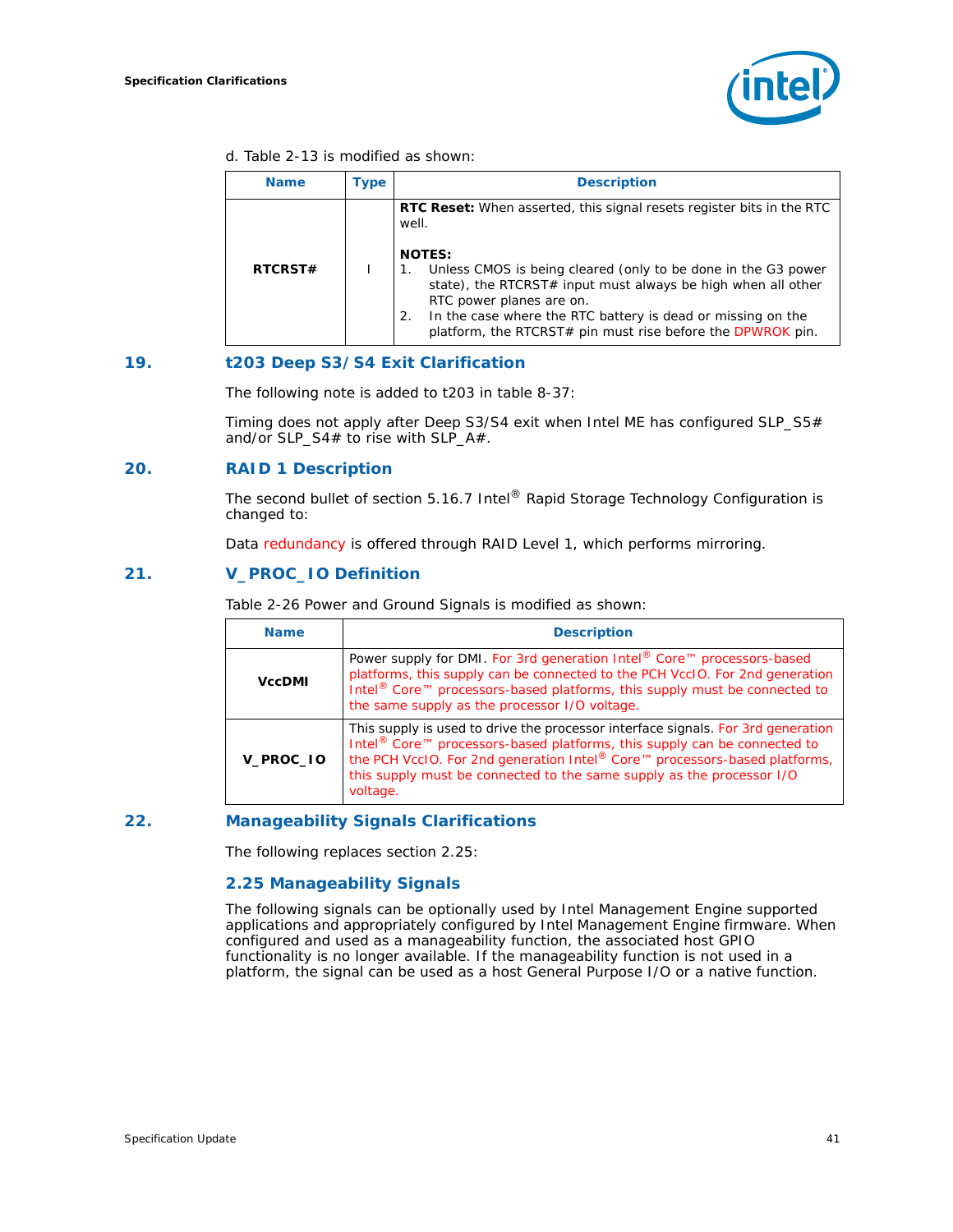

# **Table 2-25 Desktop/Mobile Manageability Signals**

| <b>Functionality</b><br><b>Name</b>                | <b>Functionality Description</b>                                                                                                                                                                      | Pin Name $(s)$ <sup>1</sup>          |
|----------------------------------------------------|-------------------------------------------------------------------------------------------------------------------------------------------------------------------------------------------------------|--------------------------------------|
| SUSWARN# or<br><b>SUSPWRDNACK</b><br>(Mobile Only) | Used by Intel <sup>®</sup> ME as either SUSWARN# in Deep S4/S5<br>state supported platforms or as SUSPWRDNACK in non<br>Deep S4/S5 state supported platforms.                                         | SUSWARN#<br>/SUSPWRDNACK#/<br>GPIO30 |
| <b>AC Present</b><br>(Mobile Only)                 | Input signal from the Embedded Controller (EC) on<br>Mobile systems to indicate AC power source or the<br>system battery. Active High indicates AC power.                                             | ACPRESENT /<br>GPIO31                |
| Temperature<br>Alert                               | Used as an alert (active low) to indicate to the external<br>controller (such as EC or SIO) that temperatures are out<br>of range for the PCH or Graphics/Memory Controller or<br>the processor core. | SATA5GP / GPIO49<br>/ TEMP ALERT#    |
| Processor<br><b>Missing</b><br>(Desktop Only)      | Used to indicate Processor Missing to the Intel<br>Management Engine.                                                                                                                                 | GPIO24 /<br>PROC MISSING             |

## **NOTES:**

- 1. Manageability functionality can be assigned to at most one pin and is configured through Intel ME FW.
- 2. See GPIO table for power well each Pin Name is associated with in Section 2-24.

# **Table 2-26 Server Manageability Signals**

| <b>Functionality</b><br><b>Name</b>                 | <b>Functionality Description</b>                                                                                                | MGPIO Name $(s)^1$                                                                    |
|-----------------------------------------------------|---------------------------------------------------------------------------------------------------------------------------------|---------------------------------------------------------------------------------------|
| SMBALERT#<br>signal from PSU<br>to PCH              | Indicates the PSU may cause system shutdown due to a<br>momentary loss of AC input voltage or an over<br>temperature condition. | MGPIO <sub>2</sub>                                                                    |
| Intel ME FW<br><b>Recovery Mode</b><br><b>Strap</b> | Input to PCH to force Intel ME to stay in recovery boot<br>loader.                                                              | MGPIO0, MGPIO1,<br>MGPIO2, MGPIO3,<br>MGPIO4, MGPIO5,<br>MGPIO6, MGPIO7,<br>or MGPIO8 |

# **NOTES:**

- 1. Manageability functionality can be assigned to at most one pin and is configured through Intel ME FW.
- 2. See GPIO table for power well each Pin Name is associated with in Section 2-24.

# **Table 2-27 Server MGPIO Signal to Pin Name Conversion Table (Sheet 1 of 2)**

| <b>MGPIO</b>       | <b>Ballout Pin Name</b> |
|--------------------|-------------------------|
| <b>MGPIOO</b>      | GPIO24/PROC MISSING     |
| MGPIO1             | SUSWARN#/GPIO30         |
| MGPIO <sub>2</sub> | GPIO31                  |
| MGPIO3             | SLP LAN#/GPIO29         |
| MGPIO4             | SMLOALERT#/GPIO60       |
| MGPIO5             | GPIO57                  |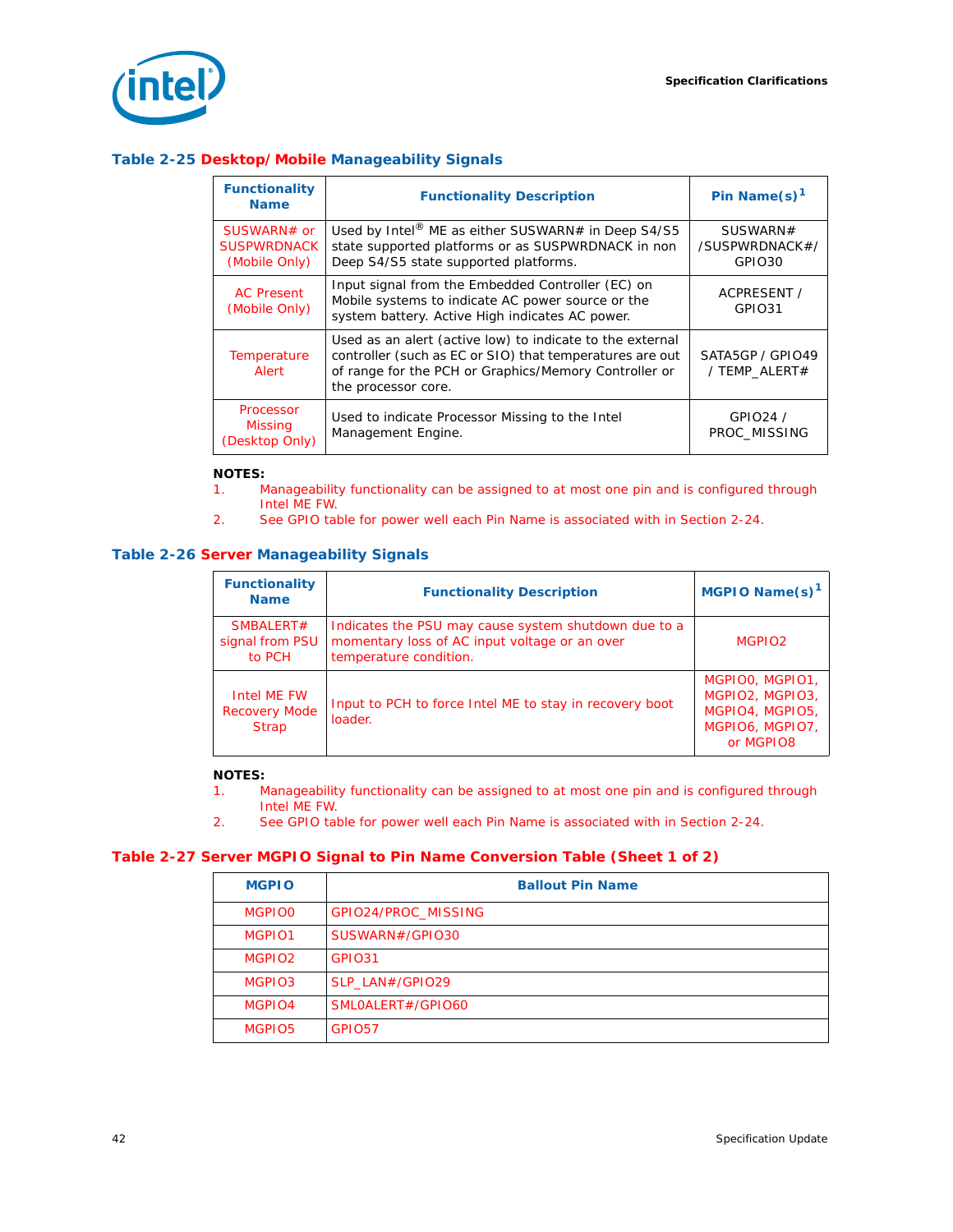

# **Table 2-27 Server MGPIO Signal to Pin Name Conversion Table (Sheet 2 of 2)**

| <b>MGPIO</b> | <b>Ballout Pin Name</b>   |
|--------------|---------------------------|
| MGPIO6       | GPIO <sub>27</sub>        |
| MGPIO7       | GPIO <sub>28</sub>        |
| MGPIO8       | SML1ALERT#/PCHHOT#/GPIO74 |

# **23. ACPRESENT Definition**

Table 2-8 Power Management Interface Signals is modified as shown:

| <b>Name</b>                                   | <b>Type</b> | <b>Description</b>                                                                                                                                                                                                                                                                                                                                                                                                                                                                                                                                                                                                                                                                                                                                                       |  |
|-----------------------------------------------|-------------|--------------------------------------------------------------------------------------------------------------------------------------------------------------------------------------------------------------------------------------------------------------------------------------------------------------------------------------------------------------------------------------------------------------------------------------------------------------------------------------------------------------------------------------------------------------------------------------------------------------------------------------------------------------------------------------------------------------------------------------------------------------------------|--|
| <b>ACPRESENT</b><br>(Mobile Only)<br>/ GPIO31 |             | <b>ACPRESENT:</b> This input pin indicates when the platform is plugged<br>into AC power or not. In addition to the previous Intel <sup>®</sup> ME to EC<br>communication, the PCH uses this information to implement the Deep<br>S4/S5 policies. For example, the platform may be configured to enter<br>Deep S4/S5 when in S4 or S5 and only when running on battery. This<br>is powered by Deep S4/S5 Well.<br>Mobile: This GPIO pin is permanently appropriated by the Intel ME for<br><b>ACPRESENT function.</b><br>Desktop: This pin is only GPIO31, ACPRESENT is not supported.<br><b>NOTE:</b> This signal is muxed with GPIO31 but GPIO USE SEL[31] is<br>internally hardwired to a 1b, which means GPIO mode is<br>permanently selected and cannot be changed. |  |

# **24. SPI Overview**

The Serial Peripheral Interface (SPI) subsection of section 1.2.1 Capability Overview is replaced as follows:

The PCH provides an SPI Interface and is required to be used on the platform in order to provide chipset configuration settings and Intel ME firmware. If integrated Gigabit Ethernet MAC/PHY is implemented on the platform, the interface is used for this device configuration settings. The interface may also be used as the interface for the BIOS flash device or alternatively a FWH on LPC may be used. The PCH supports up to two SPI flash devices using two chip select pins with speeds up to 50 MHz.

**§ §**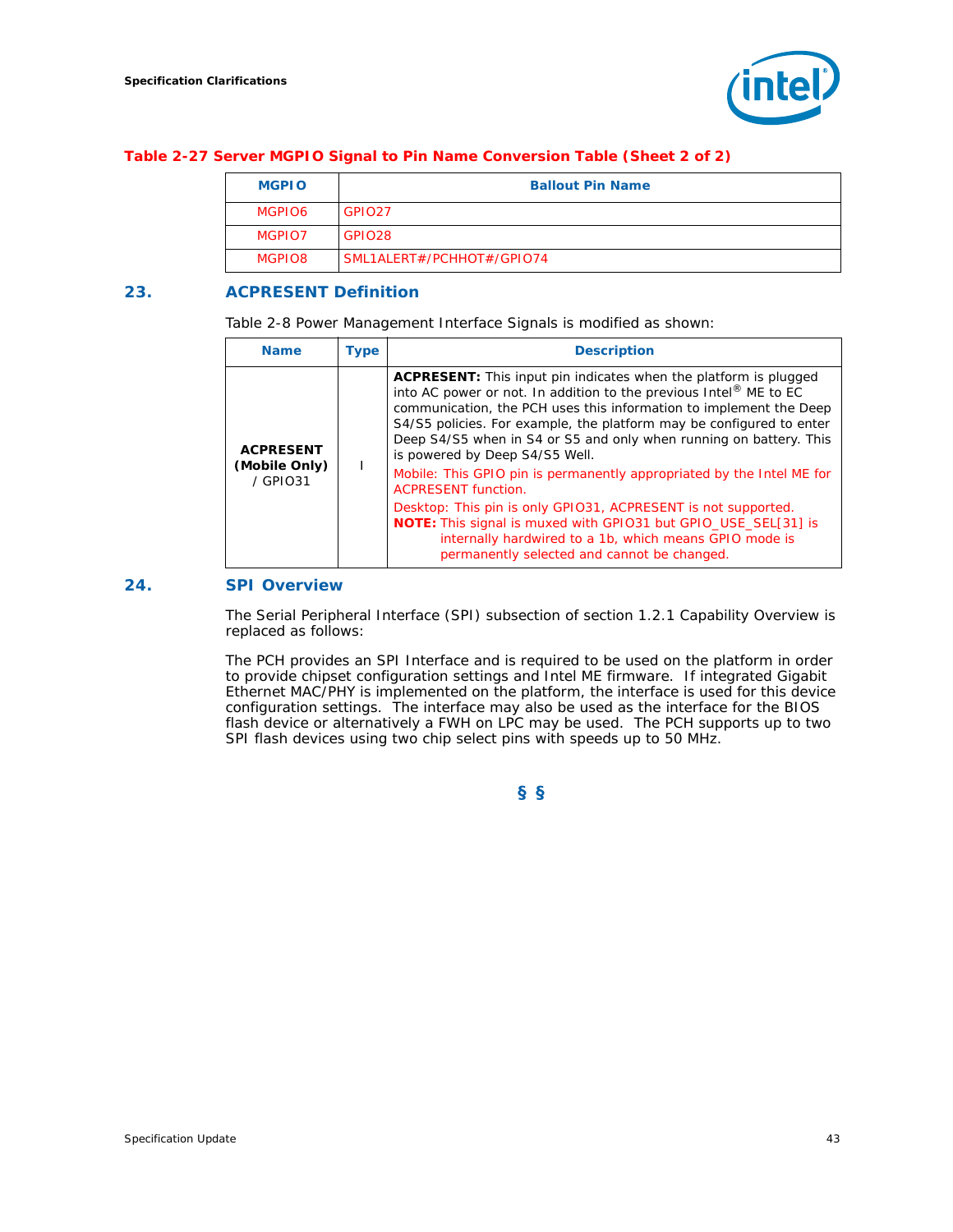

# **Documentation Changes**

# **1. Addition of LPC Capability List Pointer Register**

The following is added immediately after 13.1.11:

**CAPP – Capability List Pointer Register (LPC I/F—D31:F0)** Offset Address: 34h Attribute: RO Default Value: E0h Size: 8 bits

| Bit | <b>Description</b>                                                                         |
|-----|--------------------------------------------------------------------------------------------|
| 7:0 | <b>Capability Pointer (CP)</b> - RO. Indicates the offset of the first Capability<br>Item. |

# **2. Intel® Smart Response Technology Functional Description Updates**

The following replaces section 5.16.8:

Part of the Intel<sup>®</sup> RST storage class driver feature set, Intel<sup>®</sup> Smart Response Technology implements storage I/O caching to provide users with faster response times for things like system boot and application startup. On a traditional system, performance of these operations is limited by the hard drive, particularly when there may be other I/O intensive background activities running simultaneously, like system updates or virus scans. Intel Smart Response Technology accelerates the system response experience by putting frequently-used blocks of disk data on an SSD, providing dramatically faster access to user data than the hard disk alone can provide. The user sees the full capacity of the hard drive with the traditional single drive letter with overall system responsiveness similar to what an SSD-only system provides.

See Section 1.3 for SKUs enabled for Intel Smart Response Technology.

# **3. Addition of Legacy ATA Backwards Compatibility Registers**

a. Section 14.1.22 IDE\_TIM — IDE Timing Register is modified as shown:

| <b>Bit</b> | <b>Description</b>                                                                                                                                                                                                                                                                                                                                                                                                                                                       |
|------------|--------------------------------------------------------------------------------------------------------------------------------------------------------------------------------------------------------------------------------------------------------------------------------------------------------------------------------------------------------------------------------------------------------------------------------------------------------------------------|
| 15         | <b>IDE Decode Enable (IDE)</b> $-$ R/W. Individually enable/disable the Primary or<br>Secondary decode.<br>$0 = Disable.$<br>$1 =$ Enables the PCH to decode the associated Command Block (1F0-1F7h for primary,<br>170–177h for secondary, or their native mode BAR equivalents) and Control Block<br>(3F6h for primary, 376h for secondary, or their native mode BAR equivalents).<br>This bit effects the IDE decode ranges for both legacy and native-mode decoding. |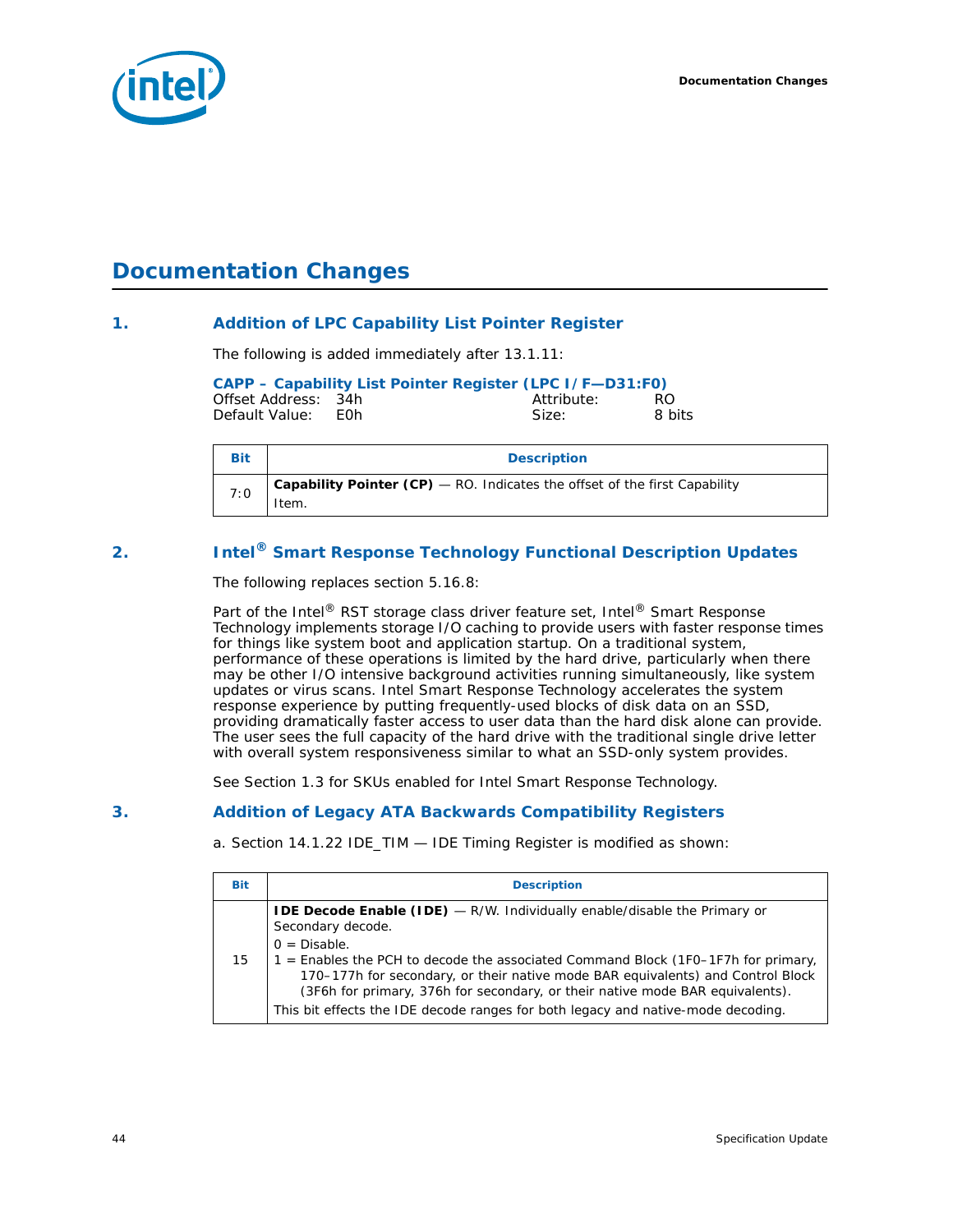

| <b>Bit</b> | <b>Description</b>                                                                                                           |
|------------|------------------------------------------------------------------------------------------------------------------------------|
| 14:12      | <b>IDE_TIM Field 2</b> - R/W. This field is R/W to maintain software compatibility. This field<br>has no effect on hardware. |
| 11:10      | Reserved                                                                                                                     |
| 9:0        | <b>IDE_TIM Field 1</b> - R/W. This field is R/W to maintain software compatibility. This field<br>has no effect on hardware. |

b. The following paragraph is added to the register summary of section 14.1.22 IDE\_TIM — IDE Timing Register: Bits 14:12 and 9:0 of this register are R/W to maintain software compatibility. These

bits have no effect on hardware.

c. The following registers are added immediately following section 14.1.22:

|                     |     | SIDETIM-Slave IDE Timing Register (SATA-D31:F2) |        |
|---------------------|-----|-------------------------------------------------|--------|
| Address Offset: 44h |     | Attribute:                                      | R/W    |
| Default Value:      | 00h | Size:                                           | 8 bits |

### *Note:* This register is R/W to maintain software compatibility. These bits have no effect on hardware.

| Bit | <b>Description</b>                                                                                                           |
|-----|------------------------------------------------------------------------------------------------------------------------------|
| 7:0 | <b>SIDETIM Field 1</b> - R/W. This field is R/W to maintain software compatibility. This field<br>has no effect on hardware. |

# **SDMA\_CNT—Synchronous DMA Control Register**

|                     | $(SATA-D31:F2)$ |            |        |
|---------------------|-----------------|------------|--------|
| Address Offset: 48h |                 | Attribute: | R/W    |
| Default Value:      | 00h             | Size:      | 8 bits |

### **Note:** This register is R/W to maintain software compatibility. These bits have no effect on hardware.

| <b>Bit</b> | <b>Description</b>                                                                                                            |
|------------|-------------------------------------------------------------------------------------------------------------------------------|
| 7:4        | Reserved                                                                                                                      |
| 3:0        | <b>SDMA_CNT Field 1</b> - R/W. This field is R/W to maintain software compatibility. This<br>field has no effect on hardware. |

# **SDMA\_TIM—Synchronous DMA Timing Register**

|                         | $(SATA-D31:F2)$ |            |         |
|-------------------------|-----------------|------------|---------|
| Address Offset: 4Ah-4Bh |                 | Attribute: | R/W     |
| Default Value:          | 0000h           | Size:      | 16 bits |

```
Note: This register is R/W to maintain software compatibility. These bits have no effect on 
             hardware.
```

| <b>Bit</b> | <b>Description</b>                                                                                                            |
|------------|-------------------------------------------------------------------------------------------------------------------------------|
| 15:14      | Reserved                                                                                                                      |
| 13:12      | <b>SDMA_TIM Field 4</b> — R/W. This field is R/W to maintain software compatibility. This<br>field has no effect on hardware. |
| 11:10      | Reserved                                                                                                                      |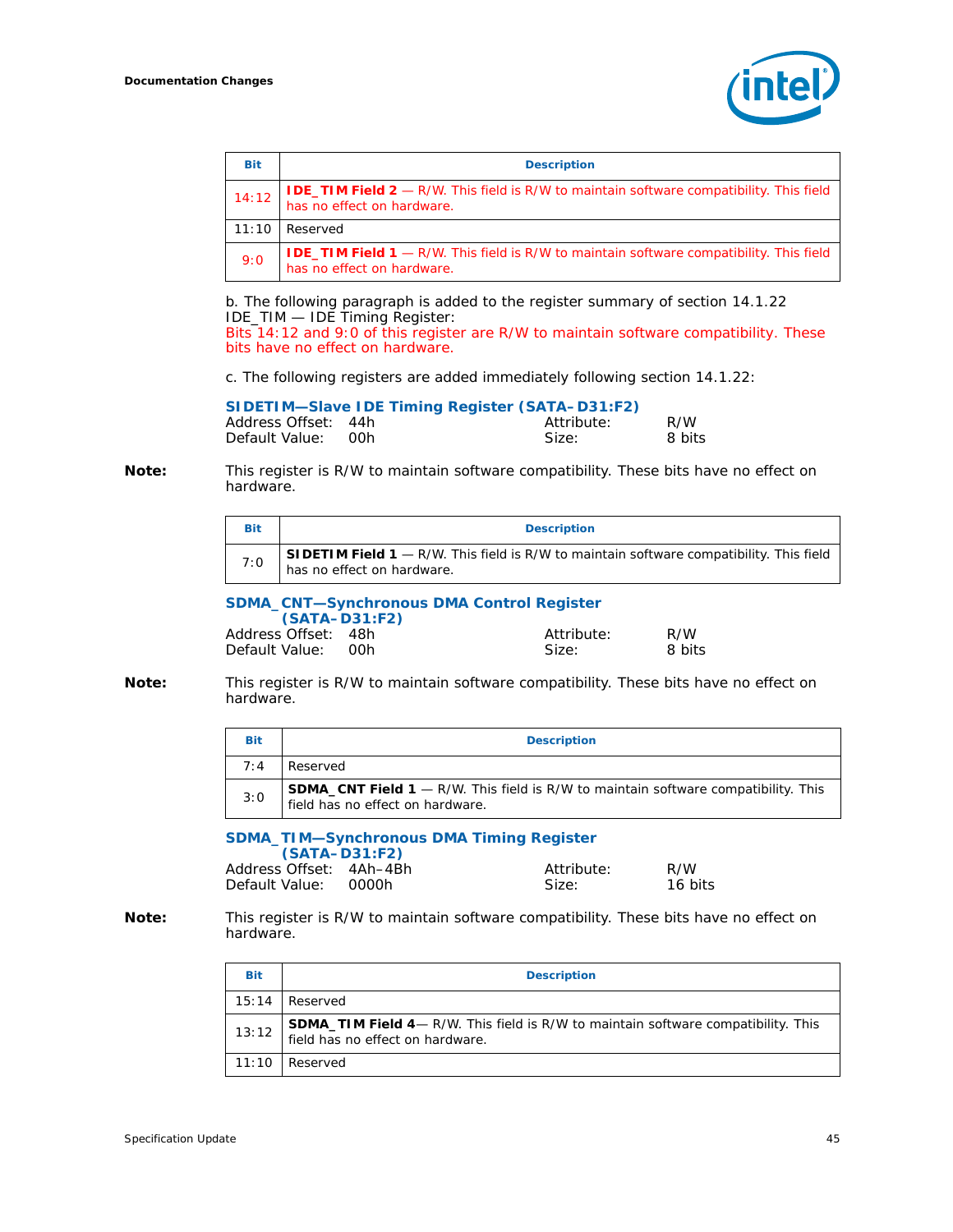

| <b>Bit</b> | <b>Description</b>                                                                                                                 |
|------------|------------------------------------------------------------------------------------------------------------------------------------|
| 9:8        | <b>SDMA_TIM Field 3</b> — R/W. This field is R/W to maintain software compatibility. This<br>field has no effect on hardware.      |
| 7:6        | Reserved                                                                                                                           |
| 5:4        | <b>SDMA_TIM Field 2—</b> R/W. This field is R/W to maintain software compatibility. This<br>field has no effect on hardware.       |
| 3:2        | Reserved                                                                                                                           |
| 1:0        | <b>SDMA_TIM Field 1</b> - $R/W$ . This field is $R/W$ to maintain software compatibility. This<br>field has no effect on hardware. |

# **IDE\_CONFIG—IDE I/O Configuration Register (SATA–D31:F2)**

Address Offset: 54h–57h Attribute: R/W Default Value: 00000000h Size:

*Note:* This register is R/W to maintain software compatibility. These bits have no effect on hardware.

| <b>Bit</b> | <b>Description</b>                                                                                                                |
|------------|-----------------------------------------------------------------------------------------------------------------------------------|
| 31:24      | Reserved                                                                                                                          |
| 23:12      | <b>IDE_CONFIG Field 2</b> $-$ R/W. This field is R/W to maintain software compatibility. This<br>field has no effect on hardware. |
| 11:8       | Reserved                                                                                                                          |
| 7:0        | <b>IDE_CONFIG Field 1</b> $-$ R/W. This field is R/W to maintain software compatibility. This<br>field has no effect on hardware. |

d. Section 15.1.21 IDE\_TIM — IDE Timing Register is modified as shown:

| <b>Bit</b> | <b>Description</b>                                                                                                                                                                                       |  |  |
|------------|----------------------------------------------------------------------------------------------------------------------------------------------------------------------------------------------------------|--|--|
| 15         | <b>IDE Decode Enable (IDE)</b> - R/W. Individually enable/disable the Primary or<br>Secondary decode.<br>$0 = Disable.$<br>1 = Enables the PCH to decode the associated Command Block and Control Block. |  |  |
| 14:12      | <b>IDE_TIM Field 2</b> $-$ R/W. This field is R/W to maintain software compatibility. This field<br>has no effect on hardware.                                                                           |  |  |
| 11:10      | Reserved                                                                                                                                                                                                 |  |  |
| 9:0        | <b>IDE_TIM Field 1</b> — R/W. This field is R/W to maintain software compatibility. This field<br>has no effect on hardware.                                                                             |  |  |

e. The following paragraph is added to the register summary of section 15.1.21 IDE\_TIM — IDE Timing Register: Bits 14:12 and 9:0 of this register are R/W to maintain software compatibility. These bits have no effect on hardware.

f. The following registers are added immediately following section 15.1.21: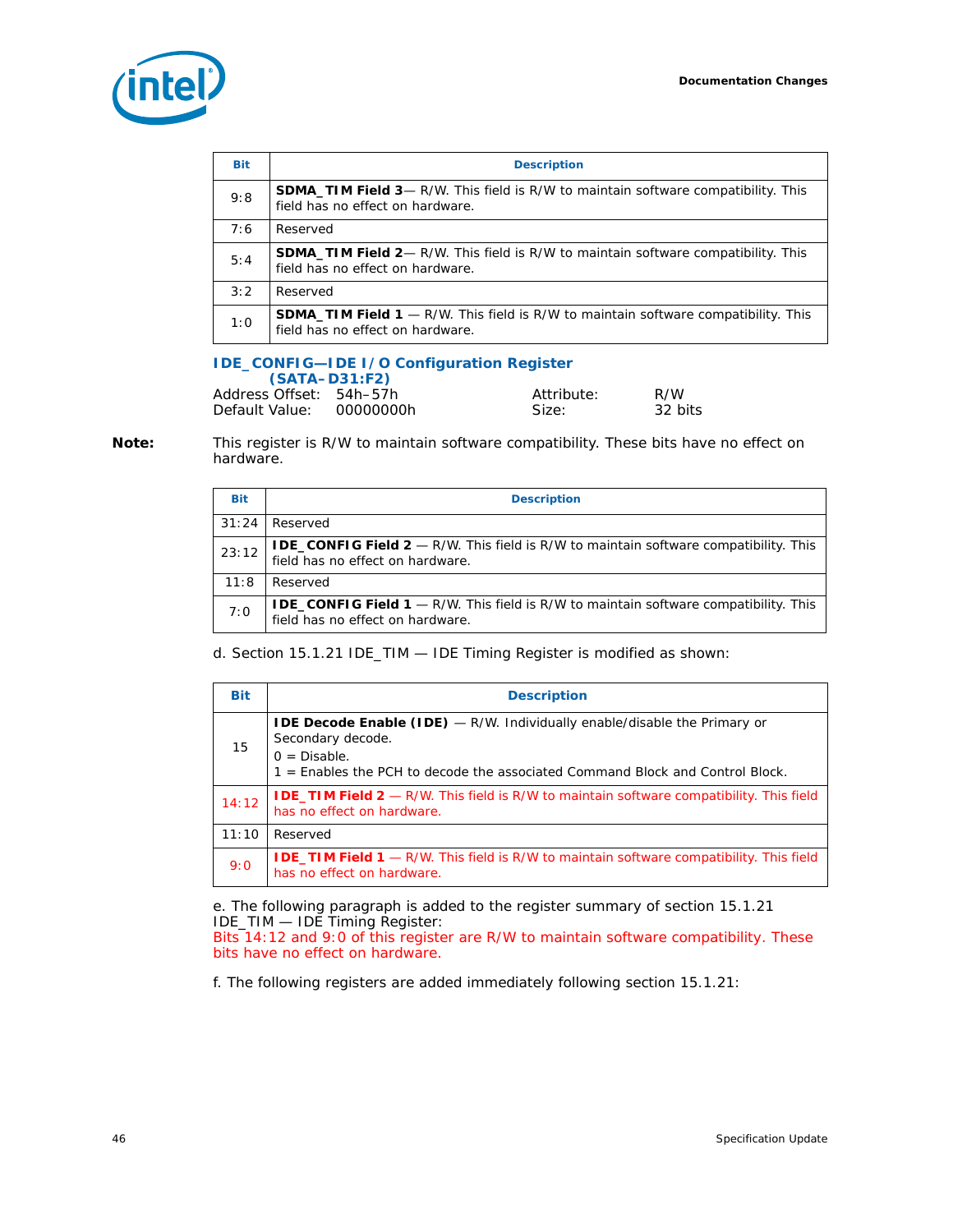

## **SDMA\_CNT—Synchronous DMA Control Register**

|                     | $(SATA-D31:F5)$ |            |        |
|---------------------|-----------------|------------|--------|
| Address Offset: 48h |                 | Attribute: | R/W    |
| Default Value:      | 00h             | Size:      | 8 bits |

*Note:* This register is R/W to maintain software compatibility. These bits have no effect on hardware.

| <b>Bit</b> | <b>Description</b>                                                                                                            |  |
|------------|-------------------------------------------------------------------------------------------------------------------------------|--|
| 7:4        | Reserved                                                                                                                      |  |
| 3:0        | <b>SDMA_CNT Field 1</b> - R/W. This field is R/W to maintain software compatibility. This<br>field has no effect on hardware. |  |

# **SDMA\_TIM—Synchronous DMA Timing Register (SATA–D31:F5)**

| Address Offset: 4Ah-4Bh | Attribute: | R/W     |
|-------------------------|------------|---------|
| Default Value: 0000h    | Size:      | 16 bits |

**Note:** This register is R/W to maintain software compatibility. These bits have no effect on hardware.

| <b>Bit</b> | <b>Description</b>                                                                                                                 |
|------------|------------------------------------------------------------------------------------------------------------------------------------|
| 15:10      | Reserved                                                                                                                           |
| 9:8        | <b>SDMA_TIM Field 2</b> — R/W. This field is R/W to maintain software compatibility. This<br>field has no effect on hardware.      |
| 7:2        | Reserved                                                                                                                           |
| 1:0        | <b>SDMA_TIM Field 1</b> - $R/W$ . This field is $R/W$ to maintain software compatibility. This<br>field has no effect on hardware. |

# **IDE\_CONFIG—IDE I/O Configuration Register**

|                         | $(SATA-D31:F5)$ |            |         |
|-------------------------|-----------------|------------|---------|
| Address Offset: 54h–57h |                 | Attribute: | R/W     |
| Default Value:          | 00000000h       | Size:      | 32 bits |

*Note:* This register is R/W to maintain software compatibility. These bits have no effect on hardware.

| <b>Bit</b> | <b>Description</b>                                                                                                                |
|------------|-----------------------------------------------------------------------------------------------------------------------------------|
| 31:24      | Reserved                                                                                                                          |
| 23:16      | <b>IDE_CONFIG Field 6</b> — R/W. This field is R/W to maintain software compatibility. This<br>field has no effect on hardware.   |
| 15         | Reserved                                                                                                                          |
| 14         | <b>IDE_CONFIG Field 5</b> $-$ R/W. This field is R/W to maintain software compatibility. This<br>field has no effect on hardware. |
| 13         | Reserved                                                                                                                          |
| 12         | <b>IDE_CONFIG Field 4</b> $-$ R/W. This field is R/W to maintain software compatibility. This<br>field has no effect on hardware. |
| 11:8       | Reserved                                                                                                                          |
| 7:4        | <b>IDE_CONFIG Field 3</b> $-$ R/W. This field is R/W to maintain software compatibility. This<br>field has no effect on hardware. |
| 3          | Reserved                                                                                                                          |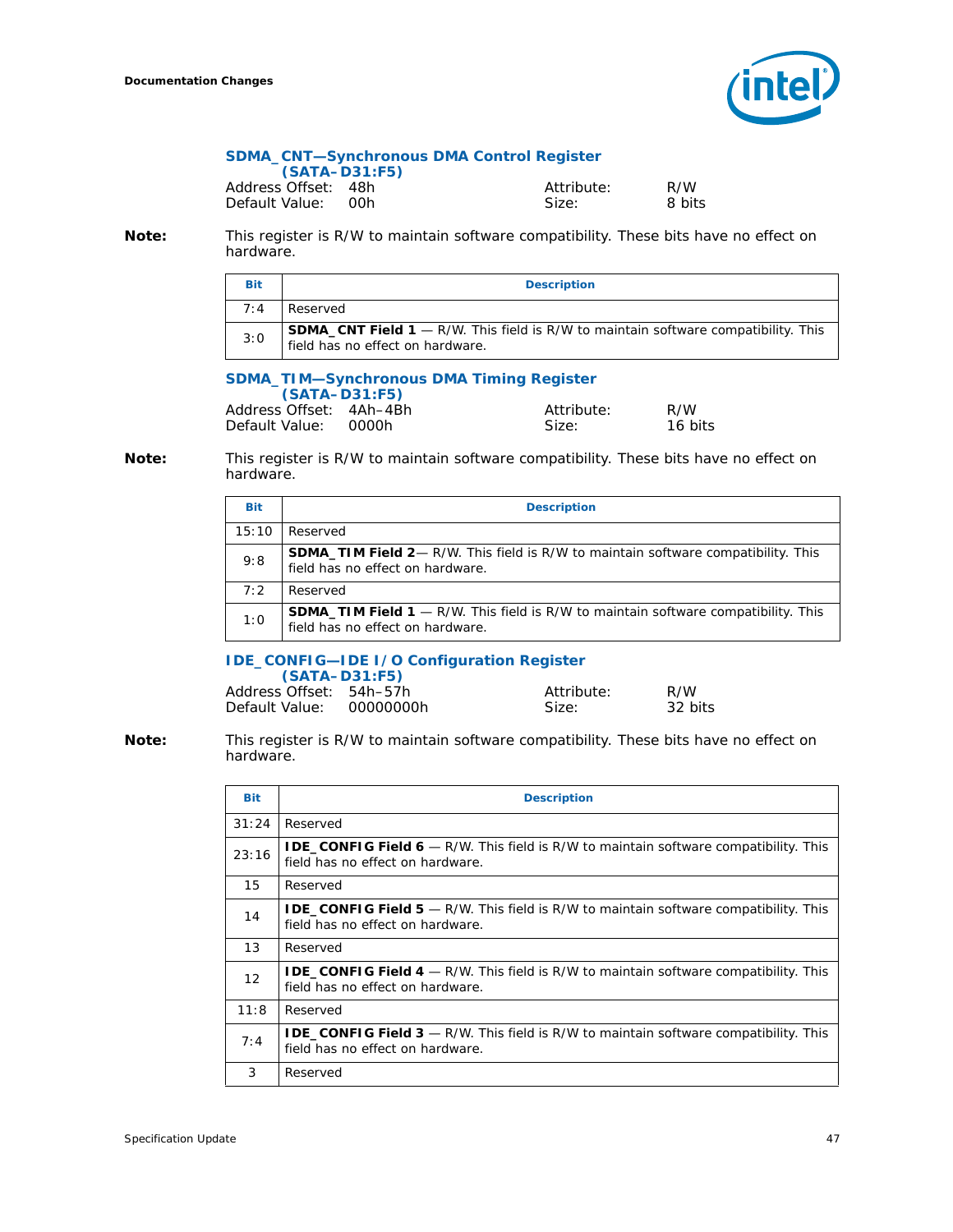

| <b>Bit</b> | <b>Description</b>                                                                                                              |
|------------|---------------------------------------------------------------------------------------------------------------------------------|
| 2          | <b>IDE_CONFIG Field 2</b> - R/W. This field is R/W to maintain software compatibility. This<br>field has no effect on hardware. |
|            | Reserved                                                                                                                        |
| 0          | <b>IDE_CONFIG Field 1</b> - R/W. This field is R/W to maintain software compatibility. This<br>field has no effect on hardware. |

# **4. DMI L1 Exit Latency Documentation Change**

Section 10.1.14 LCAP—Link Capabilities Register bits 17:15 are changed as shown:

| <b>Bit</b> | <b>Description</b>                        |  |  |
|------------|-------------------------------------------|--|--|
|            | L1 Exit Latency $(EL1) - R/WO$ .          |  |  |
|            | $000b - Less than 1 \mu s$                |  |  |
|            | $001b - 1$ µs to less than 2 µs           |  |  |
|            | $010b - 2 \mu s$ to less than 4 $\mu s$   |  |  |
| 17:15      | $011b - 4 \mu s$ to less than 8 $\mu s$   |  |  |
|            | 100b – 8 $\mu$ s to less than 16 $\mu$ s  |  |  |
|            | 101b – 16 $\mu$ s to less than 32 $\mu$ s |  |  |
|            | 110b – 32 $\mu$ s to 64 $\mu$ s           |  |  |
|            | 111b – More than 64 $\mu$ s               |  |  |

# **5. Device 30 Function 0 Naming Consistency Change**

Device 30 Function 0 is named PCI-to-PCI Bridge throughout document for consistency.

# **6. Gigabit Ethernet Capabilities and Status Registers Additions**

a. The follow is added as section 12.2

# **12.2 Gigabit LAN Capabilities and Status Registers (CSR)**

The internal CSR registers and memories are accessed as direct memory mapped offsets from the base address register in Section 12.1.10. Software may only access whole DWord at a time.

*Note:* Register address locations that are not shown in Table 12-2 should be treated as Reserved.

### **Table 12-2. Gigabit LAN Capabilities and Status Registers Address Map (Gigabit LAN —MBARA) (Sheet 1 of 2)**

| <b>MBARA</b><br>+ Offset | <b>Mnemonic</b> | <b>Register Name</b>                                          | <b>Default</b> | <b>Attribute</b> |
|--------------------------|-----------------|---------------------------------------------------------------|----------------|------------------|
| $00h-03h$                | GBECSR1         | Gigabit Ethernet Capabilities and<br>Status Register 1        | 00100241h      | R/W              |
| 18h-1Bh                  | GBECSR2         | Gigabit Ethernet Capabilities and<br><b>Status Register 2</b> | 01501000h      | R/W/SN           |
| $20h-23h$                | GBECSR3         | Gigabit Ethernet Capabilities and<br><b>Status Register 3</b> | 1000XXXXh      | R/W              |
| 2Ch-2Fh                  | GBECSR4         | Gigabit Ethernet Capabilities and<br>Status Register 4        | 00000000h      | R/W              |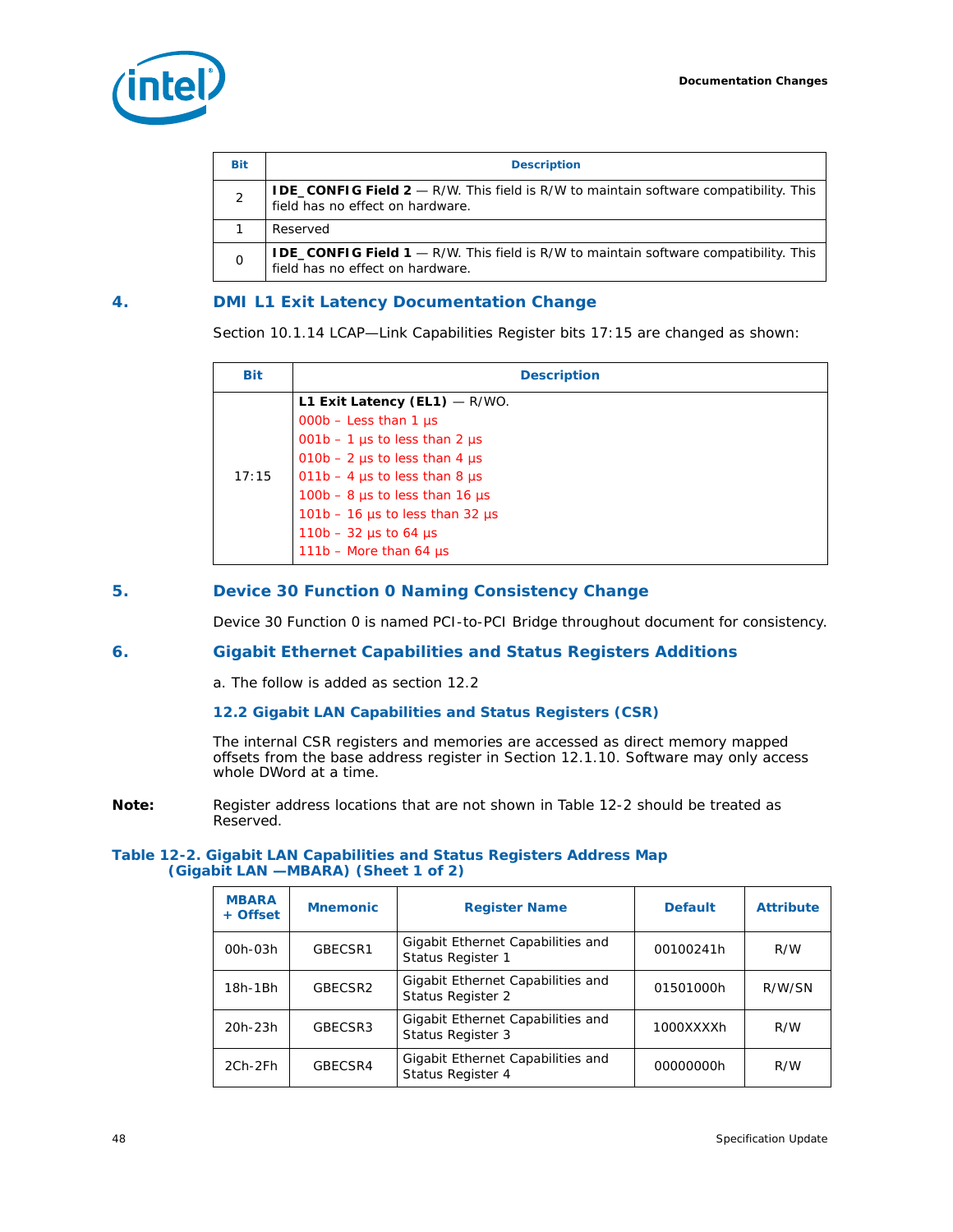

# **Table 12-2. Gigabit LAN Capabilities and Status Registers Address Map (Gigabit LAN —MBARA) (Sheet 2 of 2)**

| <b>MBARA</b><br>+ Offset | <b>Mnemonic</b> | <b>Register Name</b>                                          | <b>Default</b> | <b>Attribute</b> |
|--------------------------|-----------------|---------------------------------------------------------------|----------------|------------------|
| F00h-F03<br>h            | GBECSR5         | Gigabit Ethernet Capabilities and<br><b>Status Register 5</b> | 00010008h      | R/W              |
| F10h-F13<br>h            | GBECSR6         | Gigabit Ethernet Capabilities and<br>Status Register 6        | 0004000Ch      | R/W/SN           |
| 5400h-54<br>03h          | GBECSR7         | Gigabit Ethernet Capabilities and<br>Status Register 7        | XXXXXXXXh      | R/W              |
| 5404h-54<br>07h          | GBECSR8         | Gigabit Ethernet Capabilities and<br>Status Register 8        | XXXXXXXXh      | R/W              |
| 5800h-58<br>03h          | GBECSR9         | Gigabit Ethernet Capabilities and<br>Status Register 9        | 00000008h      | R/W/SN           |

**12.2.1 GBECSR1—Gigabit Ethernet Capabilities and Status Register 1**

| Address Offset: MBARA + 00h |           | Attribute: | R/W    |
|-----------------------------|-----------|------------|--------|
| Default Value:              | 00100241h | Size:      | 32 bit |

| Attribute:<br>Size: |  |
|---------------------|--|
|                     |  |

| <b>Bit</b> | <b>Description</b>                                                                                                                |
|------------|-----------------------------------------------------------------------------------------------------------------------------------|
| 31:25      | Reserved                                                                                                                          |
| 24         | PHY Power Down (PHYPDN) $- R/W$ .<br>When cleared (0b), the PHY power down setting is controlled by the internal logic of<br>PCH. |
| 23:0       | Reserved                                                                                                                          |

|                             | 12.2.2 GBECSR2-Gigabit Ethernet Capabilities and Status Register 2 |            |          |
|-----------------------------|--------------------------------------------------------------------|------------|----------|
| Address Offset: MBARA + 18h |                                                                    | Attribute: | R/W/SN   |
| Default Value:              | 01501000h                                                          | Size:      | $32$ bit |

| Bit   | <b>Description</b>                                                                                                                                                       |
|-------|--------------------------------------------------------------------------------------------------------------------------------------------------------------------------|
| 31:21 | Reserved                                                                                                                                                                 |
| 20    | PHY Power Down Enable (PHYPDEN) - R/W/SN.<br>When set, this bit enables the PHY to enter a low-power state when the LAN controller<br>is at the DMoff/D3 or with no WOL. |
| 19:0  | Reserved                                                                                                                                                                 |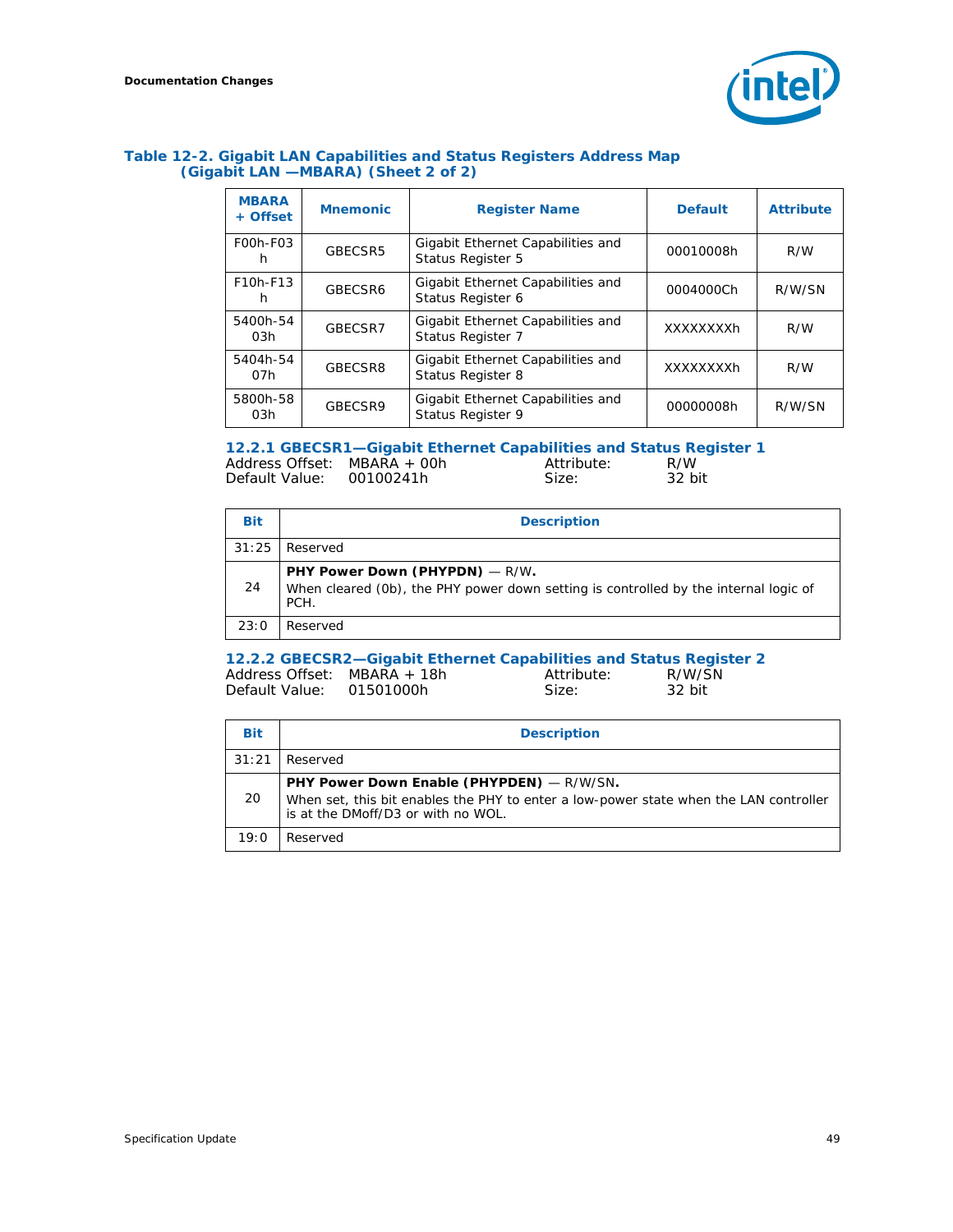

# **12.2.3 GBECSR3—Gigabit Ethernet Capabilities and Status Register 3**

| Address Offset: MBARA + 20h |           |  |
|-----------------------------|-----------|--|
| Default Value:              | 1000XXXXh |  |

Attribute: R/W<br>Size: 32 bit

| <b>Bit</b> | <b>Description</b>                                                                                                                                                                               |
|------------|--------------------------------------------------------------------------------------------------------------------------------------------------------------------------------------------------|
| 31:29      | Reserved                                                                                                                                                                                         |
| 28         | Ready Bit $(RB) - R/W$ .<br>Set to 1 by the Gigabit Ethernet Controller at the end of the MDI transaction. This bit<br>should be reset to 0 by software at the same time the command is written. |
| 27:26      | MDI Type $- R/W$ .<br>$01 = MDI Write$<br>$10 = MDI Read$<br>All other values are reserved.                                                                                                      |
| 25:21      | <b>LAN Connected Device Address (PHYADD)</b> — R/W.                                                                                                                                              |
| 20:16      | LAN Connected Device Register Address (PHYREGADD) - R/W.                                                                                                                                         |
| 15:0       | $\mathsf{DATA} = \mathsf{R}/\mathsf{W}$ .                                                                                                                                                        |

# **12.2.4 GBECSR4—Gigabit Ethernet Capabilities and Status Register 4**

Address Offset: MBARA + 2Ch Attribute: R/W Default Value: 00000000h Size: 32 bits

| <b>Bit</b> | <b>Description</b>                                                                                                                           |
|------------|----------------------------------------------------------------------------------------------------------------------------------------------|
| 31         | WOL Indication Valid (WIV) $- R/W$ .<br>Set to 1 by BIOS to indicate that the WOL indication setting in bit 30 of this register is<br>valid. |
| 30         | WOL Enable Setting by BIOS (WESB) - R/W.<br>$1 = WOL$ Enabled in BIOS.<br>$0 = WOL$ Disabled in BIOS.                                        |
| 29:0       | Reserved                                                                                                                                     |

# **12.2.5 GBECSR5—Gigabit Ethernet Capabilities and Status Register 5**

Address Offset: MBARA + F00h Attribute: R/W Default Value: 00010008h Size: 32 bits

| <b>Bit</b> | <b>Description</b>                                                                                                                                             |
|------------|----------------------------------------------------------------------------------------------------------------------------------------------------------------|
| 31:6       | Reserved                                                                                                                                                       |
| 5          | SW Semaphore FLAG (SWFLAG) - R/W.<br>This bit is set by the device driver to gain access permission to shared CSR registers<br>with the firmware and hardware. |
| 4:0        | Reserved                                                                                                                                                       |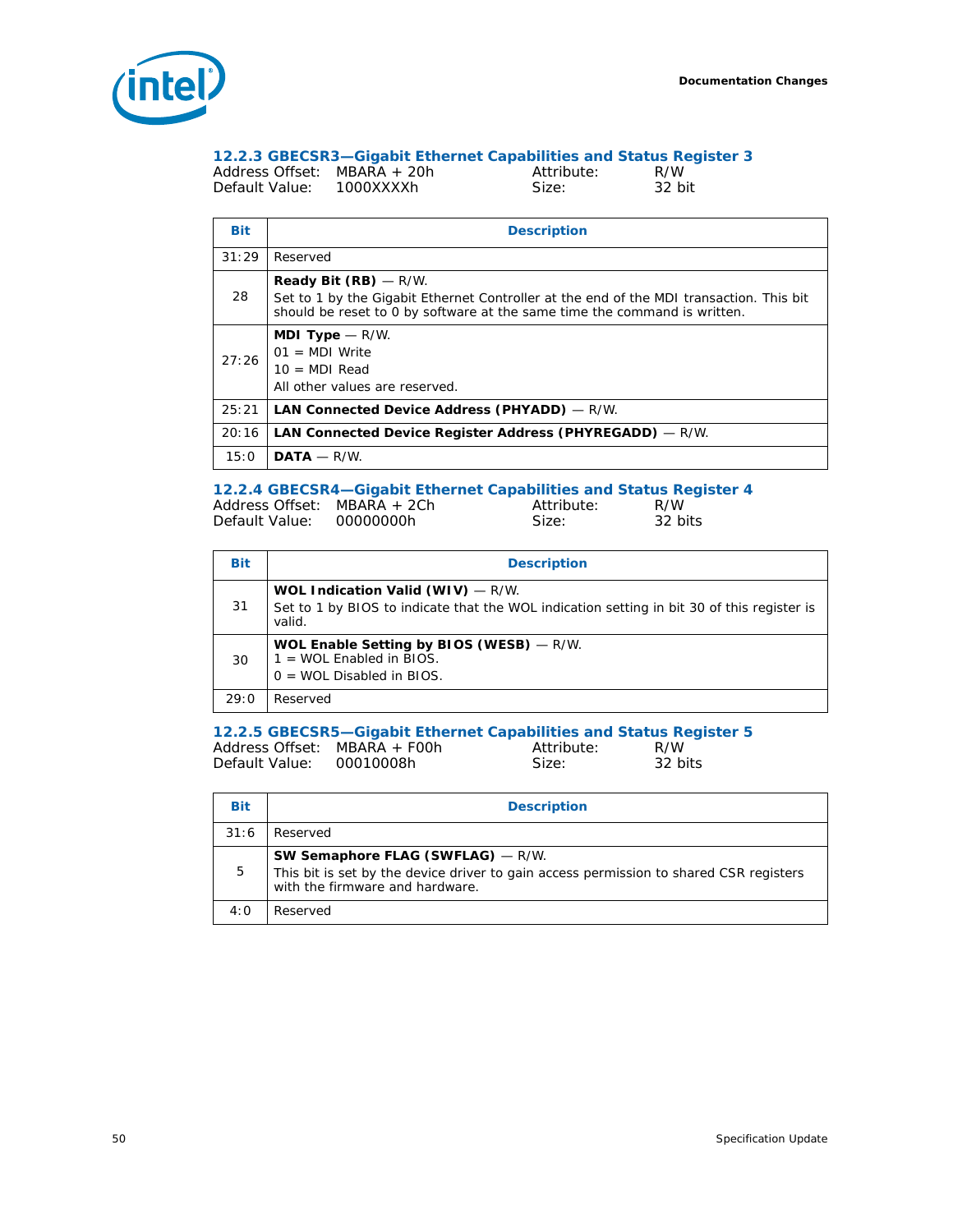

|                                | 12.2.6 GBECSR6-Gigabit Ethernet Capabilities and Status Register 6 |            |         |
|--------------------------------|--------------------------------------------------------------------|------------|---------|
| Address Offset: $MBARA + F10h$ |                                                                    | Attribute: | R/W/SN  |
| Default Value:                 | 0004000Ch                                                          | Size:      | 32 bits |

| <b>Bit</b> | <b>Description</b>                                                                                                                                                                        |
|------------|-------------------------------------------------------------------------------------------------------------------------------------------------------------------------------------------|
| 31:7       | Reserved                                                                                                                                                                                  |
| 6          | Global GbE Disable (GGD) - R/W/SN.<br>Prevents the PHY from auto negotiating 1000Mb/s link in all power states.                                                                           |
| 5:4        | Reserved                                                                                                                                                                                  |
| 3          | GbE Disable at non D0a - R/W/SN.<br>Prevents the PHY from auto negotiating 1000Mb/s link in all power states except D0a.<br>This bit must be set since GbE is not supported in Sx states. |
| 2          | <b>LPLU in non D0a (LPLUND)</b> $- R/W/SN$ .<br>Enables the PHY to negotiate for the slowest possible link in all power states except<br>D <sub>O</sub> a.                                |
| 1          | LPLU in D0a (LPLUD) $- R/W/SN$ .<br>Enables the PHY to negotiate for the slowest possible link in all power states. This bit<br>overrides bit 2.                                          |
| ∩          | Reserved                                                                                                                                                                                  |

# **12.2.7 GBECSR7—Gigabit Ethernet Capabilities and Status Register 7**

|                | TERM COLODING CIGARING INTO THE CAPARTHYPO GITS CHANG INCORPORATION |            |         |  |
|----------------|---------------------------------------------------------------------|------------|---------|--|
|                | Address Offset: MBARA + 5400h                                       | Attribute: | R/W     |  |
| Default Value: | XXXXXXXXh                                                           | Size:      | 32 bits |  |

| <b>Bit</b> | <b>Description</b>                                                                    |
|------------|---------------------------------------------------------------------------------------|
| 31:0       | Receive Address Low (RAL) - R/W.<br>The lower 32 bits of the 48 bit Ethernet Address. |
|            |                                                                                       |

### **12.2.8 GBECSR8—Gigabit Ethernet Capabilities and Status Register 8**

|                | Address Offset: MBARA + 5404h | Attribute: | R/W      |  |
|----------------|-------------------------------|------------|----------|--|
| Default Value: | XXXXXXXXh                     | Size:      | -32 bits |  |

| <b>Bit</b> | <b>Description</b>                                                                     |
|------------|----------------------------------------------------------------------------------------|
| 31         | <b>Address Valid</b> — R/W.                                                            |
| 30:16      | <b>Reserved</b>                                                                        |
| 15:0       | Receive Address High (RAH) - R/W.<br>The lower 16 bits of the 48 bit Ethernet Address. |

# **12.2.9 GBECSR9—Gigabit Ethernet Capabilities and Status Register 9**

|            | Address Offset: MBARA + 5800h<br>Attribute:<br>R/W/SN<br>32 bits<br>Default Value: 00000008h<br>Size: |
|------------|-------------------------------------------------------------------------------------------------------|
| <b>Bit</b> | <b>Description</b>                                                                                    |
| 31:1       | Reserved                                                                                              |
|            | Advanced Power Management Enable (APME) - R/W/SN.<br>ADM Woken is spoked                              |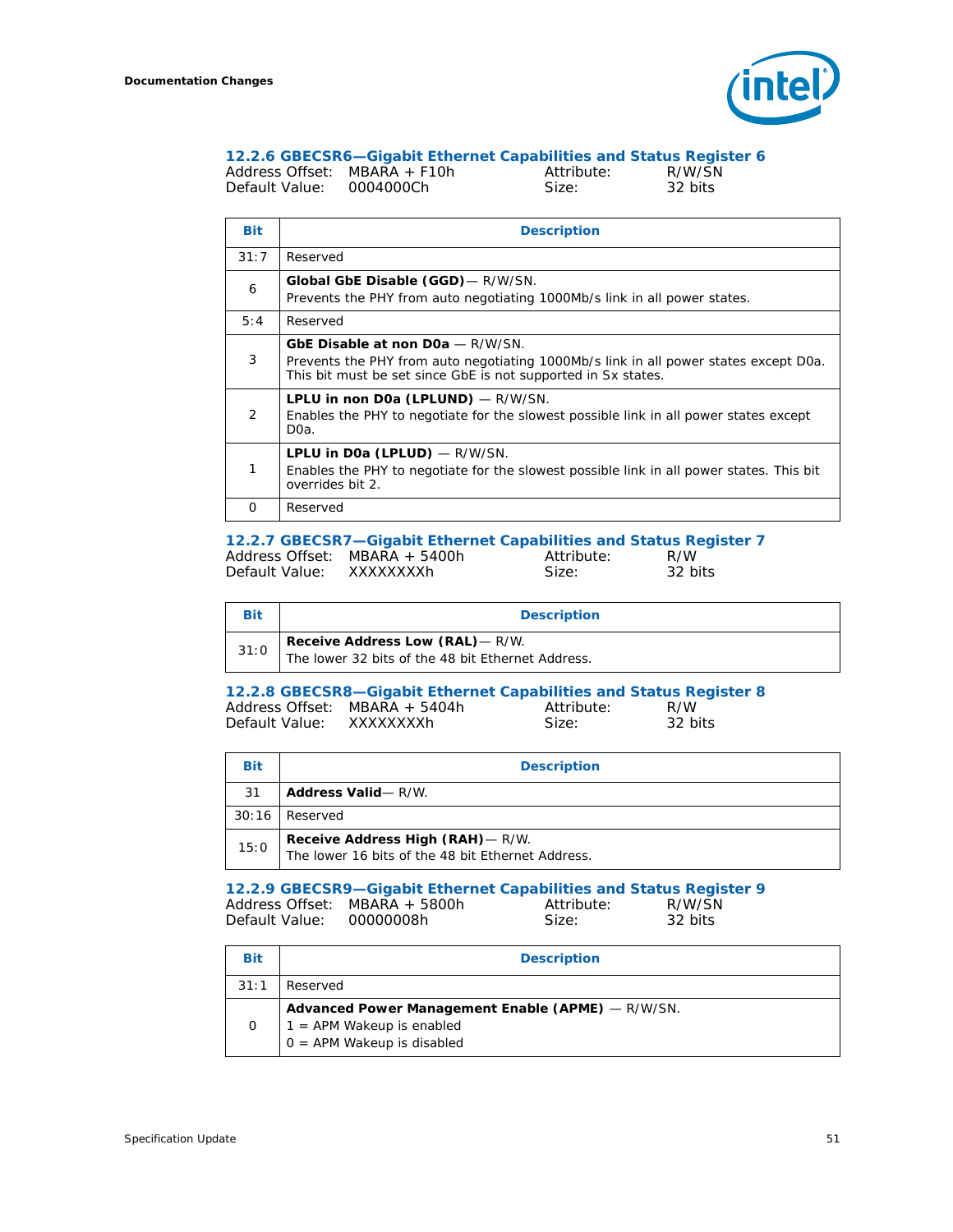

b. Bit and register attributes of the type R/W/SN are defined as follows. This is added to the beginning of chapter 9:

R/W/SN Read/Write register initial value loaded from NVM

# **7. Measured ICC Corrections**

The following updates are made in table 8-5:

| <b>Voltage Rail</b> | <b>Voltage</b><br>(V) | SO Iccmax<br><b>Current</b><br><b>Integrated</b><br>Graphics <sup>5</sup><br>(A) | SO Iccmax<br><b>Current</b><br><b>External</b><br>Graphics <sup>5</sup><br>(A) | SO Idle<br><b>Current</b><br><b>Integrated</b><br>Graphics <sup>4,5</sup><br>(A) | SO Idle<br><b>Current</b><br><b>External</b><br>Graphics <sup>5</sup><br>(A) | <b>Sx</b><br><b>I</b> ccmax<br>Current <sup>5</sup><br>(A) | Sx Idle<br><b>Current</b><br>(A) | G <sub>3</sub> |
|---------------------|-----------------------|----------------------------------------------------------------------------------|--------------------------------------------------------------------------------|----------------------------------------------------------------------------------|------------------------------------------------------------------------------|------------------------------------------------------------|----------------------------------|----------------|
| <b>VCCADPLLA</b>    | 1.05                  | 0.08                                                                             | 0.02                                                                           | 0.073                                                                            | 0.01                                                                         |                                                            |                                  |                |
| VccDSW3 3           | 3.3                   | 0.001                                                                            | 0.001                                                                          | 0.001                                                                            | 0.001                                                                        | 0.002                                                      | 0.001                            |                |

**8. Miscellaneous Documentation Corrections**

a. Sections 23.1.1.17 PID—PCI Power Management Capability ID Register and 23.2.1.16 PID—PCI Power Management Capability ID Register default is changed to 8C01h and the register is modified as shown:

| Bit  | <b>Description</b>                                                                           |
|------|----------------------------------------------------------------------------------------------|
| 15:8 | <b>Next Capability (NEXT)</b> — RO. Value of 8Ch indicates the location of the next pointer. |

b. Sections 23.1.1.8 and 23.2.1.8 naming is updated to be consistent with section 23.1.2 and 23.2.2 respectively.

| <b>Section</b> | <b>Mnemonic</b> | <b>Register Name</b>          |
|----------------|-----------------|-------------------------------|
| 23.1.1.8       | MEIO MBAR       | Intel MEI 1 MMIO Base Address |
| 23.2.1.8       | MEI1 MBAR       | Intel MEI 2 MMIO Base Address |

c. In table 8-5 Measured ICC (Desktop Only) VccDMI voltage is changed from 1.05 V to 1.05 V / 1.0 V.

d. In table 4-2 CLKOUTFLEX2 is changed to reflect that it is muxed with GPIO66.

e. Section 10.1.20 D31IP—Device 31 Interrupt Pin Register (RCBA+3100) bits 27:24 are changed as shown:

| <b>Bit</b> | <b>Description</b>                                                                                                                                                                                                                           |
|------------|----------------------------------------------------------------------------------------------------------------------------------------------------------------------------------------------------------------------------------------------|
| 27:24      | <b>Thermal Sensor Pin (TSIP)</b> - R/W. Indicates which pin the Thermal Sensor<br>controller drives as its interrupt<br>$Oh = No$ interrupt<br>$1h = INTA#$<br>$2h = INTB# (Default)$<br>$3h = INTC#$<br>$4h = INTD#$<br>$5h$ –Fh = Reserved |

f. Section 17.1.2.41 is renamed to ISDFIFOS—Input Stream Descriptor FIFO Size Register and section 17.1.2.42 is renamed to OSDFIFOS—Output Stream Descriptor FIFO Size Register.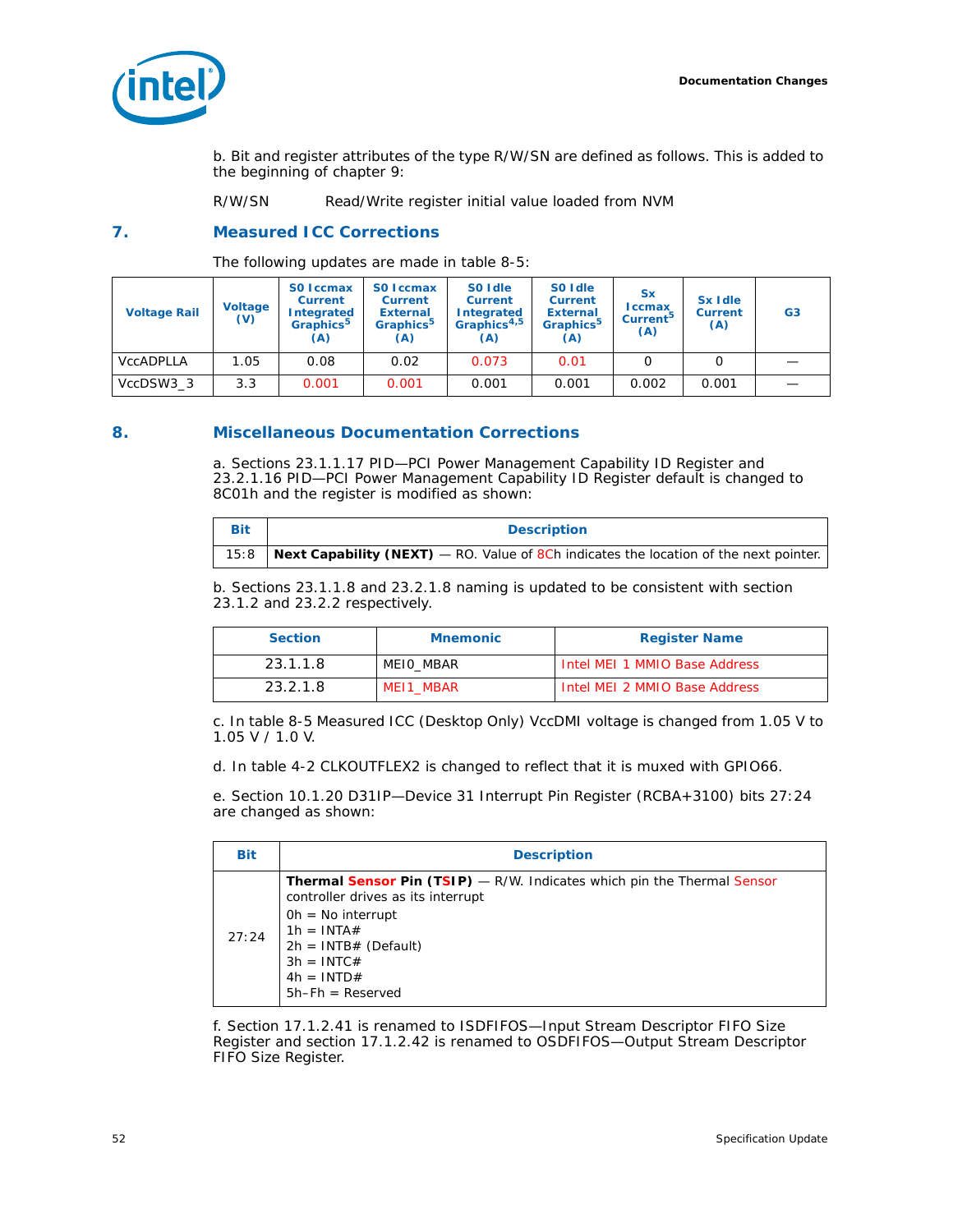

- g. 82C37 is changed to 8237 throughout document.
- h. 82C54 is changed to 8254 throughout document.
- i. 82C59 is changed to 8259 throughout document.
- j. The second paragraph of section 5.10 is changed as shown:

The PCH supports a message for 21 serial interrupts. These represent the 15 ISA interrupts (IRQ0–1, 3–15), the four PCI interrupts, and the control signals SMI# and IOCHK#. The serial IRQ protocol does not support the additional APIC interrupts  $(20-23)$ .

k. Section 5.13.11 Clock Generators is removed.

l. Section 5.8.4.6 Cascade Mode is removed.

m. THERM\_ALERT# is changed to TEMP\_ALERT# throughout document.

n. Section 10.1.36 PRSTS—Power and Reset Status Register (RCBA+3310h) bit 4 is changed as shown:

| Bit | <b>Description</b>                                             |
|-----|----------------------------------------------------------------|
|     | <b>PRSTS Field 1</b> - R/WC. BIOS may write to this bit field. |

o. The following table lists changes to terms (bit names) made throughout the document to ensure consistent naming throughout the document.

| <b>Old Term</b>   | <b>New (Correct) Term</b> |
|-------------------|---------------------------|
| CPUSCI STS        | DMISCI STS                |
| CPUSMI STS        | <b>DMISMI STS</b>         |
| USB2 STS          | INTEL USB2 STS            |
| USB2 EN           | INTEL USB2 EN             |
| <b>SWGPE</b>      | SWGPE EN                  |
| SPI SMI STS       | SPI STS                   |
| SMI ON SLP EN STS | SLP SMI STS               |
| SMI ON SLP EN     | SLP SMI EN                |
| OS TCO SMI        | SW TCO SMI                |

p. The following sentence is removed from section 5.16.7:

"By using the PCH's built-in Intel Rapid Storage Technology, there is no loss of PCI resources (request/grant pair) or add-in card slot."

q. Section 14.4.2.5 PxIS—Port [5:0] Interrupt Status Register (ABAR+110h, 190h, 210h, 290h, 310h, 390h) bit 23 is changed as shown:

| Bit | <b>Description</b>                                                                                            |
|-----|---------------------------------------------------------------------------------------------------------------|
| 23  | Incorrect Port Multiplier Status (IPMS) - R/WC. The PCH SATA controller does not<br>support Port Multipliers. |

r. Section 14.4.2.6 PxIE—Port [5:0] Interrupt Enable Register (ABAR+114h, 194h, 214h, 294h, 314h, 394h) bit 23 is changed as shown: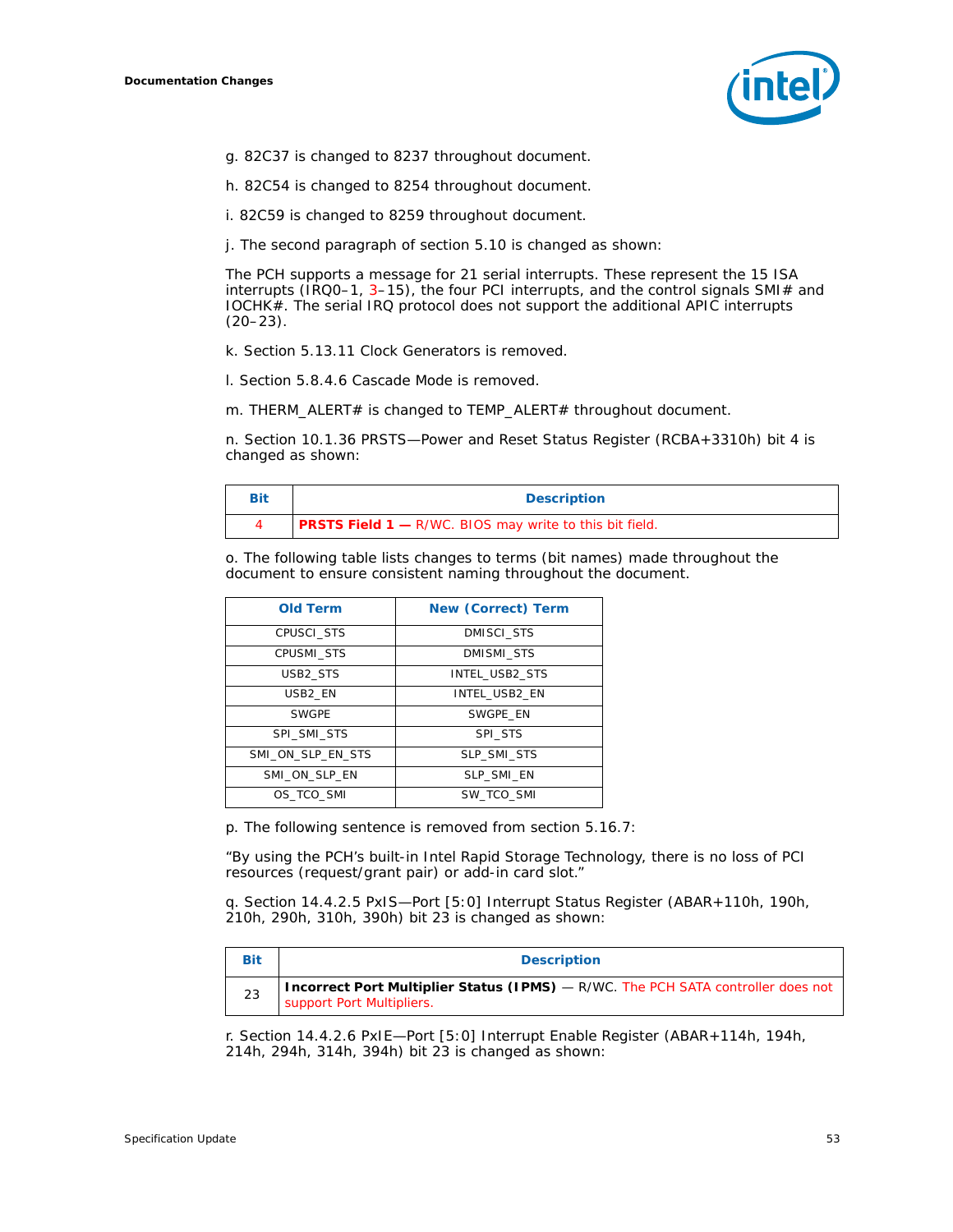

| <b>Bit</b> | <b>Description</b>                                                                                                                                                            |
|------------|-------------------------------------------------------------------------------------------------------------------------------------------------------------------------------|
| 23         | <b>Incorrect Port Multiplier Enable (IPME)</b> - R/W. The PCH SATA controller does not support Port Multipliers. BIOS and storage software should keep this bit cleared to 0. |

s. The first sentence of section 2.20 is changed to "All signals are Mobile Only, except as noted that are also available in Desktop."

t. Table 8-17 title is changed from "HDMI Interface Timings (DDP[D:B][3:0])Timings" to "HDMI Interface Timings (DDP[D:B][3:0])".

u. Table 3-3 is updated to show that the PMSYNCH signal is Defined in Cx States.

v. Table 3-2 SML0ALERT# / GPIO60 note in Immediately after Reset is changed from 11 to 12.

w. Tables 3-2 and 3-3 note 7 removed from GPIO8 and GPIO27.

x. In section 13.8.3.5 GPE0\_STS—General Purpose Event 0 Status Register, the SMBus Wake Status (SMB\_WAK\_STS) bit description is updated remove "SCI" to reflect that the SMBus controller can only generate an SMI#.

y. References to the Coprocessor Error Enable bit (RCBA+31FEh bit 9) mnemonic "COPROC\_ERR\_EN" are changed to "CEN" to represent the actual mnemonic.

# **9. 25 MHz Flex Clock AC Timings**

a. The following rows are added to table 8-24 Clock Timings:

| <b>Sym</b> | <b>Parameter</b>                             | <b>Min</b> | <b>Max</b> | <b>Unit</b> | <b>Notes</b> | <b>Figure</b> |
|------------|----------------------------------------------|------------|------------|-------------|--------------|---------------|
|            | <b>25 MHz Flex Clock</b>                     |            |            |             |              |               |
| t51        | Period                                       | 39.84      | 40.18      | ns          |              | $8 - 11$      |
| t52        | High Time                                    | 16.77      | 21.78      | ns          |              | $8 - 11$      |
| t53        | Low Time                                     | 16.37      | 21.58      | ns          |              | $8 - 11$      |
|            | Duty Cycle                                   | 45         | 55         | %           |              |               |
|            | Rising Edge Rate                             | 1.0        | 4          | V/ns        | 5            |               |
|            | <b>Falling Edge Rate</b>                     | 1.0        | 4          | V/ns        | 5            |               |
|            | Jitter (25 MHz configured on<br>CLKOUTFLEX2) |            |            | ps          | 16           |               |

b. The following note is added to table 8-24:

16. The 25 MHz output option for CLKOUTFLEX2 is derived from the 25 MHz crystal input to the PCH. The PPM of the 25 MHz output is equivalent to that of the crystal.

# **10. Fan Speed Control Signals Functional Description Introduction**

The following is added immediately before section 5.24.9:

# **5.25 Fan Speed Control Signals (Server/Workstation Only)**

The PCH implements 4 PWM and 8 TACH signals for integrated fan speed control.

Note: Integrated fan speed control functionality requires a correctly configured system, including an appropriate processor, Server/Workstation PCH with Intel ME, Intel ME Firmware, and system BIOS support.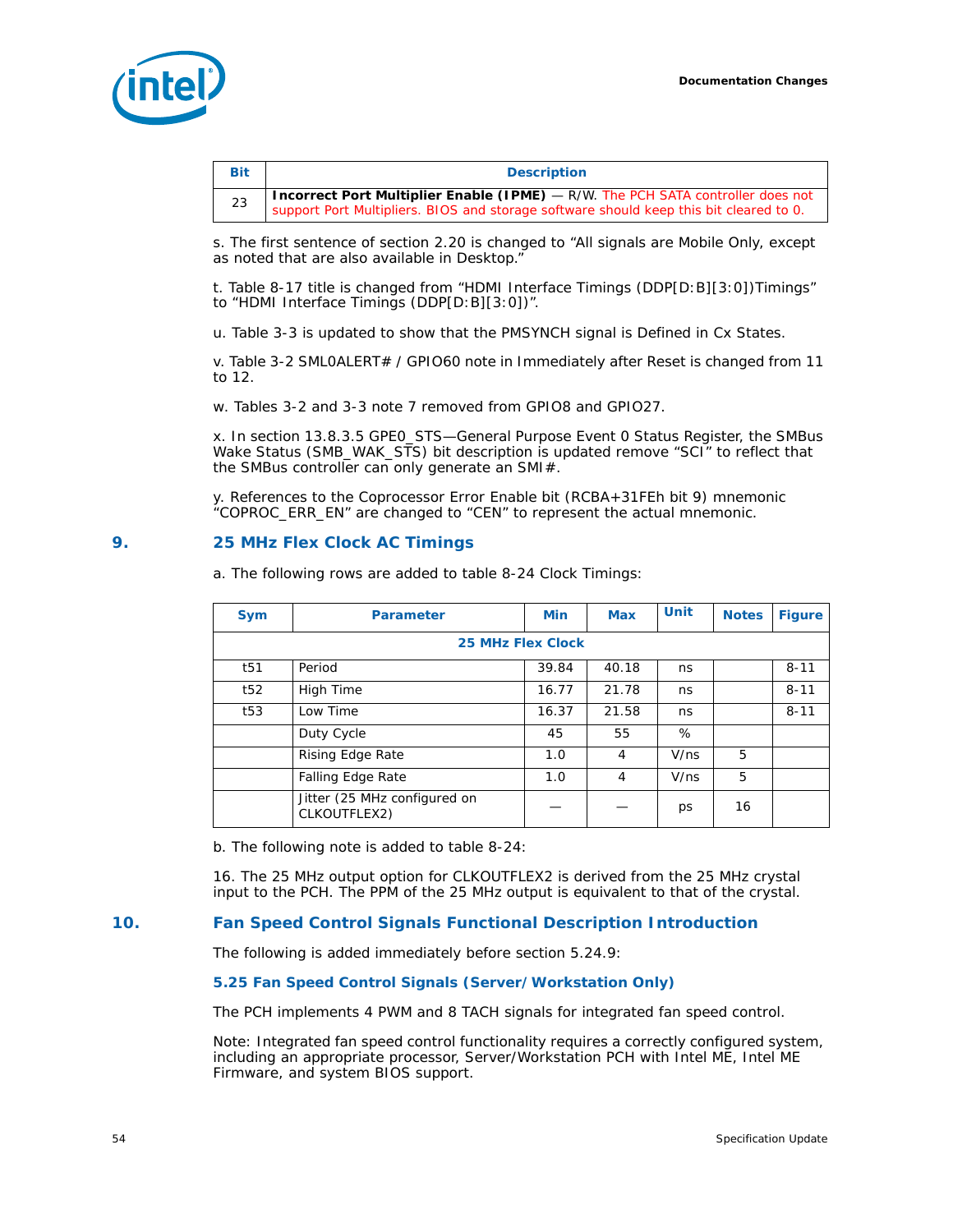

# **11. SMBus/SMLink Timing Naming Corrections**

a. The following table lists changes to SMBus/SMLink timings symbols.

| <b>Old Symbol</b> | <b>New (Correct)</b><br><b>Symbol</b> |
|-------------------|---------------------------------------|
| t22               | t18                                   |
| t23               | †19                                   |
| †24               | t20                                   |
| t25               | t21                                   |
| t22 SML           | t <sub>18</sub> SML                   |
| t23 SML           | t <sub>19</sub> SML                   |
| t24 SML           | t20 SML                               |
| t25 SML           | t21 SML                               |

b. Figure 8-20 name is changed from SMBus Transaction to SMBus/SMLink Transaction and Figure 8-21 name is changed from SMBus Timeout to SMBus/SMLink Timeout.

c. The following note is added to Figure 8-20:

t*xx* also refers to t*xx*\_SML, t*xxx* also refers to t*xxx*SMLFM, SMBCLK also refers to SML[1:0]CLK, and SMBDATA also refers to SML[1:0]DATA in Figure 8-20.

d. The following note is added to Figure 8-21:

Note: SMBCLK also refers to SML[1:0]CLK and SMBDATA also refers to SML[1:0]DATA in Figure 8-21.

# **12. PCI Express\* Lane Reversal Bit Change**

The Lane Reversal bit is moved from section 19.1.50 MPC—Miscellaneous Port Configuration Register to 19.1.63 PEETM — PCI Express\* Extended Test Mode Register and modified as shown:

| <b>Bit</b>     | <b>Description</b>                                                                                                                                                                                                                                                                       |
|----------------|------------------------------------------------------------------------------------------------------------------------------------------------------------------------------------------------------------------------------------------------------------------------------------------|
| $\overline{4}$ | Lane Reversal $(LR)$ - RO.<br>This register reads the setting of the PCIELR1 soft strap for port 1 and the PCIELR2 soft<br>strap for port 5.<br>$0 = No$ Lane reversal (default).<br>$1 = PCI$ Express lanes 0-3 (register in port 1) or lanes 4-7 (register in port 5) are<br>reversed. |
|                | <b>NOTES:</b><br>The port configuration straps must be set such that Port 1 or Port 5 is configured<br>as a $x4$ port using lanes 0–3, or 4–7 when Lane Reversal is enabled. $x2$ lane<br>reversal is not supported.                                                                     |
|                | This register is only valid on port 1 (for ports $1-4$ ) or port 5 (for ports $5-8$ ).<br>2.                                                                                                                                                                                             |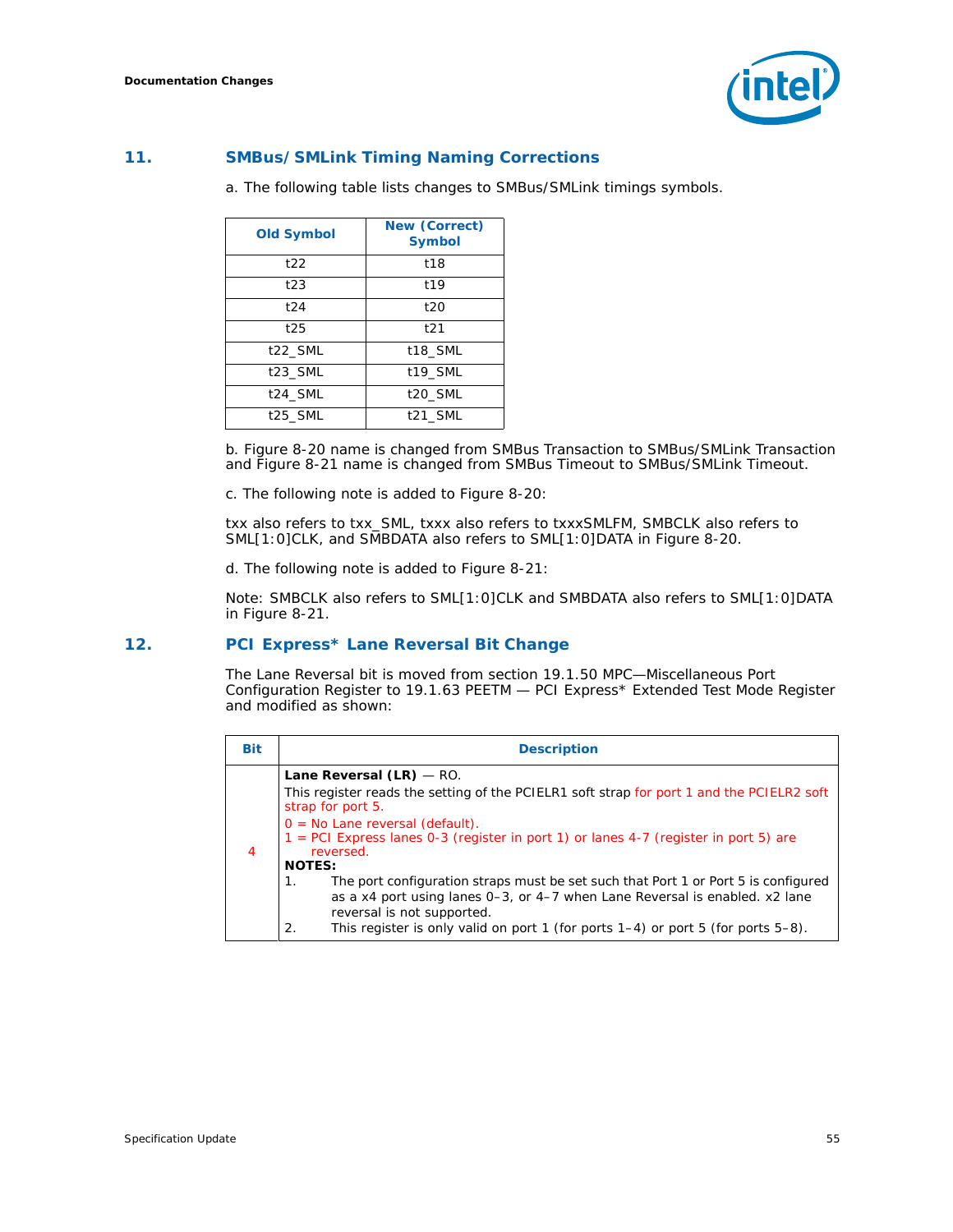

# **13. Auxiliary Trip Point Lock Bit Correction**

Section 22.2.5 TSTTP—Thermal Sensor Temperature Trip Point Register bits 23:16 are changed as shown:

| <b>Bit</b> | <b>Description</b>                                                                                                                                                                                                                                                           |  |  |
|------------|------------------------------------------------------------------------------------------------------------------------------------------------------------------------------------------------------------------------------------------------------------------------------|--|--|
| 23:16      | Auxiliary Trip Point Setting (ATPS) - R/W. These bits set the Auxiliary trip point.<br>These bits are lockable using programming the policy-lock down bit (bit 7) of TSPC<br>register.<br>These bits may only be programmed from 0h to 7Fh. Setting bit 23 is not supported. |  |  |

# **14. Top Swap Updates**

a. Section 10.1.44 BUC—Backed Up Control Register bit 0 is changed as shown:

| <b>Bit</b> | <b>Description</b>                                                                                                                                                                            |
|------------|-----------------------------------------------------------------------------------------------------------------------------------------------------------------------------------------------|
|            | Top Swap $(TS) - R/W$ .                                                                                                                                                                       |
|            | $0 = PCH$ will not invert A16.                                                                                                                                                                |
|            | $1 = PCH$ will invert A16, A17, or A18 for cycles going to the BIOS space.                                                                                                                    |
| $\Omega$   | If booting from LPC (FWH), then the boot-block size is 64 KB and A16 is inverted if                                                                                                           |
|            | Top Swap is enabled.                                                                                                                                                                          |
|            | If booting from SPI, then the BIOS Boot-Block size soft strap determines if A16, A17,<br>or A18 should be inverted if Top Swap is enabled.                                                    |
|            | If PCH is strapped for Top Swap (GNT3#/GPIO55 is low at rising edge of PWROK),<br>then this bit cannot be cleared by software. The strap jumper should be removed and<br>the system rebooted. |

b. BOOT\_BLOCK\_SIZE soft strap name is changed to BIOS Boot-Block size soft strap.

# c. Table 2-27 is updated as shown:

| <b>Signal</b>    | <b>Usage</b>                  | <b>When</b><br><b>Sampled</b> | Comment                                                                                                                                                                                                                                                                                                                                                                                                                                                                                        |
|------------------|-------------------------------|-------------------------------|------------------------------------------------------------------------------------------------------------------------------------------------------------------------------------------------------------------------------------------------------------------------------------------------------------------------------------------------------------------------------------------------------------------------------------------------------------------------------------------------|
| GNT3#/<br>GPIO55 | Top-Block<br>Swap<br>Override | Rising edge<br>of PWROK       | The signal has a weak internal pull-up. If the signal is sampled low,<br>this indicates that the system is strapped to the "top-block swap"<br>mode.<br>The status of this strap is readable using the Top Swap bit (Chipset)<br>Config Registers: Offset 3414h: Bit 0).<br><b>NOTES:</b><br>The internal pull-up is disabled after PLTRST# deasserts.<br>Software will not be able to clear the Top Swap bit until the<br>2.<br>system is rebooted without GNT3#/GPIO55 being pulled<br>down. |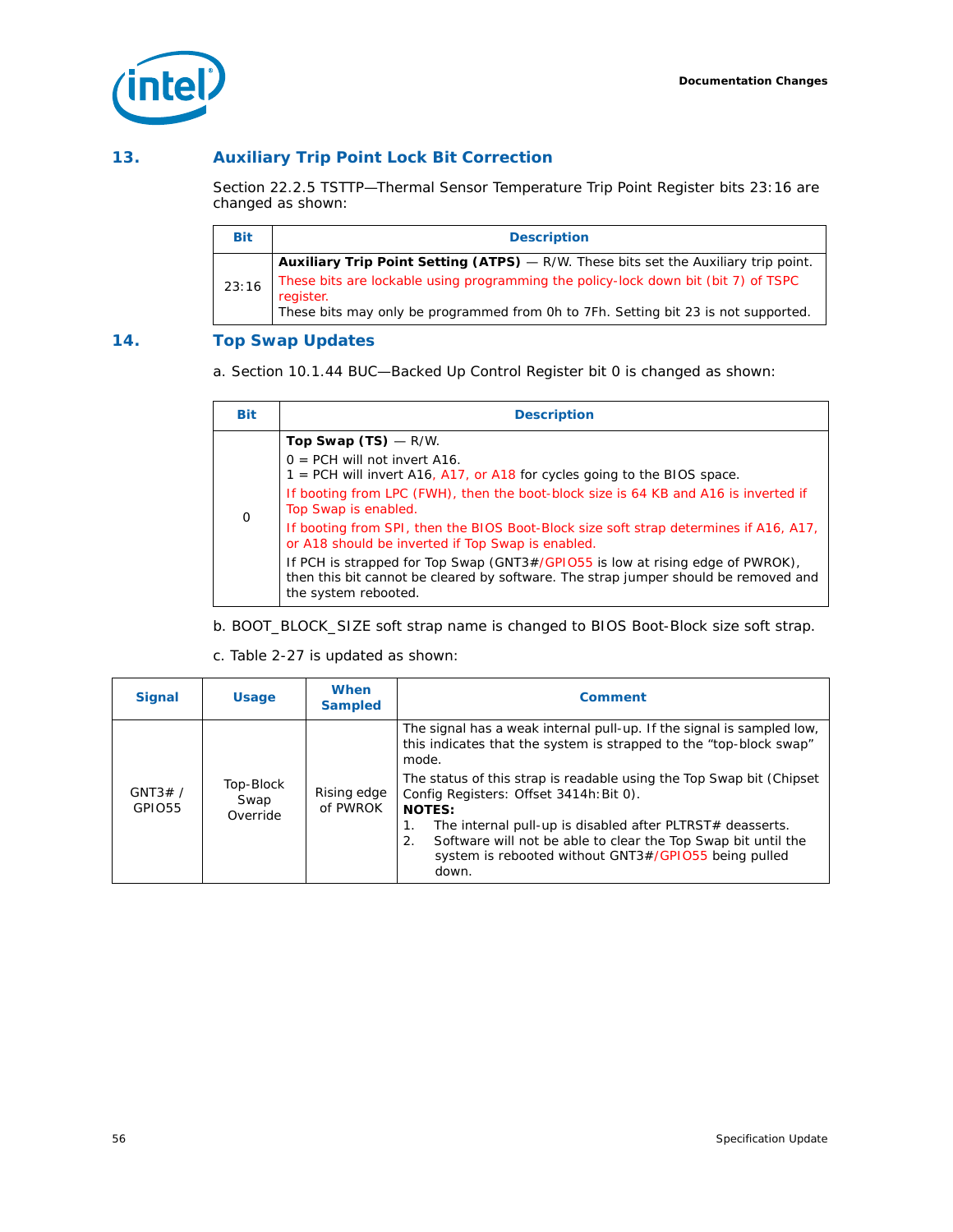

# **15. Miscellaneous Documentation Corrections II**

a. Section 13.10.15 GP\_IO\_SEL3—GPIO Input/Output Select 3 Register is modified as shown:

| <b>Bit</b> | <b>Description</b>                                                                                                                                                                                  |  |
|------------|-----------------------------------------------------------------------------------------------------------------------------------------------------------------------------------------------------|--|
| 11:0       | $GP_IO_SEL3[75:64] - R/W.$<br>$\vert$ 0 = GPIO signal is programmed as an output.<br>$\vert$ 1 = Corresponding GPIO signal (if enabled in the GPIO_USE_SEL3 register) is<br>programmed as an input. |  |

b. Section 13.10.16 GP\_LVL3—GPIO Level for Input or Output 3 Register is modified as shown:

| $GP_LVL[75:64] - R/W.$<br>These registers are implemented as dual read/write with dedicated storage each. Write<br>value will be stored in the write register, while read is coming from the read register<br>which will always reflect the value of the pin. If GPIO[n] is programmed to be an output<br>(using the corresponding bit in the GP_IO_SEL register), then the corresponding<br>GP_LVL[n] write register value will drive a high or low value on the output pin.<br>11:0<br>$1 = high, 0 = low.$ | <b>Bit</b> | <b>Description</b>                                                              |
|---------------------------------------------------------------------------------------------------------------------------------------------------------------------------------------------------------------------------------------------------------------------------------------------------------------------------------------------------------------------------------------------------------------------------------------------------------------------------------------------------------------|------------|---------------------------------------------------------------------------------|
| stored but have no effect to the pin value. The value reported in this register is<br>undefined when programmed as native mode.<br>This register corresponds to GPIO[75:64]. Bit 0 corresponds to GPIO64 and bit 11<br>corresponds to GPIO75.                                                                                                                                                                                                                                                                 |            | When configured in native mode (GPIO_USE_SEL[n] is 0), writes to these bits are |

c. Note 5 is removed from SPI\_MOSI in table 3-1.

d. Default value of 19.1.38 LCTL2—Link Control 2 Register (PCI Express\*—D28:F0/F1/F2/F3/F4/F5/F6/F7) is changed from 0001h to 0002h.

e. Section 16.1.20 PWR\_CNTL\_STS—Power Management Control/Status Register bits 1:0 are modified as shown

| <b>Bit</b> | <b>Description</b>                                                                                                                                                                                                                                                                                                                                                                                                                                                                                                                                                                                                                                                                                                                                                                                                                                                                                                             |
|------------|--------------------------------------------------------------------------------------------------------------------------------------------------------------------------------------------------------------------------------------------------------------------------------------------------------------------------------------------------------------------------------------------------------------------------------------------------------------------------------------------------------------------------------------------------------------------------------------------------------------------------------------------------------------------------------------------------------------------------------------------------------------------------------------------------------------------------------------------------------------------------------------------------------------------------------|
| 1:0        | <b>Power State</b> - R/W. This 2-bit field is used both to determine the current power state<br>of EHC function and to set a new power state. The definition of the field values are:<br>$00 = D0$ state<br>$11 = D3_{HOT}$ state<br>If software attempts to write a value of 10b or 01b in to this field, the write operation<br>completes normally; however, the data is discarded and no state change occurs.<br>When in the $D3_{HOT}$ state, the PCH does not accept accesses to the EHC memory range;<br>but the configuration space is still accessible. When not in the D0 state, the generation<br>of the interrupt output is blocked. Specifically, the EHC interrupt is not asserted by the<br>PCH when not in the DO state.<br>When software changes this value from the $D3_{HOT}$ state to the D0 state, an internal<br>warm (soft) controller reset is generated, and software must re-initialize the function. |

f. Section 10.1.35 OIC—Other Interrupt Control Register note is corrected as shown:

FEC1\_0000h–FEC4\_FFFFh is allocated to PCIe when I/OxAPIC Enable (PAE) bit is set.

g. Table 9-4 PCIe memory ranges are corrected as shown: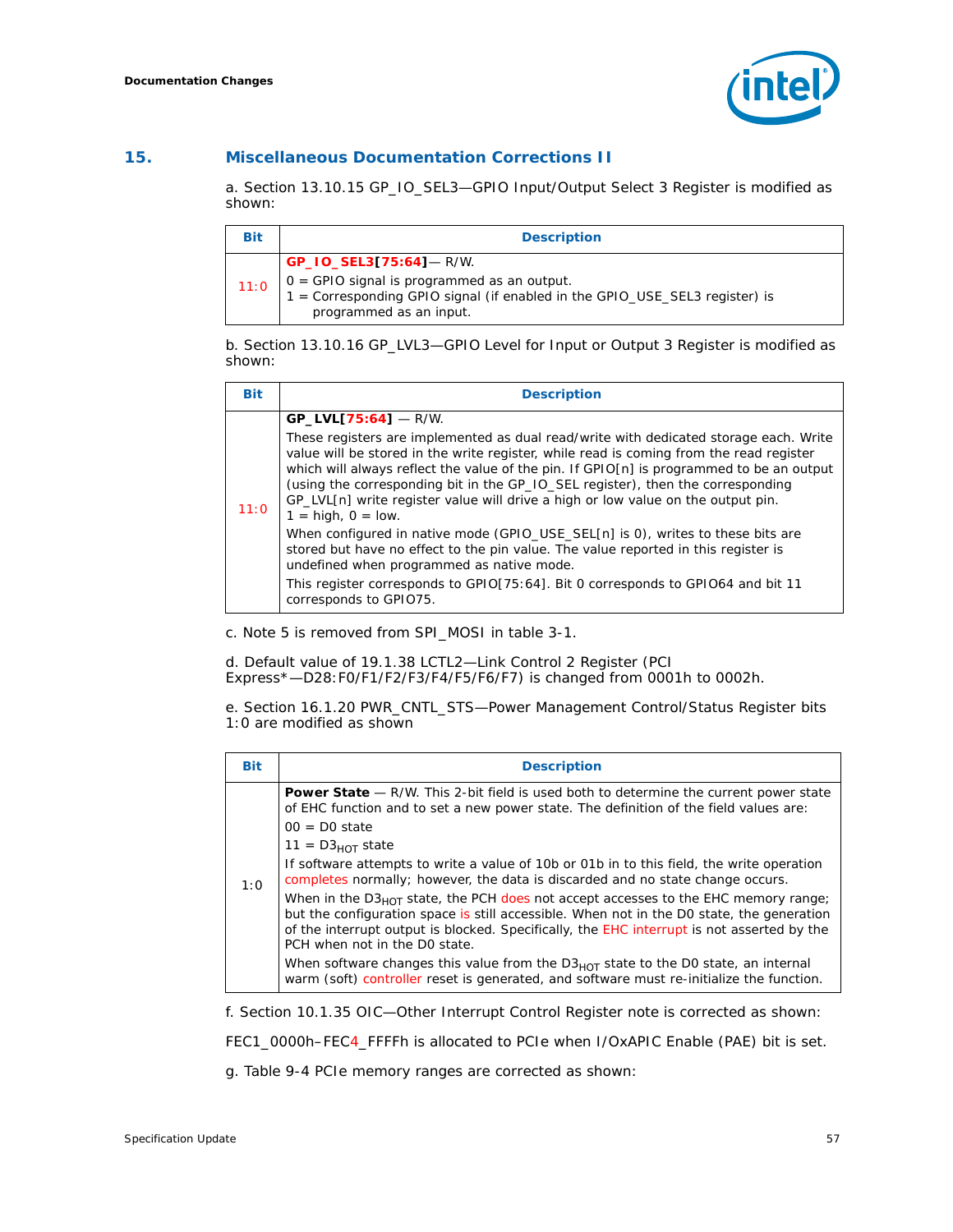

| <b>Memory Range</b>   | <b>Target</b>       | Dependency/Comments                                |
|-----------------------|---------------------|----------------------------------------------------|
| FEC1 8000h-FEC1 FFFFh | PCI Express* Port 2 | PCI Express* Root Port 2 I/OxAPIC Enable (PAE) set |
| FEC2 8000h-FEC2 FFFFh | PCI Express* Port 4 | PCI Express* Root Port 4 I/OxAPIC Enable (PAE) set |
| FEC3 8000h-FEC3 FFFFh | PCI Express* Port 6 | PCI Express* Root Port 6 I/OxAPIC Enable (PAE) set |

h. SUSPWRDNACK is mobile only - this is more clearly indicated in table 2-8 and table 8-9.

i. ACPRESENT is mobile only - this is more clearly indicated in table 2-8 and sections 5.13.7.6.1 and 5.13.7.6.2.

j. HDA\_DOCK\_EN# and HDA\_DOCK\_RST# pin functionality are mobile only - this is more clearly indicated in table 2-14.

k. Section 13.10.2—GP\_IO\_SEL register default value is changed to EEFF66EFFh.

l. Section 13.10.15—GP\_IO\_SEL3 register default value is changed to 00000FF0h.

m. "Intel<sup>®</sup> RST SSD Caching" is changed to "Intel® Smart Response Technology" and note 11 is removed from table 1-2.

n. The register named GPIO\_SEL3 (GPIOBASE +44h) is changed to GP\_IO\_SEL3.

# **16. Ballout Documentation Changes**

a. In table 6-1, the following changes are made:

- Remove BATLOW# from GPIO72
- Remove HDA\_DOCK\_RST# from GPIO13
- Remove HDA\_DOCK\_EN# from GPIO33
- Remove CLKRUN# from GPIO32
- Remove SUSPWRDNACK from SUSWARN# / GPIO30 (and add spaces)

### **17. Integrated Digital Display Audio Device and Revision IDs**

a. The title of section 17.2 is changed to Integrated Digital Display Audio Registers, Verb IDs, and Device/Revision IDs

b. The following section is added at the conclusion of section 17.2.1:

Integrated Digital Display Audio Device ID and Revision ID

The Intel 6 Series Chipset/Intel C200 Series Chipset provides a Device ID of 2805h for the integrated digital display audio codec. This is not a PCI Device ID. Instead, it is a Device ID associated with the Intel HD Audio bus.

The integrated digital display codec Revision ID is 00h for all PCH steppings.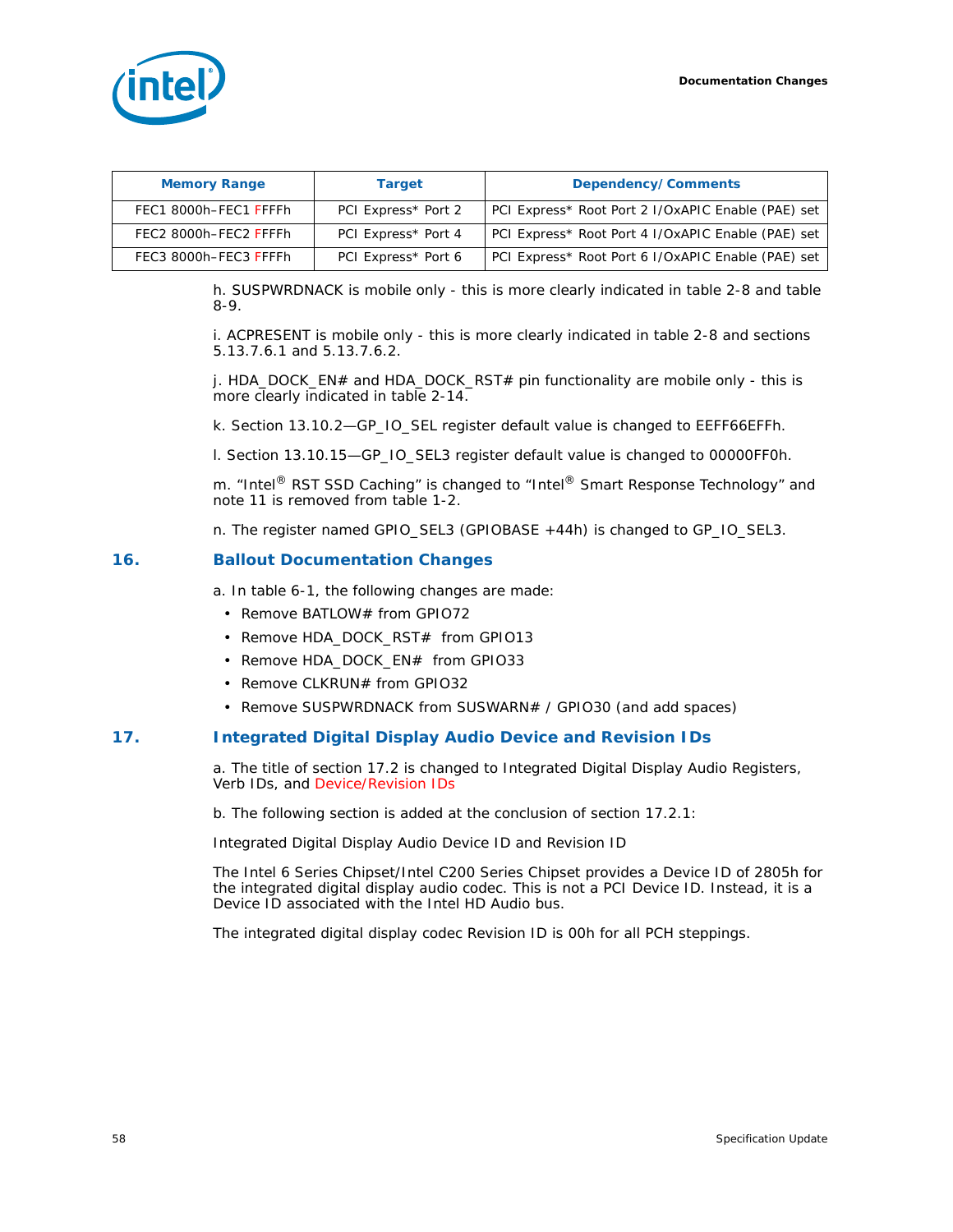

# **18. Miscellaneous Documentation Corrections III**

a. In section 10.1.2 RPC—Root Port Configuration Register, the encoding for bits 10:8 is corrected as shown:

| <b>Bit</b> | <b>Description</b>                                                                                                                                                                                                                                                                                                                                                                                                                                                                                                                                                                                                                                                                                                   |
|------------|----------------------------------------------------------------------------------------------------------------------------------------------------------------------------------------------------------------------------------------------------------------------------------------------------------------------------------------------------------------------------------------------------------------------------------------------------------------------------------------------------------------------------------------------------------------------------------------------------------------------------------------------------------------------------------------------------------------------|
| 10:8       | GbE Over PCI e Root Port Select (GBEPCIERPSEL) $-$ R/W. If the GBEPCIERPEN<br>is a '1', then this register determines which port is used for GbE MAC/PHY<br>communication over PCI Express. This register is set by soft strap and is writable to<br>support separate PHY on motherboard and docking station.<br>$111 =$ Port 8 (Lane 7)<br>$110 =$ Port 7 (Lane 6)<br>$101 =$ Port 6 (Lane 5)<br>$100 =$ Port 5 (Lane 4)<br>$011 =$ Port 4 (Lane 3)<br>$010 =$ Port 3 (Lane 2)<br>$001 =$ Port 2 (Lane 1)<br>$000 =$ Port 1 (Lane 0)<br>The default value for this register is set by the GBE_PCIEPORTSEL[2:0] soft strap.<br><b>Note:</b> GbE and PCIe will use the output of this register and not the soft strap |
|            |                                                                                                                                                                                                                                                                                                                                                                                                                                                                                                                                                                                                                                                                                                                      |

b. Section 22.1.13 TBARH—Thermal Base High DWord bit description is changed from "Thermal Base Address High (TBAH) — R/W. TBAR bits 61:32." to "Thermal Base Address High (TBAH) - R/W. TBAR bits 63:32."

c. Table 5-24 System Power Plane the plane labeled as Deep S4/S5 Well is changed to Suspend.

d. t238 parameter is changed from "DPWROK falling to any of VccDSW, VccSUS, VccASW, VccASW3\_3, or Vcc falling" to "DPWROK falling to any of VccDSW, VccSUS, VccASW, or Vcc falling"

e. VccASW3\_3 in Figure 8-31 is replaced with VccSPI.

# **19. SPI Documentation Changes**

a. Section 5.24.4.4.2 Serial Flash Discoverable Parameters (SFDP) is removed.

b. Bits 7 and 6 of section 21.1.18 SSFS—Software Sequencing Flash Status Register (SPI Memory Mapped Configuration Registers) are added as:

| <b>Bit</b> | <b>Description</b>                                                                                                                                          |
|------------|-------------------------------------------------------------------------------------------------------------------------------------------------------------|
|            | Fast Read Supported - RO. This bit reflects the value of the Fast Read Support bit in<br>the flash Descriptor Component Section.                            |
| 6          | <b>Dual Output Fast Read Supported</b> - RO. This bit reflects the value of the Dual Output Fast Read support bit in the Flash Descriptor Component Section |

c. Section 21.1.23 BBAR—BIOS Base Address Configuration Register (SPI Memory Mapped Configuration Registers) is removed and the register is Reserved.

d. Section 21.4.2 HSFS—Hardware Sequencing Flash Status Register (GbE LAN Memory Mapped Configuration Registers) bit 2 is modified as shown: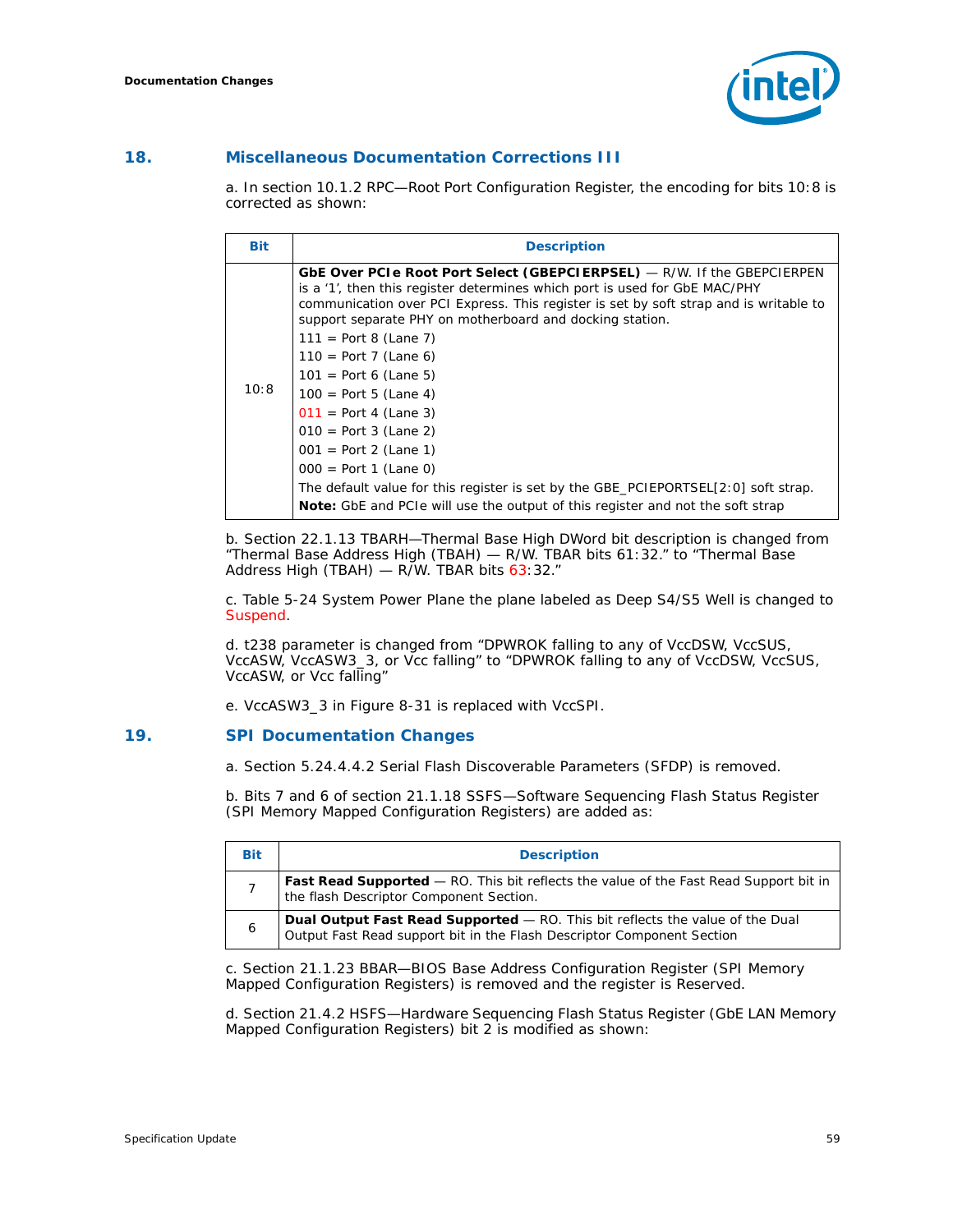

| <b>Bit</b> | <b>Description</b>                                                                                                                                                                                                                                                                                                                                      |
|------------|---------------------------------------------------------------------------------------------------------------------------------------------------------------------------------------------------------------------------------------------------------------------------------------------------------------------------------------------------------|
| 2          | <b>Access Error Log (AEL)</b> — R/WC. Hardware sets this bit to a 1 when an attempt was<br>made to access the GbE region using the direct access method or an access to the GbE<br>Program Registers that violated the security restrictions. This bit is simply a log of an<br>access security violation. This bit is cleared by software writing a 1. |

e. Section 21.4.4 FADDR—Flash Address Register (GbE LAN Memory Mapped Configuration Registers) bits 24:0 are modified as shown:

| <b>Bit</b> | <b>Description</b>                                                                                                                                                                                                                                                           |
|------------|------------------------------------------------------------------------------------------------------------------------------------------------------------------------------------------------------------------------------------------------------------------------------|
| 24:0       | <b>Flash Linear Address (FLA)</b> $-$ R/W. The FLA is the starting byte linear address of a<br>SPI Read or Write cycle or an address within a Block for the Block Erase command. The<br>Flash Linear Address must fall within a region for which GbE has access permissions. |

f. Section 21.4.6 FRAP—Flash Regions Access Permissions Register (GbE LAN Memory Mapped Configuration Registers) is modified as shown:

| <b>Bit</b> | <b>Description</b>                                                                                                                                                                                                                                                                                                                                                                                                                                                              |
|------------|---------------------------------------------------------------------------------------------------------------------------------------------------------------------------------------------------------------------------------------------------------------------------------------------------------------------------------------------------------------------------------------------------------------------------------------------------------------------------------|
| 31 24      | GbE Master Write Access Grant (GMWAG) $- R/W$ . Each bit 31:24 corresponds to<br>Master[7:0]. GbE can grant one or more masters write access to the GbE region 3<br>overriding the permissions in the Flash Descriptor.<br>Master[1] is Host Processor/BIOS, Master[2] is Intel® Management Engine, Master[3]<br>is Host processor/GbE. Master[0] and Master[7:4] are reserved.<br>The contents of this register are locked by the FLOCKDN bit.                                 |
| 23 16      | GbE Master Read Access Grant (GMRAG) $-$ R/W. Each bit 23:16 corresponds to<br>Master[7:0]. GbE can grant one or more masters read access to the GbE region 3<br>overriding the read permissions in the Flash Descriptor.<br>Master[1] is Host processor/BIOS, Master[2] is Intel® Management Engine, Master[3]<br>is GbE. Master[0] and Master[7:4] are reserved.<br>The contents of this register are locked by the FLOCKDN bit                                               |
| 15:8       | GbE Region Write Access (GRWA) $-$ RO. Each bit 15:8 corresponds to Regions 7:0.<br>If the bit is set, this master can erase and write that particular region through register<br>accesses.<br>The contents of this register are that of the Flash Descriptor. Flash Master 3. Master<br>Region Write Access OR a particular master has granted GbE write permissions in their<br>Master Write Access Grant register OR the Flash Descriptor Security Override strap is<br>set. |
| 7:0        | GbE Region Read Access (GRRA) $-$ RO. Each bit 7:0 corresponds to Regions 7:0. If<br>the bit is set, this master can read that particular region through register accesses.<br>The contents of this register are that of the Flash Descriptor. Flash Master 3. Master<br>Region Write Access OR a particular master has granted GbE read permissions in their<br>Master Read Access Grant register.                                                                             |

g. Bits 7 and 6 of section 21.4.13 SSFS—Software Sequencing Flash Status Register (GbE LAN Memory Mapped Configuration Registers) are added as:

| <b>Bit</b> | <b>Description</b>                                                                                                                                          |
|------------|-------------------------------------------------------------------------------------------------------------------------------------------------------------|
|            | <b>Fast Read Supported</b> — RO. This bit reflects the value of the Fast Read Support bit in the flash Descriptor Component Section.                        |
| 6          | <b>Dual Output Fast Read Supported</b> - RO. This bit reflects the value of the Dual Output Fast Read support bit in the Flash Descriptor Component Section |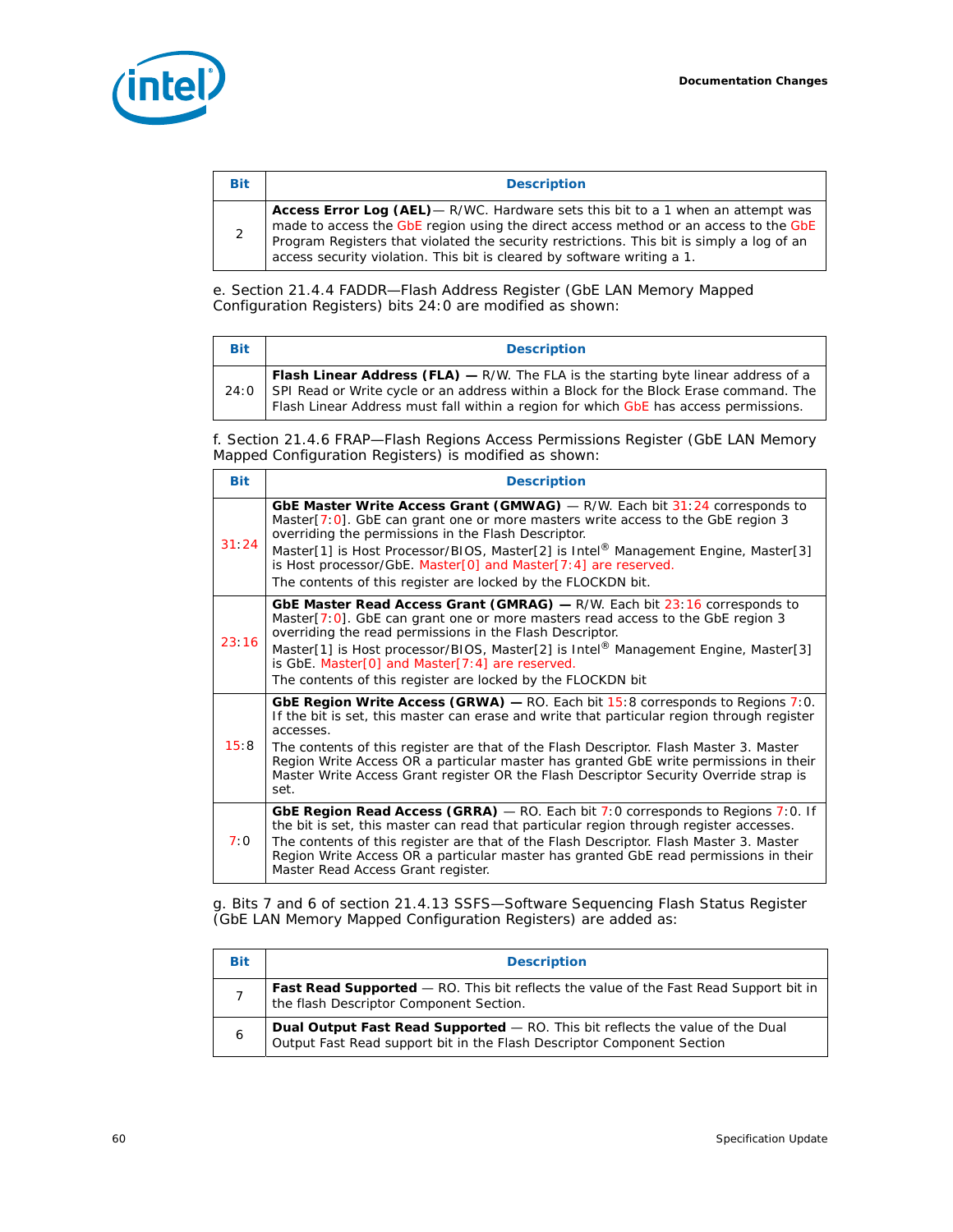

# **20. Miscellaneous Documentation Corrections IV**

a. References to "MPGIO9" are removed.

b. The Opcodes for Enable Write to Status Register in table 5-58 Hardware Sequencing Commands and Opcode Requirements is change from "50h or 60h" to "06h or 50h".

c. 17.1.1.20 HDINIT1—Intel $^{\circledR}$  High Definition Audio Initialization Register 1 register attribute changed to R/W.

d. References to GEN\_PMCON3 are changed to GEN\_PMCON\_3.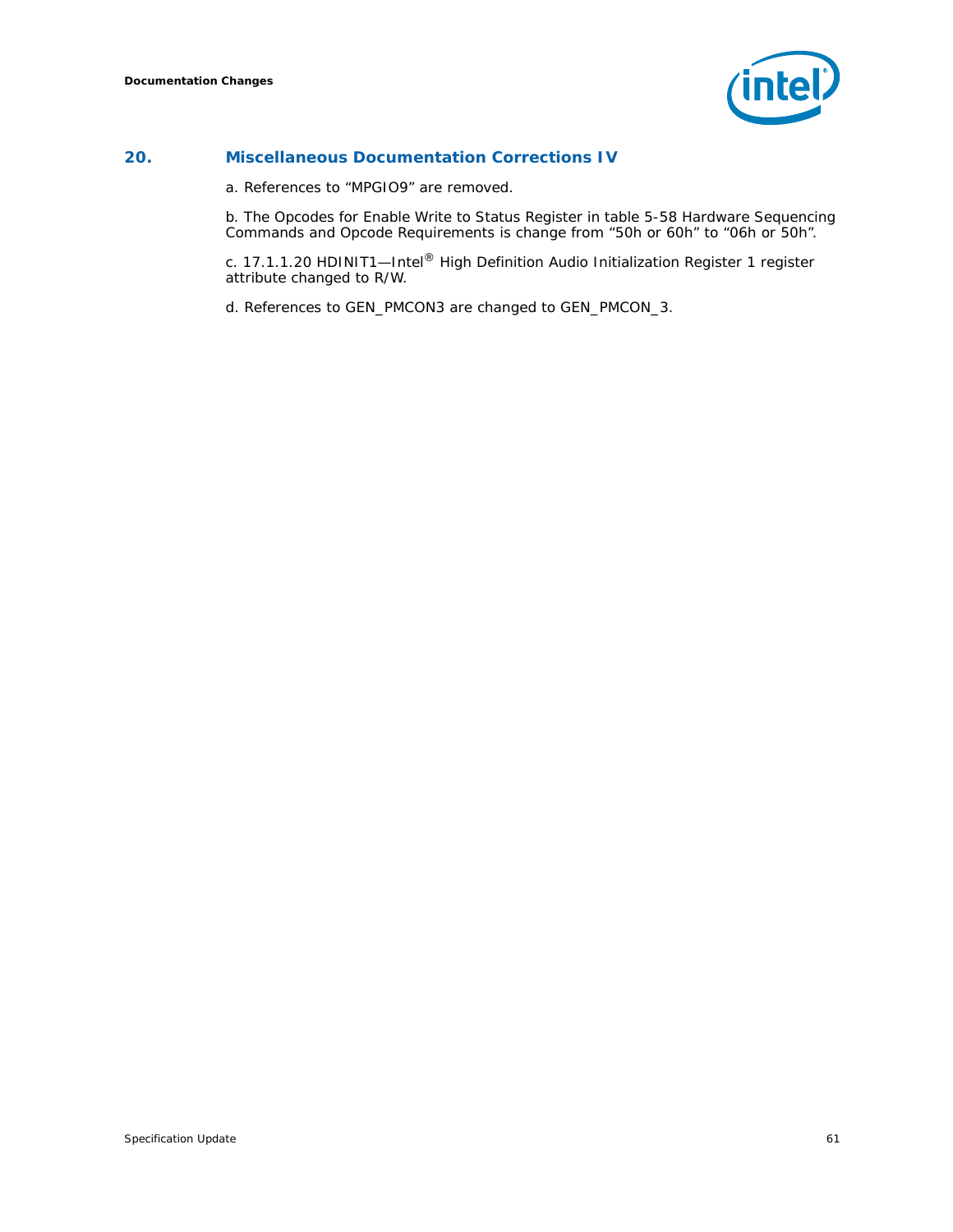

# **21. Mobile SFF PCH Ballout**

The following replaces section 6.3 Mobile SFF PCH Ballout:



# **Figure 6-9. Mobile SFF PCH Ballout (Top View - Upper Left)**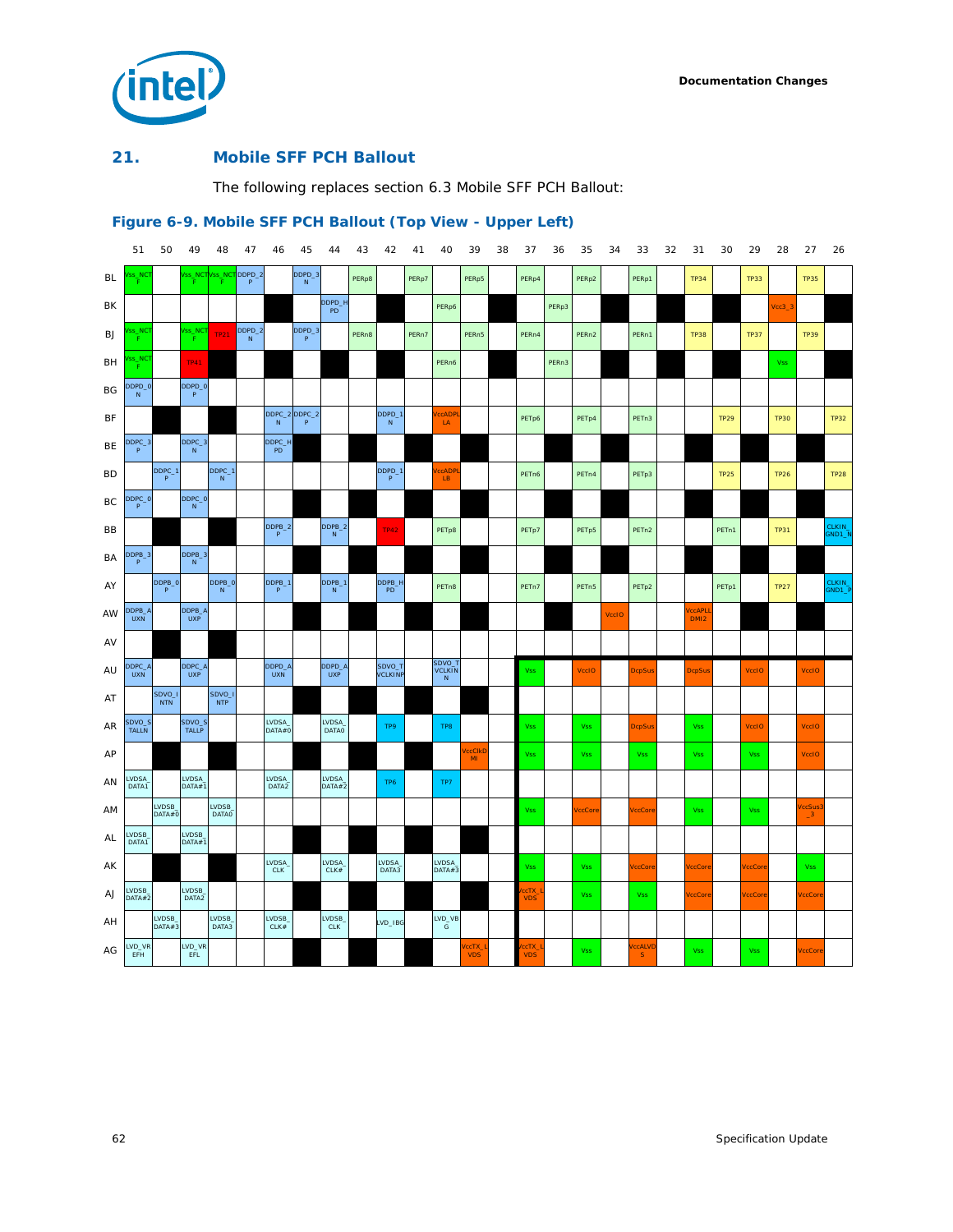



# **Figure 6-10. Mobile SFF PCH Ballout (Top View - Lower Left)**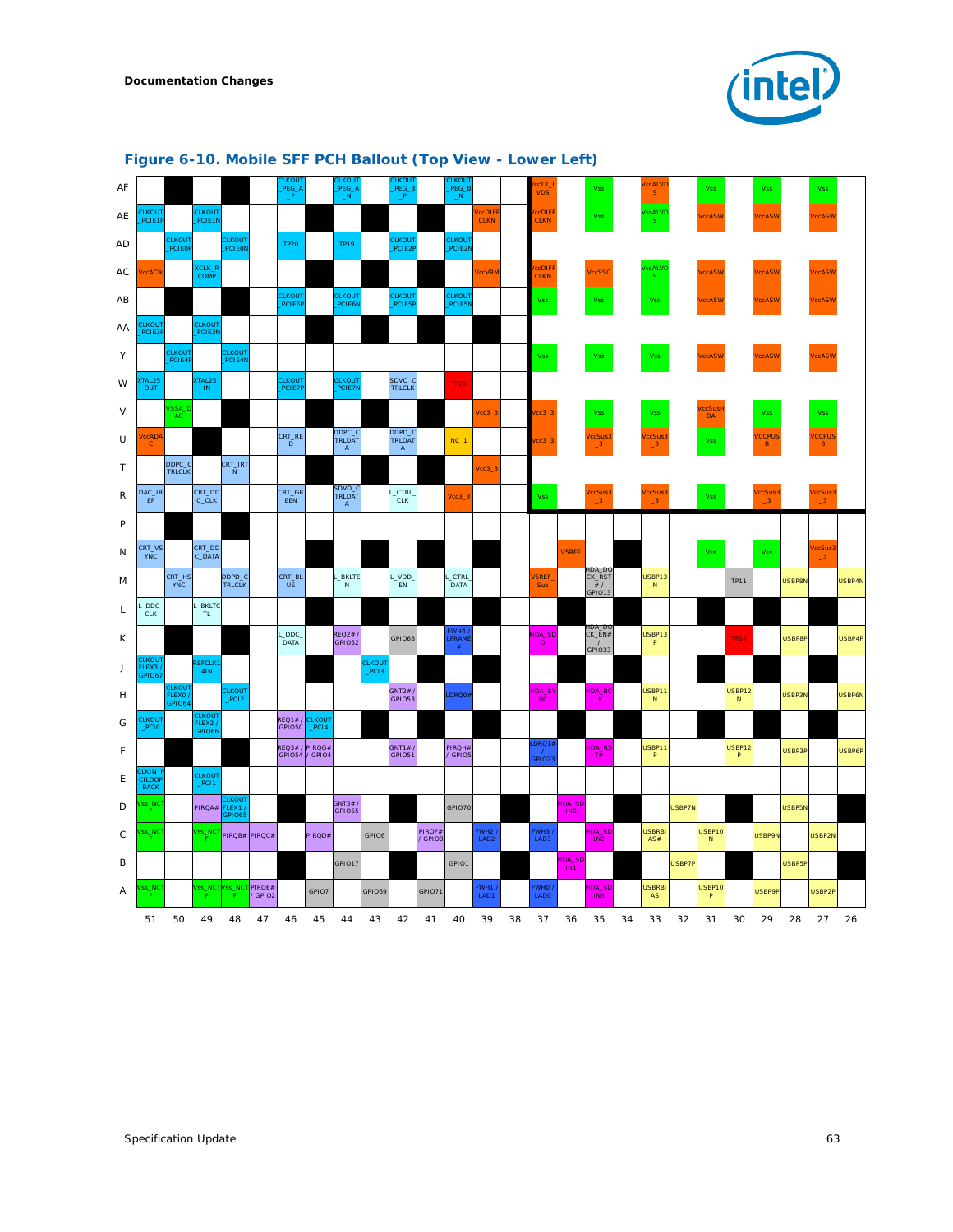

| 25          | 24                     | 23                  | 22                            | 21                         | 20          | 19                         | 18            | 17                                   | 16              | 15                         | 14 | 13                       | 12                               | 11                                | 10                         | 9                        | 8                            | $\overline{7}$                | 6                            | 5                    | 4                      | 3                            | $\overline{c}$        | $\mathbf{1}$                       |           |
|-------------|------------------------|---------------------|-------------------------------|----------------------------|-------------|----------------------------|---------------|--------------------------------------|-----------------|----------------------------|----|--------------------------|----------------------------------|-----------------------------------|----------------------------|--------------------------|------------------------------|-------------------------------|------------------------------|----------------------|------------------------|------------------------------|-----------------------|------------------------------------|-----------|
| <b>TP36</b> |                        | DMI1RX<br>${\sf N}$ |                               | <b>DMIORX</b><br>${\sf N}$ |             | DMI2RX<br>P                |               | DMI3RX<br>${\sf N}$                  |                 | FDI_RXF<br>$\mathbf{1}$    |    | FDI_RX<br>NO             |                                  | DI_RXP<br>$\overline{\mathbf{3}}$ |                            | DI_RXF<br>$\epsilon$     |                              | <b>TP22</b>                   |                              | eserv<br>$\mathbf d$ | ss_NC<br>F             | ss_NC<br>Æ                   |                       | is NC<br>F                         | <b>BL</b> |
|             | TP <sub>2</sub>        |                     |                               |                            | MI2RB<br>AS |                            |               |                                      | TP4             |                            |    |                          | FDI_LSY<br><b>NCO</b>            |                                   |                            |                          | FDI_FSY<br>NC <sub>1</sub>   |                               | eserv<br>$\mathbf d$         |                      |                        |                              |                       |                                    | BK        |
| <b>TP40</b> |                        | DMI1RX<br>P         |                               | DMIORX<br>P                |             | DMI2RX<br>${\sf N}$        |               | DMI3RX<br>P                          |                 | FDI_RX<br>N1               |    | FDI_RXF<br>$\mathsf{o}$  |                                  | FDI_RX<br>N3                      |                            | FDI_RX<br>N <sub>6</sub> |                              | eserv<br>$\mathbf d$          |                              | eserv<br>$\mathbf d$ | Reserv<br>$\mathbf{d}$ | /ss_NC<br>-F.                |                       | ss_NC<br>F                         | <b>BJ</b> |
|             | TP1                    |                     |                               |                            | TP3         |                            |               |                                      | TP <sub>5</sub> |                            |    |                          | FDI_FSY<br>NCO                   |                                   |                            |                          | DI_LSY<br>NC1                |                               |                              |                      | leserv<br>$\mathbf d$  | <b>Reserv</b><br>$\mathbf d$ |                       | 'ss_NC<br>$\mathsf F$              | BH        |
|             |                        |                     |                               |                            |             |                            |               |                                      |                 |                            |    |                          |                                  |                                   |                            |                          |                              |                               |                              |                      |                        | eserv<br>$\mathbf d$         |                       | leserv<br>$\mathbf d$              | BG        |
|             | Vss                    |                     | <b>DMIOTX</b><br>$\mathsf{P}$ |                            |             | $DMI_ZC$<br>OMP            |               | CLKIN,<br>DMI_P                      |                 | Vss                        |    |                          | FDI_RXF<br>$\sqrt{2}$            |                                   | FDI_RX<br>N7               |                          |                              | <b>leserve</b><br>$\mathbf d$ | Reserv<br>$\mathbf d$        |                      |                        |                              |                       |                                    | BF        |
|             |                        |                     |                               |                            |             |                            |               |                                      |                 |                            |    |                          |                                  |                                   |                            |                          |                              |                               | eserv<br>d.                  |                      |                        | <b>leserv</b><br>$\mathbf d$ |                       | <b>Reserv</b><br>$\mathbf d$       | BE        |
|             | Vss                    |                     | <b>DMIOTX</b><br>${\sf N}$    |                            |             | DMLIRC<br>OMP              |               | CLKIN,<br>DMI_N                      |                 | Vss                        |    |                          | FDI_RX<br>N2                     |                                   | FDI_RXP<br>7               |                          |                              |                               |                              |                      | Reserve<br>$\mathbf d$ |                              | leserv<br>$\mathbf d$ |                                    | <b>BD</b> |
|             |                        |                     |                               |                            |             |                            |               |                                      |                 |                            |    |                          |                                  |                                   |                            | <b>HRMTI</b><br>IP#      |                              | DF_TVS                        |                              |                      |                        | serv<br>d                    |                       | esery<br>d                         | BC        |
|             | <b>CLKOUT</b><br>DMI_I |                     | DMI1TX<br>${\sf N}$           |                            |             | DMI2TX<br>${\sf N}$        |               | DMI3TX<br>${\sf N}$                  |                 | FDI_RXP<br>$\sqrt{4}$      |    |                          | FDI_RXF<br>$\sqrt{5}$            |                                   | FDI_INT                    |                          | <b>MSYNC</b><br>$\mathbf{H}$ |                               | eserv<br>$\mathbf d$         |                      |                        |                              |                       |                                    | BB        |
|             |                        |                     |                               |                            |             |                            |               |                                      |                 |                            |    |                          |                                  |                                   |                            |                          |                              |                               |                              |                      |                        | leserv<br>$\mathbf d$        |                       | eser<br>d.                         | BA        |
|             | <b>LKOUT</b><br>DMI_   |                     | DMI1TX<br>$\sf P$             |                            |             | DMI2TX<br>$\, {\sf P}$     |               | DMI3TX<br>$\mathsf P$                |                 | FDI_RX<br>$_{\mathsf{N}4}$ |    |                          | FDI_RX<br>${\sf N}5$             |                                   |                            |                          | Reservi<br>$\mathbf d$       |                               | <b>leserv</b><br>$\mathbf d$ |                      | Reservi<br>$\mathbf d$ |                              | leserv<br>$\mathsf d$ |                                    | AY        |
|             |                        |                     |                               | VccVRN                     |             |                            | <b>/ccVRM</b> |                                      | VccDMI          |                            |    |                          |                                  |                                   |                            |                          |                              |                               |                              |                      |                        | eserv<br>$\mathbf d$         |                       | esery<br>$\mathbf d$               | AW        |
|             |                        |                     |                               |                            |             |                            |               |                                      |                 |                            |    |                          |                                  |                                   |                            |                          |                              |                               |                              |                      |                        |                              |                       |                                    | AV        |
| VcclO       |                        | VccIO               |                               | <b>CCADI</b><br>LVRM       |             | /CCAFI<br><b>I_VRM</b>     |               | Vss                                  |                 | VccDMI                     |    |                          | PECI                             |                                   | <b>ROCP</b><br><b>RGD</b>  |                          | Reserve<br>d.                |                               | eserv<br>d.                  |                      |                        | SATAOT)<br>${\sf N}$         |                       | SATAOT<br>$\mathsf{P}$             | AU        |
|             |                        |                     |                               |                            |             |                            |               |                                      |                 |                            |    | VcclO                    |                                  |                                   |                            |                          |                              |                               |                              |                      | <b>TP14</b>            |                              | <b>TP15</b>           |                                    | AT        |
| VccIO       |                        | VcclO               |                               | Vss                        |             | Vss                        |               | Vss                                  |                 | VccIO                      |    |                          | CLKOU'<br>_ITPXD<br>$\mathbb{N}$ |                                   | )<br>Litpxd<br>Litpxd<br>P |                          | Vss                          |                               | <b>Vss</b>                   |                      |                        | SATA1T:<br>${\sf N}$         |                       | ATA <sub>1</sub> T<br>$\mathsf{P}$ | AR        |
| Vss         |                        | Vss                 |                               | Vss                        |             | <b>CCAPL</b><br><b>EXP</b> |               | Vss                                  |                 | <b>CCAFD</b><br>PLL        |    | cAFD<br>PLL              |                                  |                                   |                            |                          |                              |                               |                              |                      |                        |                              |                       |                                    | AP        |
|             |                        |                     |                               |                            |             |                            |               |                                      |                 |                            |    |                          | <b>CLKOUT</b><br>$DP_P$          |                                   | <b>LKOUT</b><br>$DP_N$     |                          | SATA1R<br><b>XP</b>          |                               | SATA1R<br>XN                 |                      |                        | SATAOR<br>XN                 |                       | SATAOR<br>XP                       | AN        |
| Vss         |                        | VccDMI              |                               | VccIO                      |             | Vss                        |               | V_PRO<br>$\overline{\phantom{0}}$ 10 |                 | Vss                        |    |                          |                                  |                                   |                            |                          |                              |                               |                              |                      | <b>TP13</b>            |                              | CCAPL<br>SATA:        |                                    | AM        |
|             |                        |                     |                               |                            |             |                            |               |                                      |                 |                            |    | <b>CDFT</b><br><b>RM</b> |                                  |                                   |                            |                          |                              |                               |                              |                      |                        | SATA2T:<br>${\sf N}$         |                       | ATA <sub>2</sub> T<br>$\mathsf{P}$ | AL        |
| Vss         |                        | Vss                 |                               | VccIO                      |             | Vss                        |               | Vss                                  |                 | ccDFT<br>RM                |    |                          | TS_VSS<br>$\sqrt{3}$             |                                   | TS_VSS<br>$\overline{1}$   |                          | CLKIN_<br>ATA_N              |                               | EKIN_<br>ATA_P               |                      |                        |                              |                       |                                    | AK        |
| VccCore     |                        | <b>VccCore</b>      |                               | <b>VccCore</b>             |             | <b>Vss</b>                 |               | VccIO                                |                 | ccDFT<br>RM                |    | <b>CDFTE</b><br>RM       |                                  |                                   |                            |                          |                              |                               |                              |                      |                        | SATA5T)<br>${\sf N}$         |                       | SATA5T.<br>P                       | AJ        |
|             |                        |                     |                               |                            |             |                            |               |                                      |                 |                            |    |                          | TS_VSS<br>$\overline{2}$         |                                   | TS_VSS<br>$\overline{4}$   |                          | SATA4TX<br>${\sf N}$         |                               | SATA4T)<br>P                 |                      | SATA3R<br><b>BIAS</b>  |                              |                       |                                    | AH        |
| VccCore     |                        | VccCore             |                               | VccCore                    |             | Vss                        |               | Vss                                  |                 | VccIO                      |    | VcclO                    |                                  |                                   |                            |                          |                              |                               |                              |                      |                        | SATA3T)<br>${\sf N}$         |                       | SATA3T:<br>$\, {\bf P}$            | AG        |

# **Figure 6-11. Mobile SFF PCH Ballout (Top View - Upper Right)**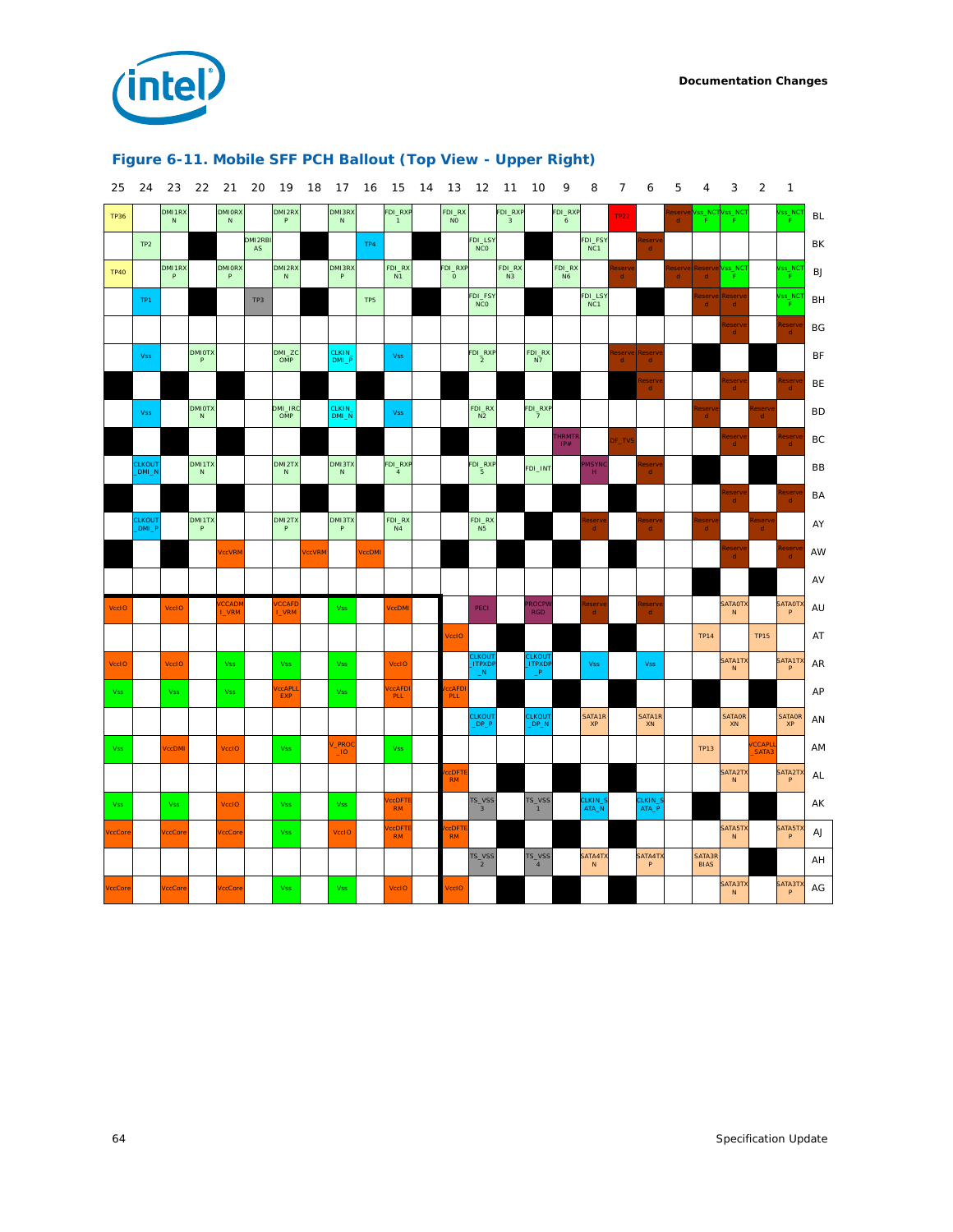

| Vss           |                                   | /ccCor             |                          | /ccCore             |             | Vss                                            |       | <b>/ccVRM</b>         |                 | VcclO               |    |                                                      | SATA30<br><b>OMPI</b>            |                            | SATA3R<br>COMPO                  |                                 | Vss                              |                         | $Vec3_3$                    |                                      |                                           |                                       |                               |                                                 | AF          |
|---------------|-----------------------------------|--------------------|--------------------------|---------------------|-------------|------------------------------------------------|-------|-----------------------|-----------------|---------------------|----|------------------------------------------------------|----------------------------------|----------------------------|----------------------------------|---------------------------------|----------------------------------|-------------------------|-----------------------------|--------------------------------------|-------------------------------------------|---------------------------------------|-------------------------------|-------------------------------------------------|-------------|
| Vss           |                                   | /ccCor             |                          | /ccCor              |             | <b>/ccVRN</b>                                  |       | Vss                   |                 | Vss                 |    |                                                      |                                  |                            |                                  |                                 |                                  |                         |                             |                                      |                                           | SATA4R<br>XN                          |                               | SATA4R<br><b>XP</b>                             | AE          |
|               |                                   |                    |                          |                     |             |                                                |       |                       |                 |                     |    |                                                      | SPI_CLI                          |                            | <b>TP16</b>                      |                                 | SATA3R<br>${\tt XN}$             |                         | SATA3R<br>XP                |                                      | SATA <sub>2</sub> F<br>${\tt XN}$         |                                       | SATA2R<br>XP                  |                                                 | AD          |
| <b>Vss</b>    |                                   | /ccCor             |                          | <b>VccCore</b>      |             | Vcc3                                           |       | Vss                   |                 | VcclO               |    | VcclO                                                |                                  |                            |                                  |                                 |                                  |                         |                             |                                      |                                           | SATA5F<br>${\bf X}{\bf N}$            |                               | SATA <sub>5</sub> F<br>$\mathsf{XP}\xspace$     | AC          |
| Vss           |                                   | /ccCor             |                          | /ccCor              |             | $Vec3_1$                                       |       | Vss                   |                 | VcclO               |    |                                                      | <b>ATAICO</b><br><b>MPI</b>      |                            | SATAICO<br><b>MPO</b>            |                                 | <b>PL_CS</b>                     |                         | <b>SPI_CS</b><br>#          |                                      |                                           |                                       |                               |                                                 | AB          |
|               |                                   |                    |                          |                     |             |                                                |       |                       |                 |                     |    | ccIO                                                 |                                  |                            |                                  |                                 |                                  |                         |                             |                                      |                                           | SATA4G<br>P/<br>GPIO16                |                               | <b>AIA50</b><br>P/<br>GPIO49<br>TEMP_/<br>LERT# | AA          |
| <b>VccASW</b> |                                   | /ccASV             |                          | VccASW              |             | VccSPI                                         |       | Vss                   |                 | Vss                 |    |                                                      |                                  |                            |                                  |                                 |                                  |                         |                             |                                      | <b>SERIRQ</b>                             |                                       | SPI_MI <mark>:</mark><br>O    |                                                 | Υ           |
|               |                                   |                    |                          |                     |             |                                                |       |                       |                 |                     |    |                                                      | GPIO35                           |                            | SATALED<br>#                     |                                 | SPI_MC<br>-SI                    |                         | SATA2G<br>P/<br>GPIO36      |                                      |                                           | <b>SCLOCK</b><br>$\prime$<br>GPIO22   |                               | <b>BMBUS</b><br>$\#$ /<br><b>GPIO0</b>          | W           |
| <b>VccASW</b> |                                   | /ccASV             |                          | /ccASW              |             | /ccASV                                         |       | Vss                   |                 | <b>Vss</b>          |    | cpSu                                                 |                                  |                            |                                  |                                 |                                  |                         |                             |                                      |                                           |                                       |                               |                                                 | V           |
| VcclO         |                                   | VcclO              |                          | /ccASW              |             | /ccASV                                         |       | DcpSS1                |                 | <b>DcpRTC</b>       |    |                                                      | JTAG_TD                          |                            | <b>SDATAC</b><br>UTO /<br>GPIO39 |                                 | <b>PCIECLK</b><br>RO1#<br>GPIO18 |                         | <b>RCIN#</b>                |                                      |                                           | A20GAT<br>$\mathsf{E}% _{\mathsf{H}}$ |                               | SDATAC<br>UT1/<br>GPIO48                        | U           |
|               |                                   |                    |                          |                     |             |                                                |       |                       |                 |                     |    |                                                      |                                  |                            |                                  |                                 |                                  |                         |                             |                                      | PCIECLK<br>RO2#<br>GPIO20                 |                                       | <b>CLKRUN</b><br>#I<br>GPIO32 |                                                 | T           |
| VcclO         |                                   | VectO              |                          | Vss                 |             | /ccASV                                         |       | Vss                   |                 | DcpRTC              |    |                                                      | <b>ccDSV</b><br>$3-3$            |                            | cpSus<br>yp                      |                                 | CLKRQ#<br>GPIO47                 |                         | $INIT3_3$<br>V#             |                                      |                                           | STP_PC<br>$# /$<br>GPIO34             |                               | SATA1G<br>P/<br>GPIO19                          | ${\sf R}$   |
|               |                                   |                    |                          |                     |             |                                                |       |                       |                 |                     |    |                                                      |                                  |                            |                                  |                                 |                                  |                         |                             |                                      |                                           |                                       |                               |                                                 | P           |
| Vss           |                                   | Vss                |                          |                     |             |                                                | VcclO |                       | VccRTC          |                     |    |                                                      |                                  |                            |                                  |                                 |                                  |                         |                             |                                      |                                           | SLOAD<br>GPIO38                       |                               | <b>SPKR</b>                                     | N           |
|               | <b>CLKIN</b><br>$OT_9$<br>N       |                    | <b>WROK</b>              |                     |             | PCIECLK<br>$\textsf{R}\textsf{Q}4\#$<br>GPIO26 |       | JTAG_TO<br>К          |                 | JTAG_T<br><b>MS</b> |    |                                                      | JTAG_T <mark>E</mark><br>$\circ$ |                            | SYS_PW<br><b>ROK</b>             |                                 | CL_RS<br>1#                      |                         | SATA3G<br>P/<br>GPIO37      |                                      | PCIECLI<br>RQ0#<br>GPIO73                 |                                       | SATAOG<br>P/<br>GPIO21        |                                                 | M           |
|               |                                   |                    |                          |                     |             |                                                |       |                       |                 |                     |    |                                                      |                                  |                            |                                  |                                 |                                  |                         |                             |                                      |                                           | L_CLK                                 |                               | SYS_RE<br>SET#                                  | L           |
|               | <b>CLKIN</b><br>$\frac{DOT_9}{P}$ |                    | <b>NTRUE</b><br>$ER#$    |                     |             | <b>PWRBTM</b><br>$\#$                          |       | GPIO57                |                 | GPIO24              |    |                                                      | SMLOCI<br>$\,$ K                 |                            | $SLP_S$<br>$\#$                  |                                 | <b>CIEC</b><br>SPIO4             |                         | GPIO15                      |                                      |                                           |                                       |                               |                                                 | Κ           |
|               |                                   |                    |                          |                     |             |                                                |       |                       |                 |                     |    |                                                      |                                  |                            |                                  |                                 |                                  |                         |                             |                                      |                                           | CIECL<br>.06#<br><b>PIO4</b>          |                               | CL DA<br>A1                                     | J           |
|               | <b>USBPOP</b>                     |                    | SMLOAL<br>ERT#<br>GPIO60 |                     |             | ACPRES<br>ENT /<br>GPIO31                      |       | GPIO8                 |                 | OC7#<br>GPIO14      |    |                                                      | SMBALE<br>RT#<br>GPIO11          |                            | <b>BATLOW</b><br>#I<br>GPIO72    |                                 |                                  |                         |                             |                                      | <b>CIECI</b><br>RO7#<br>GPIO <sub>4</sub> |                                       | PME#                          |                                                 | Н           |
|               |                                   |                    |                          |                     |             |                                                |       |                       |                 |                     |    |                                                      |                                  |                            |                                  |                                 |                                  |                         | $SUS_S1$<br>AT# /<br>GPIO61 |                                      |                                           | <b>APWRO</b>                          |                               | GPIO <sub>2</sub>                               | G           |
|               | <b>USBPON</b>                     |                    | <b>DSWVR</b><br>MEN      |                     |             | <b>RTCRS</b><br>#                              |       | SMBCLK                |                 | <b>SUSACK</b><br>#  |    |                                                      | R1#                              |                            | <b>SMBDAT</b><br>$\mathsf{A}$    |                                 |                                  | PLTRSTE<br>#            | $SLP$ _S5<br>#1<br>GPIO63   |                                      |                                           |                                       |                               |                                                 | F           |
|               |                                   |                    |                          |                     |             |                                                |       |                       |                 |                     |    |                                                      |                                  |                            |                                  |                                 |                                  |                         |                             |                                      |                                           | <b>TP12</b>                           |                               | ss_N<br>F                                       | Ε           |
|               | <b>TP18</b>                       |                    |                          |                     | <b>TP10</b> |                                                |       |                       | OC3#/<br>GPIO42 |                     |    | <b>SUSWA</b>                                         | SML1CL<br>K/<br>GPIO58           |                            |                                  | MI I A                          | WAKE#                            |                         |                             |                                      | $SLP$ _S3<br>#                            | <b>SUSCLK</b><br>$\prime$<br>GPIO62   |                               | 'ss_NC<br>F                                     | D           |
| USBP1N        |                                   | DC6#<br>GPIO10     |                          | <b>INTVRN</b><br>EN |             | RTCX2                                          |       | OCO#<br><b>GPIO59</b> |                 | GPIO27              |    | N#/SUS<br><b>PWRDN</b><br>CK/GPIC<br>30 <sup>°</sup> |                                  | SML1DA<br>TA $/$<br>GPIO75 |                                  | ERT#<br>PCHHOT<br># /<br>GPIO74 |                                  | $SLP\_A#$               |                             | LAN_PH<br>$Y_PWR$<br>CTRL.<br>GPIO12 | PEG_B<br>CLKRQ#<br>GPIO56                 | $s_N$<br>F                            |                               |                                                 | $\mathsf C$ |
|               | <b>TP17</b>                       |                    |                          |                     | <b>SMRS</b> |                                                |       |                       | OC5#<br>GPIO9   |                     |    |                                                      | <b>DRAMP</b><br><b>WROK</b>      |                            |                                  |                                 | PCIECLK<br>RO3#<br>GPIO25        |                         |                             |                                      |                                           |                                       |                               |                                                 | B           |
| USBP1F        |                                   | <b>SRTCR</b><br>T# |                          | DPWRO<br>К          |             | RTCX1                                          |       | OC1#<br>GPIO4C        |                 | SLP_SU<br>S#        |    | OC2#<br>GPIO41                                       |                                  | OC4# /<br>GPIO43           |                                  | <b>SMLODA</b><br>TA             |                                  | SLP_LAN<br>#/<br>GPIO29 |                             | ss NC<br>-F                          | /ss NO<br>Æ                               |                                       |                               |                                                 | Α           |
| 25            | 24                                | 23                 | 22                       | 21                  | 20          | 19                                             | 18    | 17                    | 16              | 15                  | 14 | 13                                                   | 12                               | 11                         | 10                               | 9                               | 8                                | $\overline{7}$          | 6                           | 5                                    | $\sqrt{4}$                                | 3                                     | $\boldsymbol{2}$              | $\mathbf{1}$                                    |             |

# **Figure 6-12. Mobile SFF PCH Ballout (Top View - Lower Right)**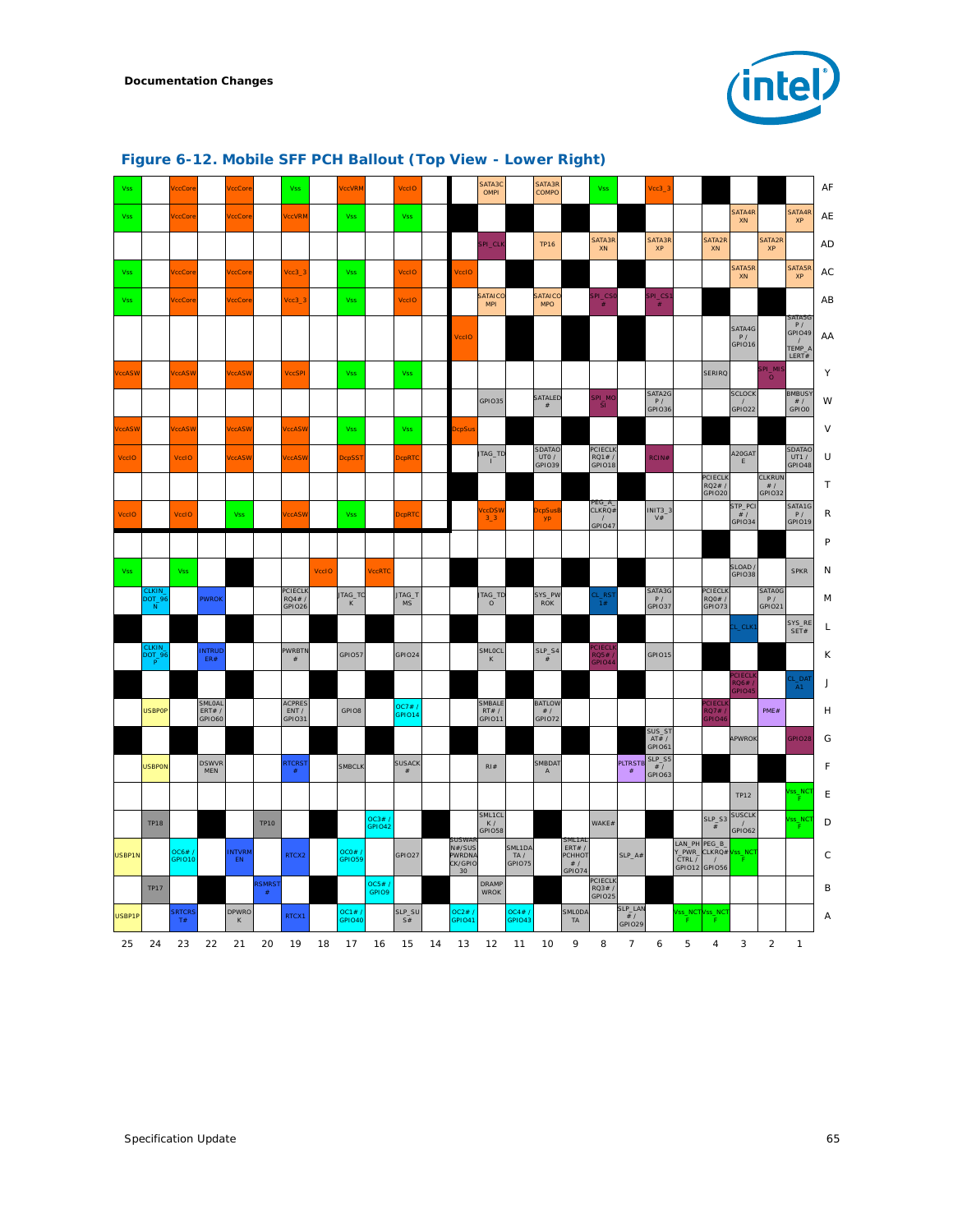# *intel*

### **Table 6-3. Mobile SFF PCH Ballout By Signal Name**

| <b>SFF Ball Name</b>              | Ball #         |
|-----------------------------------|----------------|
| A20GATE                           | U3             |
| <b>ACPRESENT /</b><br>GPIO31      | H19            |
| <b>APWROK</b>                     | G3             |
| BATLOW# / GPIO72                  | H10            |
| BMBUSY# / GPIOO                   | W <sub>1</sub> |
| CL CLK1                           | L3             |
| CL DATA1                          | J1             |
| CL_RST1#                          | M8             |
| CLKIN_DMI_N                       | BD17           |
| CLKIN_DMI_P                       | <b>BF17</b>    |
| CLKIN_DOT_96N                     | M24            |
| CLKIN_DOT_96P                     | K24            |
| CLKIN_GND1_N                      | <b>BB26</b>    |
| CLKIN_GND1_P                      | AY26           |
| CLKIN_PCILOOPBA<br>CК             | E51            |
| CLKIN_SATA_N                      | AK8            |
| CLKIN_SATA_P                      | AK6            |
| CLKOUT_DMI_N                      | <b>BB24</b>    |
| CLKOUT DMI P                      | AY24           |
| CLKOUT_DP_N                       | AN10           |
| CLKOUT DP P                       | AN12           |
| CLKOUT_ITPXDP_N                   | AR12           |
| CLKOUT_ITPXDP_P                   | AR10           |
| CLKOUT_PCIO                       | G51            |
| CLKOUT_PCI1                       | E49            |
| CLKOUT PCI2                       | H48            |
| <b>CLKOUT</b><br>PC <sub>13</sub> | J43            |
| CLKOUT PC14                       | G45            |
| <b>CLKOUT PCIEON</b>              | AD48           |
| CLKOUT PCIEOP                     | AD50           |
| CLKOUT_PCIE1N                     | AE49           |
| CLKOUT_<br>PCIE1P                 | AE51           |
| CLKOUT_PCIE2N                     | AD40           |
| CLKOUT PCIE2P                     | AD42           |
| PCIE3N<br>CLKOUT_                 | AA49           |
| PCIE3P<br><b>CLKOUT</b>           | AA51           |
| PCIE4N<br>CLKOUT                  | Y48            |
| CLKOUT<br>PCIE4P                  | Y50            |
| CLKOUT_<br>PCIE5N                 | AB40           |
| CLKOUT_PCIE5P                     | AB42           |
| CLKOUT_<br>PCIE6N                 | AB44           |
|                                   |                |

| <b>SFF Ball Name</b>    | Ball #            |
|-------------------------|-------------------|
| CLKOUT_PCIE6P           | AB46              |
| CLKOUT_PCIE7N           | $\overline{W}$ 44 |
| CLKOUT_PCIE7P           | W46               |
| CLKOUT_PEG_A_N          | AF44              |
| CLKOUT_PEG_A_P          | AF46              |
| CLKOUT_PEG_B_N          | AF40              |
| CLKOUT_PEG_B_P          | AF42              |
| CLKOUTFLEXO /<br>GPIO64 | H50               |
| CLKOUTFLEX1 /<br>GPIO65 | D48               |
| CLKOUTFLEX2 /<br>GPIO66 | G49               |
| CLKOUTFLEX3 /<br>GPIO67 | J51               |
| CLKRUN# / GPIO32        | $\overline{12}$   |
| CRT_BLUE                | M46               |
| CRT_DDC_CLK             | R49               |
| CRT_DDC_DATA            | N49               |
| CRT_GREEN               | R46               |
| CRT_HSYNC               | M50               |
| CRT_IRTN                | <b>T48</b>        |
| CRT_RED                 | U46               |
| CRT_VSYNC               | N <sub>51</sub>   |
| DAC_IREF                | R <sub>51</sub>   |
| DcpRTC                  | R <sub>15</sub>   |
| DcpRTC                  | U15               |
| <b>DcpSST</b>           | U17               |
| DcpSus                  | AR33              |
| DcpSus                  | AU31              |
| DcpSus                  | AU33              |
| DcpSus                  | $\sqrt{13}$       |
| DcpSusByp               | R <sub>10</sub>   |
| DDPB_ON                 | AY48              |
| OP.<br>DDPB             | AY50              |
| 1N<br>DDPB              | AY44              |
| 1Р<br>DDPB              | AY46              |
| 2N<br>DDPB              | BB44              |
| DDPB<br>2Р              | <b>BB46</b>       |
| DDPB<br>3N              | BA49              |
| 3P<br>DDPB              | BA51              |
| DDPB<br>AUXN            | AW51              |
| <b>AUXP</b><br>DDPB     | AW49              |
| HPD<br>DDPB             | AY42              |
| DDPC<br>ΟN              | BC49              |
| 0P<br>DDPC              | BC51              |
|                         |                   |

| <b>SFF Ball Name</b> | Ball #      |
|----------------------|-------------|
| DDPC_1N              | <b>BD48</b> |
| DDPC_1P              | BD50        |
| DDPC_2N              | BF46        |
| DDPC_2P              | <b>BF45</b> |
| DDPC_3N              | <b>BE49</b> |
| DDPC_3P              | <b>BE51</b> |
| DDPC_AUXN            | AU51        |
| DDPC_AUXP            | AU49        |
| DDPC_CTRLCLK         | <b>T50</b>  |
| DDPC_CTRLDATA        | U44         |
| DDPC_HPD             | BE46        |
| DDPD_ON              | <b>BG51</b> |
| DDPD_0P              | BG49        |
| DDPD_1N              | BF42        |
| DDPD_1P              | BD42        |
| DDPD_2N              | <b>BJ47</b> |
| DDPD_2P              | <b>BL47</b> |
| DDPD_3N              | <b>BL45</b> |
| DDPD_3P              | <b>BJ45</b> |
| DDPD_AUXN            | AU46        |
| DDPD_AUXP            | AU44        |
| DDPD_CTRLCLK         | M48         |
| DDPD_CTRLDATA        | U42         |
| DDPD_HPD             | <b>BK44</b> |
| DF_TVS               | BC7         |
| DMI_IRCOMP           | BD19        |
| DMI_ZCOMP            | <b>BF19</b> |
| DMIORXN              | <b>BL21</b> |
| DMIORXP              | <b>BJ21</b> |
| DMIOTXN              | BD22        |
| DMIOTXP              | <b>BF22</b> |
| DMI1RXN              | <b>BL23</b> |
| DMI1RXP              | BJ23        |
| DMI1TXN              | BB22        |
| DMI1TXP              | AY22        |
| DMI2RBIAS            | <b>BK20</b> |
| DMI2RXN              | <b>BJ19</b> |
| DMI2RXP              | <b>BL19</b> |
| DMI2TXN              | BB19        |
| DMI2TXP              | AY19        |
| DMI3RXN              | <b>BL17</b> |
| DMI3RXP              | <b>BJ17</b> |
| DMI3TXN              | <b>BB17</b> |
| DMI3TXP              | AY17        |
| <b>DPWROK</b>        | A21         |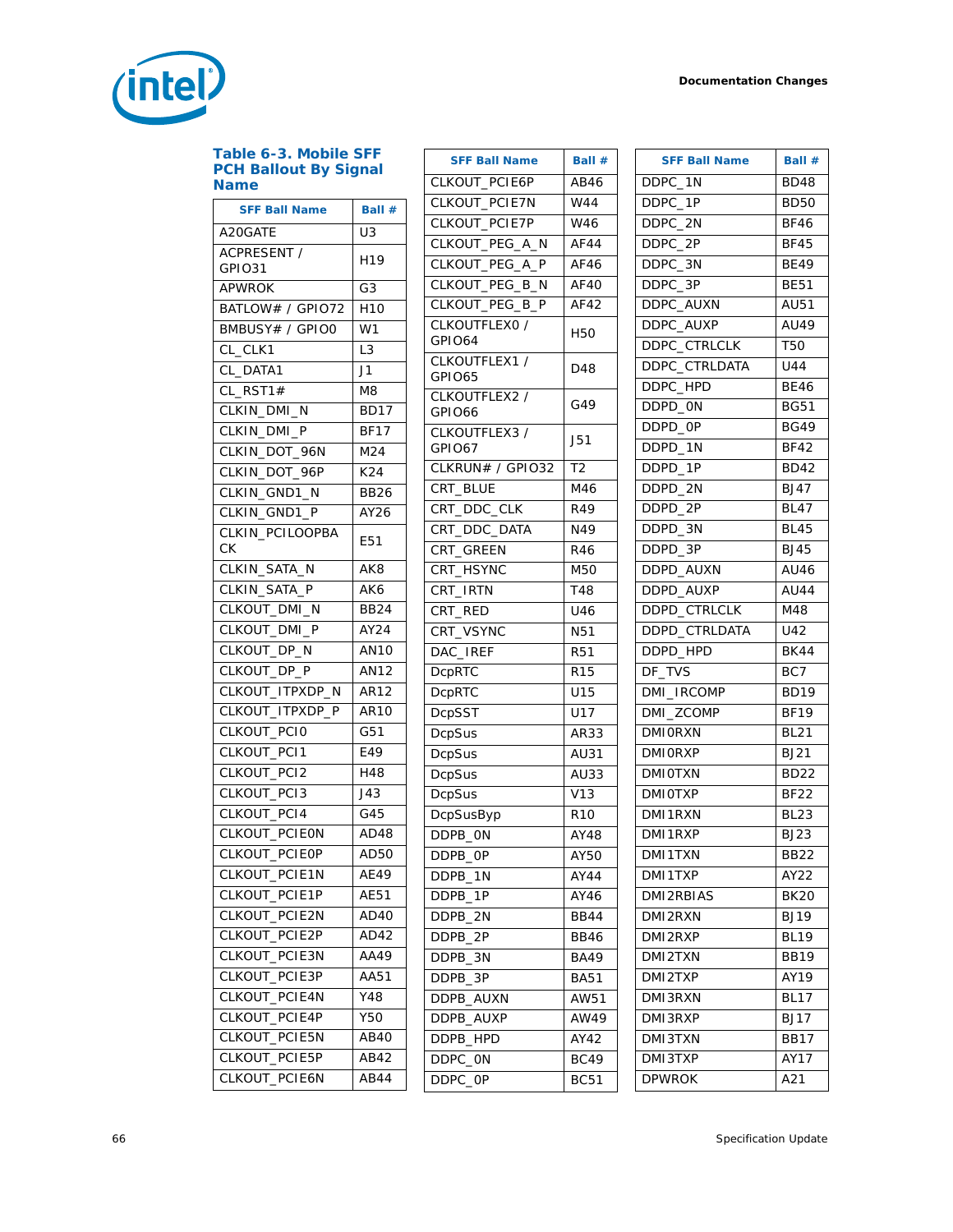

| <b>SFF Ball Name</b> | Ball #           |
|----------------------|------------------|
| <b>DRAMPWROK</b>     | B12              |
| <b>DSWVRMEN</b>      | F22              |
| FDI FSYNCO           | BH12             |
| FDI_FSYNC1           | BK8              |
| $FDI$ _INT           | <b>BB10</b>      |
| FDI_LSVNCO           | BK12             |
| FDI_LSYNC1           | BH8              |
| FDI RXNO             | <b>BL13</b>      |
| FDI RXN1             | <b>BJ15</b>      |
| FDI_RXN2             | <b>BD12</b>      |
| FDI_RXN3             | <b>BJ11</b>      |
| FDI_RXN4             | AY15             |
| FDI_RXN5             | AY12             |
| FDI_RXN6             | BJ9              |
| FDI_RXN7             | <b>BF10</b>      |
| FDI_RXPO             | <b>BJ13</b>      |
| FDI_RXP1             | <b>BL15</b>      |
| FDI_RXP2             | BF12             |
| FDI RXP3             | <b>BL11</b>      |
| FDI RXP4             | <b>BB15</b>      |
| FDI_RXP5             | <b>BB12</b>      |
| FDI_RXP6             | BL9              |
| FDI_RXP7             | BD <sub>10</sub> |
| FWHO / LADO          | A37              |
| FWH1 / LAD1          | A39              |
| FWH2 / LAD2          | C39              |
| FWH3 / LAD3          | C37              |
| FWH4 / LFRAME#       | K40              |
| GNT1# / GPIO51       | F42              |
| GNT2# / GPIO53       | H42              |
| GNT3# / GPIO55       | D44              |
| GPIO1                | <b>B40</b>       |
| GPIO6                | C43              |
| GPIO7                | A45              |
| GPIO8                | H17              |
| GPIO15               | Κ6               |
| GPIO17               | <b>B44</b>       |
| GPIO24               | K15              |
| GPIO27               | C15              |
| GPIO28               | G1               |
| GPIO35               | W12              |
| GPIO57               | K17              |
| GPIO68               | K42              |
| <b>GPIO69</b>        | A43              |
|                      |                  |

| <b>SFF Ball Name</b>          | Ball #          |
|-------------------------------|-----------------|
| GPIO70                        | D40             |
| GPIO71                        | A41             |
| HDA BCLK                      | H35             |
| HDA_DOCK_EN# /<br>GPIO33      | K35             |
| HDA_DOCK_RST#/<br>GPIO13      | M35             |
| HDA_RST#                      | F35             |
| HDA_SDINO                     | D <sub>36</sub> |
| HDA_SDIN1                     | <b>B36</b>      |
| HDA_SDIN2                     | C35             |
| HDA_SDIN3                     | A35             |
| HDA SDO                       | K37             |
| HDA_SYNC                      | H37             |
| $INT3_3V#$                    | R <sub>6</sub>  |
| INTRUDER#                     | K22             |
| <b>INTVRMEN</b>               | C21             |
| <b>JTAG_TCK</b>               | M17             |
| JTAG_TDI                      | U12             |
| JTAG_TDO                      | M12             |
| JTAG_TMS                      | M15             |
| L_BKLTCTL                     | L49             |
| L_BKLTEN                      | M44             |
| L CTRL CLK                    | R42             |
| L_CTRL_DATA                   | M40             |
| L_DDC_CLK                     | L51             |
| L_DDC_DATA                    | K46             |
| L_VDD_EN                      | M42             |
| LAN_PHY_PWR_CTR<br>L / GPIO12 | C5              |
| LDRQ0#                        | H40             |
| LDRQ1# / GPIO23               | F37             |
| LVD_IBG                       | AH42            |
| LVD_<br>VBG                   | AH40            |
| LVD_VREFH                     | AG51            |
| LVD_VREFL                     | AG49            |
| LVDSA CLK                     | AK46            |
| LVDSA_CLK#                    | AK44            |
| LVDSA_DATA#0                  | AR46            |
| $LVDSA_DATA#1$                | AN49            |
| LVDSA_<br>DATA#2              | AN44            |
| LVDSA_DATA#3                  | AK40            |
| LVDSA_DATA0                   | AR44            |
| LVDSA_DATA1                   | AN51            |
| LVDSA_DATA2                   | AN46            |
|                               |                 |

| <b>SFF Ball Name</b>     | Ball #             |
|--------------------------|--------------------|
| LVDSA DATA3              | AK42               |
| LVDSB_CLK                | AH44               |
| LVDSB CLK#               | AH46               |
| LVDSB DATA#0             | AM50               |
| LVDSB DATA#1             | AL49               |
| LVDSB DATA#2             | AJ51               |
| LVDSB DATA#3             | AH50               |
| LVDSB_DATA0              | AM48               |
| LVDSB DATA1              | AL $5\overline{1}$ |
| LVDSB DATA2              | AJ49               |
| LVDSB DATA3              | AH48               |
| NC 1                     | U40                |
| OC0# / GPIO59            | C17                |
| OC1# / GPIO40            | A17                |
| OC2# / GPIO41            | A13                |
| OC3# / GPIO42            | D <sub>16</sub>    |
| OC4# / GPIO43            | A11                |
| OC5# / GPIO9             | B16                |
| OC6# / GPIO10            | C <sub>23</sub>    |
| OC7# / GPIO14            | H <sub>15</sub>    |
| PCIECLKRQ0#/<br>GPIO73   | M4                 |
| PCIECLKRQ1# /<br>GPIO18  | U8                 |
| PCIECLKRQ2#/<br>GPIO20   | T4                 |
| PCIECLKRQ3#/<br>GPIO25   | Β8                 |
| PCIECLKRQ4# /<br>GPIO26  | M19                |
| PCIECLKRQ5#/<br>GPIO44   | K8                 |
| PCIECLKRQ6# /<br>GPIO45  | J3                 |
| PCIECLKRQ7#/<br>GPIO46   | H4                 |
| PECI                     | AU12               |
| PEG_A_CLKRQ# /<br>GPIO47 | R8                 |
| PEG_B_CLKRQ#<br>GPIO56   | C <sub>4</sub>     |
| PERn1                    | BJ33               |
| PERn2                    | BJ35               |
| PERn3                    | <b>BH36</b>        |
| PERn4                    | BJ37               |
| PERn5                    | <b>BJ39</b>        |
| PERn6                    | <b>BH40</b>        |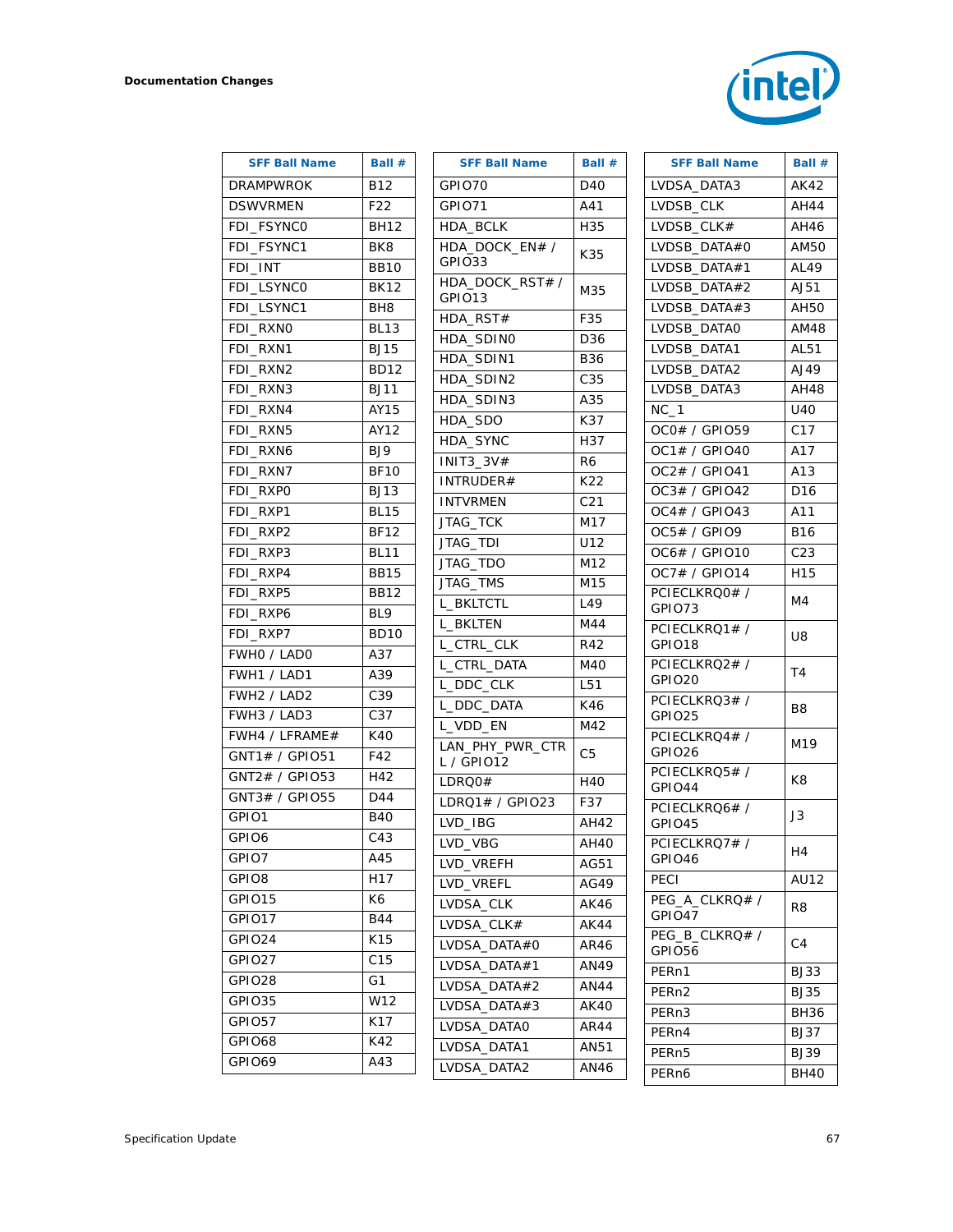

| <b>BJ41</b><br>PERn7<br>PER <sub>n8</sub><br><b>BJ43</b><br><b>BL33</b><br>PERp1<br><b>BL35</b><br>PERp2<br><b>BK36</b><br>PERp3<br><b>BL37</b><br>PERp4<br><b>BL39</b><br>PERp5<br>PERp6<br><b>BK40</b><br><b>BL41</b><br>PERp7<br>BL43<br>PERp8<br>PETn1<br><b>BB30</b><br>PET <sub>n2</sub><br><b>BB33</b><br><b>BF33</b><br>PET <sub>n3</sub><br>PET <sub>n4</sub><br><b>BD35</b><br>PET <sub>n5</sub><br>AY35<br>PET <sub>n6</sub><br>BD37<br>PET <sub>n7</sub><br>AY37<br>PET <sub>n</sub> 8<br>AY40<br>PETp1<br>AY30<br>AY33<br>PETp2<br>BD33<br>PETp3<br><b>BF35</b><br>PETp4<br>PETp5<br><b>BB35</b><br><b>BF37</b><br>PETp6<br><b>BB37</b><br>PET <sub>p7</sub><br><b>BB40</b><br>PETp8<br>D49<br>PIRQA#<br>PIRQB#<br>C48<br>PIRQC#<br>C <sub>47</sub><br>PIRQD#<br>C45<br>A47<br>PIRQE# / GPIO2<br>PIRQF# / GPIO3<br>C41<br>PIRQG# / GPIO4<br>F45<br>PIRQH# / GPIO5<br>F40<br>PLTRST#<br>F7<br>PME#<br>Н2<br>PMSYNCH<br>BB8<br><b>PROCPWRGD</b><br><b>AU10</b><br>K19<br>PWRBTN#<br><b>PWROK</b><br>M22<br>RCIN#<br>U6<br>REFCLK14IN<br>J49<br>REQ1# / GPIO50<br>G46<br>REQ2# / GPIO52<br>K44<br>$\overline{\text{REQ3#}}$ / GPIO54<br>F46 | <b>SFF Ball Name</b> | Ball # |
|-------------------------------------------------------------------------------------------------------------------------------------------------------------------------------------------------------------------------------------------------------------------------------------------------------------------------------------------------------------------------------------------------------------------------------------------------------------------------------------------------------------------------------------------------------------------------------------------------------------------------------------------------------------------------------------------------------------------------------------------------------------------------------------------------------------------------------------------------------------------------------------------------------------------------------------------------------------------------------------------------------------------------------------------------------------------------------------------------------------------------------------------------------|----------------------|--------|
|                                                                                                                                                                                                                                                                                                                                                                                                                                                                                                                                                                                                                                                                                                                                                                                                                                                                                                                                                                                                                                                                                                                                                       |                      |        |
|                                                                                                                                                                                                                                                                                                                                                                                                                                                                                                                                                                                                                                                                                                                                                                                                                                                                                                                                                                                                                                                                                                                                                       |                      |        |
|                                                                                                                                                                                                                                                                                                                                                                                                                                                                                                                                                                                                                                                                                                                                                                                                                                                                                                                                                                                                                                                                                                                                                       |                      |        |
|                                                                                                                                                                                                                                                                                                                                                                                                                                                                                                                                                                                                                                                                                                                                                                                                                                                                                                                                                                                                                                                                                                                                                       |                      |        |
|                                                                                                                                                                                                                                                                                                                                                                                                                                                                                                                                                                                                                                                                                                                                                                                                                                                                                                                                                                                                                                                                                                                                                       |                      |        |
|                                                                                                                                                                                                                                                                                                                                                                                                                                                                                                                                                                                                                                                                                                                                                                                                                                                                                                                                                                                                                                                                                                                                                       |                      |        |
|                                                                                                                                                                                                                                                                                                                                                                                                                                                                                                                                                                                                                                                                                                                                                                                                                                                                                                                                                                                                                                                                                                                                                       |                      |        |
|                                                                                                                                                                                                                                                                                                                                                                                                                                                                                                                                                                                                                                                                                                                                                                                                                                                                                                                                                                                                                                                                                                                                                       |                      |        |
|                                                                                                                                                                                                                                                                                                                                                                                                                                                                                                                                                                                                                                                                                                                                                                                                                                                                                                                                                                                                                                                                                                                                                       |                      |        |
|                                                                                                                                                                                                                                                                                                                                                                                                                                                                                                                                                                                                                                                                                                                                                                                                                                                                                                                                                                                                                                                                                                                                                       |                      |        |
|                                                                                                                                                                                                                                                                                                                                                                                                                                                                                                                                                                                                                                                                                                                                                                                                                                                                                                                                                                                                                                                                                                                                                       |                      |        |
|                                                                                                                                                                                                                                                                                                                                                                                                                                                                                                                                                                                                                                                                                                                                                                                                                                                                                                                                                                                                                                                                                                                                                       |                      |        |
|                                                                                                                                                                                                                                                                                                                                                                                                                                                                                                                                                                                                                                                                                                                                                                                                                                                                                                                                                                                                                                                                                                                                                       |                      |        |
|                                                                                                                                                                                                                                                                                                                                                                                                                                                                                                                                                                                                                                                                                                                                                                                                                                                                                                                                                                                                                                                                                                                                                       |                      |        |
|                                                                                                                                                                                                                                                                                                                                                                                                                                                                                                                                                                                                                                                                                                                                                                                                                                                                                                                                                                                                                                                                                                                                                       |                      |        |
|                                                                                                                                                                                                                                                                                                                                                                                                                                                                                                                                                                                                                                                                                                                                                                                                                                                                                                                                                                                                                                                                                                                                                       |                      |        |
|                                                                                                                                                                                                                                                                                                                                                                                                                                                                                                                                                                                                                                                                                                                                                                                                                                                                                                                                                                                                                                                                                                                                                       |                      |        |
|                                                                                                                                                                                                                                                                                                                                                                                                                                                                                                                                                                                                                                                                                                                                                                                                                                                                                                                                                                                                                                                                                                                                                       |                      |        |
|                                                                                                                                                                                                                                                                                                                                                                                                                                                                                                                                                                                                                                                                                                                                                                                                                                                                                                                                                                                                                                                                                                                                                       |                      |        |
|                                                                                                                                                                                                                                                                                                                                                                                                                                                                                                                                                                                                                                                                                                                                                                                                                                                                                                                                                                                                                                                                                                                                                       |                      |        |
|                                                                                                                                                                                                                                                                                                                                                                                                                                                                                                                                                                                                                                                                                                                                                                                                                                                                                                                                                                                                                                                                                                                                                       |                      |        |
|                                                                                                                                                                                                                                                                                                                                                                                                                                                                                                                                                                                                                                                                                                                                                                                                                                                                                                                                                                                                                                                                                                                                                       |                      |        |
|                                                                                                                                                                                                                                                                                                                                                                                                                                                                                                                                                                                                                                                                                                                                                                                                                                                                                                                                                                                                                                                                                                                                                       |                      |        |
|                                                                                                                                                                                                                                                                                                                                                                                                                                                                                                                                                                                                                                                                                                                                                                                                                                                                                                                                                                                                                                                                                                                                                       |                      |        |
|                                                                                                                                                                                                                                                                                                                                                                                                                                                                                                                                                                                                                                                                                                                                                                                                                                                                                                                                                                                                                                                                                                                                                       |                      |        |
|                                                                                                                                                                                                                                                                                                                                                                                                                                                                                                                                                                                                                                                                                                                                                                                                                                                                                                                                                                                                                                                                                                                                                       |                      |        |
|                                                                                                                                                                                                                                                                                                                                                                                                                                                                                                                                                                                                                                                                                                                                                                                                                                                                                                                                                                                                                                                                                                                                                       |                      |        |
|                                                                                                                                                                                                                                                                                                                                                                                                                                                                                                                                                                                                                                                                                                                                                                                                                                                                                                                                                                                                                                                                                                                                                       |                      |        |
|                                                                                                                                                                                                                                                                                                                                                                                                                                                                                                                                                                                                                                                                                                                                                                                                                                                                                                                                                                                                                                                                                                                                                       |                      |        |
|                                                                                                                                                                                                                                                                                                                                                                                                                                                                                                                                                                                                                                                                                                                                                                                                                                                                                                                                                                                                                                                                                                                                                       |                      |        |
|                                                                                                                                                                                                                                                                                                                                                                                                                                                                                                                                                                                                                                                                                                                                                                                                                                                                                                                                                                                                                                                                                                                                                       |                      |        |
|                                                                                                                                                                                                                                                                                                                                                                                                                                                                                                                                                                                                                                                                                                                                                                                                                                                                                                                                                                                                                                                                                                                                                       |                      |        |
|                                                                                                                                                                                                                                                                                                                                                                                                                                                                                                                                                                                                                                                                                                                                                                                                                                                                                                                                                                                                                                                                                                                                                       |                      |        |
|                                                                                                                                                                                                                                                                                                                                                                                                                                                                                                                                                                                                                                                                                                                                                                                                                                                                                                                                                                                                                                                                                                                                                       |                      |        |
|                                                                                                                                                                                                                                                                                                                                                                                                                                                                                                                                                                                                                                                                                                                                                                                                                                                                                                                                                                                                                                                                                                                                                       |                      |        |
|                                                                                                                                                                                                                                                                                                                                                                                                                                                                                                                                                                                                                                                                                                                                                                                                                                                                                                                                                                                                                                                                                                                                                       |                      |        |
|                                                                                                                                                                                                                                                                                                                                                                                                                                                                                                                                                                                                                                                                                                                                                                                                                                                                                                                                                                                                                                                                                                                                                       |                      |        |
|                                                                                                                                                                                                                                                                                                                                                                                                                                                                                                                                                                                                                                                                                                                                                                                                                                                                                                                                                                                                                                                                                                                                                       |                      |        |
|                                                                                                                                                                                                                                                                                                                                                                                                                                                                                                                                                                                                                                                                                                                                                                                                                                                                                                                                                                                                                                                                                                                                                       |                      |        |
|                                                                                                                                                                                                                                                                                                                                                                                                                                                                                                                                                                                                                                                                                                                                                                                                                                                                                                                                                                                                                                                                                                                                                       |                      |        |
|                                                                                                                                                                                                                                                                                                                                                                                                                                                                                                                                                                                                                                                                                                                                                                                                                                                                                                                                                                                                                                                                                                                                                       |                      |        |
|                                                                                                                                                                                                                                                                                                                                                                                                                                                                                                                                                                                                                                                                                                                                                                                                                                                                                                                                                                                                                                                                                                                                                       |                      |        |
|                                                                                                                                                                                                                                                                                                                                                                                                                                                                                                                                                                                                                                                                                                                                                                                                                                                                                                                                                                                                                                                                                                                                                       |                      |        |
|                                                                                                                                                                                                                                                                                                                                                                                                                                                                                                                                                                                                                                                                                                                                                                                                                                                                                                                                                                                                                                                                                                                                                       |                      |        |
|                                                                                                                                                                                                                                                                                                                                                                                                                                                                                                                                                                                                                                                                                                                                                                                                                                                                                                                                                                                                                                                                                                                                                       |                      |        |

| <b>SFF Ball Name</b> | Ball #          |
|----------------------|-----------------|
| Reserved             | AU6             |
| Reserved             | AU8             |
| Reserved             | AW1             |
| Reserved             | AW3             |
| Reserved             | AY <sub>2</sub> |
| Reserved             | AY4             |
| Reserved             | AY6             |
| Reserved             | AY <sub>8</sub> |
| Reserved             | BA1             |
| Reserved             | BA <sub>3</sub> |
| Reserved             | BB6             |
| Reserved             | BC <sub>1</sub> |
| Reserved             | BC <sub>3</sub> |
| Reserved             | BD <sub>2</sub> |
| Reserved             | BD4             |
| Reserved             | BE <sub>1</sub> |
| Reserved             | BE3             |
| Reserved             | BE6             |
| Reserved             | BF6             |
| Reserved             | BF7             |
| Reserved             | BG1             |
| Reserved             | BG3             |
| Reserved             | BH3             |
| Reserved             | BH4             |
| Reserved             | BJ4             |
| Reserved             | BJ5             |
| Reserved             | BJ7             |
| Reserved             | BK6             |
| Reserved             | BL <sub>5</sub> |
| RI#                  | F12             |
| RSMRST#              | B20             |
| RTCRST#              | F19             |
| RTCX1                | A19             |
| RTCX2                | C19             |
| SATAOGP / GPIO21     | M2              |
| SATAORXN             | AN3             |
| SATAORXP             | AN1             |
| SATAOTXN             | AU3             |
| SATAOTXP             | AU1             |
| SATA1GP / GPIO19     | R1              |
| SATA1RXN             | AN6             |
| SATA1RXP             | AN8             |
| SATA1TXN             | AR3             |
| SATA1TXP             | AR1             |
| SATA2GP / GPIO36     | W6              |
|                      |                 |

| <b>SFF Ball Name</b>              | Ball #         |
|-----------------------------------|----------------|
| SATA2RXN                          | AD4            |
| SATA2RXP                          | AD2            |
| SATA2TXN                          | AL3            |
| SATA2TXP                          | AL1            |
| SATA3COMPI                        | AF12           |
| SATA3GP / GPIO37                  | M6             |
| SATA3RBIAS                        | AH4            |
| SATA3RCOMPO                       | AF10           |
| SATA3RXN                          | AD8            |
| SATA3RXP                          | AD6            |
| SATA3TXN                          | AG3            |
| SATA3TXP                          | AG1            |
| SATA4GP / GPIO16                  | AA3            |
| SATA4RXN                          | AE3            |
| SATA4RXP                          | AE1            |
| SATA4TXN                          | AH8            |
| SATA4TXP                          | AH6            |
| SATA5GP / GPIO49<br>/ TEMP_ALERT# | AA1            |
| SATA5RXN                          | AC3            |
| SATA5RXP                          | AC1            |
| SATA5TXN                          | AJ3            |
| SATA5TXP                          | AJ1            |
| SATAICOMPI                        | AB12           |
| SATAICOMPO                        | AB10           |
| SATALED#                          | W10            |
| SCLOCK / GPIO22                   | W3             |
| SDATAOUTO /<br>GPIO39             | U10            |
| SDATAOUT1 /<br>GPIO48             | U1             |
| SDVO_CTRLCLK                      | W42            |
| SDVO_CTRLDATA                     | R44            |
| SDVO_INTN                         | AT50           |
| SDVO_INTP                         | AT48           |
| SDVO_STALLN                       | AR51           |
| SDVO_STALLP                       | AR49           |
| SDVO_TVCLKINN                     | AU40           |
| SDVO_TVCLKINP                     | AU42           |
| SERIRQ                            | Y4             |
| SLOAD / GPIO38                    | N3             |
| $SLP_A#$                          | $\overline{C}$ |
| SLP_LAN# / GPIO29                 | Α7             |
| $SLP\_S3#$                        | D4             |
| SLP $S4#$                         | K10            |
|                                   |                |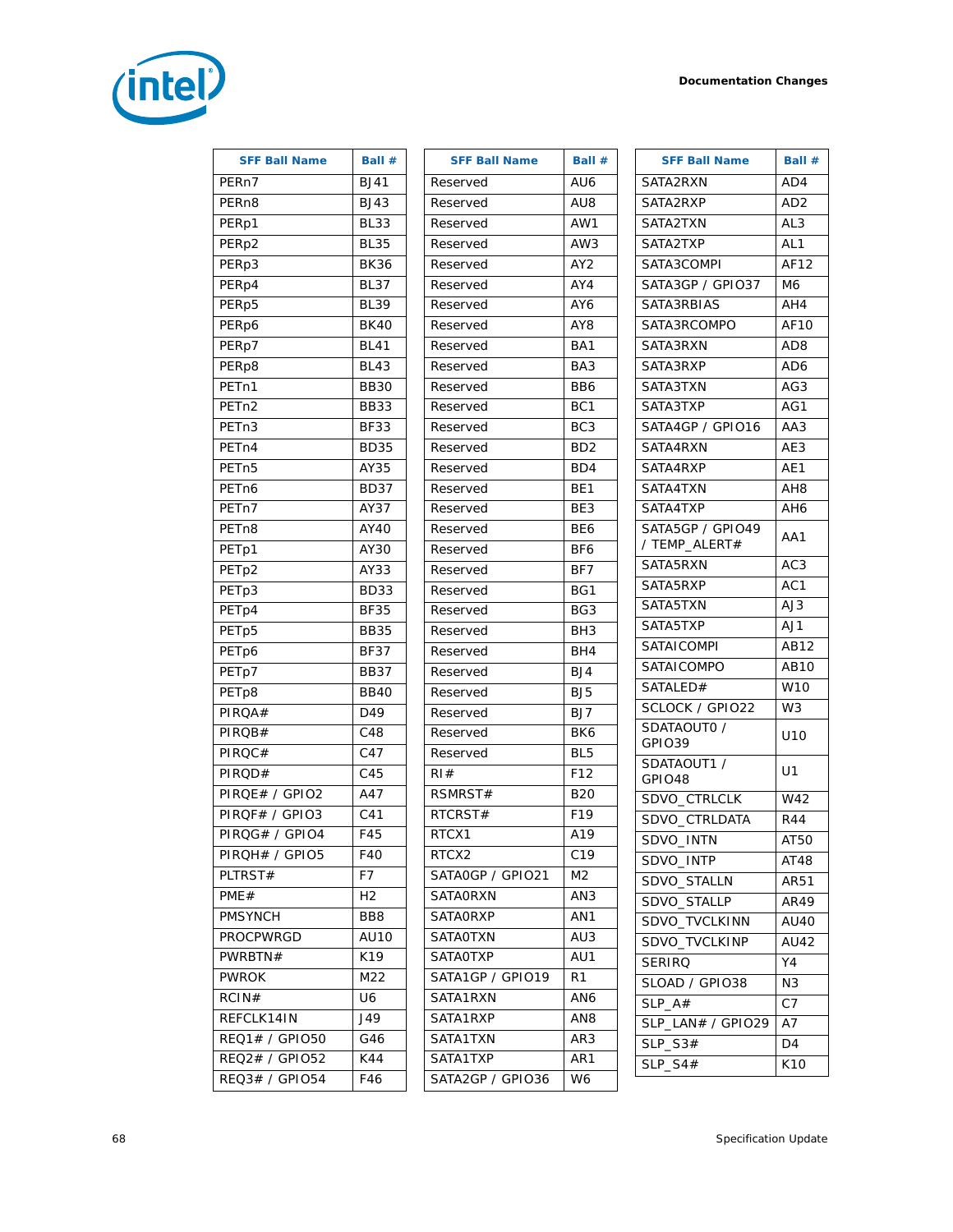

| <b>SFF Ball Name</b>            | Ball #          |
|---------------------------------|-----------------|
| SLP S5# / GPIO63                | F6              |
| SLP SUS#                        | A15             |
| SMBALERT# /                     | H12             |
| GPIO11                          |                 |
| <b>SMBCLK</b>                   | F17             |
| <b>SMBDATA</b>                  | F10             |
| SMLOALERT# /<br>GPIO60          | H22             |
| <b>SMLOCLK</b>                  | K12             |
| SMLODATA                        | А9              |
| SML1ALERT# /                    | C9              |
| PCHHOT# / GPIO74                |                 |
| SML1CLK / GPIO58                | D12             |
| SML1DATA /<br>GPIO75            | C11             |
| SPI_CLK                         | AD12            |
| SPI_CSO#                        | AB8             |
| $SPI_CST#$                      | AB6             |
| SPI_MISO                        | Υ2              |
| SPI_MOSI                        | W8              |
| <b>SPKR</b>                     | N1              |
| SRTCRST#                        | A23             |
| STP PCI# / GPIO34               | R3              |
| SUS_STAT# /<br>GPIO61           | G6              |
| SUSACK#                         | F <sub>15</sub> |
| SUSCLK / GPIO62                 | D3              |
| SUSWARN#/SUSPW<br>RDNACK/GPIO30 | C13             |
| SYS_PWROK                       | M10             |
| SYS_RESET#                      | L1              |
| THRMTRIP#                       | BC9             |
| TP1                             | <b>BH24</b>     |
| TP <sub>2</sub>                 | <b>BK24</b>     |
| IP3                             | BH20            |
| TP4                             | <b>BK16</b>     |
| TP <sub>5</sub>                 | <b>BH16</b>     |
| TP6                             | AN42            |
| TP7                             | AN40            |
| TP8                             | AR40            |
| TP9                             | AR42            |
| <b>TP10</b>                     | D <sub>20</sub> |
| TP11                            | M30             |
| TP12                            | E3              |
| <b>TP13</b>                     | AM4             |
| <b>TP14</b>                     | AT4             |

| <b>SFF Ball Name</b> | Ball #           |  |
|----------------------|------------------|--|
| TP15                 | AT2              |  |
| TP16                 | AD10             |  |
| <b>TP17</b>          | <b>B24</b>       |  |
| TP18                 | D <sub>24</sub>  |  |
| TP19                 | AD44             |  |
| TP20                 | AD46             |  |
| <b>TP21</b>          | <b>BJ48</b>      |  |
| <b>TP22</b>          | BL7              |  |
| <b>TP23</b>          | W40              |  |
| TP24                 | K30              |  |
| TP25                 | BJ25             |  |
| TP26                 | <b>BJ27</b>      |  |
| <b>TP27</b>          | <b>BJ31</b>      |  |
| <b>TP28</b>          | BJ29             |  |
| <b>TP29</b>          | <b>BL25</b>      |  |
| TP30                 | <b>BL27</b>      |  |
| TP31                 | BL31             |  |
| <b>TP32</b>          | BL <sub>29</sub> |  |
| <b>TP33</b>          | <b>BF26</b>      |  |
| <b>TP34</b>          | <b>BB28</b>      |  |
| TP35                 | BF28             |  |
| TP36                 | <b>BF30</b>      |  |
| <b>TP37</b>          | BD <sub>26</sub> |  |
| <b>TP38</b>          | AY28             |  |
| TP39                 | BD28             |  |
| TP40                 | <b>BD30</b>      |  |
| TP41                 | BH49             |  |
| TP42                 | BB42             |  |
| TS_VSS1              | <b>AK10</b>      |  |
| $TS_VSS2$            | AH12             |  |
| TS_VSS3              | <b>AK12</b>      |  |
| TS VSS4              | AH10             |  |
| <b>USBPON</b>        | F24              |  |
| <b>USBPOP</b>        | H <sub>24</sub>  |  |
| USBP1N               | C <sub>25</sub>  |  |
| USBP1P               | A25              |  |
| USBP2N               | C <sub>27</sub>  |  |
| USBP2P               | A27              |  |
| USBP3N               | H28              |  |
| USBP3P               | F28              |  |
| USBP4N               | M26              |  |
| USBP4P               | $\overline{K26}$ |  |
| USBP5N               | D28              |  |
| USBP5P               | B28              |  |
|                      |                  |  |

| <b>SFF Ball Name</b> | Ball #          |
|----------------------|-----------------|
| USBP6N               | H26             |
| USBP6P               | F26             |
| USBP7N               | D32             |
| USBP7P               | <b>B32</b>      |
| USBP8N               | M28             |
| USBP8P               | K28             |
| USBP9N               | C <sub>29</sub> |
| USBP9P               | A29             |
| USBP10N              | C31             |
| USBP10P              | A31             |
| USBP11N              | H33             |
| USBP11P              | F33             |
| USBP12N              | H30             |
| USBP12P              | F30             |
| USBP13N              | M33             |
| USBP13P              | K33             |
| USBRBIAS             | A33             |
| USBRBIAS#            | C33             |
| V PROC 10            | AM17            |
| V5REF                | N36             |
| V5REF_Sus            | M37             |
| $Vcc3_3$             | AB19            |
| $Vcc3_3$             | AC19            |
| $Vcc3_3$             | AF6             |
| $Vcc3$ 3             | BK28            |
| $Vcc3$ <sub>_3</sub> | R40             |
| $Vcc3$ 3             | T39             |
| 3<br>Vcc3            | U37             |
| $Vcc3_3$             | V37             |
| $Vcc3_3$             | V39             |
| VccACIk              | AC51            |
| VccADAC              | U51             |
| VCCADPLLA            | <b>BF40</b>     |
| VccADPLLB            | BD40            |
| VccAFDIPLL           | AP13            |
| VccAFDIPLL           | AP15            |
| VccALVDS             | AF33            |
| <b>VccALVDS</b>      | AG33            |
| VccAPLLDMI2          | AW31            |
| VccAPLLEXP           | AP19            |
| <b>VccAPLLSATA</b>   | AM2             |
| <b>VccASW</b>        | AB27            |
| <b>VccASW</b>        | AB29            |
| VccASW               | AB31            |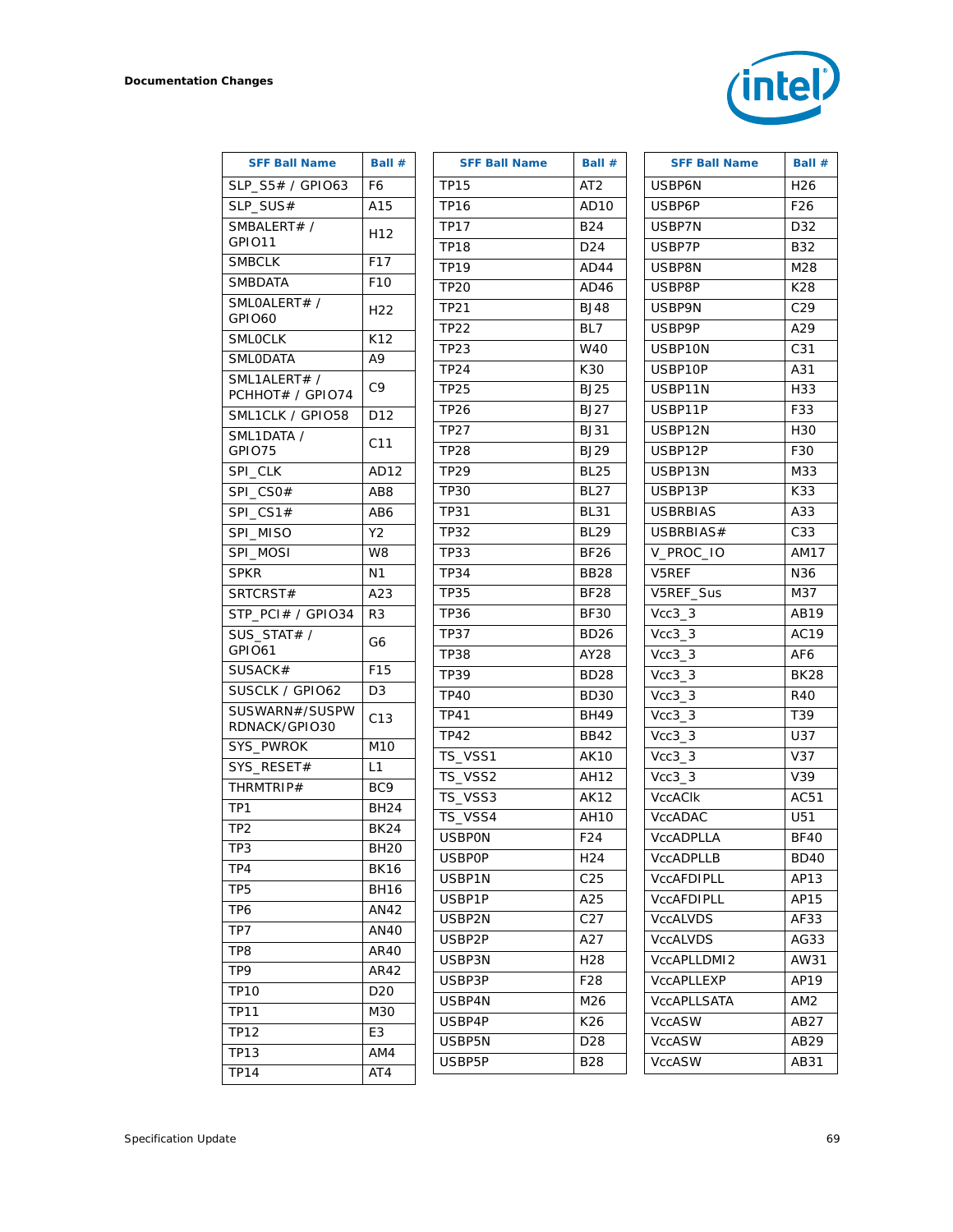

| <b>SFF Ball Name</b> | Ball #          |
|----------------------|-----------------|
| <b>VccASW</b>        | AC27            |
| <b>VccASW</b>        | AC29            |
| <b>VccASW</b>        | AC31            |
| <b>VccASW</b>        | AE27            |
| <b>VccASW</b>        | AE29            |
| <b>VccASW</b>        | AE31            |
| <b>VccASW</b>        | R <sub>19</sub> |
| <b>VccASW</b>        | U19             |
| <b>VccASW</b>        | U21             |
| <b>VccASW</b>        | V19             |
| <b>VccASW</b>        | V <sub>21</sub> |
| VccASW               | V <sub>23</sub> |
| <b>VccASW</b>        | V25             |
| <b>VccASW</b>        | Y21             |
| <b>VccASW</b>        | Y23             |
| <b>VccASW</b>        | Y25             |
| <b>VccASW</b>        | Y27             |
| <b>VccASW</b>        | Y29             |
| <b>VccASW</b>        | Y31             |
| <b>VccClkDMI</b>     | AP39            |
| VccCore              | AB21            |
| VccCore              | AB23            |
| VccCore              | AC21            |
| VccCore              | AC23            |
| VccCore              | AE21            |
| VccCore              | AE23            |
| VccCore              | AF21            |
| VccCore              | AF23            |
| VccCore              | AG21            |
| VccCore              | AG23            |
| VccCore              | AG25            |
| VccCore              | <b>AG27</b>     |
| VccCore              | AJ21            |
| VccCore              | AJ23            |
| VccCore              | AJ25            |
| VccCore              | AJ27            |
| VccCore              | AJ29            |
| VccCore              | AJ31            |
| VccCore              | <b>AK29</b>     |
| VccCore              | AK31            |
| VccCore              | AK33            |
| VccCore              | AM33            |
| VccCore              | AM35            |
| <b>VccDFTERM</b>     | AJ13            |
| <b>VccDFTERM</b>     | AJ15            |

| <b>SFF Ball Name</b> | Ball #           |
|----------------------|------------------|
| <b>VccDFTERM</b>     | <b>AK15</b>      |
| VccDFTERM            | AL <sub>13</sub> |
| VccDIFFCLKN          | AC37             |
| VccDIFFCLKN          | AE37             |
| VccDIFFCLKN          | AE39             |
| VccDMI               | AM23             |
| VccDMI               | <b>AU15</b>      |
| <b>VccDMI</b>        | AW16             |
| VccDSW3_3            | R12              |
| VccIO                | AA13             |
| VccIO                | AB15             |
| VccIO                | AC13             |
| VccIO                | AC15             |
| VccIO                | AF15             |
| VccIO                | AG13             |
| VccIO                | AG15             |
| VccIO                | AJ17             |
| VccIO                | AK21             |
| VccIO                | AM21             |
| VccIO                | AP27             |
| VccIO                | AR15             |
| VccIO                | AR23             |
| VccIO                | AR25             |
| VccIO                | AR27             |
| VccIO                | AR29             |
| VccIO                | AT13             |
| VccIO                | AU23             |
| VccIO                | AU25             |
| VccIO                | <b>AU27</b>      |
| VccIO                | AU29             |
| VccIO                | AU35             |
| VccIO                | AW34             |
| VccIO                | N <sub>18</sub>  |
| VccIO                | R23              |
| VccIO                | R <sub>25</sub>  |
| VccIO                | U23              |
| VccIO                | U25              |
| <b>VccRTC</b>        | N16              |
| <b>VccSPI</b>        | Y19              |
| VccSSC               | AC35             |
| VccSus3<br>3         | AM27             |
| VccSus3<br>3         | N27              |
| VccSus3_3            | R27              |
| $VccSus3_3$          | R <sub>29</sub>  |
| VccSus3 3            | R33              |

| <b>SFF Ball Name</b> | Ball #          |
|----------------------|-----------------|
| VccSus3_3            | <b>R35</b>      |
| VccSus3_3            | U27             |
| VccSus3_3            | U29             |
| VccSus3_3            | U33             |
| VccSus3_3            | U35             |
| VccSusHDA            | V31             |
| VccTX_LVDS           | AF37            |
| VccTX_LVDS           | AG37            |
| <b>VccTX LVDS</b>    | AG39            |
| VccTX_LVDS           | AJ37            |
| VccVRM               | AC39            |
| <b>VccVRM</b>        | AE19            |
| VccVRM               | AF17            |
| <b>VccVRM</b>        | <b>AU19</b>     |
| <b>VccVRM</b>        | AU21            |
| <b>VccVRM</b>        | AW18            |
| <b>VccVRM</b>        | AW21            |
| Vss                  | AA11            |
| Vss                  | AA39            |
| Vss                  | AA41            |
| Vss                  | AA43            |
| Vss                  | AA45            |
| Vss                  | AA7             |
| Vss                  | AA9             |
| Vss                  | AB17            |
| Vss                  | AB <sub>2</sub> |
| Vss                  | AB25            |
| Vss                  | AB33            |
| Vss                  | AB35            |
| Vss                  | AB37            |
| Vss                  | AB4             |
| Vss                  | AB48            |
| Vss                  | AB50            |
| Vss                  | AC11            |
| Vss                  | AC17            |
| Vss                  | AC25            |
| Vss                  | AC41            |
| Vss                  | AC43            |
| Vss                  | AC45            |
| Vss                  | AC7             |
| Vss                  | AC9             |
| Vss                  | AE11            |
| Vss                  | AE13            |
| Vss                  | AE15            |
| Vss                  | AE17            |
|                      |                 |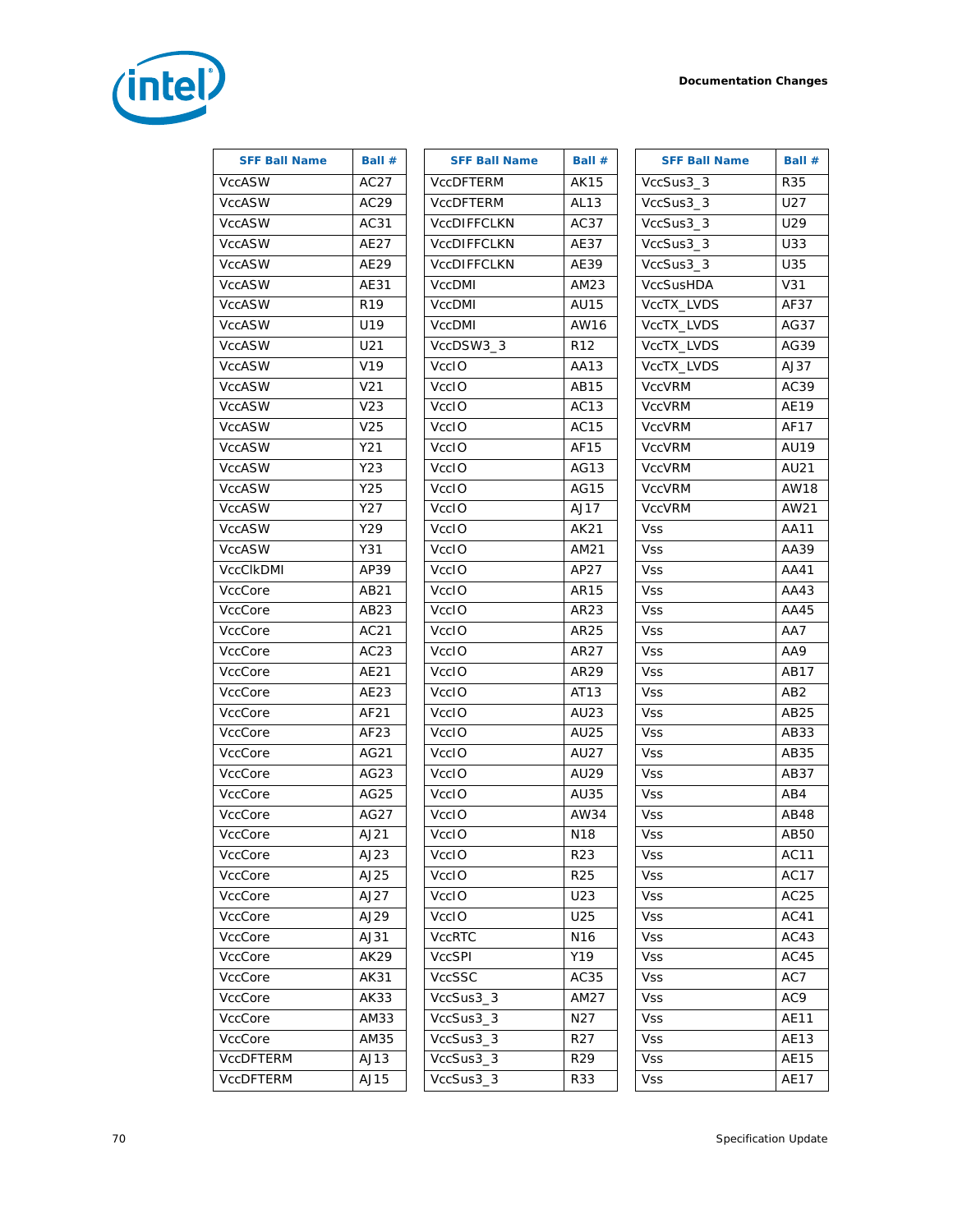

| AE25<br>Vss<br>AE35<br>Vss<br><b>Vss</b><br>AE41<br>AE43<br>Vss<br>AE45<br>Vss<br>AE7<br>Vss<br>AE9<br>Vss<br>AF19<br>Vss<br>AF2<br>Vss<br>AF25<br>Vss<br><b>Vss</b><br>AF <sub>27</sub><br>Vss<br>AF29<br>AF31<br>Vss<br>AF35<br>Vss<br>Vss<br>AF4<br>Vss<br>AF48<br>AF50<br>Vss<br>AF8<br>Vss<br><b>Vss</b><br>AG11<br>AG17<br>Vss<br>AG19<br>Vss<br>Vss<br>AG29<br>Vss<br>AG31<br>Vss<br>AG35<br>Vss<br>AG41<br>AG43<br>Vss<br>Vss<br>AG45<br>Vss<br>AG7<br>AG9<br>Vss<br>Vss<br>AH2<br>AJ11<br>Vss<br>Vss<br>AJ19<br>AJ33<br>Vss<br>Vss<br>AJ35<br>AJ39<br>Vss<br>AJ41<br>Vss<br>AJ43<br>Vss<br>AJ45<br>Vss<br>Vss<br>AJ7<br>AJ9<br>Vss<br><b>AK17</b><br>Vss<br>AK19<br>Vss<br>AK <sub>2</sub><br>Vss<br>AK23<br>Vss | <b>SFF Ball Name</b> | Ball # |
|---------------------------------------------------------------------------------------------------------------------------------------------------------------------------------------------------------------------------------------------------------------------------------------------------------------------------------------------------------------------------------------------------------------------------------------------------------------------------------------------------------------------------------------------------------------------------------------------------------------------------------------------------------------------------------------------------------------------------|----------------------|--------|
|                                                                                                                                                                                                                                                                                                                                                                                                                                                                                                                                                                                                                                                                                                                           |                      |        |
|                                                                                                                                                                                                                                                                                                                                                                                                                                                                                                                                                                                                                                                                                                                           |                      |        |
|                                                                                                                                                                                                                                                                                                                                                                                                                                                                                                                                                                                                                                                                                                                           |                      |        |
|                                                                                                                                                                                                                                                                                                                                                                                                                                                                                                                                                                                                                                                                                                                           |                      |        |
|                                                                                                                                                                                                                                                                                                                                                                                                                                                                                                                                                                                                                                                                                                                           |                      |        |
|                                                                                                                                                                                                                                                                                                                                                                                                                                                                                                                                                                                                                                                                                                                           |                      |        |
|                                                                                                                                                                                                                                                                                                                                                                                                                                                                                                                                                                                                                                                                                                                           |                      |        |
|                                                                                                                                                                                                                                                                                                                                                                                                                                                                                                                                                                                                                                                                                                                           |                      |        |
|                                                                                                                                                                                                                                                                                                                                                                                                                                                                                                                                                                                                                                                                                                                           |                      |        |
|                                                                                                                                                                                                                                                                                                                                                                                                                                                                                                                                                                                                                                                                                                                           |                      |        |
|                                                                                                                                                                                                                                                                                                                                                                                                                                                                                                                                                                                                                                                                                                                           |                      |        |
|                                                                                                                                                                                                                                                                                                                                                                                                                                                                                                                                                                                                                                                                                                                           |                      |        |
|                                                                                                                                                                                                                                                                                                                                                                                                                                                                                                                                                                                                                                                                                                                           |                      |        |
|                                                                                                                                                                                                                                                                                                                                                                                                                                                                                                                                                                                                                                                                                                                           |                      |        |
|                                                                                                                                                                                                                                                                                                                                                                                                                                                                                                                                                                                                                                                                                                                           |                      |        |
|                                                                                                                                                                                                                                                                                                                                                                                                                                                                                                                                                                                                                                                                                                                           |                      |        |
|                                                                                                                                                                                                                                                                                                                                                                                                                                                                                                                                                                                                                                                                                                                           |                      |        |
|                                                                                                                                                                                                                                                                                                                                                                                                                                                                                                                                                                                                                                                                                                                           |                      |        |
|                                                                                                                                                                                                                                                                                                                                                                                                                                                                                                                                                                                                                                                                                                                           |                      |        |
|                                                                                                                                                                                                                                                                                                                                                                                                                                                                                                                                                                                                                                                                                                                           |                      |        |
|                                                                                                                                                                                                                                                                                                                                                                                                                                                                                                                                                                                                                                                                                                                           |                      |        |
|                                                                                                                                                                                                                                                                                                                                                                                                                                                                                                                                                                                                                                                                                                                           |                      |        |
|                                                                                                                                                                                                                                                                                                                                                                                                                                                                                                                                                                                                                                                                                                                           |                      |        |
|                                                                                                                                                                                                                                                                                                                                                                                                                                                                                                                                                                                                                                                                                                                           |                      |        |
|                                                                                                                                                                                                                                                                                                                                                                                                                                                                                                                                                                                                                                                                                                                           |                      |        |
|                                                                                                                                                                                                                                                                                                                                                                                                                                                                                                                                                                                                                                                                                                                           |                      |        |
|                                                                                                                                                                                                                                                                                                                                                                                                                                                                                                                                                                                                                                                                                                                           |                      |        |
|                                                                                                                                                                                                                                                                                                                                                                                                                                                                                                                                                                                                                                                                                                                           |                      |        |
|                                                                                                                                                                                                                                                                                                                                                                                                                                                                                                                                                                                                                                                                                                                           |                      |        |
|                                                                                                                                                                                                                                                                                                                                                                                                                                                                                                                                                                                                                                                                                                                           |                      |        |
|                                                                                                                                                                                                                                                                                                                                                                                                                                                                                                                                                                                                                                                                                                                           |                      |        |
|                                                                                                                                                                                                                                                                                                                                                                                                                                                                                                                                                                                                                                                                                                                           |                      |        |
|                                                                                                                                                                                                                                                                                                                                                                                                                                                                                                                                                                                                                                                                                                                           |                      |        |
|                                                                                                                                                                                                                                                                                                                                                                                                                                                                                                                                                                                                                                                                                                                           |                      |        |
|                                                                                                                                                                                                                                                                                                                                                                                                                                                                                                                                                                                                                                                                                                                           |                      |        |
|                                                                                                                                                                                                                                                                                                                                                                                                                                                                                                                                                                                                                                                                                                                           |                      |        |
|                                                                                                                                                                                                                                                                                                                                                                                                                                                                                                                                                                                                                                                                                                                           |                      |        |
|                                                                                                                                                                                                                                                                                                                                                                                                                                                                                                                                                                                                                                                                                                                           |                      |        |
|                                                                                                                                                                                                                                                                                                                                                                                                                                                                                                                                                                                                                                                                                                                           |                      |        |
|                                                                                                                                                                                                                                                                                                                                                                                                                                                                                                                                                                                                                                                                                                                           |                      |        |
|                                                                                                                                                                                                                                                                                                                                                                                                                                                                                                                                                                                                                                                                                                                           |                      |        |
|                                                                                                                                                                                                                                                                                                                                                                                                                                                                                                                                                                                                                                                                                                                           |                      |        |
|                                                                                                                                                                                                                                                                                                                                                                                                                                                                                                                                                                                                                                                                                                                           |                      |        |
|                                                                                                                                                                                                                                                                                                                                                                                                                                                                                                                                                                                                                                                                                                                           |                      |        |

| <b>SFF Ball Name</b> | Ball #      |                         |
|----------------------|-------------|-------------------------|
| <b>Vss</b>           | AK25        | V                       |
| <b>Vss</b>           | <b>AK27</b> | V                       |
| <b>Vss</b>           | AK35        | V.                      |
| Vss                  | AK37        | V:                      |
| <b>Vss</b>           | AK4         | V                       |
| Vss                  | AK48        | V.                      |
| <b>Vss</b>           | <b>AK50</b> | V                       |
| <b>Vss</b>           | AL11        | V                       |
| <b>Vss</b>           | AL39        | V                       |
| <b>Vss</b>           | AL41        | V                       |
| <b>Vss</b>           | AL43        | V                       |
| Vss                  | AL45        | V:                      |
| <b>Vss</b>           | AL7         | V                       |
| Vss                  | AL9         | .<br>۷                  |
| <b>Vss</b>           | AM15        | V:                      |
| <b>Vss</b>           | AM19        | V                       |
| Vss                  | AM25        | V:                      |
| <b>Vss</b>           | AM29        | V                       |
| <b>Vss</b>           | AM31        | V                       |
| <b>Vss</b>           | AM37        | V:                      |
| <b>Vss</b>           | AP11        | $\overline{\mathsf{V}}$ |
| <b>Vss</b>           | AP17        | V                       |
| Vss                  | AP2         | V                       |
| Vss                  | AP21        | V                       |
| Vss                  | AP23        | V:                      |
| <b>Vss</b>           | AP25        | V:                      |
| <b>Vss</b>           | AP29        | V                       |
| <b>Vss</b>           | AP31        | V.                      |
| Vss                  | AP33        | V:                      |
| <b>Vss</b>           | AP35        | V                       |
| <b>Vss</b>           | AP37        | V:                      |
| Vss                  | AP4         | $\overline{\mathsf{V}}$ |
| <b>Vss</b>           | AP41        | $\overline{\mathsf{v}}$ |
| V <sub>ss</sub>      | AP43        | V                       |
| Vss                  | AP45        | V                       |
| <b>Vss</b>           | AP48        | V                       |
| <b>Vss</b>           | AP50        | V                       |
| <b>Vss</b>           | AP7         | V                       |
| <b>Vss</b>           | AP9         | V                       |
| Vss                  | AR17        | V                       |
| Vss                  | AR19        | V                       |
| Vss                  | AR21        | V                       |
| <b>Vss</b>           | AR31        | V:                      |
| Vss                  | AR35        |                         |
|                      |             |                         |

| <b>SFF Ball Name</b> | Ball #      |
|----------------------|-------------|
| Vss                  | AR37        |
| Vss                  | AR6         |
| <b>Vss</b>           | AR8         |
| <b>Vss</b>           | AT11        |
| Vss                  | AT39        |
| Vss                  | AT41        |
| Vss                  | AT43        |
| Vss                  | AT45        |
| Vss                  | AT7         |
| Vss                  | AT9         |
| Vss                  | AU17        |
| Vss                  | AU37        |
| Vss                  | AV2         |
| Vss                  | AV4         |
| Vss                  | AV48        |
| Vss                  | AV50        |
| Vss                  | AW11        |
| Vss                  | AW13        |
| Vss                  | AW23        |
| Vss                  | AW25        |
| Vss                  | AW27        |
| <b>Vss</b>           | AW29        |
| Vss                  | AW36        |
| Vss                  | AW39        |
| Vss                  | AW41        |
| <b>Vss</b>           | AW43        |
| Vss                  | AW45        |
| Vss                  | AW7         |
| Vss                  | AW9         |
| Vss                  | AY10        |
| Vss                  | B10         |
| Vss                  | <b>B14</b>  |
| .<br>Vss             | <b>B18</b>  |
| Vss                  | B22         |
| Vss                  | B26         |
| Vss                  | B30         |
| Vss                  | <b>B34</b>  |
| Vss                  | B38         |
| Vss                  | <b>B42</b>  |
| Vss                  | B46         |
| Vss                  | Β6          |
| Vss                  | <b>BA11</b> |
| Vss                  | BA13        |
| Vss                  | <b>BA16</b> |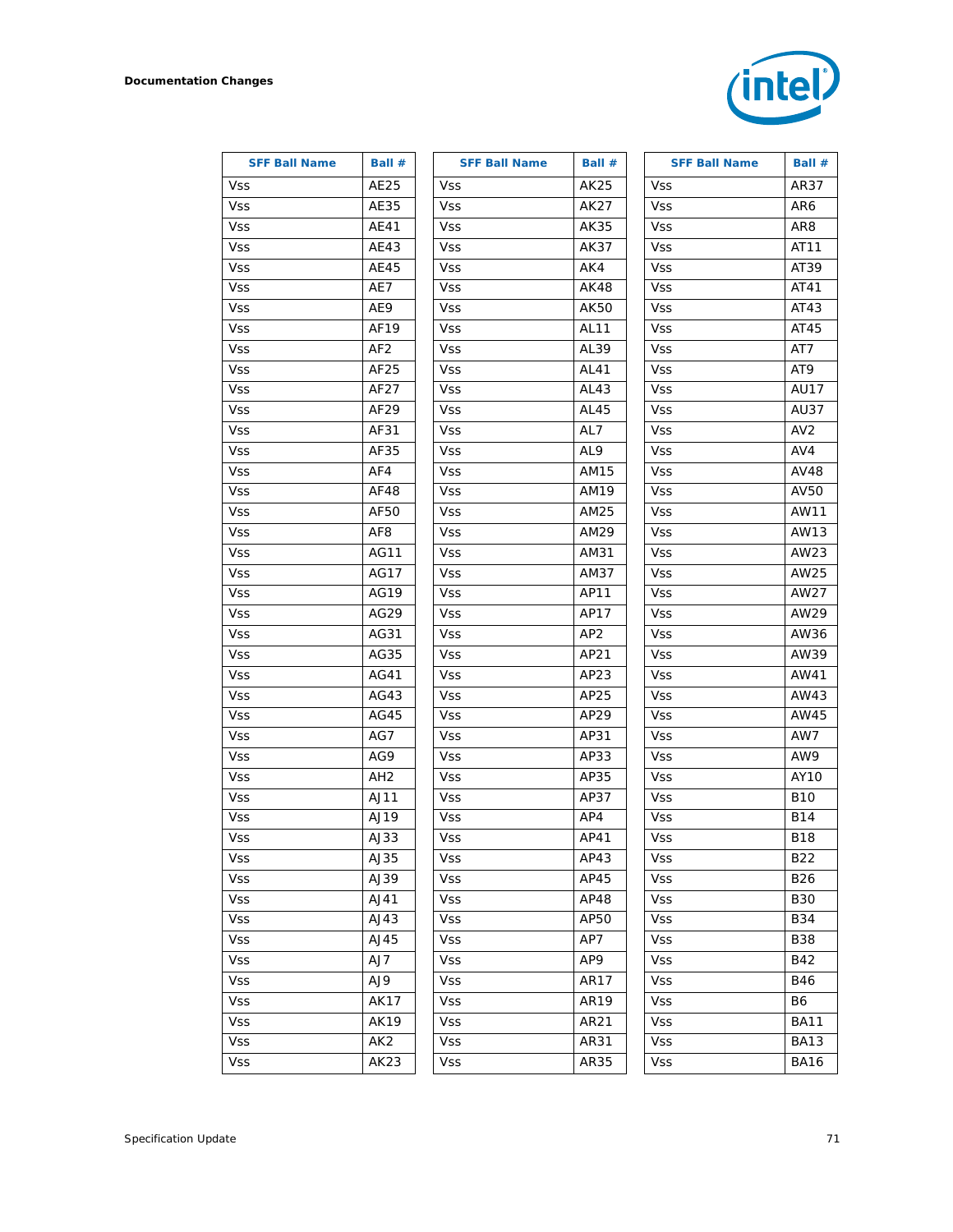

| <b>SFF Ball Name</b> | Ball #          |  |
|----------------------|-----------------|--|
| Vss                  | <b>BA18</b>     |  |
| Vss                  | <b>BA21</b>     |  |
| <b>Vss</b>           | BA23            |  |
| Vss                  | <b>BA25</b>     |  |
| <b>Vss</b>           | <b>BA27</b>     |  |
| Vss                  | <b>BA29</b>     |  |
| <b>Vss</b>           | <b>BA31</b>     |  |
| <b>Vss</b>           | <b>BA34</b>     |  |
| Vss                  | <b>BA36</b>     |  |
| Vss                  | <b>BA39</b>     |  |
| Vss                  | <b>BA41</b>     |  |
| Vss                  | <b>BA43</b>     |  |
| Vss                  | <b>BA45</b>     |  |
| Vss                  | BA7             |  |
| Vss                  | BA9             |  |
| Vss                  | BB <sub>2</sub> |  |
| Vss                  | BB4             |  |
| <b>Vss</b>           | <b>BB48</b>     |  |
| Vss                  | <b>BB50</b>     |  |
| Vss                  | <b>BC11</b>     |  |
| Vss                  | <b>BC13</b>     |  |
| <b>Vss</b>           | <b>BC16</b>     |  |
| <b>Vss</b>           | <b>BC18</b>     |  |
| Vss                  | <b>BC21</b>     |  |
| Vss                  | BC23            |  |
| Vss                  | <b>BC25</b>     |  |
| Vss                  | <b>BC27</b>     |  |
| Vss                  | <b>BC29</b>     |  |
| <b>Vss</b>           | <b>BC31</b>     |  |
| <b>Vss</b>           | <b>BC34</b>     |  |
| Vss                  | <b>BC36</b>     |  |
| Vss                  | <b>BC39</b>     |  |
| Vss                  | BC41            |  |
| Vss                  | BC43            |  |
| Vss                  | <b>BC45</b>     |  |
| Vss                  | BD15            |  |
| Vss                  | <b>BD24</b>     |  |
| Vss                  | <b>BE11</b>     |  |
| Vss                  | <b>BE13</b>     |  |
| Vss                  | <b>BE16</b>     |  |
| Vss                  | <b>BE18</b>     |  |
| Vss                  | <b>BE21</b>     |  |
| Vss                  | <b>BE23</b>     |  |
| Vss                  | <b>BE25</b>     |  |
| Vss                  | <b>BE27</b>     |  |
|                      |                 |  |

| <b>SFF Ball Name</b> | Ball #          |
|----------------------|-----------------|
| Vss                  | <b>BE29</b>     |
| Vss                  | BE31            |
| Vss                  | <b>BE34</b>     |
| Vss                  | <b>BE36</b>     |
| Vss                  | <b>BE39</b>     |
| Vss                  | BE41            |
| Vss                  | <b>BE43</b>     |
| Vss                  | <b>BE45</b>     |
| Vss                  | BE7             |
| Vss                  | BE9             |
| Vss                  | <b>BF15</b>     |
| Vss                  | BF <sub>2</sub> |
| Vss                  | <b>BF24</b>     |
| Vss                  | BF4             |
| Vss                  | <b>BF48</b>     |
| Vss                  | <b>BF50</b>     |
| Vss                  | <b>BH10</b>     |
| Vss                  | <b>BH14</b>     |
| Vss                  | BH18            |
| Vss                  | BH22            |
| Vss                  | <b>BH26</b>     |
| Vss                  | <b>BH28</b>     |
| Vss                  | <b>BH30</b>     |
| Vss                  | BH32            |
| Vss                  | <b>BH34</b>     |
| Vss                  | <b>BH38</b>     |
| Vss                  | <b>BH42</b>     |
| Vss                  | <b>BH44</b>     |
| Vss                  | <b>BH46</b>     |
| Vss                  | <b>BH48</b>     |
| Vss                  | BH6             |
| Vss                  | <b>BK10</b>     |
| Vss                  | <b>BK14</b>     |
| Vss                  | BK18            |
| Vss                  | BK22            |
| Vss                  | BK26            |
| Vss                  | <b>BK30</b>     |
| Vss                  | <b>BK32</b>     |
| Vss                  | <b>BK34</b>     |
| Vss                  | <b>BK38</b>     |
| Vss                  | <b>BK42</b>     |
| Vss                  | <b>BK46</b>     |
| Vss                  | D10             |
| Vss                  | D14             |
| Vss                  | D18             |
|                      |                 |

| <b>SFF Ball Name</b> | Ball #           |
|----------------------|------------------|
| Vss                  | D22              |
| Vss                  | D <sub>26</sub>  |
| Vss                  | D30              |
| Vss                  | D34              |
| Vss                  | D38              |
| Vss                  | D42              |
| Vss                  | D46              |
| Vss                  | D6               |
| Vss                  | F <sub>2</sub>   |
| Vss                  | F4               |
| Vss                  | F48              |
| Vss                  | F50              |
| Vss                  | G11              |
| Vss                  | G13              |
| Vss                  | G16              |
| Vss                  | G18              |
| Vss                  | G21              |
| Vss                  | G23              |
| Vss                  | G25              |
| Vss                  | G27              |
| Vss                  | G29              |
| Vss                  | G31              |
| Vss                  | G34              |
| Vss                  | G36              |
| Vss                  | G39              |
| Vss                  | G41              |
| Vss                  | G43              |
| Vss                  | G7               |
| Vss                  | G9               |
| Vss                  | J11              |
| Vss                  | $\overline{J13}$ |
| Vss                  | J16              |
| Vss                  | J18              |
| Vss                  | J21              |
| Vss                  | J23              |
| Vss                  | J25              |
| Vss                  | J27              |
| Vss                  | J29              |
| Vss                  | J31              |
| Vss                  | J34              |
| Vss                  | J36              |
| Vss                  | J39              |
| Vss                  | J41              |
| Vss                  | J45              |
| Vss                  | J7               |
|                      |                  |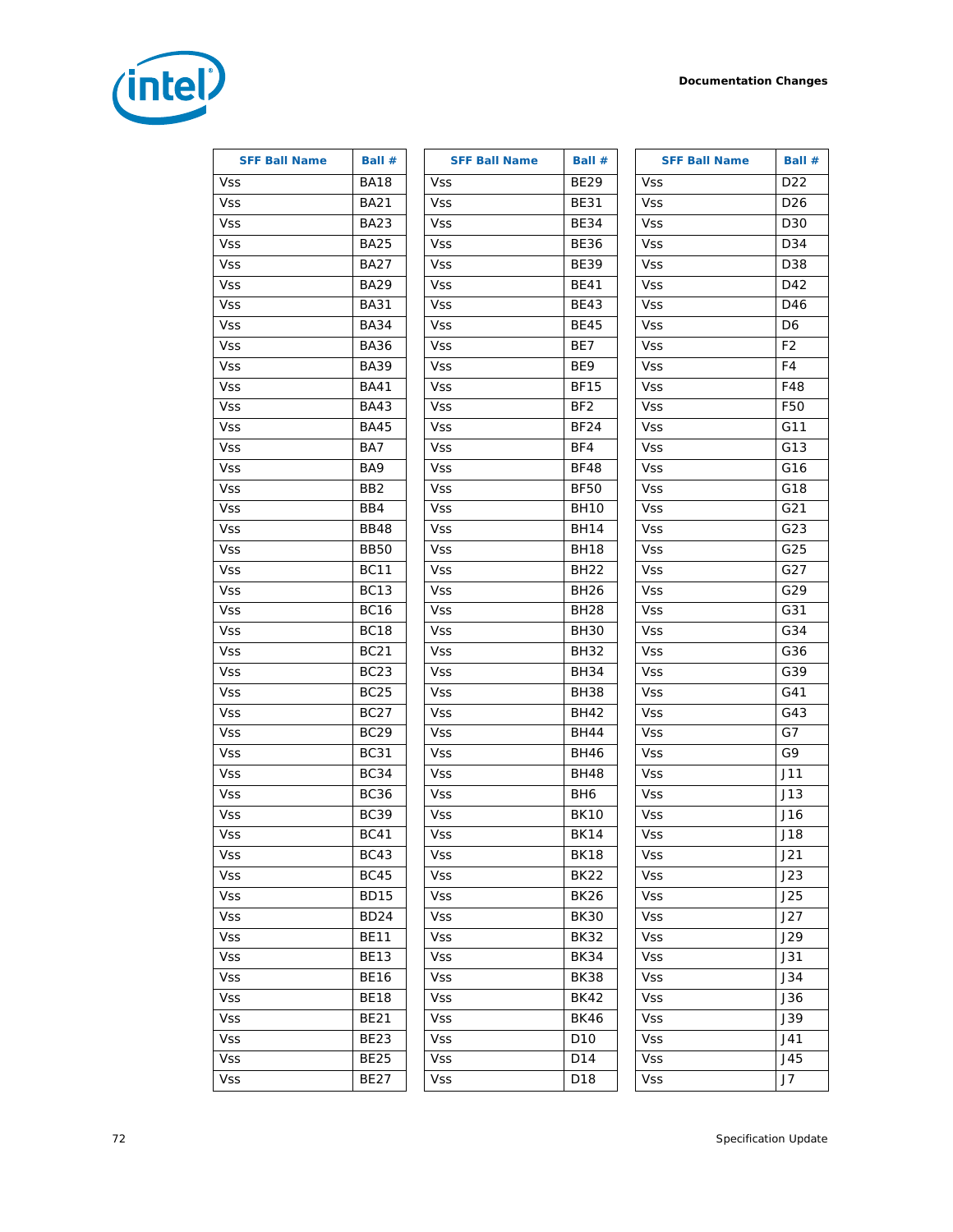

|            | <b>SFF Ball Name</b> | Ball #          | <b>SFF Ball Name</b> |
|------------|----------------------|-----------------|----------------------|
| Vss        |                      | J9              | <b>Vss</b>           |
| Vss        |                      | K2              | <b>Vss</b>           |
| Vss        |                      | K4              | Vss                  |
| Vss        |                      | K48             | Vss                  |
| Vss        |                      | K50             | Vss                  |
| Vss        |                      | L11             | Vss                  |
| Vss        |                      | L13             | Vss                  |
| Vss        |                      | L <sub>16</sub> | <b>Vss</b>           |
| Vss        |                      | L <sub>18</sub> | Vss                  |
| Vss        |                      | L21             | Vss                  |
| Vss        |                      | L <sub>23</sub> | Vss                  |
| Vss        |                      | L <sub>25</sub> | Vss                  |
| Vss        |                      | L27             | Vss                  |
| Vss        |                      | L29             | Vss                  |
| Vss        |                      | L31             | Vss                  |
| Vss        |                      | L34             | Vss                  |
| Vss        |                      | L36             | Vss                  |
| <b>Vss</b> |                      | L39             | Vss                  |
| Vss        |                      | L41             | Vss                  |
| Vss        |                      | L43             | Vss                  |
| Vss        |                      | L45             | Vss                  |
| Vss        |                      | L7              | Vss                  |
| Vss        |                      | L9              | Vss                  |
| Vss        |                      | N11             | Vss                  |
| Vss        |                      | N13             | Vss                  |
| Vss        |                      | N21             | Vss                  |
| Vss        |                      | N23             | Vss                  |
| Vss        |                      | N25             | Vss                  |
| Vss        |                      | N29             | Vss                  |
| Vss        |                      | N31             | Vss_NCTF             |
| Vss        |                      | N34             | Vss_NCTF             |
| Vss        |                      | N39             | Vss_NCTF             |
| Vss        |                      | N41             | Vss NCTF             |
| Vss        |                      | N43             | Vss_NCTF             |
| Vss        |                      | N45             | Vss_NCTF             |
| Vss        |                      | N7              | Vss_NCTF             |
| Vss        |                      | N9              | Vss<br><b>NCTF</b>   |
| Vss        |                      | P <sub>2</sub>  | Vss_NCTF             |
| Vss        |                      | P4              | Vss_NCTF             |
| Vss        |                      | P48             | Vss_NCTF             |
| Vss        |                      | P50             | Vss NCTF             |
| Vss        |                      | R17             | <b>NCTF</b><br>Vss   |
| Vss        |                      | R21             | Vss_NCTF             |
| Vss        |                      | R31             | Vss_NCTF             |
| Vss        |                      | R37             | <b>NCTF</b><br>Vss   |

| <b>SFF Ball Name</b> | Ball #          |
|----------------------|-----------------|
| Vss_NCTF             | BL51            |
| Vss NCTF             | C3              |
| Vss_NCTF             | C49             |
| <b>Vss NCTF</b>      | C <sub>51</sub> |
| Vss_NCTF             | D1              |
| Vss_NCTF             | D <sub>51</sub> |
| Vss_NCTF             | E1              |
| <b>VssADAC</b>       | V50             |
| VssALVDS             | AC33            |
| VssAI VDS            | AE33            |
| WAKE#                | D8              |
| <b>XCLK RCOMP</b>    | AC49            |
| XTAL25 IN            | W49             |
| XTAL25 OUT           | W <sub>51</sub> |

 $T11$ T13 T41  $T43$  $\overline{745}$  $\overline{17}$  $\overline{19}$ U31 U49  $V11$  $V15$  $V17$  $V<sub>2</sub>$  $V<sub>27</sub>$ V<sub>29</sub>  $V33$ **V35**  $V<sub>4</sub>$  $V<sub>41</sub>$  $V43$  $V45$ V48  $V<sub>7</sub>$ V9  $Y15$ Y17 Y33 Y35 Y37  $A4$ A48 A49  $A5$ A51 BH<sub>1</sub> BH51 BJ1 BJ3 BJ49 **BJ51** BL<sub>1</sub> BL3 BL4 BL48 BL49

Ball #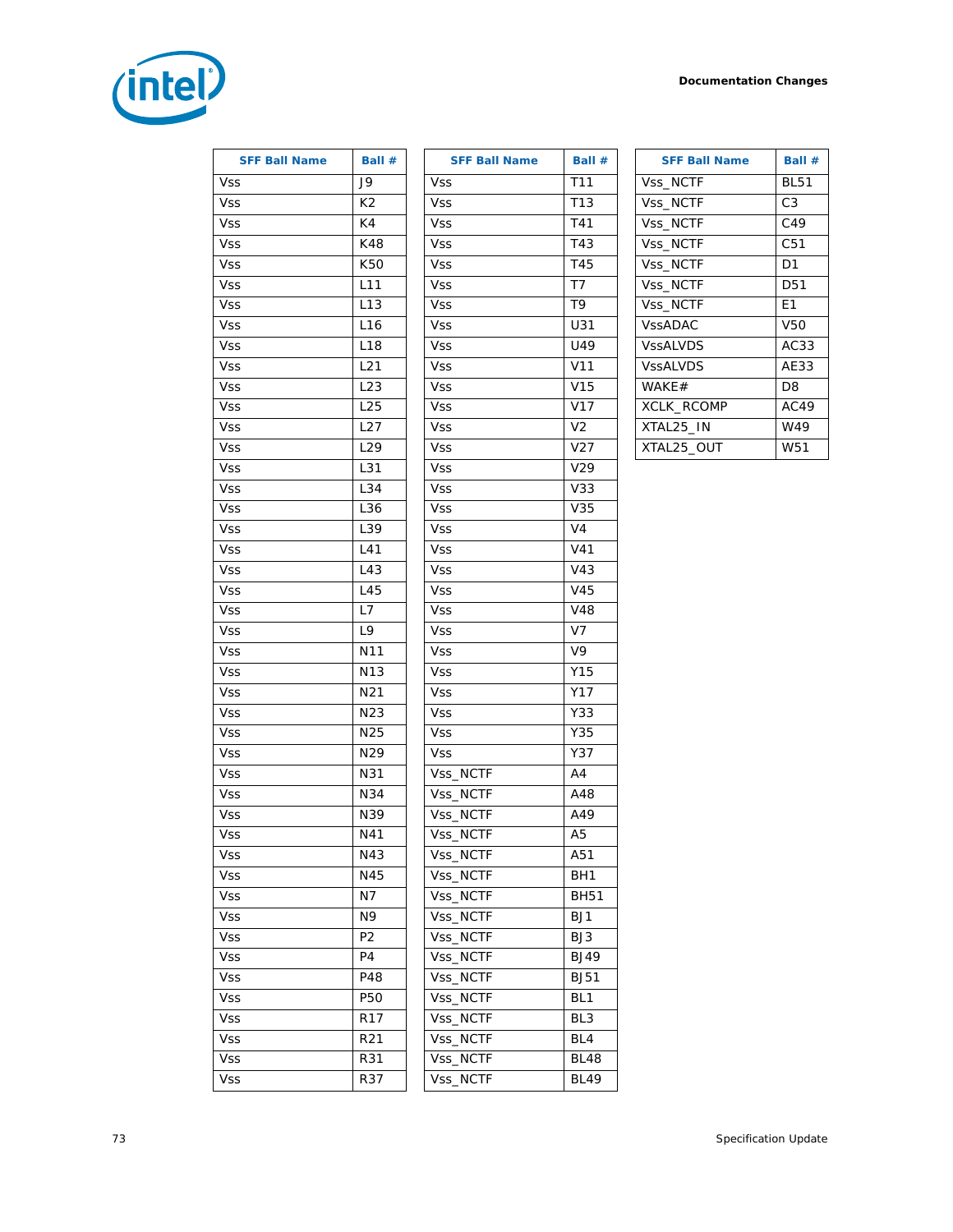

# **22. Thermal Sensor Thermometer Read Register Updates**

Section 22.2.4 TSTR—Thermal Sensor Thermometer Read Register is modified as shown:

| 31 IU VV I I.   |                   |            |       |
|-----------------|-------------------|------------|-------|
| Offset Address: | $TBARB+03h$       | Attribute: | RO    |
| Default Value:  | $vFh (v = x111b)$ | Size:      | 8 bit |

This register provides the calibrated current temperature from the thermometer circuit when the thermometer is enabled.

| Bit | <b>Description</b>                                                                                                                                                                                                                                                              |
|-----|---------------------------------------------------------------------------------------------------------------------------------------------------------------------------------------------------------------------------------------------------------------------------------|
|     | Reserved                                                                                                                                                                                                                                                                        |
| 6:0 | <b>Thermometer Reading (TR)</b> — RO. Value corresponds to the thermal sensor<br>temperature. A value of 00h means the hottest temperature and 7Fh is the lowest.<br>The range is approximately between 40 °C to 130 °C. Temperature below 40 °C will be<br>truncated to 40 °C. |

## **23. DC Inputs Characteristics Tables Corrections**

a. All notes are removed from the end of table 8-7 DC Characteristic Input Signal Association.

b. "(1)" removed from SML[1:0]CLK, SML[1:0]DATA in table 8-7 DC Characteristic Input Signal Association.

c. Table 8-8 DC Input Characteristics and its notes are modified as follows:

i) Note 11 is removed from VIL6.

ii) Note 10 is removed from VIL16.

iii) Note 8 is removed from the table.

### **24. CPU\_PWR\_FLR Removal**

In table 5-39 Event Transitions that Cause Messages, the CPU\_PWR\_FLR event is removed from the table as this is no longer a valid event.

### **25. Miscellaneous Documentation Corrections V**

a. t121gen3 max is changed to 0.48.

b. Usages of "display port" not referring to the DisplayPort interface are changed to "digital port" or "display interface" throughout the document as well as changing "display port" to DisplayPort when referring to the interface.

- c. The attribute of TCO\_EN (PMBASE+30h:bit 13) is changed from R/W to R/WL.
- d. The attribute of GBL\_SMI\_EN (PMBASE+30h:bit 0) is changed from R/W to R/WL.
- e. The second paragraph of section 5.21.3.1 Supported Addresses is removed.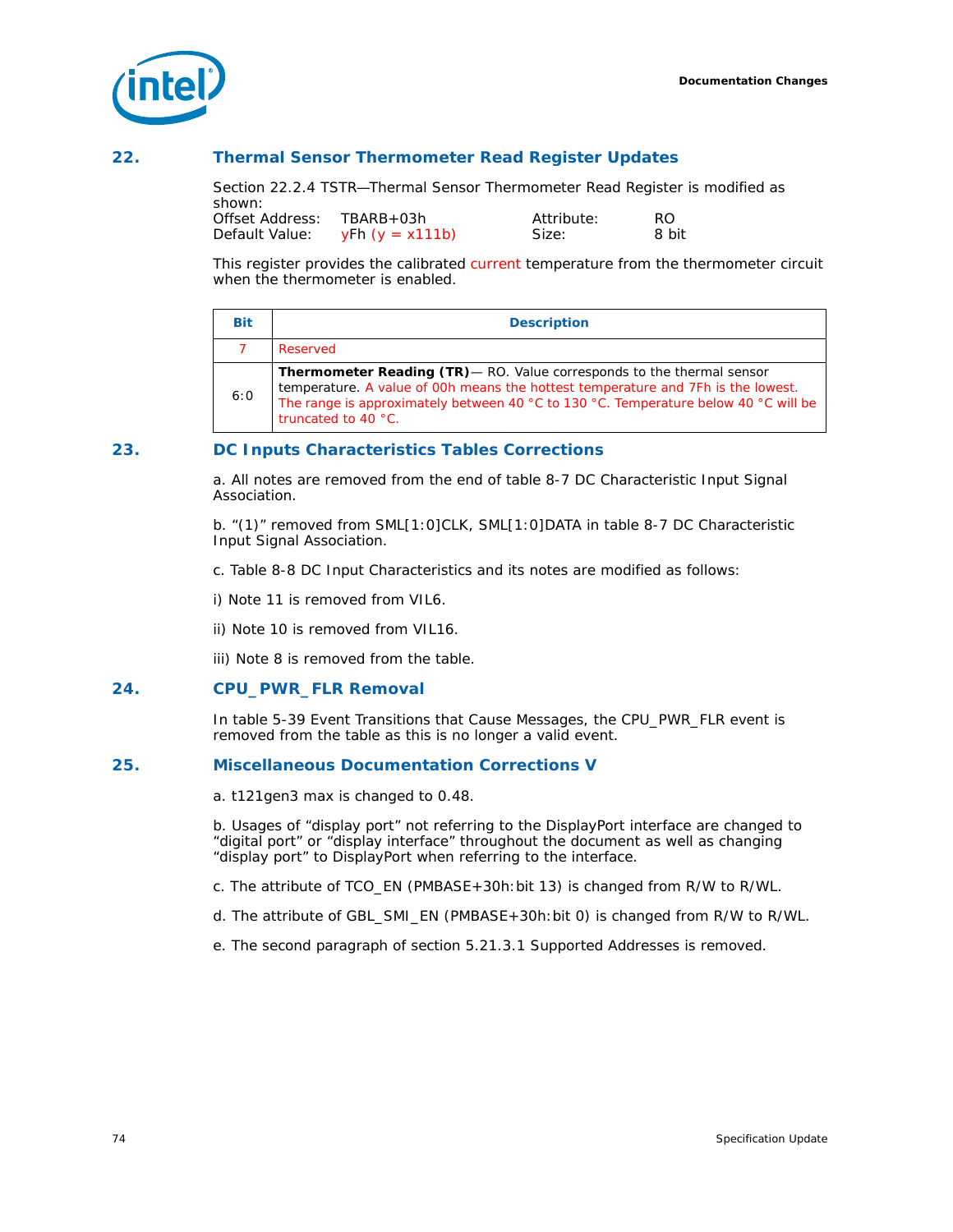

f. The following sentence in section 5.21.3.6 Temperature Comparator and Alert:

In general the TEMP\_ALERT# signal will assert within a 1–4 seconds, depending on the actual BIOS implementation and flow.

is changed to:

In general the TEMP\_ALERT# signal will assert within 1-4 seconds, depending on the actual BIOS implementation and flow.

g. Section 5.21.3.8.2 title is changed from Power On to Block Read Special Handling

h. Note 1 is added to PWM[3:0] in table 8-9 DC Characteristic Output Signal Association.

## **26. PCI Express\* Initialization Registers Corrections**

19.1.62 PECR2 — PCI Express\* Configuration Register 2 and 19.1.64 PEC1 — PCI Express Configuration Register 1 are removed from the Datasheet. No BIOS programming is required.

### **27. VccSus3\_3 Description**

The description for VccSus3\_3 in table 2-26 is changed as shown:

| <b>Name</b> | <b>Description</b>                                                                                        |
|-------------|-----------------------------------------------------------------------------------------------------------|
| VccSus3_3   | 13.3 V supply for suspend well I/O buffers. This power may be shut off in the<br>Deep S4/S5 or G3 states. |

### **28. Register Default Value Corrections**

The following table lists the correct default value for the given register at the location of the incorrect value.

| <b>Register Name</b> | <b>Location of Incorrect</b><br><b>Default Value</b> | <b>Correct Default Value</b> |
|----------------------|------------------------------------------------------|------------------------------|
| USBOCM1              | Table 10-1                                           | C0300C03h                    |
| BIOS_CNTL            | Table 13-1                                           | 20h                          |
| CAP                  | Table 15-1                                           | 70h                          |
| EHCIIR1              | Section 16.1.31                                      | 83088E01h                    |
| <b>XCAP</b>          | Table 19-1                                           | 0042h                        |
| <b>DCAP</b>          | <b>Table 19-1</b>                                    | 00008000h                    |
| <b>SLCAP</b>         | <b>Table 19-1</b>                                    | 00040060h                    |
| CEM                  | Table 19-1                                           | 00002000h                    |
| <b>SSFC</b>          | <b>Table 21-1</b>                                    | F80000h                      |
| FRAP                 | Table 21-2                                           | 00000088h                    |
| cc                   | Table 23-1                                           | 078000h                      |
| cc                   | Table 23-3                                           | 078000h                      |
| <b>HTYPE</b>         | <b>Table 23-1</b>                                    | 80h                          |
| <b>HTYPE</b>         | Table 23-3                                           | 80h                          |
| <b>HERES</b>         | Section 23.1.1.26                                    | 40000000h                    |
| <b>HERES</b>         | Section 23.2.1.25                                    | 40000000h                    |
| ME CB RW             | Table 23-2                                           | <b>FFFFFFFFFh</b>            |
| ME_CB_RW             | Table 23-4                                           | <b>FFFFFFFFFh</b>            |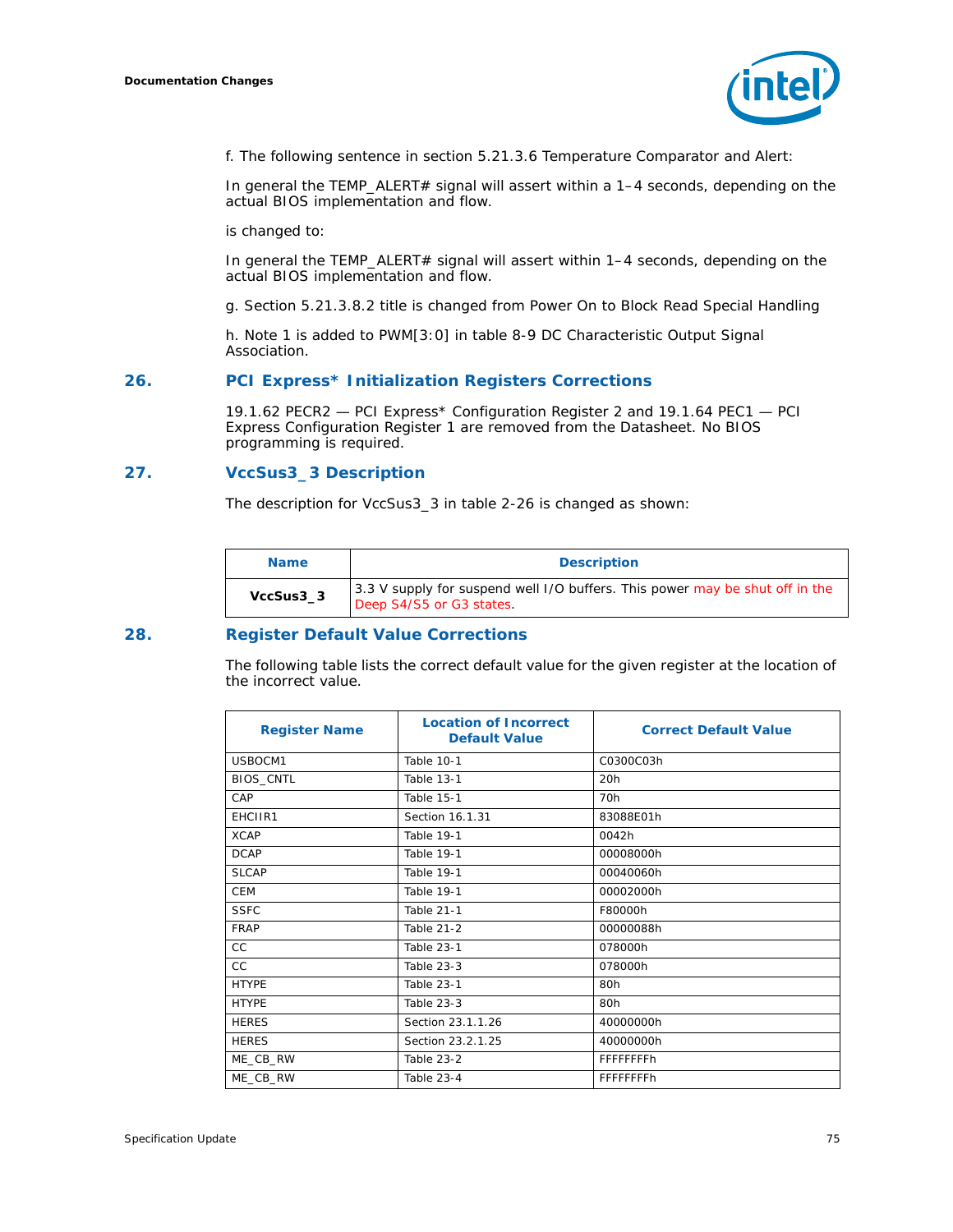

| <b>Register Name</b> | <b>Location of Incorrect</b><br><b>Default Value</b> | <b>Correct Default Value</b> |
|----------------------|------------------------------------------------------|------------------------------|
| <b>INTR</b>          | Table 23-3                                           | 0200h                        |
| <b>INTR</b>          | Section 23.2.1.12                                    | 0200h                        |
| ME UMA               | Table 23-1                                           | 80000000h                    |
| KTIIR                | Section 23.4.2.6                                     | 01h                          |
| KTLCR                | Section 23.4.2.8                                     | 03h                          |
| <b>SCTLBA</b>        | Section 23.3.1.11                                    | 00000001h                    |

## **29. Miscellaneous Documentation Corrections VI**

- a. Section 15.1.33 title is changed to ATS-APM Trapping Status Register.
- b. Section 16.1.37 mnemonic is changed to FLR\_STAT.

## **30. Miscellaneous Documentation Correction VII**

Section 10.1.80 FDSW—Function Disable SUS Well Register is updated as shown:

| <b>Bit</b> | <b>Description</b>                                                                                                                  |
|------------|-------------------------------------------------------------------------------------------------------------------------------------|
|            | Function Disable SUS Well Lockdown (FDSWL)- R/W                                                                                     |
|            | $0 = FDSW$ registers are not locked down.<br>$1 = FDSW$ registers are locked down and this bit will remain set until a global reset |
|            | occurs.<br><b>NOTE:</b> This bit must be set when Intel® Active Management Technology is enabled.                                   |

### **31. Function Level Reset Pending Status Register Correction**

Section 10.1.4 FLRSTAT—Function Level Reset Pending Status Register is updated as shown:

| <b>Bit</b> | <b>Description</b>                                                                                                                   |
|------------|--------------------------------------------------------------------------------------------------------------------------------------|
| 31:24      | Reserved                                                                                                                             |
| 23         | FLR Pending Status for EHCl $#1$ (D29) - RO.<br>$0 =$ Function Level Reset is not pending.<br>$1 =$ Function Level Reset is pending. |
| 22:16      | Reserved                                                                                                                             |
| 15         | FLR Pending Status for EHCl $#2$ (D26) - RO.<br>$0 =$ Function Level Reset is not pending.<br>$1 =$ Function Level Reset is pending. |
| 14:0       | Reserved                                                                                                                             |

### **32. Miscellaneous Documentation Correction VIII**

In section 21.1 Serial Peripheral Interface Memory Mapped Configuration Registers, the RCBA register cross reference is corrected to be Section 13.1.39 (the RCBA—Root Complex Base Address Register).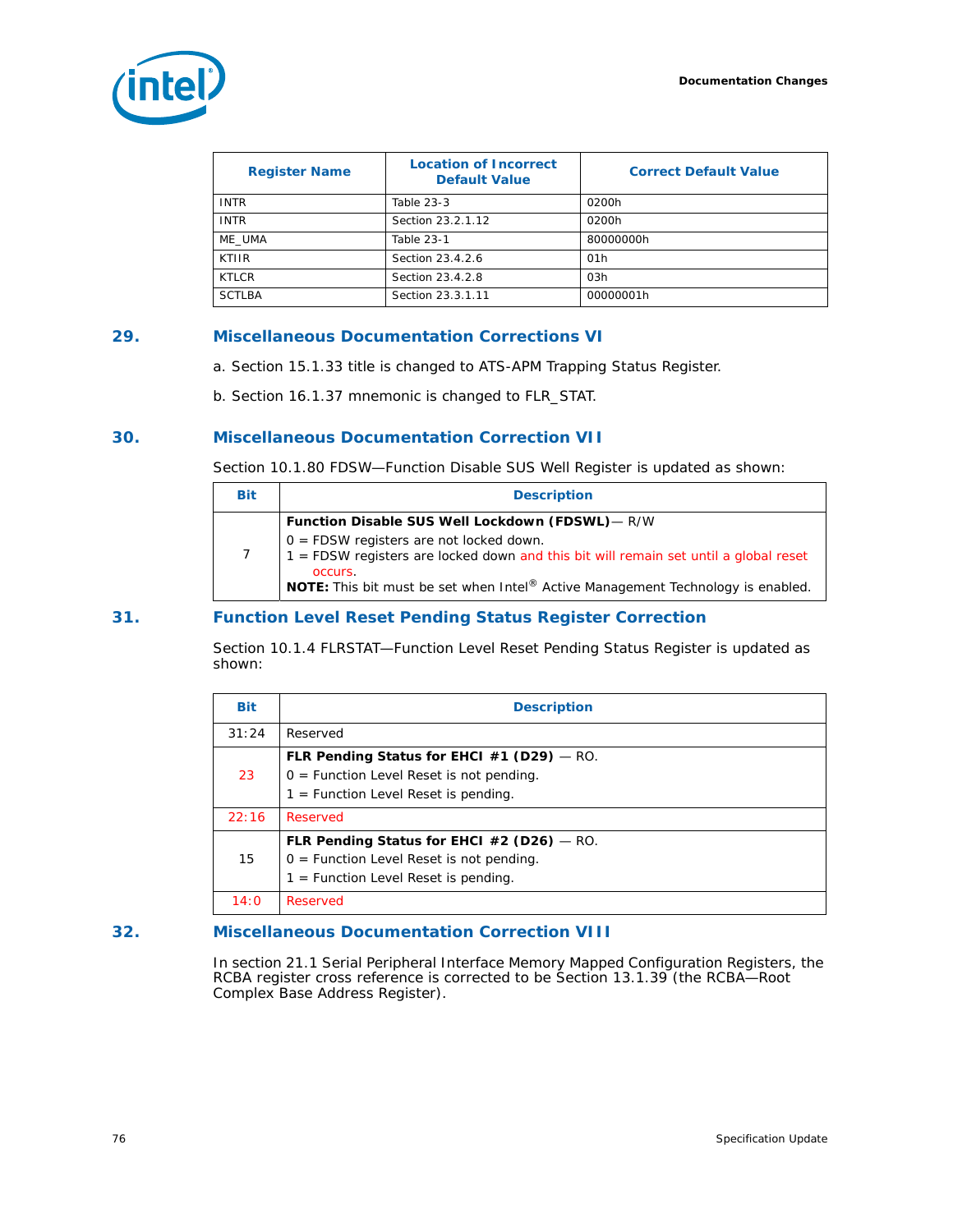

## **33. SPI Required Region Correction**

The second paragraph of section 5.24.1.2.1 SPI Flash Regions is changed to the following:

Only three masters can access the four regions: Host processor running BIOS code, Integrated Gigabit Ethernet and Host processor running Gigabit Ethernet Software, and Intel Management Engine. The Flash Descriptor and Intel ME region are the only required regions. The Flash Descriptor has to be in Region 0 and Region 0 must be located in the first sector of Device 0 (offset 10).

## **34. High Precision Event Timers Functional Description**

a. The following replaces section 5.17:

### **5.17 High Precision Event Timers (HPET)**

This function provides a set of timers that can be used by the operating system. The timers are defined such that the operating system may be able to assign specific timers to be used directly by specific applications. Each timer can be configured to cause a separate interrupt.

The PCH provides eight timers. The timers are implemented as a single counter, and each timer has its own comparator and value register. The counter increases monotonically. Each individual timer can generate an interrupt when the value in its value register matches the value in the main counter.

The registers associated with these timers are mapped to a memory space (much like the I/O APIC). However, it is not implemented as a standard PCI function. The BIOS reports to the operating system the location of the register space. The hardware can support an assignable decode space; however, the BIOS sets this space prior to handing it over to the operating system. It is not expected that the operating system will move the location of these timers once it is set by the BIOS.

#### **5.17.1 Timer Accuracy**

- 1. The timers are accurate over any 1 ms period to within 0.05% of the time specified in the timer resolution fields.
- 2. Within any 100 microsecond period, the timer reports a time that is up to two ticks too early or too late. Each tick is less than or equal to 100 ns, so this represents an error of less than 0.2%.
- 3. The timer is monotonic. It does not return the same value on two consecutive reads (unless the counter has rolled over and reached the same value).

The main counter is clocked by the 14.31818 MHz clock. The accuracy of the main counter is as accurate as the 14.31818 MHz clock.

#### **5.17.2 Interrupt Mapping**

The interrupts associated with the various timers have several interrupt mapping options. When reprogramming the HPET interrupt routing scheme (LEG\_RT\_CNF bit in the General Configuration Register), a spurious interrupt may occur. This is because the other source of the interrupt (8254 timer) may be asserted. Software should mask interrupts prior to clearing the LEG\_RT\_CNF bit.

### **Mapping Option #1 (Legacy Replacement Option)**

In this case, the Legacy Replacement Rout bit (LEG\_RT\_CNF) is set. This forces the mapping found in Table 5-41.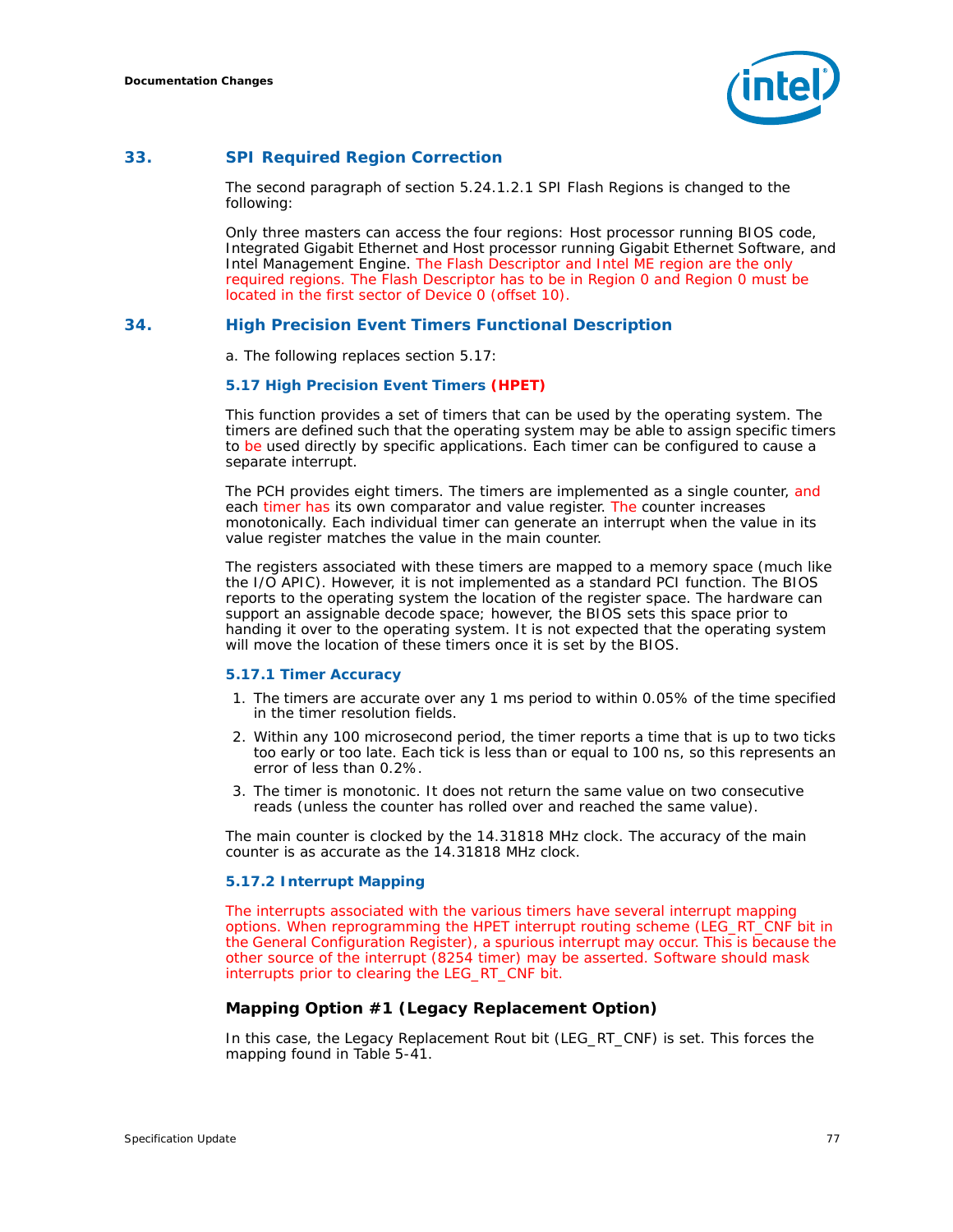

### **Table 5-41 Legacy Replacement Routing**

| <b>Timer</b> | 8259 Mapping              | <b>APIC Mapping</b>   | Comment                                                       |
|--------------|---------------------------|-----------------------|---------------------------------------------------------------|
| 0            | IRQ0                      | IRQ <sub>2</sub>      | In this case, the 8254 timer will<br>not cause any interrupts |
|              | IRQ8                      | IRQ8                  | In this case, the RTC will not cause<br>any interrupts.       |
| 2 & 3        | Per IRQ Routing<br>Field. | Per IRQ Routing Field |                                                               |
| 4, 5, 6, 7   | not available             | not available         |                                                               |

**NOTE:** The Legacy Option does not preclude delivery of IRQ0/IRQ8 using processor message interrupts.

## **Mapping Option #2 (Standard Option)**

In this case, the Legacy Replacement Rout bit (LEG\_RT\_CNF) is 0. Each timer has its own routing control. The interrupts can be routed to various interrupts in the 8259 or I/O APIC. A capabilities field indicates which interrupts are valid options for routing. If a timer is set for edge-triggered mode, the timers should not be shared with any PCI interrupts.

For the PCH, the only supported interrupt values are as follows:

Timer 0 and 1: IRQ20, 21, 22 & 23 (I/O APIC only).

Timer 2: IRQ11 (8259 or I/O APIC) and IRQ20, 21, 22 & 23 (I/O APIC only).

Timer 3: IRQ12 (8259 or I/O APIC) and IRQ 20, 21, 22 & 23 (I/O APIC only).

Interrupts from Timer 4, 5, 6, 7 can only be delivered using processor message interrupts.

### **Mapping Option #3 (Processor Message Option)**

In this case, the interrupts are mapped directly to processor messages without going to the 8259 or I/O (x) APIC. To use this mode, the interrupt must be configured to edge-triggered mode. The Tn\_PROCMSG\_EN\_CNF bit must be set to enable this mode.

When the interrupt is delivered to the processor, the message is delivered to the address indicated in the Tn\_PROCMSG\_INT\_ADDR field. The data value for the write cycle is specified in the Tn\_PROCMSG\_INT\_VAL field.

Notes:

1. The processor message interrupt delivery option has HIGHER priority and is mutually exclusive to the standard interrupt delivery option. Thus, if the Tn\_PROCMSG\_EN\_CNF bit is set, the interrupts will be delivered directly to the processor rather than via the APIC or 8259.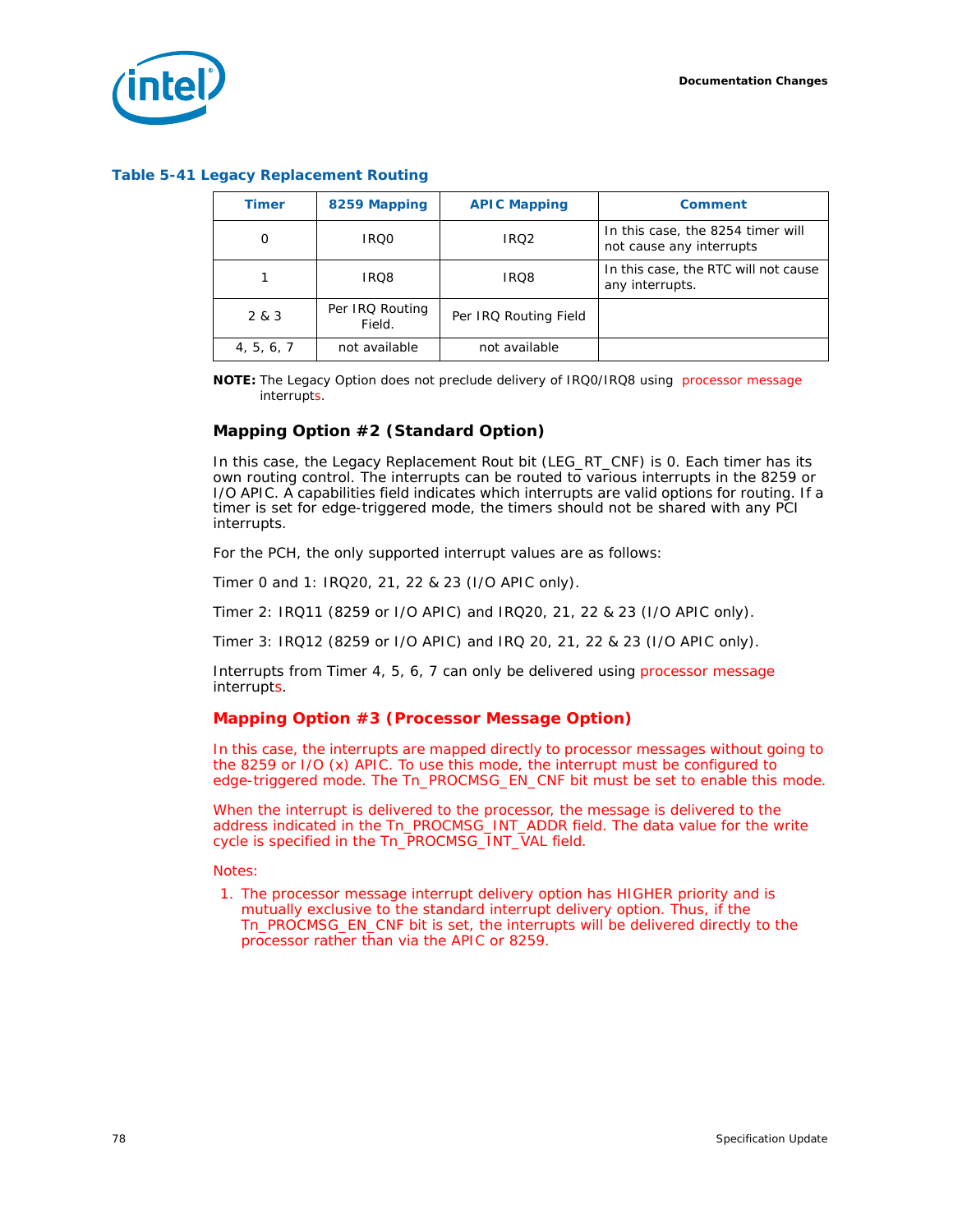

- 2. The processor message interrupt delivery can be used even when the legacy mapping is used.
- 3. The *IA-PC HPET Specification* uses the term "FSB Interrupt" to describe these type of interrupts.

### **5.17.3 Periodic vs. Non-Periodic Modes**

#### **Non-Periodic Mode**

Timer 0 is configurable to 32 (default) or 64-bit mode, whereas Timers 1:7 only support 32-bit mode (See Section 20.1.5).

*Warning:* Software must be careful when programming the comparator registers. If the value written to the register is not sufficiently far in the future, then the counter may pass the value before it reaches the register and the interrupt will be missed. The BIOS should pass a data structure to the OS to indicate that the OS should not attempt to program the periodic timer to a rate faster than 5 microseconds.

All of the timers support non-periodic mode.

Refer to Section 2.3.9.2.1 of the *IA-PC HPET Specification* for more details of this mode.

#### **Periodic Mode**

Timer 0 is the only timer that supports periodic mode. Refer to Section 2.3.9.2.2 of the *IA-PC HPET Specification* for more details of this mode.

If the software resets the main counter, the value in the comparator's value register needs to reset as well. This can be done by setting the TIMERn\_VAL\_SET\_CNF bit. Again, to avoid race conditions, this should be done with the main counter halted. The following usage model is expected:

- 1. Software clears the ENABLE\_CNF bit to prevent any interrupts.
- 2. Software Clears the main counter by writing a value of 00h to it.
- 3. Software sets the TIMER0\_VAL\_SET\_CNF bit.
- 4. Software writes the new value in the TIMER0\_COMPARATOR\_VAL register.
- 5. Software sets the ENABLE\_CNF bit to enable interrupts.

The Timer 0 Comparator Value register cannot be programmed reliably by a single 64-bit write in a 32-bit environment except if only the periodic rate is being changed during run-time. If the actual Timer 0 Comparator Value needs to be reinitialized, then the following software solution will always work regardless of the environment:

- 1. Set TIMER0\_VAL\_SET\_CNF bit.
- 2. Set the lower 32 bits of the Timer0 Comparator Value register.
- 3. Set TIMER0\_VAL\_SET\_CNF bit.
- 4. Set the upper 32 bits of the Timer0 Comparator Value register.

#### **5.17.4 Enabling the Timers**

The BIOS or operating system PnP code should route the interrupts. This includes the Legacy Rout bit, Interrupt Rout bit (for each timer), and interrupt type (to select the edge or level type for each timer).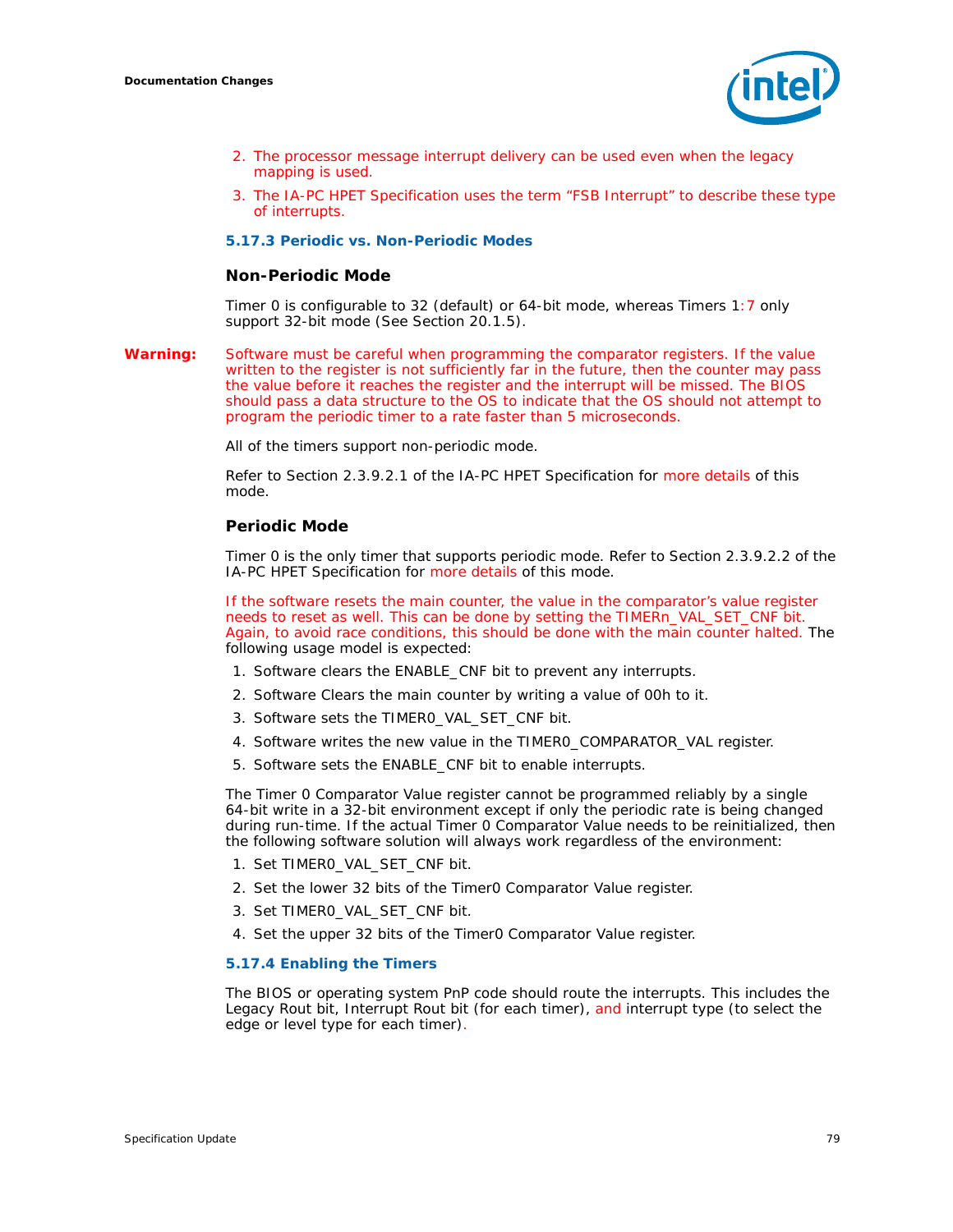

The Device Driver code should do the following for an available timer:

- 1. Set the Overall Enable bit (Offset 10h, bit 0).
- 2. Set the timer type field (selects one-shot or periodic).
- 3. Set the interrupt enable.
- 4. Set the comparator value.

#### **5.17.5 Interrupt Levels**

Interrupts directed to the internal 8259s are active high. See Section 5.9 for information regarding the polarity programming of the I/O APIC for detecting internal interrupts.

If the interrupts are mapped to the 8259 or I/O APIC and set for level-triggered mode, they can be shared with PCI interrupts.

If more than one timer is configured to share the same IRQ (using the TIMERn\_INT\_ROUT\_CNF fields), then the software must configure the timers to level-triggered mode. Edge-triggered interrupts cannot be shared.

#### **5.17.6 Handling Interrupts**

Section 2.4.6 of the *IA-PC HPET Specification* describes Handling Interrupts.

#### **5.17.7 Issues Related to 64-Bit Timers with 32-Bit Processors**

Section 2.4.7 of the *IA-PC HPET Specification* describes Issues Related to 64-Bit Timers with 32-Bit Processors.

b. The following replaces section 5.27.5:

#### **5.27.5 Virtualization Support for High Precision Event Timer (HPET)**

The Intel VT-d architecture extension requires Interrupt Messages to go through the similar Address Remapping as any other memory requests. This is to allow domain isolation for interrupts such that a device assigned in one domain is not allowed to generate interrupts to another domain.

The Address Remapping for Intel VT-d is based on the Bus:Device:Function field associated with the requests. Hence, it is required for the HPET to initiate processor message interrupts using unique Bus:Device:Function.

The PCH supports BIOS programmable unique Bus:Device:Function for each of the HPET timers. The Bus:Device:Function field does not change the HPET functionality in anyway, nor promoting it as a stand-alone PCI device. The field is only used by the HPET timer in the following:

- As the Requestor ID when initiating processor message interrupts to the processor
- As the Completer ID when responding to the reads targeting its Memory-Mapped registers
- The registers for the programmable Bus: Device: Function for HPET timer 7:0 reside under the Device 31:Function 0 LPC Bridge's configuration space.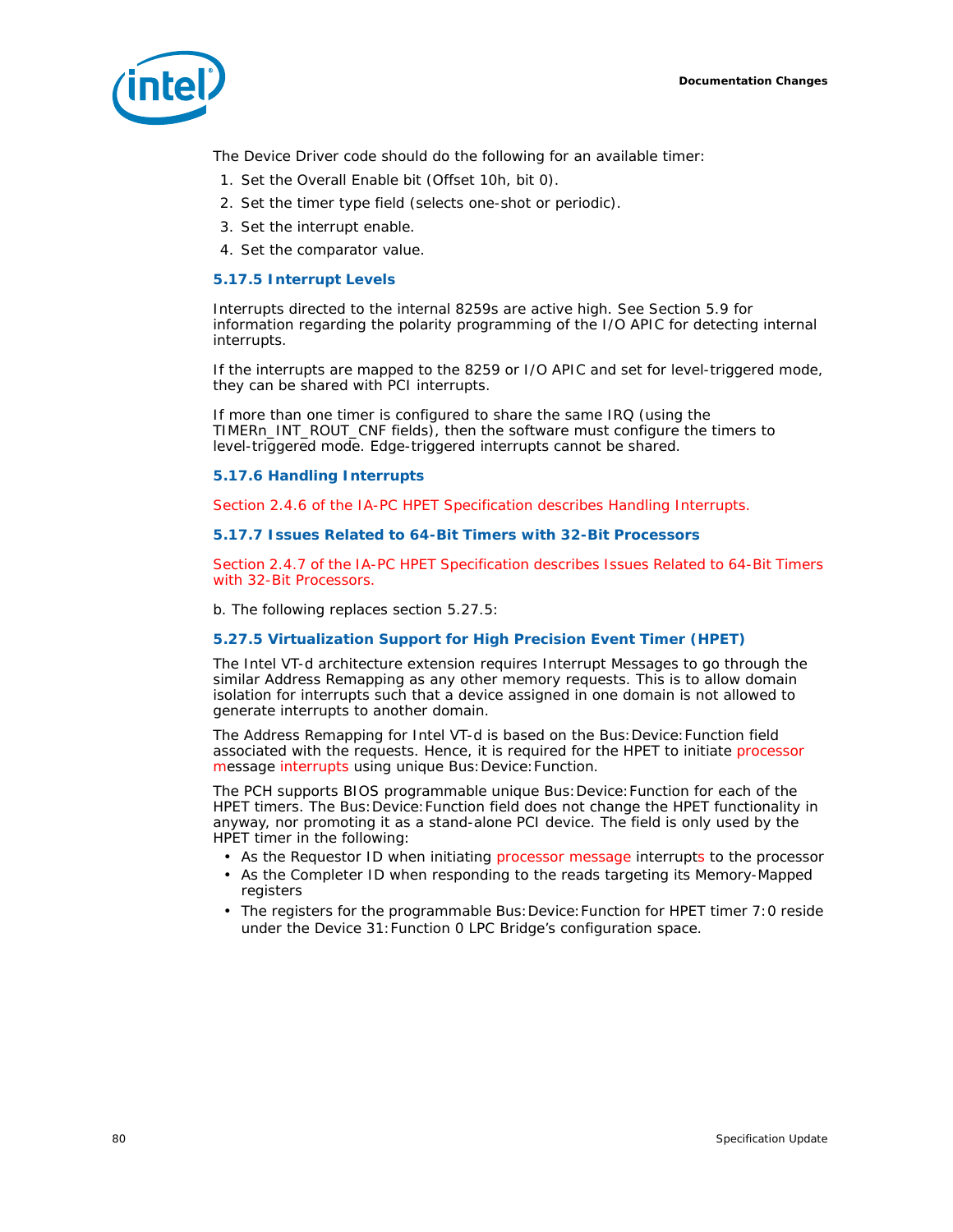

### **35. Miscellaneous Documentation Corrections IX**

a. Remove "1.05 V Core Voltage" from Platform Controller Hub Features section.

b. The GPIO bullet in the Platform Controller Hub Features section is replaced with the following:

```
GPIO
— Inversion; Open-Drain (not available on all GPIOs)
— GPIO lock down
```
c. The first sentence of the seventh paragraph of section 1.1 About This Manual is changed to:

This manual assumes a working knowledge of the vocabulary and principles of interfaces and architectures such as PCI Express\*, USB, AHCI, SATA, Intel® High Definition Audio (Intel® HD Audio), SMBus, PCI, ACPI and LPC.

d. Table 1-1 Industry Specifications is updated as follows:

1. The URL for *IA-PC HPET (High Precision Event Timers) Specification, Revision 1.0a* is changed to:

http://www.intel.com/content/www/us/en/software-developers/software-developers-h pet-spec-1-0a.html

2. The URL for *SFF-8485 Specification for Serial GPIO (SGPIO) Bus, Revision 0.7* is changed to:

ftp://ftp.seagate.com/sff/SFF-8485.PDF

3. The URL for *Advanced Host Controller Interface specification for Serial ATA, Revision 1.3* is changed to:

http://www.intel.com/content/www/us/en/io/serial-ata/serial-ata-ahci-spec-rev1\_3.ht ml

4. The URL for *Intel® High Definition Audio Specification, Revision 1.0a* is changed to:

http://www.intel.com/content/www/us/en/standards/standards-high-def-audio-specsgeneral-technology.html

e. The Function Disable bullet of the Manageability subsection of section 1.2.1 Capability Overview is replaced as follows:

Function Disable. The PCH provides the ability to disable most integrated functions, including integrated LAN, USB, LPC, Intel HD Audio, SATA, PCI Express, and SMBus. Once disabled, functions no longer decode I/O, memory, or PCI configuration space. Also, no interrupts or power management events are generated from the disabled functions.

f. The second paragraph of section 5.16.7 Intel® Rapid Storage Technology Configuration is replaced as follows:

By using the PCH's built-in Intel Rapid Storage Technology, there is no loss of additional PCIe/system resources or add-in card slot/motherboard space footprint used compared to when a discrete RAID controller is implemented.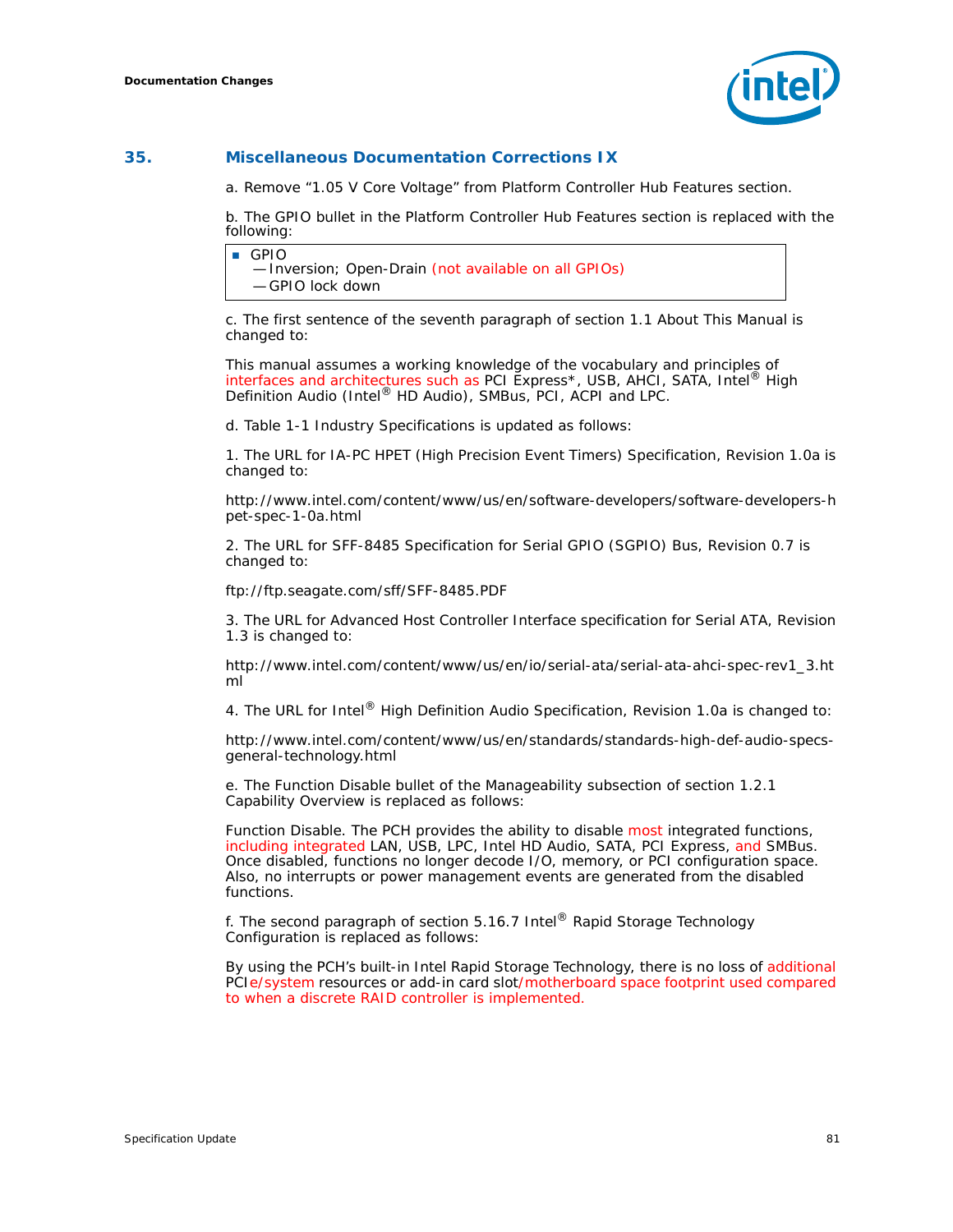

g. The fourth sentence of the first paragraph of section 5.19.1 [USB 2.0 RMH] Overview is replaces as follows:

The RMHs will appear to software like an external hub is connected to Port 0 of each EHCI controller.

h. Occurrences of "DOCK\_RST#" are changed to "HDA\_DOCK\_RST#".

i. The default value for section 10.1.27 D22IP—Device 22 Interrupt Pin Register is changed from 00000001h to 00004321h.

j. R/W/C attribute is changed to R/WC.

k. Section 23.1.1.12 INTR—Interrupt Information Register (Intel® MEI 1—D22:F0) is updated as shown: Default Value: 0100h Size: 16 bits

| <b>Bit</b> | <b>Description</b>                                                                                                                                                                                                                                                                                                                                      |
|------------|---------------------------------------------------------------------------------------------------------------------------------------------------------------------------------------------------------------------------------------------------------------------------------------------------------------------------------------------------------|
| 15:8       | <b>Interrupt Pin (IPIN)</b> - RO. This indicates the interrupt pin the Intel MEI host<br>controller uses. A value of 1h/2h/3h/4h indicates that this function implements legacy<br>interrupt on INTA/INTB/INTC/INTD, respectively. The upper 4 bits are hardwired to 0<br>and the lower 4 bits are programmed by the MEI1IP bits (RCBA+3124: bits 3:0). |

l. Section 23.1.1.25 HIDM—MEI Interrupt Delivery Mode Register (Intel® MEI 1—D22:F0) is updated as shown:

| <b>Bit</b> | <b>Description</b>                                                                                                                                                                                                                                            |
|------------|---------------------------------------------------------------------------------------------------------------------------------------------------------------------------------------------------------------------------------------------------------------|
| 1:0        | <b>Intel MEI Interrupt Delivery Mode (HIDM)</b> - R/W. These bits control what type of<br>interrupt the Intel MEI will send the host. They are interpreted as follows:<br>00 = Generate Legacy or MSI interrupt<br>$01 =$ Generate SCI<br>$10 =$ Generate SMI |

m. Section 23.2.1.12 INTR—Interrupt Information Register (Intel® MEI 2—D22:F1) is updated as shown: Default Value: 0200h Size: 16 bits

| <b>Bit</b> | <b>Description</b>                                                                                                                                                                                                                                                                                                                                      |
|------------|---------------------------------------------------------------------------------------------------------------------------------------------------------------------------------------------------------------------------------------------------------------------------------------------------------------------------------------------------------|
| 15:8       | <b>Interrupt Pin (IPIN)</b> - RO. This indicates the interrupt pin the Intel MEI host<br>controller uses. A value of 1h/2h/3h/4h indicates that this function implements legacy<br>interrupt on INTA/INTB/INTC/INTD, respectively. The upper 4 bits are hardwired to 0<br>and the lower 4 bits are programmed by the MEI2IP bits (RCBA+3124: bits 7:4). |

n. Section 23.2.1.24 HIDM—Intel® MEI Interrupt Delivery Mode Register (Intel® MEI 2—D22:F1) is updated as shown:

| <b>Bit</b> | <b>Description</b>                                                                                                                                                                                                                                       |
|------------|----------------------------------------------------------------------------------------------------------------------------------------------------------------------------------------------------------------------------------------------------------|
| 1:0        | Intel MEI Interrupt Delivery Mode (HIDM) - R/W. These bits control what type of<br>interrupt the Intel MEI will send the host. They are interpreted as follows:<br>  00 = Generate Legacy or MSI interrupt<br>$01 =$ Generate SCI<br>$10 =$ Generate SMI |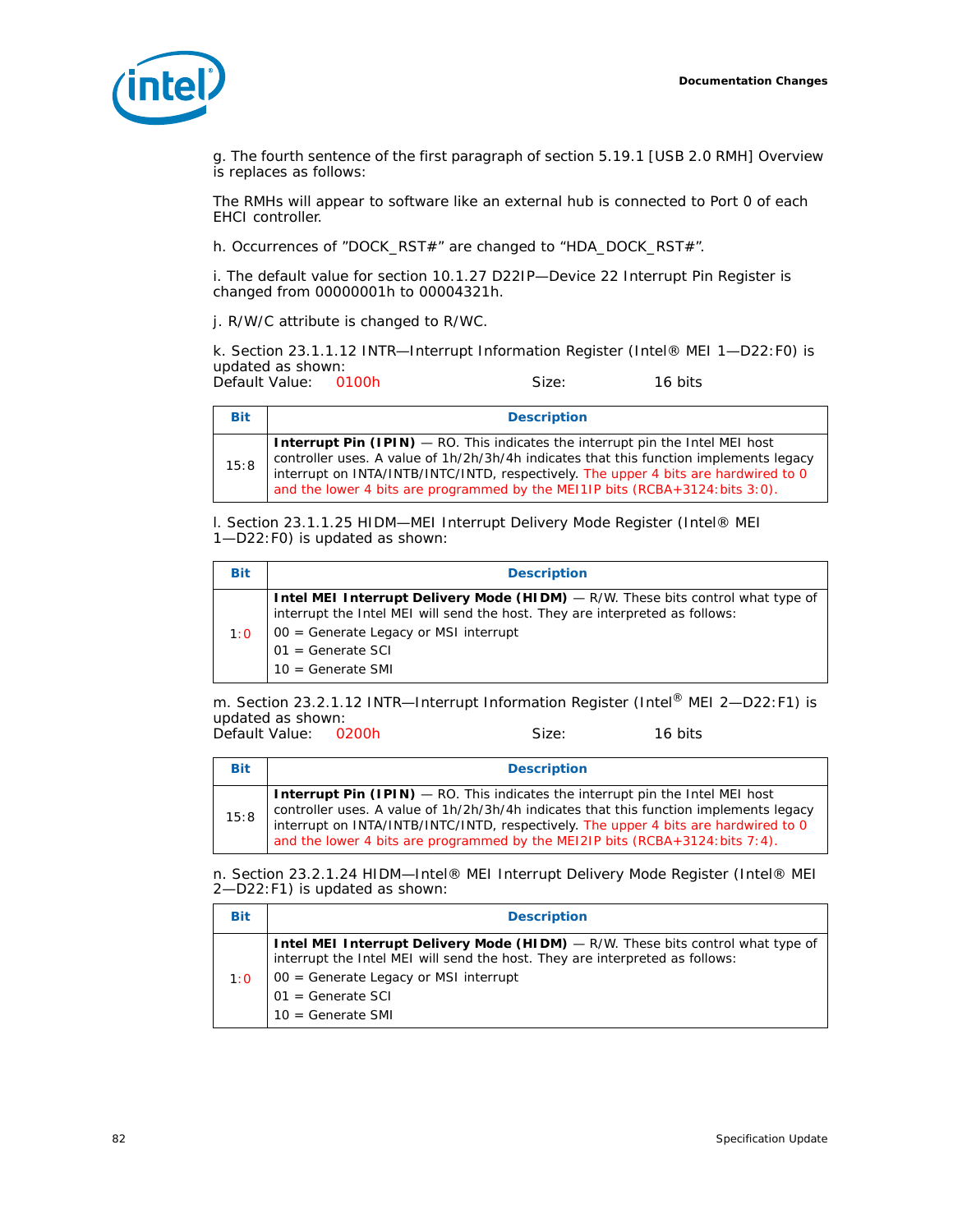

o. Section 23.3.1.16 INTR—Interrupt Information Register (IDER—D22:F2) is updated as shown:

| <b>Bit</b> | <b>Description</b>                                                                                                                                                                                                                                                                      |
|------------|-----------------------------------------------------------------------------------------------------------------------------------------------------------------------------------------------------------------------------------------------------------------------------------------|
| 15:8       | <b>Interrupt Pin (IPIN)</b> - RO. A value of 1h/2h/3h/4h indicates that this function<br>implements legacy interrupt on INTA/INTB/INTC/INTD, respectively. The upper 4 bits<br>are hardwired to 0 and the lower 4 bits are programmed by the IDERIP bits<br>$(RCBA + 3124: bits 11:8).$ |

p. Section 23.4.1.13 INTR—Interrupt Information Register (KT—D22:F3) is updated as shown: Default Value: 0400h Size: 16 bits

| <b>Bit</b> | <b>Description</b>                                                                                                                                                                                                                                                                 |
|------------|------------------------------------------------------------------------------------------------------------------------------------------------------------------------------------------------------------------------------------------------------------------------------------|
| 15:8       | <b>Interrupt Pin (IPIN)</b> — RO. A value of 1h/2h/3h/4h indicates that this function<br>implements legacy interrupt on INTA/INTB/INTC/INTD, respectively. The upper 4 bits<br>are hardwired to 0 and the lower 4 bits are programmed by the KTIP bits<br>(RCBA+3124: bits 15:12). |

**§ §**